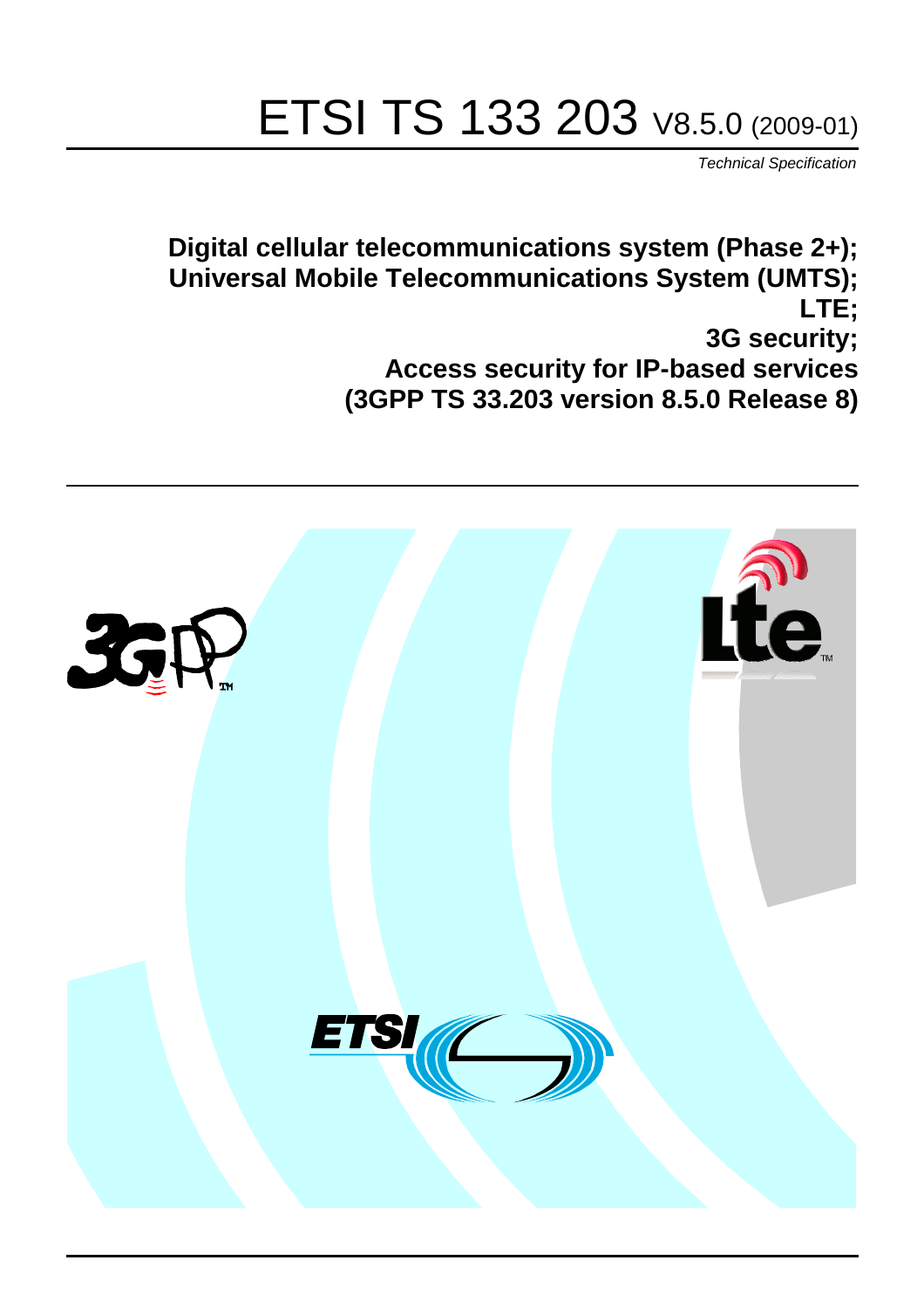Reference RTS/TSGS-0333203v850

Keywords GSM, LTE, SECURITY, UMTS

#### *ETSI*

#### 650 Route des Lucioles F-06921 Sophia Antipolis Cedex - FRANCE

Tel.: +33 4 92 94 42 00 Fax: +33 4 93 65 47 16

Siret N° 348 623 562 00017 - NAF 742 C Association à but non lucratif enregistrée à la Sous-Préfecture de Grasse (06) N° 7803/88

#### *Important notice*

Individual copies of the present document can be downloaded from: [http://www.etsi.org](http://www.etsi.org/)

The present document may be made available in more than one electronic version or in print. In any case of existing or perceived difference in contents between such versions, the reference version is the Portable Document Format (PDF). In case of dispute, the reference shall be the printing on ETSI printers of the PDF version kept on a specific network drive within ETSI Secretariat.

Users of the present document should be aware that the document may be subject to revision or change of status. Information on the current status of this and other ETSI documents is available at <http://portal.etsi.org/tb/status/status.asp>

If you find errors in the present document, please send your comment to one of the following services: [http://portal.etsi.org/chaircor/ETSI\\_support.asp](http://portal.etsi.org/chaircor/ETSI_support.asp)

#### *Copyright Notification*

No part may be reproduced except as authorized by written permission. The copyright and the foregoing restriction extend to reproduction in all media.

> © European Telecommunications Standards Institute 2009. All rights reserved.

**DECT**TM, **PLUGTESTS**TM, **UMTS**TM, **TIPHON**TM, the TIPHON logo and the ETSI logo are Trade Marks of ETSI registered for the benefit of its Members.

**3GPP**TM is a Trade Mark of ETSI registered for the benefit of its Members and of the 3GPP Organizational Partners. **LTE**™ is a Trade Mark of ETSI currently being registered

for the benefit of its Members and of the 3GPP Organizational Partners.

**GSM**® and the GSM logo are Trade Marks registered and owned by the GSM Association.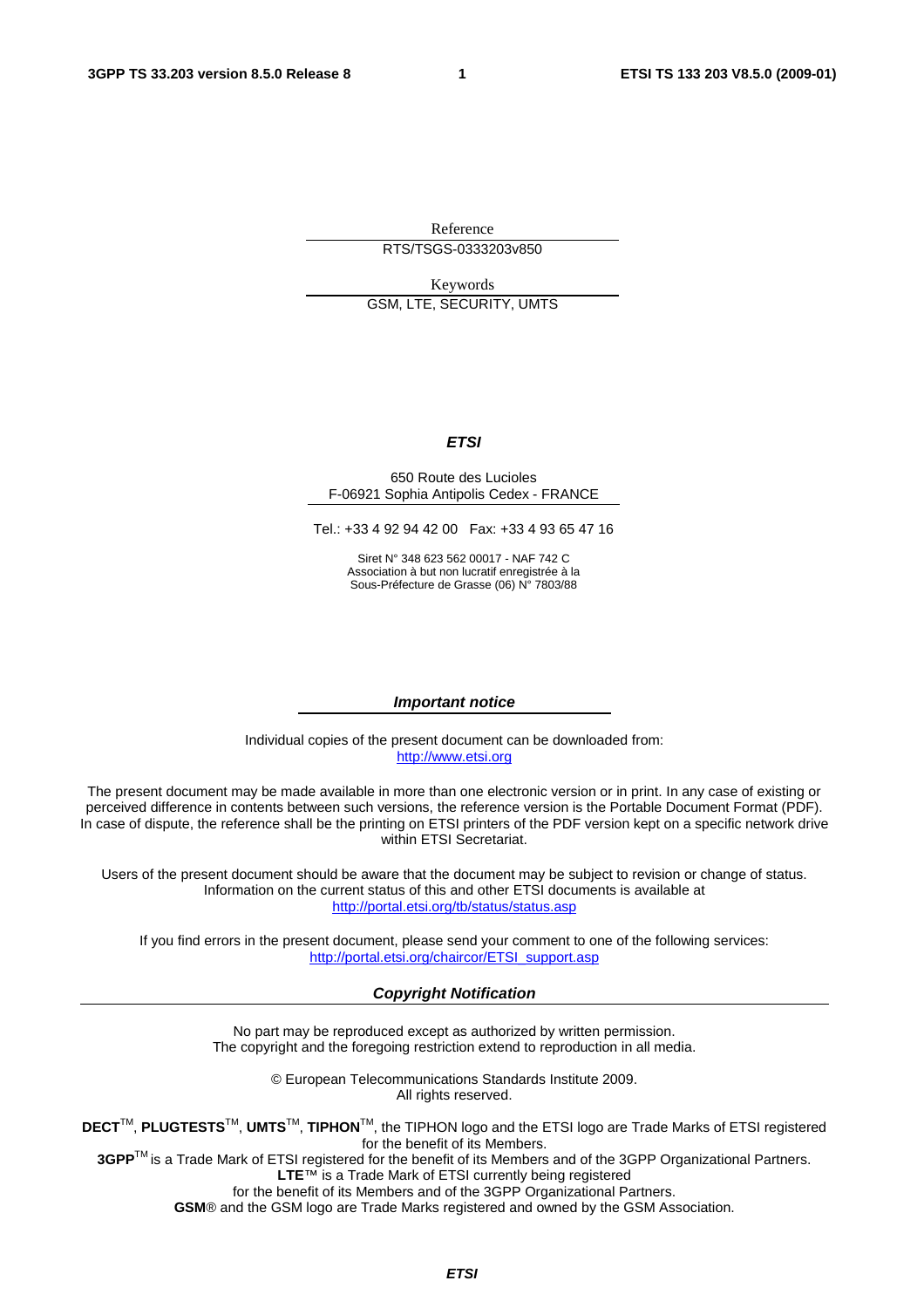### Intellectual Property Rights

IPRs essential or potentially essential to the present document may have been declared to ETSI. The information pertaining to these essential IPRs, if any, is publicly available for **ETSI members and non-members**, and can be found in ETSI SR 000 314: *"Intellectual Property Rights (IPRs); Essential, or potentially Essential, IPRs notified to ETSI in respect of ETSI standards"*, which is available from the ETSI Secretariat. Latest updates are available on the ETSI Web server ([http://webapp.etsi.org/IPR/home.asp\)](http://webapp.etsi.org/IPR/home.asp).

Pursuant to the ETSI IPR Policy, no investigation, including IPR searches, has been carried out by ETSI. No guarantee can be given as to the existence of other IPRs not referenced in ETSI SR 000 314 (or the updates on the ETSI Web server) which are, or may be, or may become, essential to the present document.

### Foreword

This Technical Specification (TS) has been produced by ETSI 3rd Generation Partnership Project (3GPP).

The present document may refer to technical specifications or reports using their 3GPP identities, UMTS identities or GSM identities. These should be interpreted as being references to the corresponding ETSI deliverables.

The cross reference between GSM, UMTS, 3GPP and ETSI identities can be found under [http://webapp.etsi.org/key/queryform.asp.](http://webapp.etsi.org/key/queryform.asp)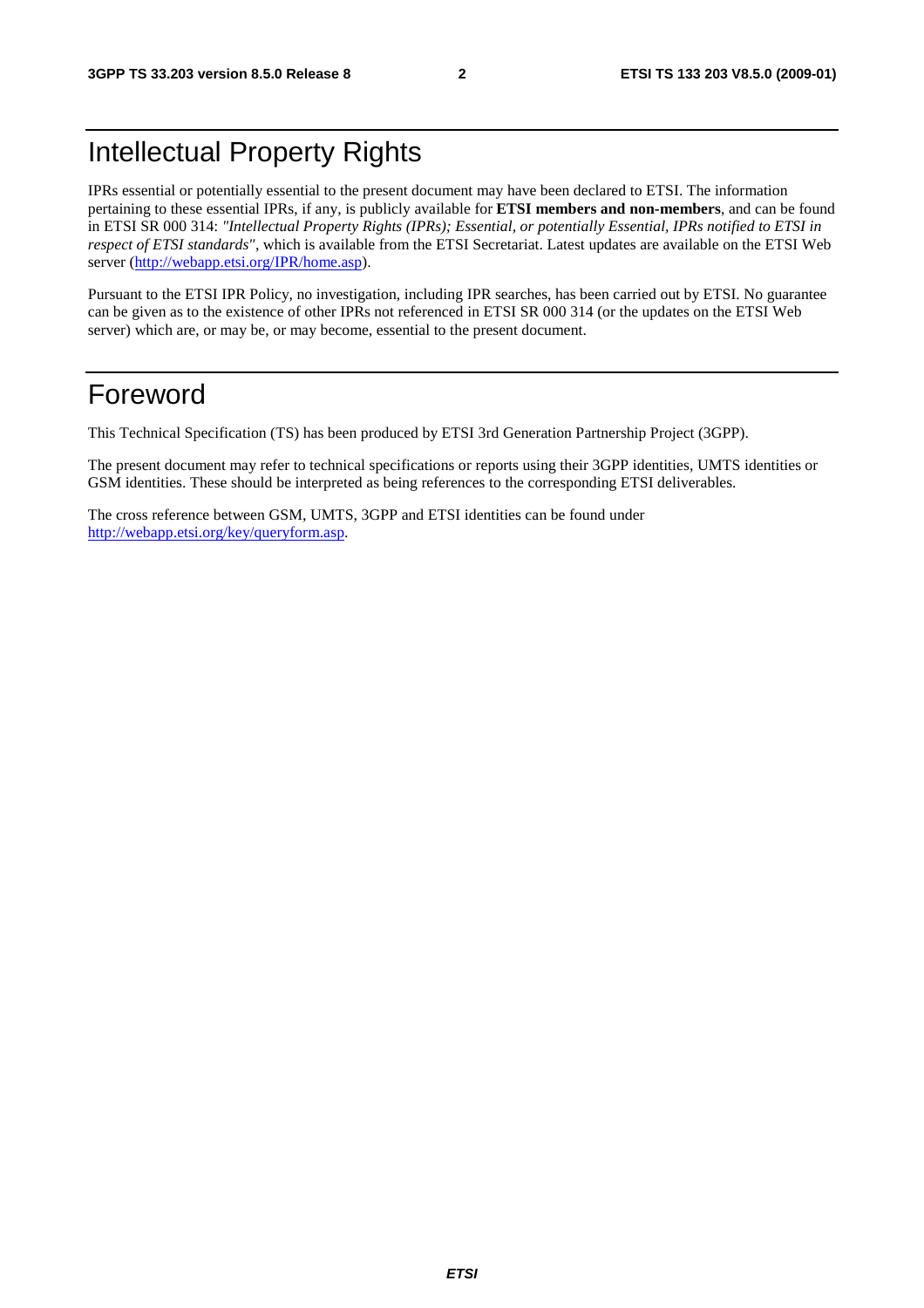$\mathbf{3}$ 

## Contents

| 1              |  |  |  |  |
|----------------|--|--|--|--|
| $\overline{2}$ |  |  |  |  |
| 3              |  |  |  |  |
| 3.1            |  |  |  |  |
| 3.2            |  |  |  |  |
| 3.3            |  |  |  |  |
| $\overline{4}$ |  |  |  |  |
| 5              |  |  |  |  |
| 5.1            |  |  |  |  |
| 5.1.1          |  |  |  |  |
| 5.1.2          |  |  |  |  |
| 5.1.3          |  |  |  |  |
| 5.1.4          |  |  |  |  |
| 5.2            |  |  |  |  |
| 5.3            |  |  |  |  |
| 5.4            |  |  |  |  |
| 6              |  |  |  |  |
| 6.1            |  |  |  |  |
| 6.1.1          |  |  |  |  |
| 6.1.2          |  |  |  |  |
| 6.1.2.1        |  |  |  |  |
| 6.1.2.2        |  |  |  |  |
| 6.1.2.3        |  |  |  |  |
| 6.1.3          |  |  |  |  |
| 6.1.4          |  |  |  |  |
| 6.1.5          |  |  |  |  |
| 6.2            |  |  |  |  |
| 6.3            |  |  |  |  |
| 6.4            |  |  |  |  |
| 6.5            |  |  |  |  |
| $\overline{7}$ |  |  |  |  |
| 7.1            |  |  |  |  |
| 7.2            |  |  |  |  |
| 7.3            |  |  |  |  |
| 7.3.1          |  |  |  |  |
| 7.3.1.1        |  |  |  |  |
| 7.3.1.2        |  |  |  |  |
| 7.3.1.3        |  |  |  |  |
| 7.3.1.4        |  |  |  |  |
| 7.3.2          |  |  |  |  |
| 7.3.2.1        |  |  |  |  |
| 7.3.2.2        |  |  |  |  |
| 7.3.2.3        |  |  |  |  |
| 7.4            |  |  |  |  |
| 7.4.1          |  |  |  |  |
| 7.4.1a         |  |  |  |  |
| 7.4.2          |  |  |  |  |
| 7.4.2a         |  |  |  |  |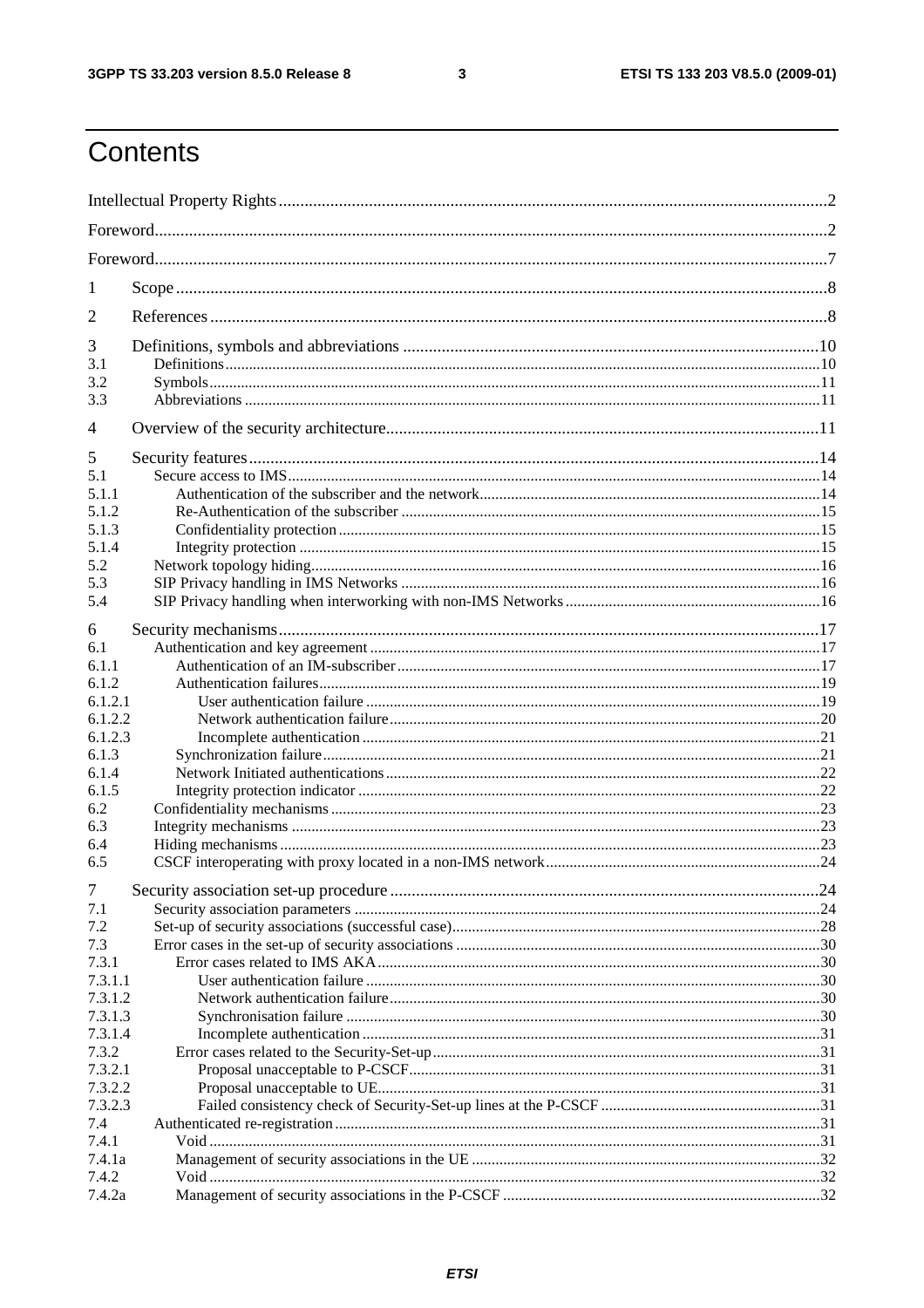$\overline{\mathbf{4}}$ 

| 7.5                           |  |                               |                                                                     |  |  |  |
|-------------------------------|--|-------------------------------|---------------------------------------------------------------------|--|--|--|
| 8                             |  |                               |                                                                     |  |  |  |
| 8.1<br>8.2                    |  |                               |                                                                     |  |  |  |
| 9                             |  |                               |                                                                     |  |  |  |
|                               |  |                               |                                                                     |  |  |  |
| Annex A:                      |  |                               |                                                                     |  |  |  |
| <b>Annex B:</b>               |  |                               |                                                                     |  |  |  |
| Annex C:                      |  |                               |                                                                     |  |  |  |
| <b>Annex D:</b>               |  |                               |                                                                     |  |  |  |
| <b>Annex E:</b>               |  |                               |                                                                     |  |  |  |
| <b>Annex F:</b>               |  |                               |                                                                     |  |  |  |
|                               |  | <b>Annex G (informative):</b> |                                                                     |  |  |  |
| <b>Annex H</b> (normative):   |  |                               | The use of "Security Mechanism Agreement for SIP Sessions" [21]     |  |  |  |
| <b>Annex I</b> (normative):   |  |                               |                                                                     |  |  |  |
| <b>Annex J (informative):</b> |  |                               | Recommendations to protect the IMS from UEs bypassing the           |  |  |  |
|                               |  | <b>Annex K</b> (informative): |                                                                     |  |  |  |
| <b>Annex L (Normative):</b>   |  |                               |                                                                     |  |  |  |
| L.1                           |  |                               |                                                                     |  |  |  |
| L.2                           |  |                               |                                                                     |  |  |  |
| <b>Annex M</b> (normative):   |  |                               | Enhancements to the access security for IP based services to enable |  |  |  |
| M.1                           |  |                               |                                                                     |  |  |  |
|                               |  |                               |                                                                     |  |  |  |
| M.3                           |  |                               |                                                                     |  |  |  |
| M.4                           |  |                               |                                                                     |  |  |  |
| M.5                           |  |                               |                                                                     |  |  |  |
| M.6                           |  |                               |                                                                     |  |  |  |
| M.6.1<br>M.6.2                |  |                               |                                                                     |  |  |  |
| M.6.3                         |  |                               |                                                                     |  |  |  |
| M.6.4                         |  |                               |                                                                     |  |  |  |
| M.6.5                         |  |                               |                                                                     |  |  |  |
| M.7                           |  |                               |                                                                     |  |  |  |
| M.7.1                         |  |                               |                                                                     |  |  |  |
| M.7.2<br>M.7.3                |  |                               |                                                                     |  |  |  |
| M.7.3.1                       |  |                               |                                                                     |  |  |  |
| M.7.3.1.1                     |  |                               |                                                                     |  |  |  |
| M.7.3.1.2                     |  |                               |                                                                     |  |  |  |
| M.7.3.1.3<br>M.7.3.1.4        |  |                               |                                                                     |  |  |  |
| M.7.3.2                       |  |                               |                                                                     |  |  |  |
|                               |  |                               |                                                                     |  |  |  |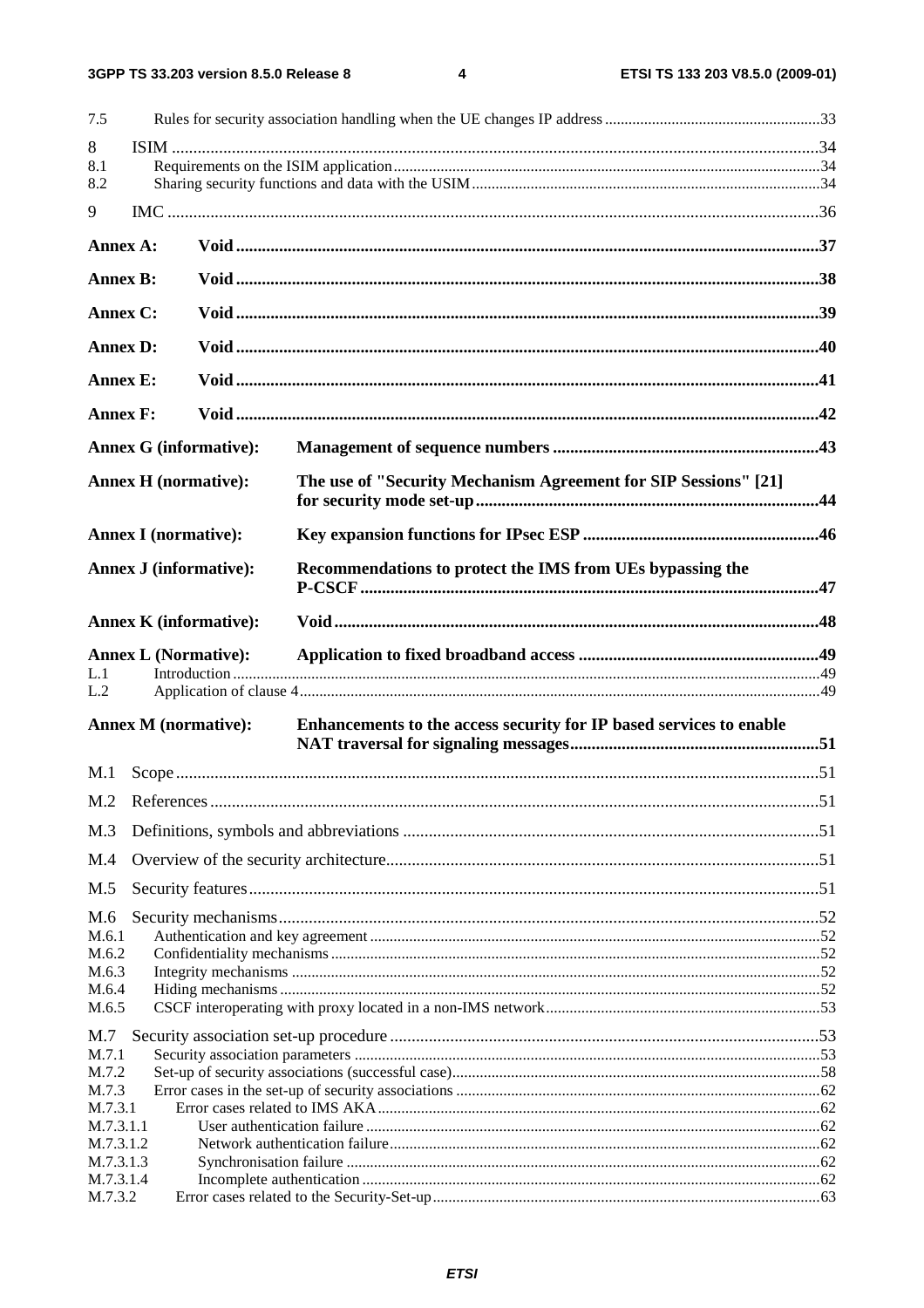$\overline{\mathbf{5}}$ 

| M.7.3.2.1                                                                                |  |
|------------------------------------------------------------------------------------------|--|
| M.7.3.2.2                                                                                |  |
| M.7.3.2.3                                                                                |  |
| M.7.3.2.4                                                                                |  |
| M.7.4                                                                                    |  |
| M.7.4.1                                                                                  |  |
| M.7.4.1a                                                                                 |  |
| M.7.4.2                                                                                  |  |
| M.7.4.2a                                                                                 |  |
| M.7.5                                                                                    |  |
|                                                                                          |  |
| M.8                                                                                      |  |
| M.9                                                                                      |  |
|                                                                                          |  |
| <b>Annex N</b> (normative):                                                              |  |
|                                                                                          |  |
|                                                                                          |  |
|                                                                                          |  |
| N.2.1.1                                                                                  |  |
|                                                                                          |  |
| N.2.1.2                                                                                  |  |
| N.2.2                                                                                    |  |
| N.2.2.1                                                                                  |  |
| N.2.2.2                                                                                  |  |
| N.2.2.3                                                                                  |  |
| N.2.3                                                                                    |  |
| N.2.4                                                                                    |  |
| N.2.5                                                                                    |  |
|                                                                                          |  |
| Annex O (normative):                                                                     |  |
| O.1                                                                                      |  |
| 0.1.1                                                                                    |  |
| O.1.2                                                                                    |  |
| 0.1.3                                                                                    |  |
| O.1.4                                                                                    |  |
| O.2                                                                                      |  |
| 0.2.1                                                                                    |  |
| O.2.2                                                                                    |  |
| O.3                                                                                      |  |
| O.3.1                                                                                    |  |
| 0.3.1.1                                                                                  |  |
| 0.3.1.2                                                                                  |  |
| 0.3.1.3                                                                                  |  |
| 0.3.1.4                                                                                  |  |
| O.3.2                                                                                    |  |
| O.4                                                                                      |  |
| O.4.1                                                                                    |  |
| O.4.2                                                                                    |  |
| O.4.3                                                                                    |  |
| O.5                                                                                      |  |
| 0.5.1                                                                                    |  |
| O.5.2                                                                                    |  |
| O.5.3                                                                                    |  |
|                                                                                          |  |
| Co-existence of authentication schemes IMS AKA, GPRS-IMS-<br><b>Annex P</b> (normative): |  |
| <b>Bundled Authentication, NASS-IMS-bundled authentication, SIP</b>                      |  |
|                                                                                          |  |
|                                                                                          |  |
| P.1                                                                                      |  |
|                                                                                          |  |
| P.2                                                                                      |  |
| P.3                                                                                      |  |
|                                                                                          |  |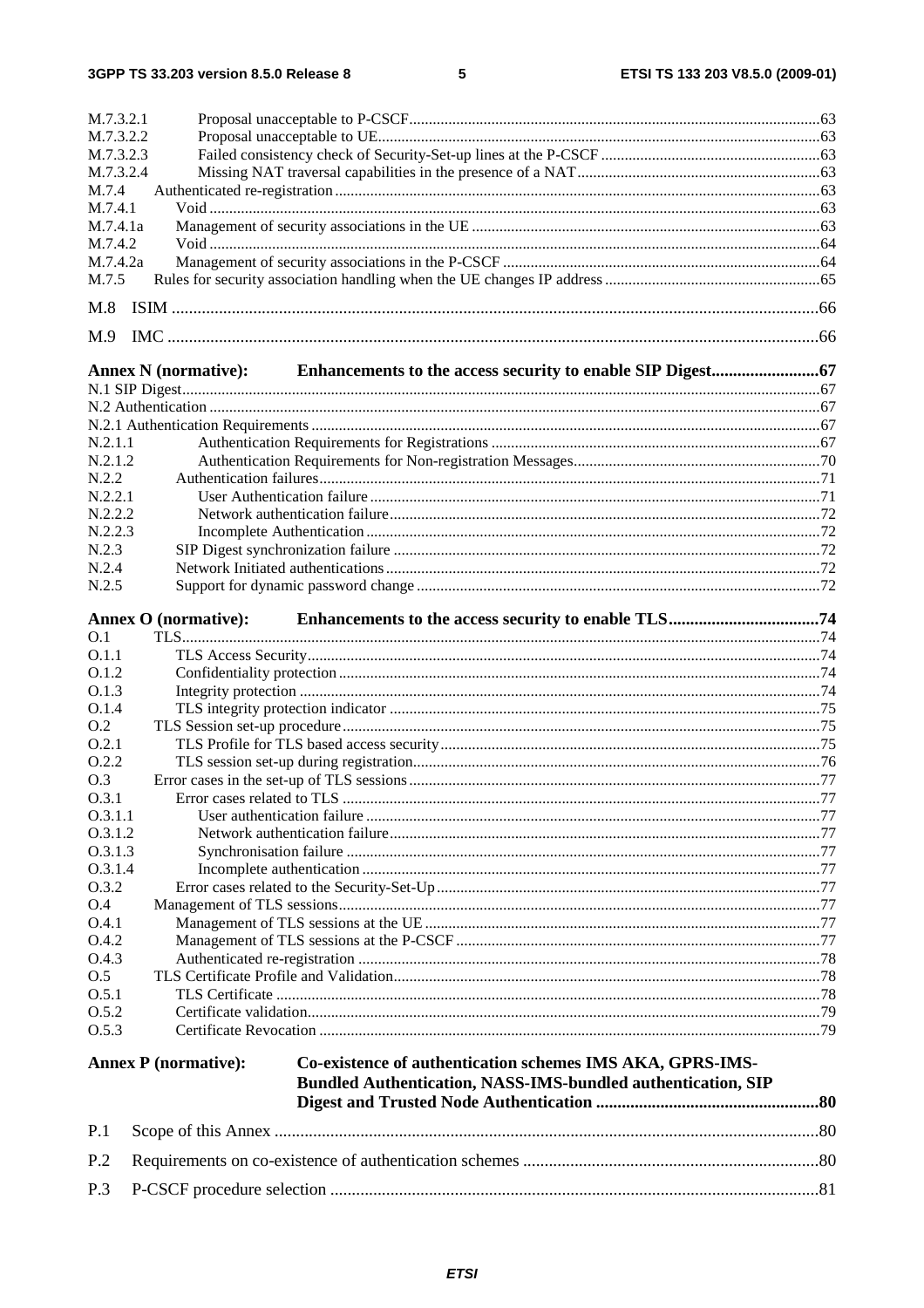| P.4                    |                               |                                                                                                 |  |  |
|------------------------|-------------------------------|-------------------------------------------------------------------------------------------------|--|--|
| P.4.1<br>P.4.2         |                               |                                                                                                 |  |  |
| P.5                    |                               |                                                                                                 |  |  |
| P.6                    |                               |                                                                                                 |  |  |
|                        | Annex Q (informative):        | Usage of the authentication mechanisms for non-registration                                     |  |  |
| Q.1                    |                               |                                                                                                 |  |  |
| Q.2                    |                               |                                                                                                 |  |  |
| Q.3                    |                               | Strengths and boundary conditions for the use of authentication mechanisms for non-registration |  |  |
|                        | <b>Annex R</b> (normative):   |                                                                                                 |  |  |
| R.1                    |                               |                                                                                                 |  |  |
| R.2                    |                               |                                                                                                 |  |  |
| R.3                    |                               |                                                                                                 |  |  |
|                        | <b>Annex S (Normative):</b>   |                                                                                                 |  |  |
| S.1                    |                               |                                                                                                 |  |  |
| S.2                    |                               |                                                                                                 |  |  |
| S.3                    |                               |                                                                                                 |  |  |
| S.4<br>S.4.1           |                               |                                                                                                 |  |  |
| S.5                    |                               |                                                                                                 |  |  |
| S.5.1                  |                               |                                                                                                 |  |  |
| S.5.2                  |                               |                                                                                                 |  |  |
| S.5.3                  |                               |                                                                                                 |  |  |
| S.5.4                  |                               |                                                                                                 |  |  |
| S.5.4.1                |                               |                                                                                                 |  |  |
| S.5.4.2                |                               |                                                                                                 |  |  |
| S.5.4.2.1<br>S.5.4.2.2 |                               |                                                                                                 |  |  |
| S.5.4.3                |                               |                                                                                                 |  |  |
|                        | <b>Annex T</b> (normative):   |                                                                                                 |  |  |
|                        |                               |                                                                                                 |  |  |
| T.2                    |                               |                                                                                                 |  |  |
| T.3                    |                               |                                                                                                 |  |  |
| T.3.1                  |                               |                                                                                                 |  |  |
| T.3.2                  |                               |                                                                                                 |  |  |
| T.3.3                  |                               |                                                                                                 |  |  |
| T.4<br>T.5             |                               |                                                                                                 |  |  |
| T.6                    |                               |                                                                                                 |  |  |
| T.7                    |                               |                                                                                                 |  |  |
| T.8                    |                               |                                                                                                 |  |  |
| T.8.1                  |                               |                                                                                                 |  |  |
| T.8.2                  |                               |                                                                                                 |  |  |
| T.8.3                  |                               |                                                                                                 |  |  |
|                        | <b>Annex U</b> (normative):   |                                                                                                 |  |  |
| U.1                    |                               |                                                                                                 |  |  |
| U.2                    |                               |                                                                                                 |  |  |
|                        | <b>Annex V</b> (informative): |                                                                                                 |  |  |
|                        |                               |                                                                                                 |  |  |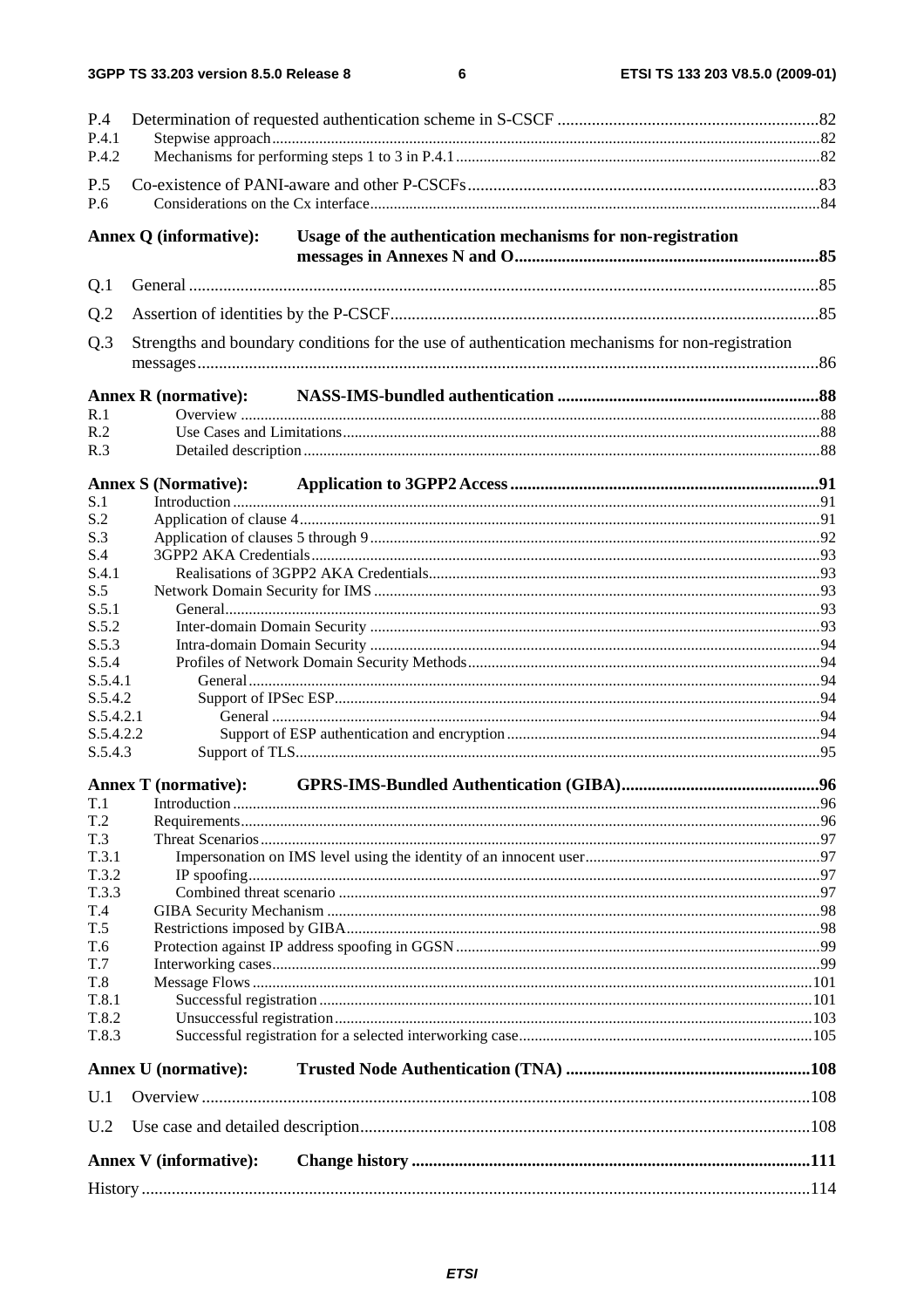### Foreword

This Technical Specification has been produced by the 3<sup>rd</sup> Generation Partnership Project (3GPP).

The contents of the present document are subject to continuing work within the TSG and may change following formal TSG approval. Should the TSG modify the contents of the present document, it will be re-released by the TSG with an identifying change of release date and an increase in version number as follows:

Version x.y.z

where:

- x the first digit:
	- 1 presented to TSG for information;
	- 2 presented to TSG for approval;
	- 3 or greater indicates TSG approved document under change control.
- y the second digit is incremented for all changes of substance, i.e. technical enhancements, corrections, updates, etc.
- z the third digit is incremented when editorial only changes have been incorporated in the document.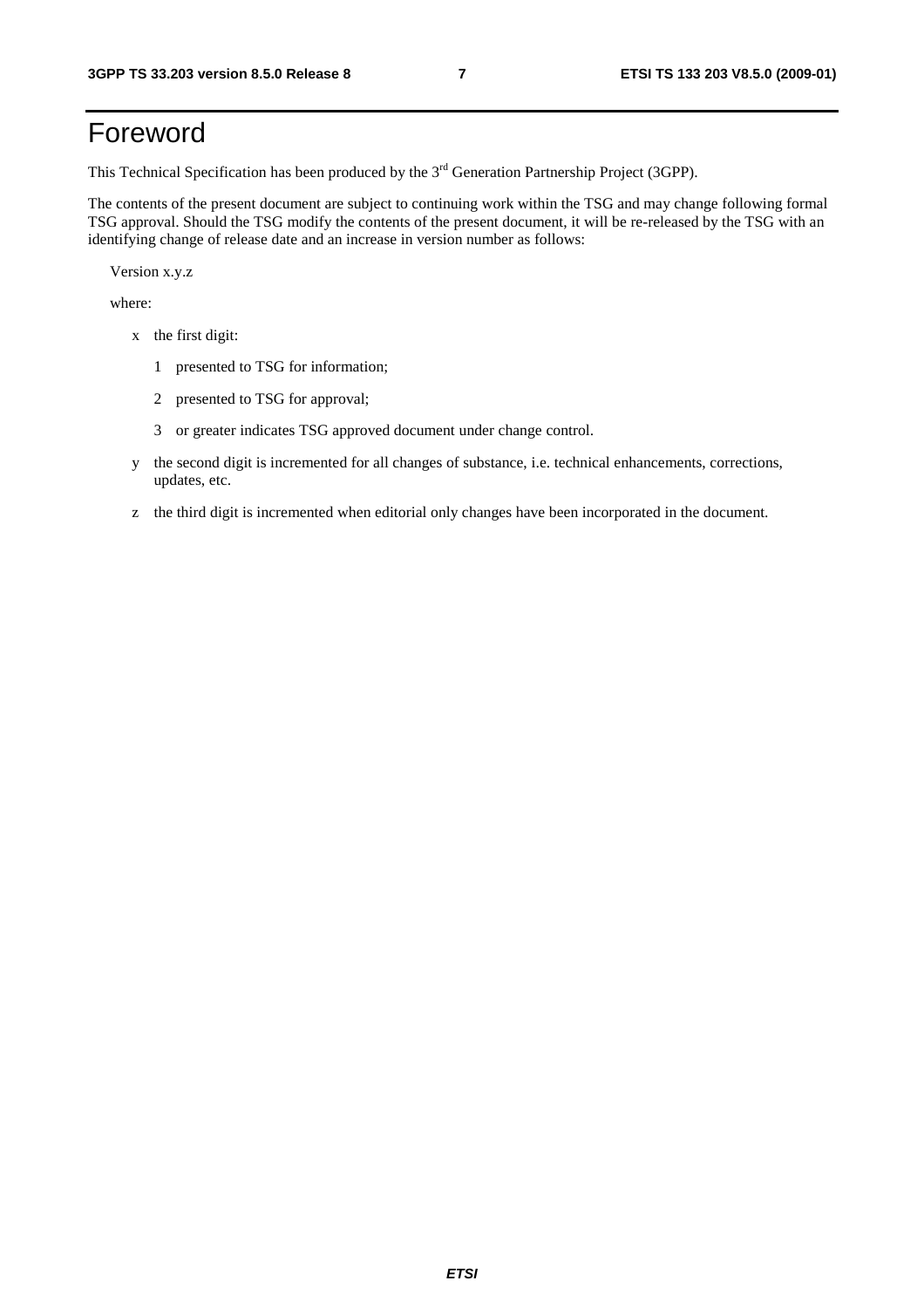### 1 Scope

The scope for this technical specification is to specify the security features and mechanisms for secure access to the IM subsystem (IMS) for the 3G mobile telecommunication system.

Since the scope also encompasses the use of these security features and mechanisms for secure access to IMS in the context of fixed broadband networks and 3GPP2 networks, Annex L and Annex S specify how the material in the main body and other normative Annexes of this document apply to the fixed broadband networks and 3GPP2 networks respectively.

The IMS supports IP Multimedia applications such as video, audio and multimedia conferences. SIP, Session Initiation Protocol, was chosen as the signalling protocol for creating and terminating Multimedia sessions, cf. RFC 3261 [6]. This specification only deals with how the SIP signalling is protected between the subscriber and the IMS, how the subscriber is authenticated and how the subscriber authenticates the IMS.

### 2 References

The following documents contain provisions which, through reference in this text, constitute provisions of the present document.

- References are either specific (identified by date of publication, edition number, version number, etc.) or non-specific.
- For a specific reference, subsequent revisions do not apply.
- For a non-specific reference, the latest version applies. In the case of a reference to a 3GPP document (including a GSM document), a non-specific reference implicitly refers to the latest version of that document *in the same Release as the present document*.
- [1] 3GPP TS 33.102: "3rd Generation Partnership Project; Technical Specification Group Services and System Aspects; 3G Security; Security Architecture".
- [2] 3GPP TS 22.228: "3rd Generation Partnership Project; Technical Specification Group Services and System Aspects; Service Requirements for the IP Multimedia Core Network".
- [3] 3GPP TS 23.228: "3rd Generation Partnership Project; Technical Specification Group Services and System Aspects; IP Multimedia (IM) Subsystem".
- [4] 3GPP TS 21.133: "3rd Generation Partnership Project; T Technical Specification Group Services and System Aspects; Security Threats and Requirements".
- [5] 3GPP TS 33.210: "3rd Generation Partnership Project; Technical Specification Group Services and System Aspects; 3G Security; Network domain security; IP network layer security".
- [6] IETF RFC 3261 "SIP: Session Initiation Protocol".
- [7] 3GPP TS 21.905: "3rd Generation Partnership Project: Technical Specification Group Services and System Aspects; Vocabulary for 3GPP specifications".
- [8] 3GPP TS 24.229: "3rd Generation Partnership Project: Technical Specification Group Core Network; IP Multimedia Call Control Protocol based on SIP and SDP".
- [9] 3GPP TS 23.002: "3rd Generation Partnership Project: Technical Specification Group Services and System Aspects, Network Architecture".
- [10] 3GPP TS 23.060: "3rd Generation Partnership Project: Technical Specification Group Services and System Aspects, General Packet Radio Service (GPRS); Service Description".
- [11] 3GPP TS 24.228: "3rd Generation Partnership Project: Technical Specification Group Core Network; Signalling flows for the IP multimedia call control based on SIP and SDP".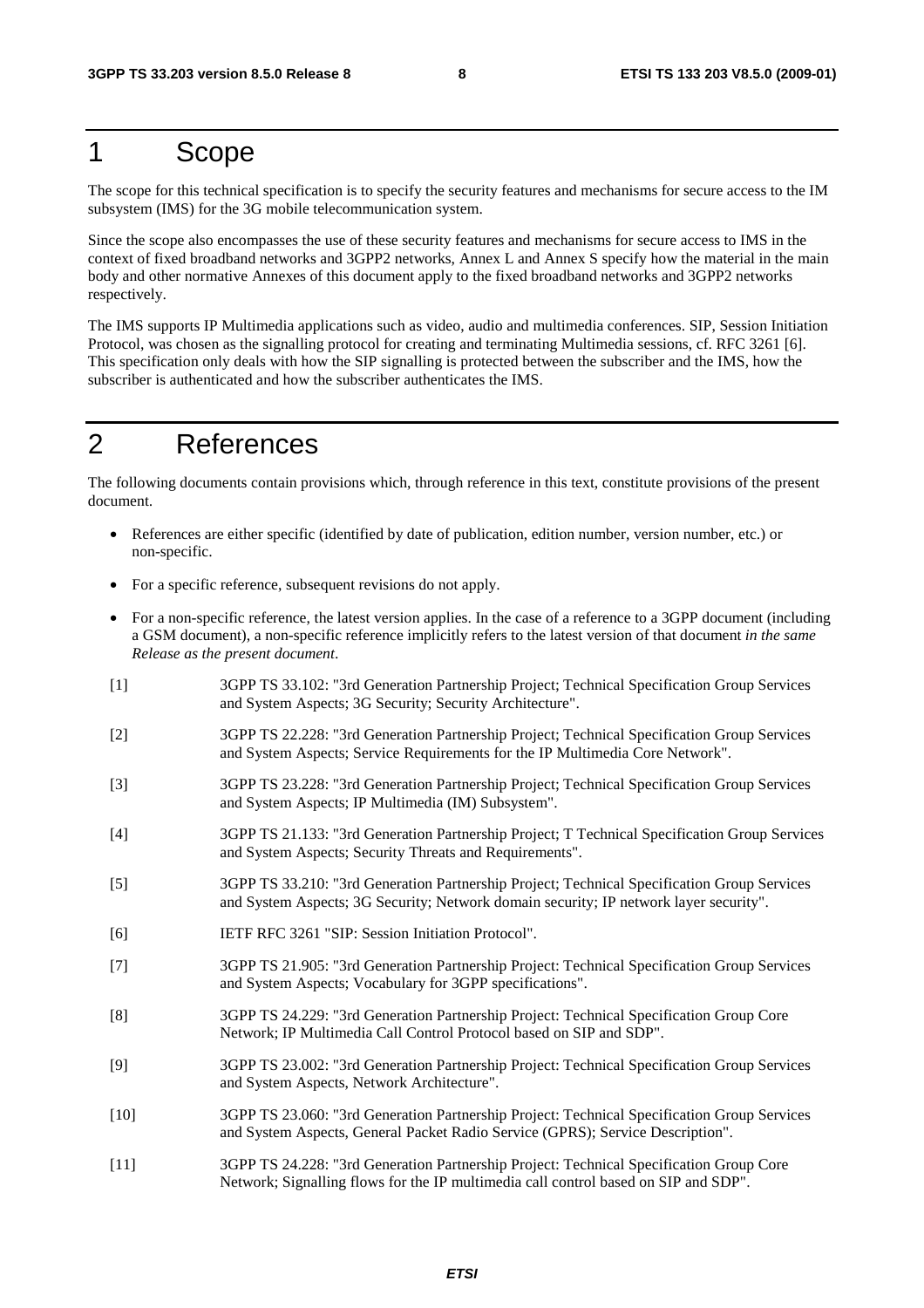- [12] IETF RFC 2617 (1999) "HTTP Authentication: Basic and Digest Access Authentication".
- [13] IETF RFC 2406 (1998): "IP Encapsulating Security Payload (ESP)".
- [14] IETF RFC 2401 (1998): "Security Architecture for the Internet Protocol".
- [15] IETF RFC 2403 (1998): "The Use of HMAC-MD5-96 within ESP and AH".
- [16] IETF RFC 2404 (1998): "The Use of HMAC-SHA-1-96 within ESP and AH".
- [17] IETF RFC 3310 (2002): "HTTP Digest Authentication Using AKA". April, 2002.
- [18] IETF RFC 3041 (2001): "Privacy Extensions for Stateless Address Autoconfiguration in IPv6".
- [19] IETF RFC 2402 (1998): "IP Authentication Header".
- [20] IETF RFC 2451 (1998): "The ESP CBC-Mode Cipher Algorithms".
- [21] IETF RFC 3329 (2003): "Security Mechanism Agreement for the Session Initiation Protocol (SIP)".
- [22] IETF RFC 3602 (2003): "The AES-CBC Cipher Algorithm and Its Use with IPsec".
- [23] IETF RFC 3263 (2002): "Session Initiation Protocol (SIP): Locating SIP Servers".
- [24] 3GPP TS 33.310: "3rd Generation Partnership Project; Technical Specification Group Services and System Aspects; Network Domain Security (NDS); Authentication Framework (AF)".
- [25] Void.
- [26] ETSI ES 282 001: "TISPAN Telecommunications and Internet converged Services and Protocols for Advanced Networking (TISPAN); NGN Functional Architecture for NGN Release 1".
- [27] IETF RFC 3947 (2005): "Negotiation of NAT-Traversal in the IKE".
- [28] IETF RFC 3948 (2005): "UDP Encapsulation of IPsec ESP Packets".
- [29] IETF RFC 3323 (2002): "A Privacy Mechanism for the Session Initiation Protocol (SIP)".
- [30] IETF RFC 3325 (2002): "Private Extensions to the Session Initiation Protocol (SIP) for Asserted Identity within Trusted Network".
- [31] 3GPP TS 23.167: "3rd Generation Partnership Project; Technical Specification Group Services and System Aspects; IP Multimedia Subsystem (IMS) emergency sessions'.
- [32] draft-ietf-sip-outbound-10 (July 2007): "Managing Client Initiated Connections in the Session Initiation Protocol (SIP)".

Editor's note: The above document cannot be formally referenced until it is published as an RFC.

- [33] IETF RFC 3268 (2002): "Advanced Encryption Standard (AES) Ciphersuites for Transport Layer Security (TLS)".
- [34] IETF RFC 2246 (1999): "The TLS Protocol Version 1.0".
- [35] RFC 3280 "Internet X.509 Public Key Infrastructure Certificate and Certificate Revocation List (CRL) Profile".
- [36] ETSI ES 282 004: 'NGN Functional Architecture; Network Attachment Sub-System (NASS)'
- [37] ETSI TS 187 001: " Telecommunications and Internet converged Services and Protocols for Advanced Networking (TISPAN); NGN SECurity (SEC); Requirements"
- [38] 3GPP TS 33.178: "3rd Generation Partnership Project; Technical Specification Group Services and System Aspects; Security aspects of early IP Multimedia Subsystem (IMS)".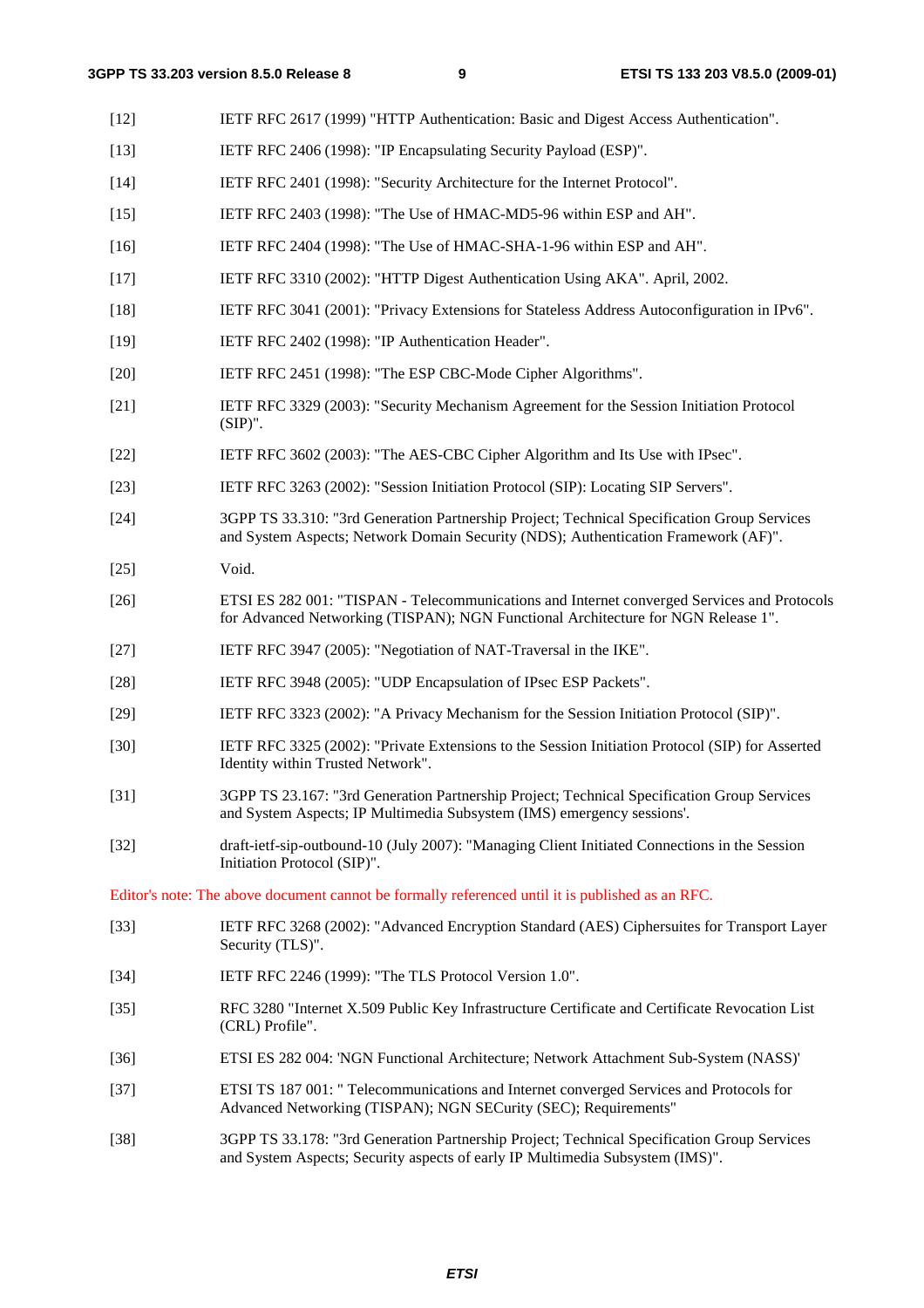- [39] 3GPP TS 29.228: "3rd Generation Partnership Project; Technical Specification Group Core Network and Terminals; IP Multimedia (IM) Subsystem Cx and Dx interfaces; Signalling flows and message contents".
- [40] 3GPP2 X.S0011: "cdma2000 Wireless IP Network Standard".
- [41] 3GPP2 C.S0023: "Removable User Identity Module for Spread Spectrum Systems".
- [42] Void.
- [43] 3GPP2 S.S0055: "Enhanced Cryptographic Algorithms".
- [44] 3GPP2 S.S0078: "Common Security Algorithms".
- [45] 3GPP2 C.S0065: "cdma2000 Application on UICC for Spread Spectrum Systems".
- [46] 3GPP TS 23.003: "3rd Generation Partnership Project; Technical Specification Group Core Network and Terminals; Numbering, addressing and identification".
- [47] IETF RFC-2407: "The Internet IP Security Domain of Interpretation for ISAKMP".
- [48] IETF RFC-2408: "Internet Security Association and Key Management Protocol (ISAKMP)".
- [49] IETF RFC-2409: "The Internet Key Exchange (IKE)".
- [50] 3GPP TS 23.292: "IP Multimedia Subsystem (IMS) Centralized Services; Stage 2".
- [51] 3GPP TS 31.103: "3rd Generation Partnership Project: Technical Specification Group Core Network and Terminals; Characteristics of the IP Multimedia Services Identity Module (ISIM) application".

### 3 Definitions, symbols and abbreviations

### 3.1 Definitions

For the purposes of the present document, the following terms and definitions apply.

**Authenticated (re-) registration:** A registration i.e. a SIP register is sent towards the Home Network which will trigger a authentication of the IMS subscriber i.e. a challenge is generated and sent to the UE.

**Authentication vector:** A quintet (as defined in TS 33.102 [1]) or an SD-AV.

**Confidentiality:** The property that information is not made available or disclosed to unauthorised individuals, entities or processes.

**Data integrity:** The property that data has not been altered in an unauthorised manner.

**Data origin authentication:** The corroboration that the source of data received is as claimed.

**Entity authentication:** The provision of assurance of the claimed identity of an entity.

**Key freshness:** A key is fresh if it can be guaranteed to be new, as opposed to an old key being reused through actions of either an adversary or authorised party.

**IMS Credentials (IMC):** This is defined in TS 21.905 [7].

**ISIM – IM Subscriber Identity Module:** For the purposes of this document the ISIM is a term that indicates the collection of IMS security data and functions on a UICC. The ISIM may be a distinct application on the UICC.

NOTE: The distinction between the terms 'ISIM' and 'ISIM application' is useful for the purpose of describing the IMS security architecture. However, in other 3GPP specifications these terms are used as synonyms, i.e. the term 'ISIM' always refers to the ISIM application in the UICC, as defined in [51].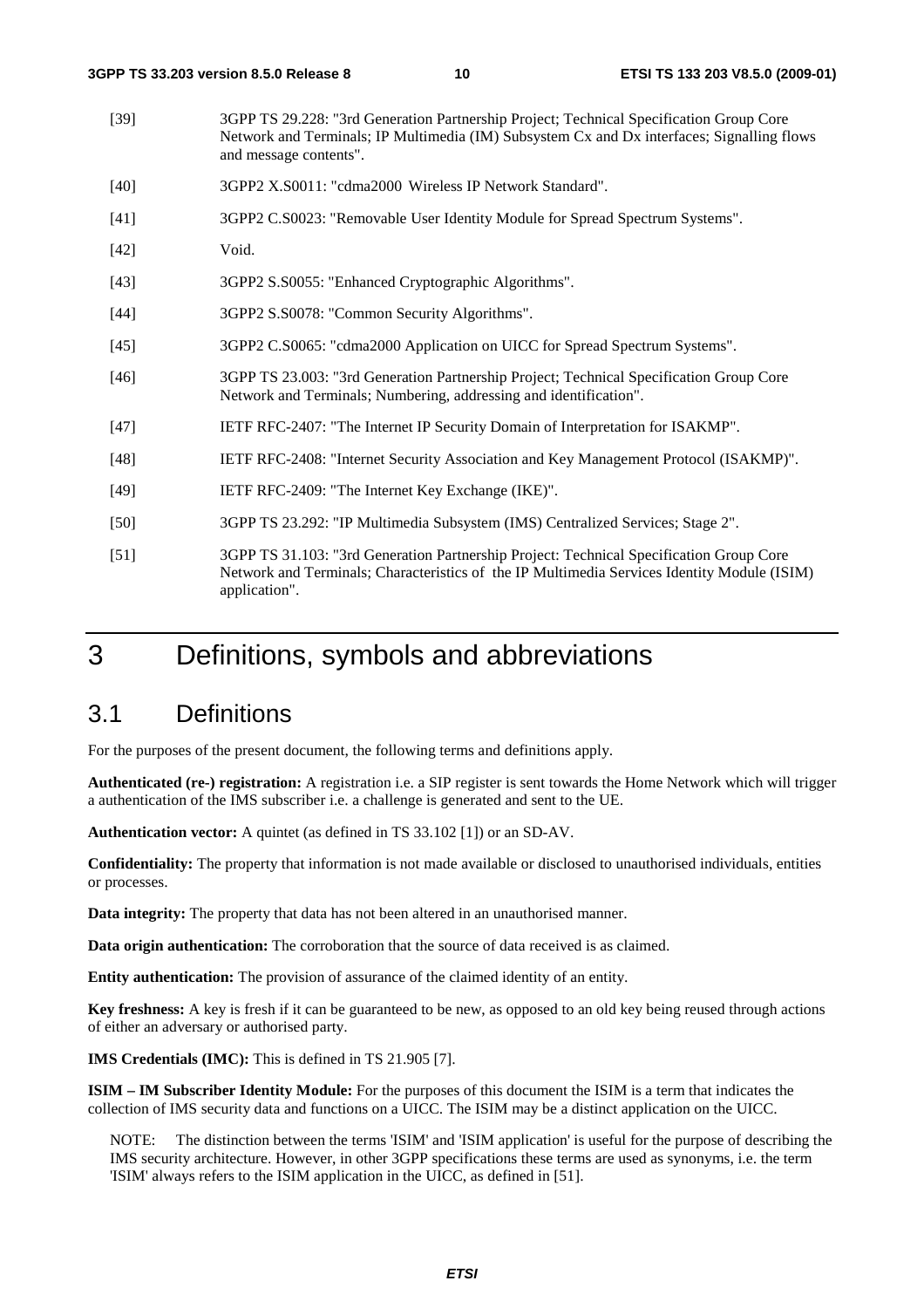**Security Domain**: Networks that are managed by a single administrative authority. Within a security domain the same level of security and usage of security services will be typical.

**SIP Digest authentication vector (SD-AV) :** Temporary authentication data that enables the IMS network to engage in SIP Digest with a particular user. An SD-AV consists of four elements: a) protection space user hint realm, b) the authentication algorithm, c) the quality of protection value qop and d) the hash of IMPI, realm and password H(A1).

### 3.2 Symbols

For the purposes of the present document, the following symbols apply:

- Cx Reference Point between a CSCF and an HSS.
- Gi Reference point between GPRS and an external packet data network

### 3.3 Abbreviations

For the purposes of the present document, the following abbreviations apply, TS 21.905 [7] contains additional applicable abbreviations:

| AAA         | <b>Authentication Authorisation Accounting</b>        |
|-------------|-------------------------------------------------------|
| AKA         | Authentication and key agreement                      |
| <b>APN</b>  | <b>Access Point Name</b>                              |
| AS          | <b>Application Server</b>                             |
| AV          | <b>Authentication Vector</b>                          |
| <b>CLF</b>  | Connectivity Session and Repository Location Function |
| <b>CSCF</b> | <b>Call Session Control Function</b>                  |
| <b>GIBA</b> | <b>GPRS-IMS-Bundled Authentication</b>                |
| <b>GGSN</b> | <b>Gateway GPRS Support Node</b>                      |
| HN          | Home Network                                          |
| <b>HSS</b>  | Home Subscriber Server                                |
| <b>IBCF</b> | <b>Interconnection Border Control Function</b>        |
| I-CSCF      | <b>Interrogating CSCF</b>                             |
| <b>IM</b>   | <b>IP</b> Multimedia                                  |
| <b>IMC</b>  | <b>IM</b> Credentials                                 |
| <b>IMPI</b> | <b>IM Private Identity</b>                            |
| <b>IMPU</b> | <b>IM</b> Public Identity                             |
| <b>IMS</b>  | IP Multimedia Core Network Subsystem                  |
| <b>ISIM</b> | <b>IM Services Identity Module</b>                    |
| <b>MAC</b>  | Message Authentication Code                           |
| <b>ME</b>   | Mobile Equipment                                      |
| <b>NAPT</b> | <b>Network Address and Port Translation</b>           |
| <b>NASS</b> | Network Access Subsystem                              |
| <b>NAT</b>  | <b>Network Address Translation</b>                    |
| P-CSCF      | Proxy-CSCF                                            |
| R-UIM       | Removable User Identity Module                        |
| S-CSCF      | Serving-CSCF                                          |
| <b>SA</b>   | Security Association                                  |
| <b>SEG</b>  | <b>Security Gateway</b>                               |
| SD-AV       | SIP Digest Authentication Vector                      |
| <b>SDP</b>  | <b>Session Description Protocol</b>                   |
| <b>SIP</b>  | <b>Session Initiation Protocol</b>                    |
| <b>TLS</b>  | <b>Transport Layer Security</b>                       |
| <b>TNA</b>  | <b>Trusted Node Authentication</b>                    |
| <b>UA</b>   | User Agent                                            |

### 4 Overview of the security architecture

In the PS domain, the service is not provided until a security association is established between the UE and the network. IMS is essentially an overlay to the PS-Domain and has a low dependency of the PS-domain. Consequently a separate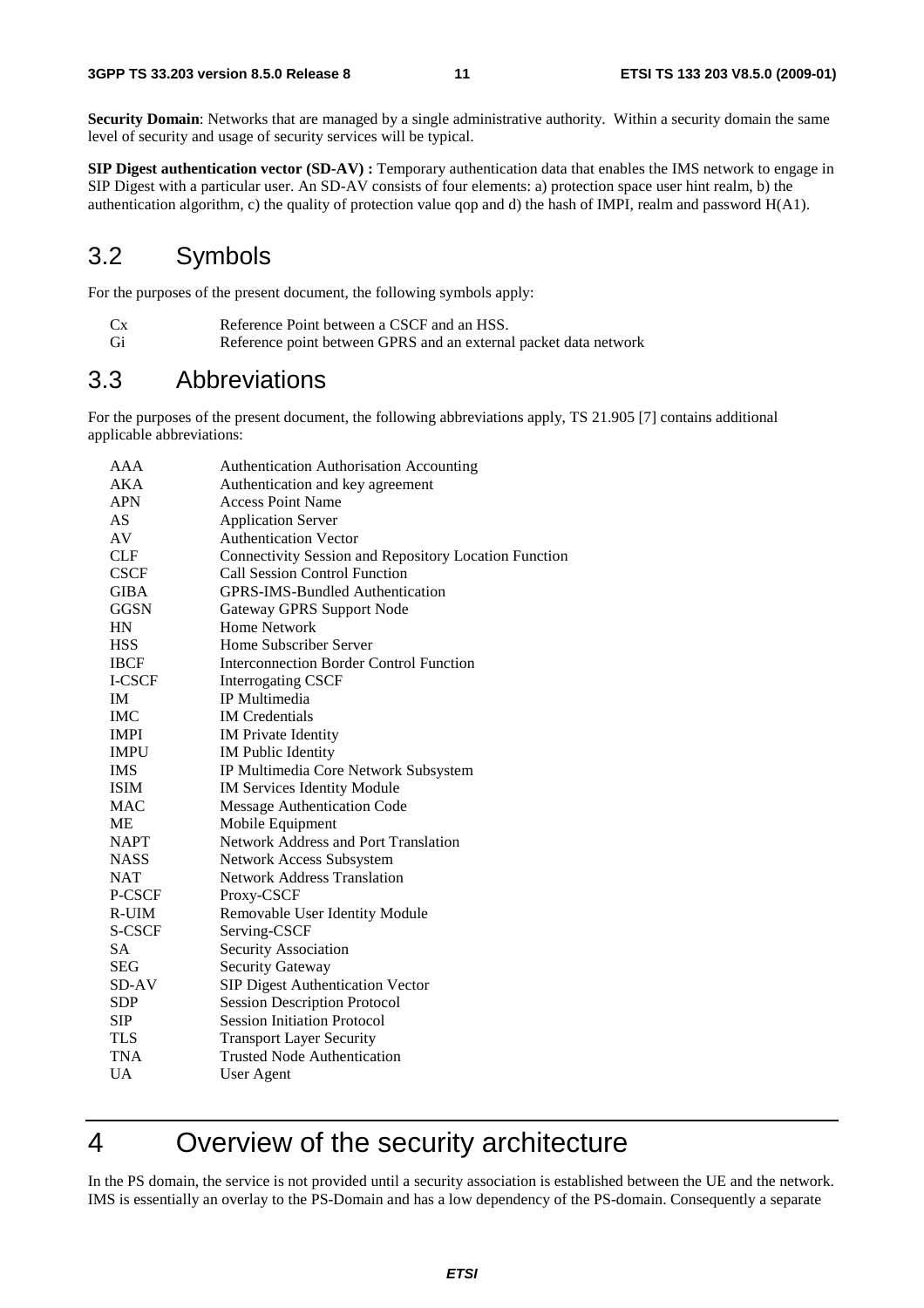security association is required between the multimedia client and the IMS before access is granted to multimedia services. The IMS Security Architecture is shown in the following figure.

IMS authentication keys and functions at the user side shall be stored on a UICC. It shall be possible for the IMS authentication keys and functions to be logically independent to the keys and functions used for PS domain authentication. However, this does not preclude common authentication keys and functions from being used for IMS and PS domain authentication according to the guidelines given in clause 8.

For the purposes of this document the ISIM is a term that indicates the collection of IMS security data and functions on a UICC. Further information on the ISIM is given in clause 8.



**Figure 1: The IMS security architecture** 

There are five different security associations and different needs for security protection for IMS and they are numbered 1,2, 3, 4 and 5 in figure 1 where:

- 1. Provides mutual authentication. The HSS delegates the performance of subscriber authentication to the S-CSCF. The long-term key in the ISIM and the HSS is associated with the IMPI. The subscriber will have one (network internal) user private identity (IMPI) and at least one external user public identity (IMPU).
- 2. Provides a secure link and a security association between the UE and a P-CSCF for protection of the Gm reference point. Data origin authentication is provided i.e. the corroboration that the source of data received is as claimed. For the definition of the Gm reference point cf. TS 23.002 [9].
- 3. Provides security within the network domain internally for the Cx-interface. This security association is covered by TS 33.210 [5]. For the definition of the Cx-interface cf. TS 23.002 [9].
- 4. Provides security between different networks for SIP capable nodes. This security association is covered by TS 33.210 [5]. This security association is only applicable when the P-CSCF resides in the VN and if the P-CSCF resides in the HN then bullet point number five below applies, cf. also figure 2 and figure 3.
- 5. Provides security within the network internally between SIP capable nodes. This security association is covered by TS 33.210 [5]. Note that this security association also applies when the P-CSCF resides in the HN.

There exist other interfaces and reference points in IMS, which have not been addressed above. Those interfaces and reference points reside within the IMS, either within the same security domain or between different security domains. The protection of all such interfaces and reference points apart from the Gm reference point are protected as specified in TS 33.210 [5].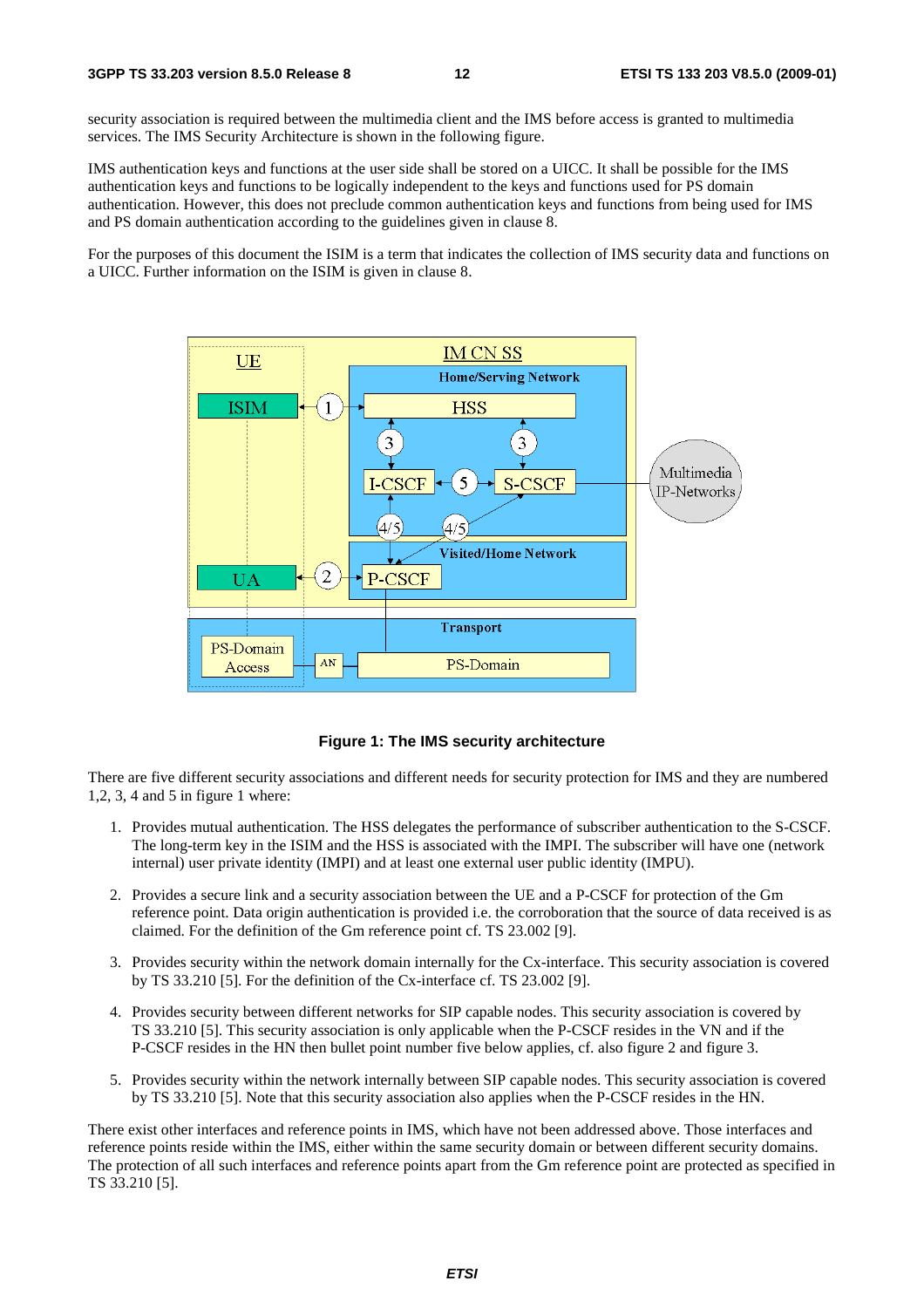Mutual authentication is required between the UE and the HN.

The mechanisms specified in this technical specification are independent of the mechanisms defined for the CS- and PS-domain.

An independent IMS security mechanism provides additional protection against security breaches. For example, if the PS-Domain security is breached the IMS would continue to be protected by it's own security mechanism. As indicated in figure 1 the P-CSCF may be located either in the Visited or the Home Network. The P-CSCF shall be co-located within the same network as the GGSN, which may reside in the VPLMN or HPLMN according to the APN and GGSN selection criteria, cf. TS 23.060 [10].

#### **P-CSCF in the Visited Network**



**Figure 2: This figure gives an overview of the security architecture for IMS and the relation with Network Domain security, cf. TS 33.210 [5], when the P-CSCF resides in the VN**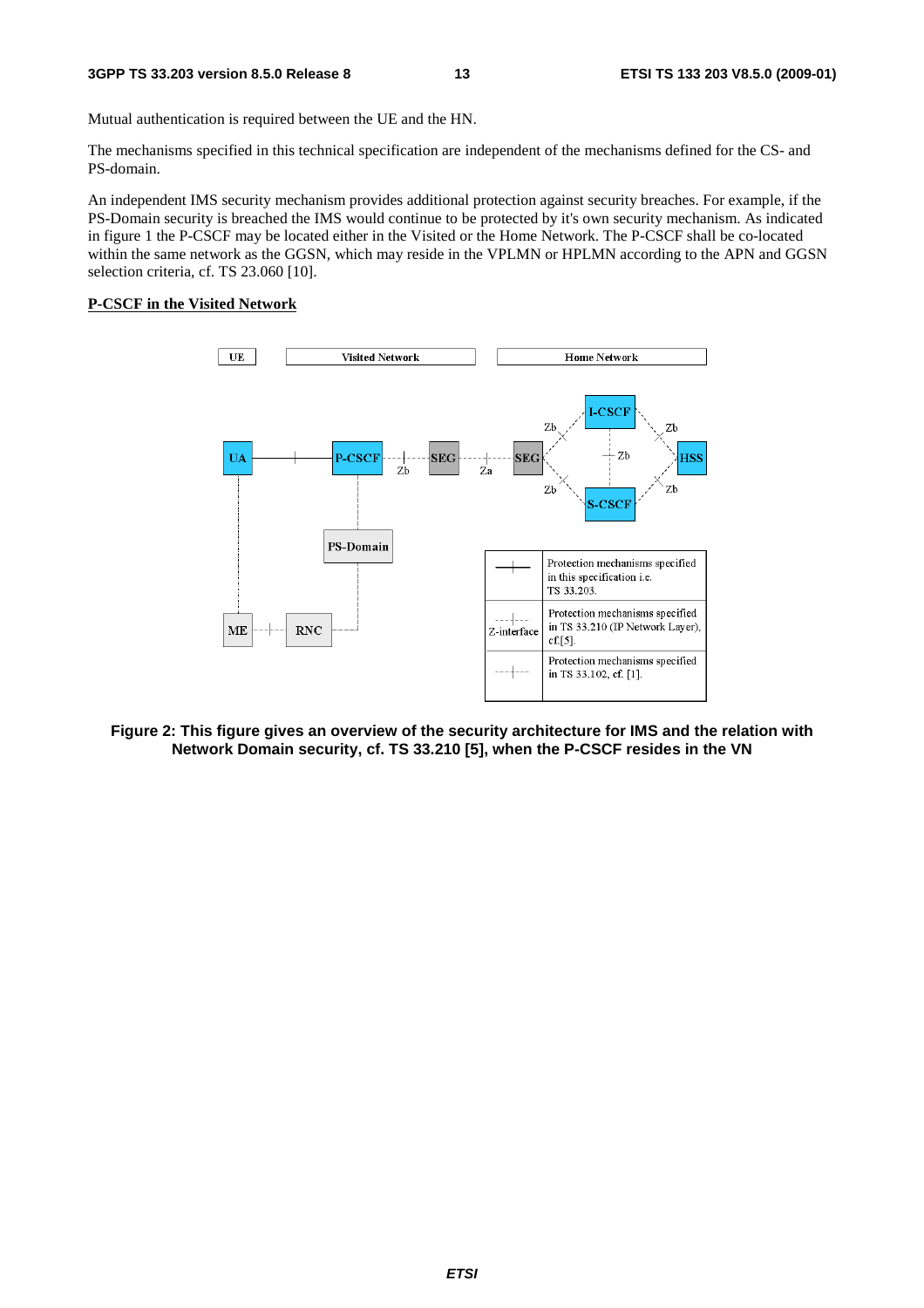#### **P-CSCF in the Home Network**



#### **Figure 3: This figure gives an overview of the security architecture for IMS and the relation with Network Domain security, cf. TS 33.210 [5], when the P-CSCF resides in the HN**

The confidentiality and integrity protection for SIP-signalling is provided in a hop-by-hop fashion, cf. figure 2 and figure 3. The first hop i.e. between the UE and the P-CSCF is specified in this technical specification. The other hops, inter-domain and intra-domain are specified in TS 33.210 [5].

### 5 Security features

### 5.1 Secure access to IMS

### 5.1.1 Authentication of the subscriber and the network

Authentication between the subscriber and the network shall be performed as specified in clause 6.1.

An IM-subscriber will have its subscriber profile located in the HSS in the Home Network. The subscriber profile will contain information on the subscriber that may not be revealed to an external partner, cf. TS 23.228 [3]. At registration an S-CSCF is assigned to the subscriber by the I-CSCF. The subscriber profile will be downloaded to the S-CSCF over the Cx-reference point from the HSS (Cx-Pull). When a subscriber requests access to the IP Multimedia Core Network Subsystem this S-CSCF will check, by matching the request with the subscriber profile, if the subscriber is allowed to continue with the request or not i.e. Home Control (Authorization of IM-services).

All SIP-signalling will take place over the PS-domain in the user plane i.e. IP Multimedia Core Network Subsystem is essentially an overlay to the PS-domain. Hence the Visited Network will have control of all the subscribers in the PSdomain i.e. Visited Control (Authorization of bearer resources) since the Visited Network provides the subscriber with a transport service and its associated QoS.

For IM-services a new security association is required between the UE and the IMS before access is granted to IMservices.

The mechanism for mutual authentication in UMTS is called UMTS AKA. It is a challenge response protocol and the AuC in the Home Stratum derives the challenge. A Quintet containing the challenge is sent from the Home Stratum to the Serving Network. The Quintet contains the expected response XRES and also a message authentication code MAC. The Serving Network compares the response from the UE with the XRES and if they match the UE has been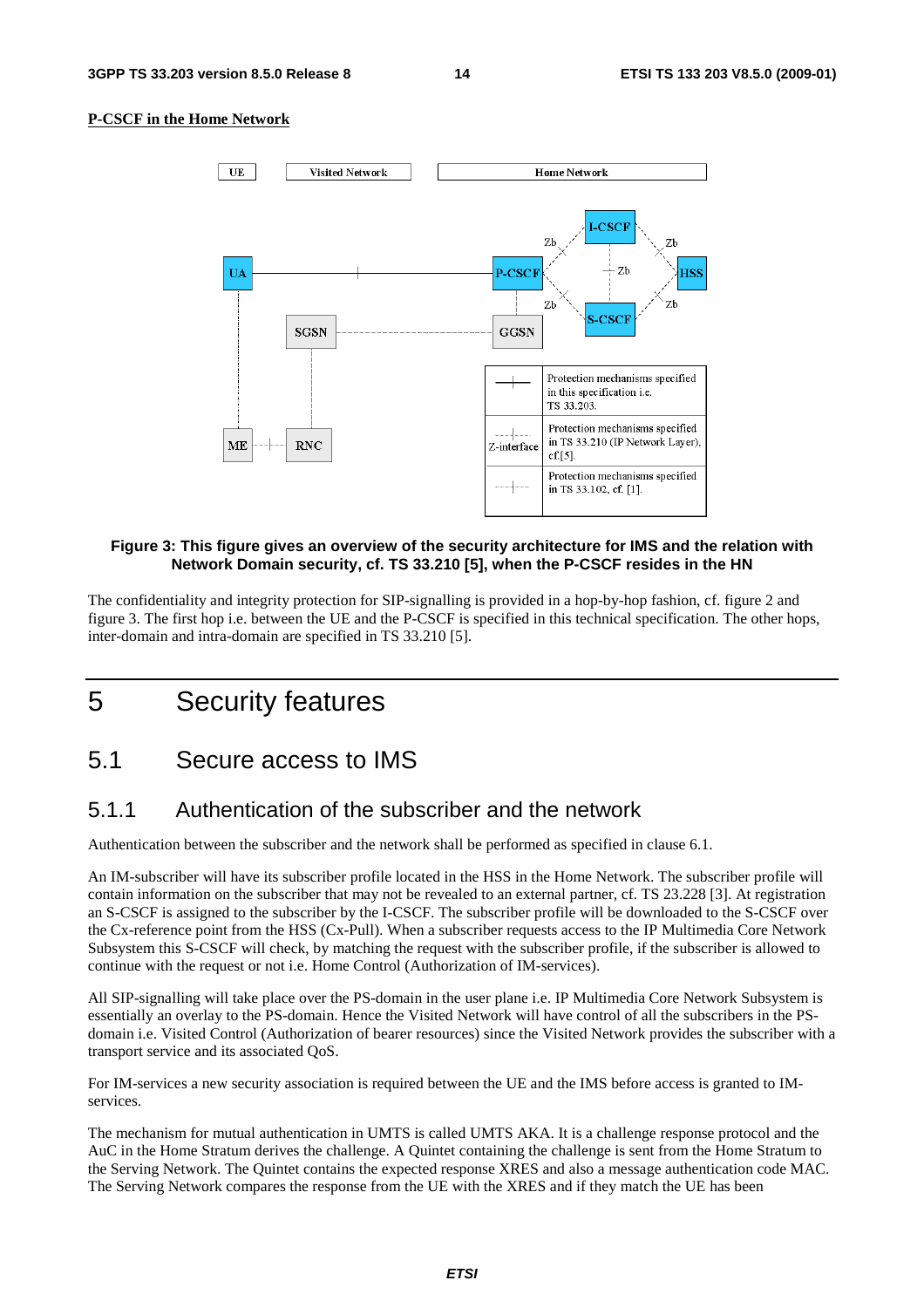authenticated. The UE calculates an expected MAC, XMAC, and compares this with the received MAC and if they match the UE has authenticated the Serving Network.

The AKA-protocol is a secure protocol developed for UMTS and the same concept/principles will be reused for the IP Multimedia Core Network Subsystem, where it is called IMS AKA.

NOTE: Although the method of calculating the parameters in UTMS AKA and IMS AKA are identical, the parameters are transported in slightly different ways. In UMTS, the UE"s response RES is sent in the clear, while in IMS RES is not sent in the clear but combined with other parameters to form an authentication response and the authentication response is sent to the network (as described in RFC 3310 [17]).

The Home Network authenticates the subscriber at anytime via the registration or re-registration procedures.

### 5.1.2 Re-Authentication of the subscriber

Initial registration shall always be authenticated. It is the policy of the operator that decides when to trigger a reauthentication by the S-CSCF. Hence a re-registration might not need to be authenticated.

A SIP REGISTER message, which has not been integrity protected at the first hop, shall be considered as initial registration.

The S-CSCF shall also be able to initiate an authenticated re-registration of a user at any time, independent of previous registrations.

### 5.1.3 Confidentiality protection

Possibility for IMS specific confidentiality protection shall be provided to SIP signalling messages between the UE and the P-CSCF. Operators shall take care that the deployed confidentiality protection solution and roaming agreements fulfils the confidentiality requirements presented in the local privacy legislation. The following mechanisms are provided at SIP layer:

- 1. The UE shall always offer encryption algorithms for P-CSCF to be used for the session, as specified in clause 7.
- 2. The P-CSCF shall decide whether the IMS specific encryption mechanism is used. If used, the UE and the P-CSCF shall agree on security associations, which include the encryption key that shall be used for the confidentiality protection. The mechanism is based on IMS AKA and specified in clause 6.1.

Confidentiality between CSCFs, and between CSCFs and the HSS shall rely on mechanisms specified by Network Domain Security in TS 33.210 [5].

#### 5.1.4 Integrity protection

Integrity protection shall be applied between the UE and the P-CSCF for protecting the SIP signalling, as specified in clause 6.3. The following mechanisms are provided.

- 1. The UE and the P-CSCF shall negotiate the integrity algorithm that shall be used for the session, as specified in clause 7.
- 2. The UE and the P-CSCF shall agree on security associations, which include the integrity keys, that shall be used for the integrity protection. The mechanism is based on IMS AKA and specified in clause 6.1.
- 3. The UE and the P-CSCF shall both verify that the data received originates from a node, which has the agreed integrity key. This verification is also used to detect if the data has been tampered with.
- 4. Replay attacks and reflection attacks shall be mitigated.

Integrity protection between CSCFs and between CSCFs and the HSS shall rely on mechanisms specified by Network Domain Security in TS 33.210 [5].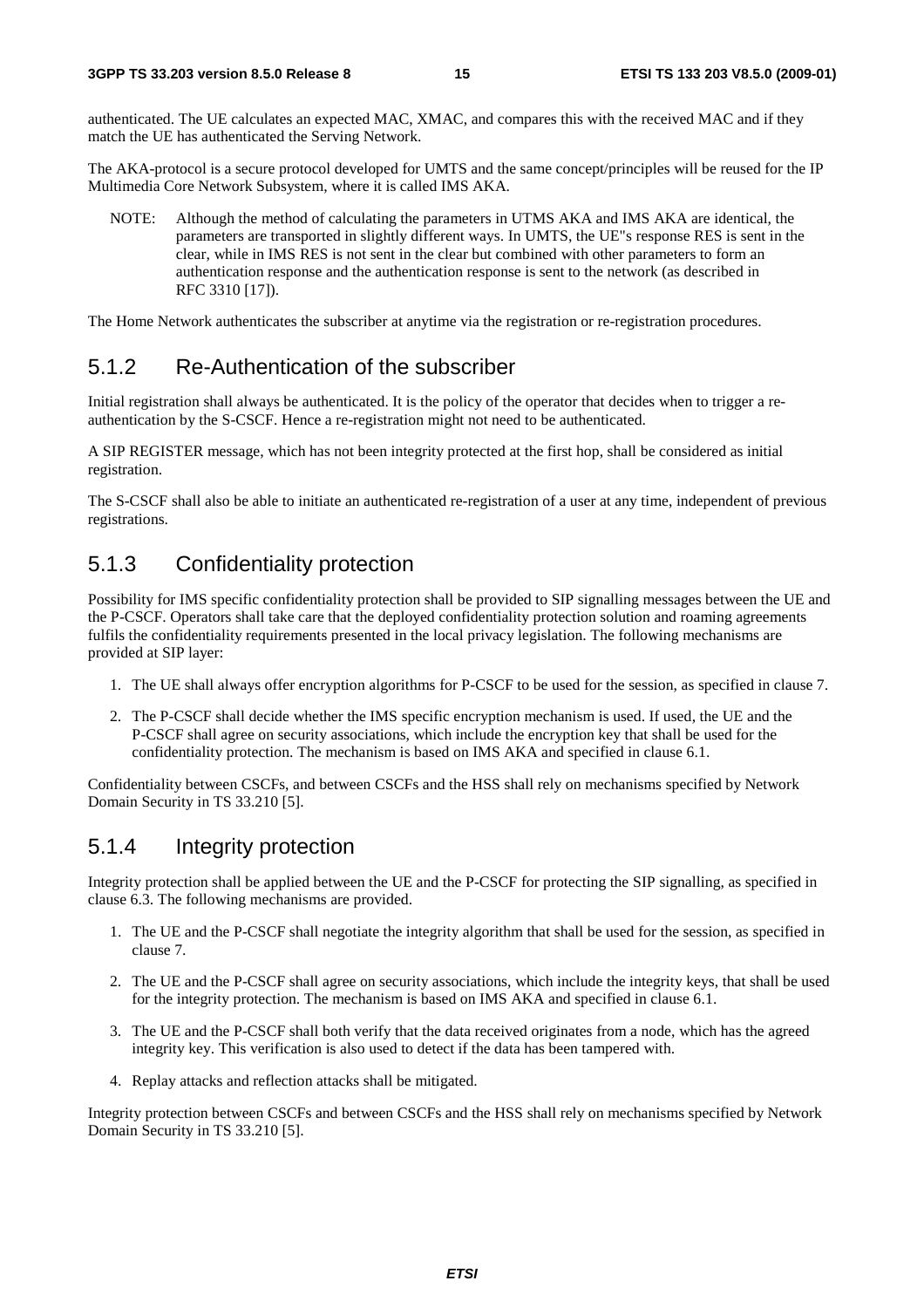NOTE 1: TLS is mandatorily supported by SIP proxies according to RFC 3261 [6], and operators may use it to provide confidentiality and integrity inside their networks instead of or on top of IPsec, as the intradomain Za interface is optional, and TLS may also be used between IMS networks on top of IPsec. It should be pointed out, that the 3GPP specifications do not ensure backward compatibility betweenCSCFs that do not support TLS and those CSCFs and other networks that do support it.. These management and capability issues need then to be solved by manual configuration of the involved operators. If TLS is to be applied then the authentication framework in TS 33.310 [24] can be used.

### 5.2 Network topology hiding

The operational details of an operator's network are sensitive business information that operators are reluctant to share with their competitors. While there may be situations (partnerships or other business relations) where the sharing of such information is appropriate, the possibility should exist for an operator to determine whether or not the internals of its network need to be hidden.

It shall be possible to hide the network topology from other operators, which includes the hiding of the number of S-CSCFs, the capabilities of the S-CSCFs and the capability of the network.

The I-CSCF/IBCF shall have the capability to encrypt the addresses of all the entities of the operator network in SIP Via, Record-Route, Route and Path headers and then decrypt the addresses when handling the response to a request. The P-CSCF may receive routing information that is encrypted but the P-CSCF will not have the key to decrypt this information.

The mechanism shall support the scenario that different I-CSCFs/IBCF s in the HN may encrypt and decrypt the addresses of all the entities of the operator network.

### 5.3 SIP Privacy handling in IMS Networks

Privacy may in many instances be equivalent with confidentiality i.e. to hide the information (using encryption and encryption keys) from all entities except those who are authorized to understand the information. The SIP Privacy Extensions for IMS Networks do not provide such confidentiality. The purpose of the mechanism is rather to give an IMS subscriber the possibility to withhold certain identity information of the subscriber as specified in IETF RFC 3323 [29] and IETF RFC 3325 [30].

NOTE 1: It is useful that the privacy mechanism for IMS networks does not create states in the CSCFs other than the normal SIP states.

### 5.4 SIP Privacy handling when interworking with non-IMS **Networks**

When a Rel-6 IMS is interworking with a non-IMS network, the CSCF in the IMS network shall decide the trust relation with the other end. The other end is trusted when the security mechanism for the interworking (see clause 6.5) is applied as well as the availability of an inter-working agreement. If the interworking non-IMS network is not trusted, the privacy information shall be removed from the traffic towards to this non-IMS network. When receiving SIP signalling, the CSCF shall also verify if any privacy information is already contained. If the interworking non-IMS network is not trusted, the information shall be removed by the CSCF, and retained otherwise.

Because absence of the security mechanism for the interworking (see clause 6.5) indicates an untrusted non-IMS network, separate CSCFs are usually needed to interface with IMS and non-IMS networks. The CSCF interfacing with IMS networks implicitly trusts all IMS networks reachable via the SEG that establishes security according to TS 33.210 [5]. A Rel-5 CSCF always assumes this trust relationship and network configuration. For a Rel-6 CSCF, this implicit trust setting shall be a configuration option, that an operator can set according to his network and interface configuration.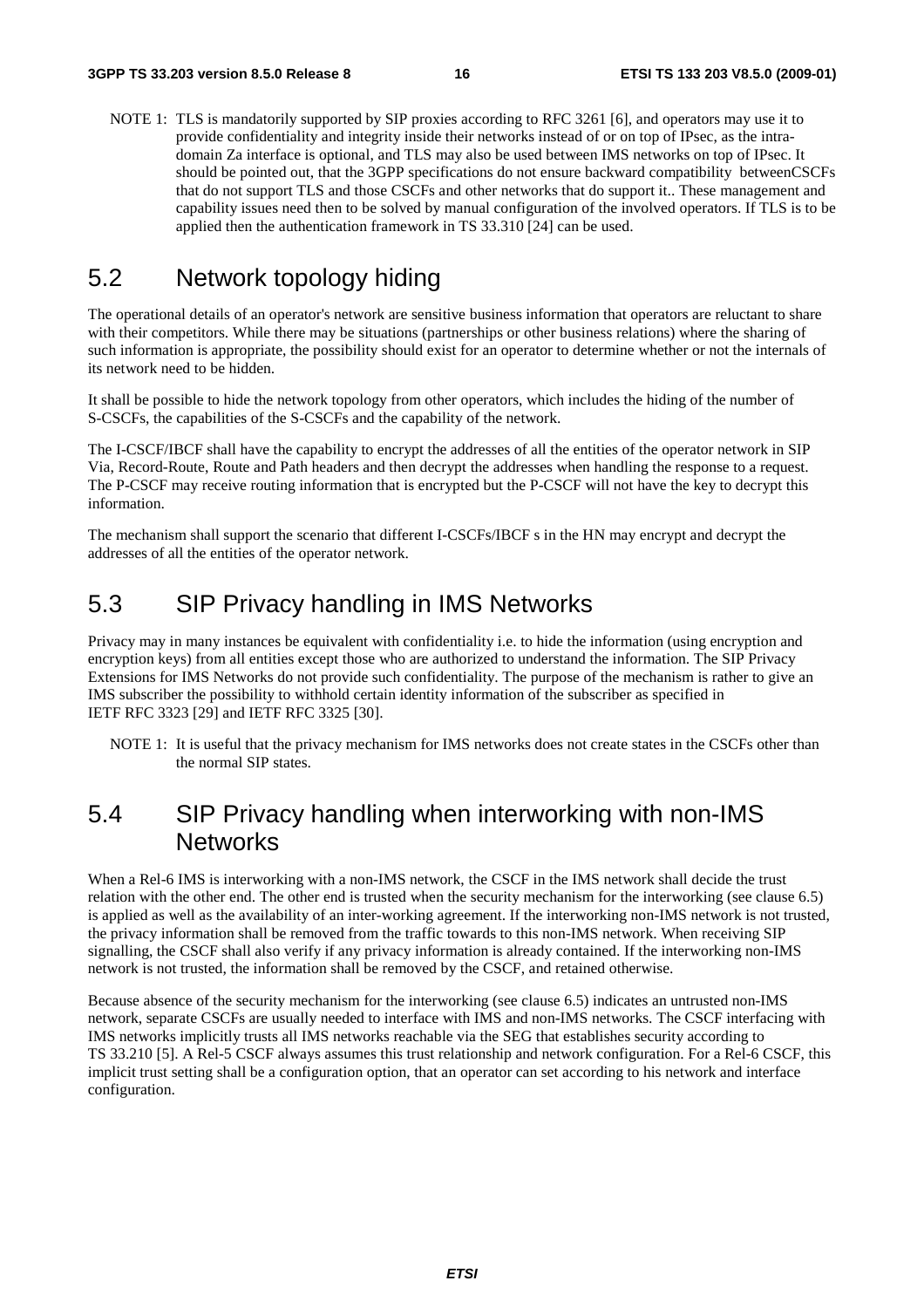### 6 Security mechanisms

### 6.1 Authentication and key agreement

The scheme for authentication and key agreement in the IMS is called IMS AKA. The IMS AKA achieves mutual authentication between the ISIM and the HN, cf. figure 1. The identity used for authenticating a subscriber is the private identity, IMPI, which has the form of a NAI, cf. TS 23.228 [3]. The HSS and the ISIM share a long-term key associated with the IMPI.

The HN shall choose the IMS AKA scheme for authenticating an IM subscriber accessing through UMTS. The security parameters e.g. keys generated by the IMS AKA scheme are transported by SIP.

The generation of the authentication vector AV that includes RAND, XRES, CK, IK and AUTN shall be done in the same way as specified in TS 33.102 [1]. The ISIM and the HSS keep track of counters  $SQN_{ISIM}$  and  $SQN_{HSS}$ respectively. The requirements on the handling of the counters and mechanisms for sequence number management are specified in TS 33.102 [1]. The AMF field can be used in the same way as in TS 33.102 [1].

Furthermore two pairs of (unilateral) security associations (SAs) are established between the UE and the P-CSCF. The subscriber may have several IMPUs associated with one IMPI. These may belong to the same or different service profiles. Only two pairs of SAs shall be active between the UE and the P-CSCF. These two pairs of SAs shall be updated when a new successful authentication of the subscriber has occurred, cf. clause 7.4.

It is the policy of the HN that decides if an authentication shall take place for the registration of different IMPUs e.g. belonging to same or different service profiles. Regarding the definition of service profiles cf. TS 23.228 [3].

#### 6.1.1 Authentication of an IM-subscriber

Before a user can get access to the IM services at least one IMPU needs to be registered and the IMPI authenticated in the IMS at application level. In order to get registered the UE sends a SIP REGISTER message towards the SIP registrar server i.e. the S-CSCF, cf. figure 1, which will perform the authentication of the user. The message flows are the same regardless of whether the user has an IMPU already registered or not.



#### **Figure 4: The IMS Authentication and Key Agreement for an unregistered IM subscriber and successful mutual authentication with no synchronization error**

The detailed requirements and complete registration flows are defined in TS 24.229 [8] and TS 24.228 [11].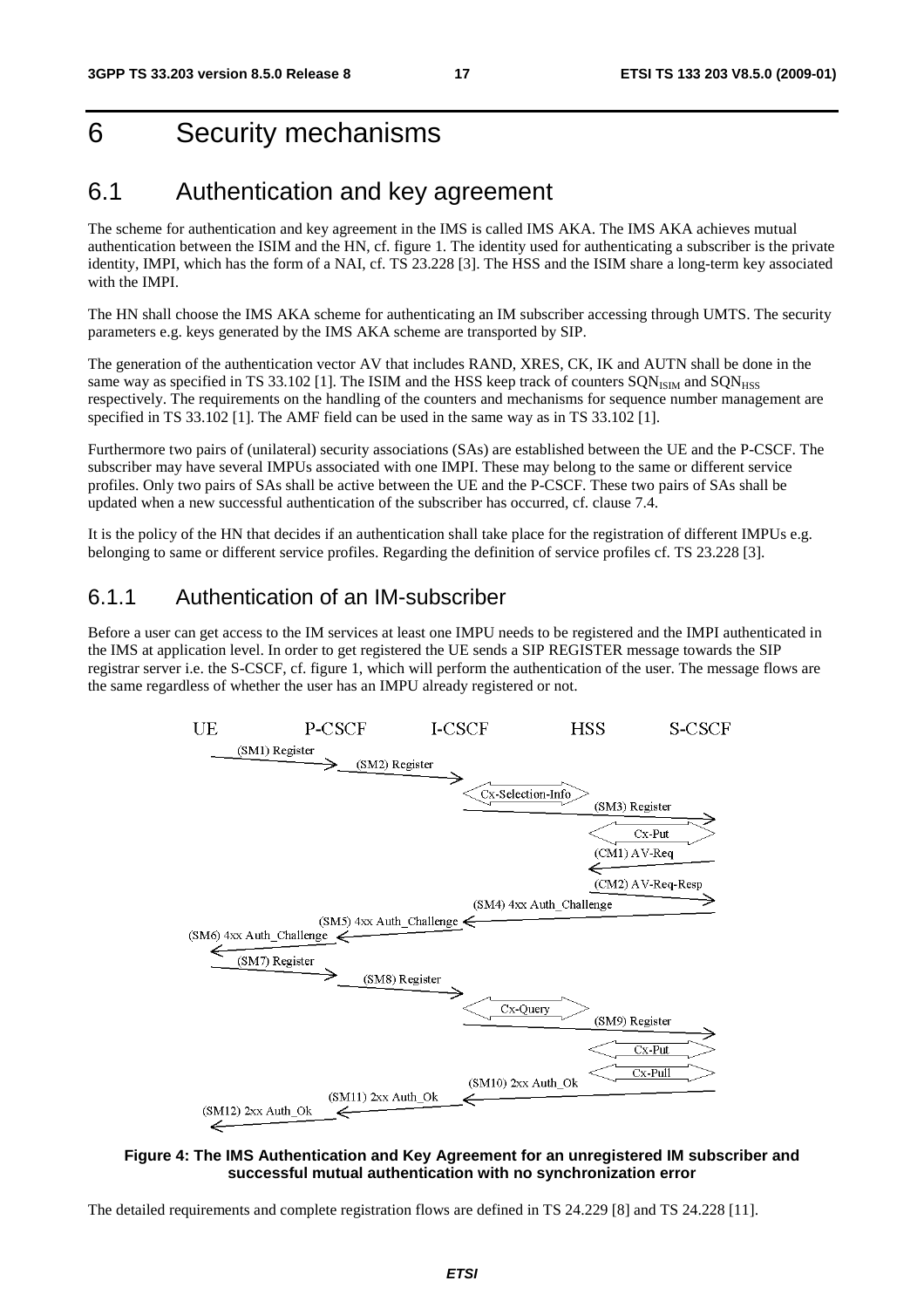SMn stands for SIP Message n and CMm stands for Cx message m which has a relation to the authentication process:

SM1: REGISTER(IMPI, IMPU)

In SM2 and SM3 the P-CSCF and the I-CSCF respectively forwards the SIP REGISTER towards the S-CSCF.

After receiving SM3, if the IMPU is not currently registered at the S-CSCF, the S-CSCF needs to set the registration flag at the HSS to initial registration pending. This is done in order to handle UE terminated calls while the initial registration is in progress and not successfully completed. The registration flag is stored in the HSS together with the S-CSCF name and user identity, and is used to indicate whether a particular IMPU of the user is unregistered or registered at a particular S-CSCF or if the initial registration at a particular S-CSCF is pending. The registration flag is set by the S-CSCF sending a Cx-Put to the HSS. If the IMPU is currently registered, the S-CSCF shall leave the registration flag set to *registered*. At this stage the HSS has performed a check that the IMPI and the IMPU belong to the same user.

Upon receiving the SIP REGISTER the S-CSCF CSCF shall use an Authentication Vector (AV) for authenticating and agreeing a key with the user. If the S-CSCF has no valid AV then the S-CSCF shall send a request for AV(s) to the HSS in CM1 together with the number m of AVs wanted where m is at least one.

CM1: Cx-AV-Req(IMPI, m)

Upon receipt of a request from the S-CSCF, the HSS sends an ordered array of *n* authentication vectors to the S-CSCF using CM2. The authentication vectors are ordered based on sequence number. Each authentication vector consists of the following components: a random number RAND, an expected response XRES, a cipher key CK, an integrity key IK and an authentication token AUTN. Each authentication vector is good for one authentication and key agreement between the S-CSCF and the IMS user.

 $C$ M<sub>2</sub> $\cdot$ 

Cx-AV-Req-Resp(IMPI, RAND1||AUTN1||XRES1||CK1||IK1,….,RANDn||AUTNn||XRESn||CKn||IKn)

When the S-CSCF needs to send an authentication challenge to the user, it selects the next authentication vector from the ordered array, i.e. authentication vectors in a particular S-CSCF are used on a first-in / first-out basis.

The S-CSCF sends a SIP 4xx Auth\_Challenge i.e. an authentication challenge towards the UE including the challenge RAND, the authentication token AUTN in SM4. It also includes the integrity key IK and the cipher key CK for the P-CSCF. RFC 3310 [17] specifies how to populate the parameters of an authentication challenge. The S-CSCF also stores the RAND sent to the UE for use in case of a synchronization failure.

The verification of the SQN by the USIM and ISIM will cause the UE to reject an attempt by the S-CSCF to re-use a AV. Therefore no AV shall be sent more than once.

NOTE: This does not preclude the use of the normal SIP transaction layer re-transmission procedures.

SM4: 4xx Auth\_Challenge(IMPI, RAND, AUTN, IK, CK)

When the P-CSCF receives SM5 it shall store the key(s) and remove that information and forward the rest of the message to the UE i.e.

SM6: 4xx Auth\_Challenge(IMPI, RAND, AUTN)

Upon receiving the challenge, SM6, the UE takes the AUTN, which includes a MAC and the SQN. The UE calculates the XMAC and checks that XMAC=MAC and that the SQN is in the correct range as in TS 33.102 [1]. If both these checks are successful the UE uses RES and some other parameters to calculate an authentication response. This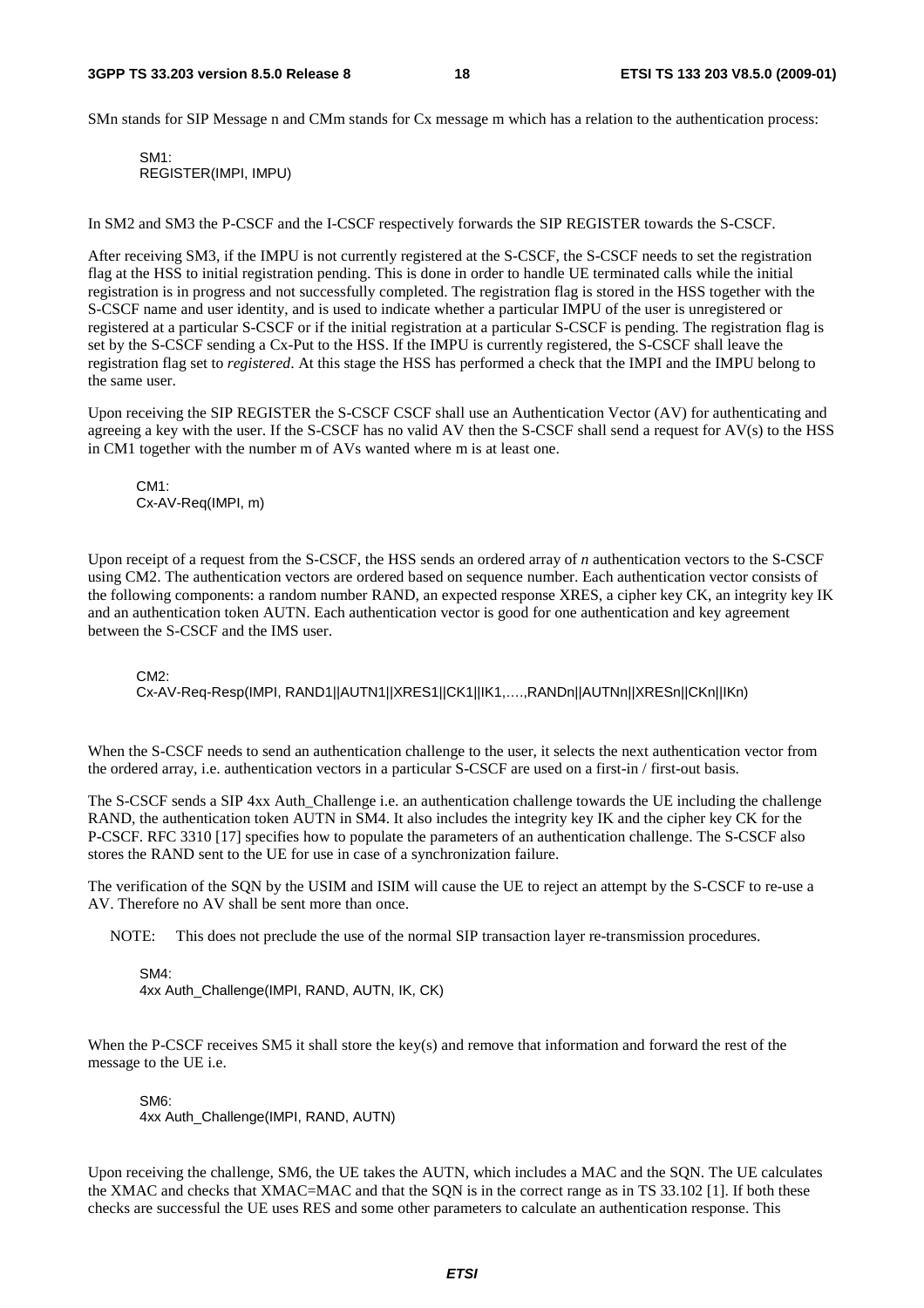#### **3GPP TS 33.203 version 8.5.0 Release 8 19 ETSI TS 133 203 V8.5.0 (2009-01)**

response is put into the Authorization header and sent back to the registrar in SM7.RFC 3310 [17] specifies how to populate the parameters of the response. It should be noted that the UE at this stage also computes the session keys CK and IK.

SM7: REGISTER(IMPI, Authentication response)

The P-CSCF forwards the authentication response in SM8 to the I-CSCF, which queries the HSS to find the address of the S-CSCF. In SM9 the I-CSCF forwards the authentication response to the S-CSCF.

Upon receiving SM9 containing the response, the S-CSCF retrieves the active XRES for that user and uses this to check the authentication response sent by the UE as described in RFC 3310 [17]. If the check is successful then the user has been authenticated and the IMPU is registered in the S-CSCF. If the IMPU was not currently registered, the S-CSCF shall send a Cx-Put to update the registration-flag to *registered*. If the IMPU was currently registered the registrationflag is not altered.

It shall be possible to implicitly register IMPU(s). (see clause 4.3.3.4 in TS 23.228 [3]). All the IMPU(s) being implicitly registered shall be delivered by the HSS to the S-CSCF and subsequently to the P-CSCF. The S-CSCF shall regard all implicitly registered IMPU(s) as registered IMPU(s).

When an IMPU has been registered this registration will be valid for some period of time. Both the UE and the S-CSCF will keep track on a timer for this purpose but the expiration time in the UE is smaller than the one in the S-CSCF in order to make it possible for the UE to be registered and reachable without interruptions. A successful registration of a previously registered IMPU (including implicitly registered IMPUs) means the expiry time of the registration is refreshed.

If the user has been successfully authenticated, the S-CSCF sends a SM10 SIP 2xx Auth\_OK message to the I-CSCF indicating that the registration was successful. In SM11 and SM12 the I-CSCF and the P-CSCF respectively forward the SIP 2xx Auth\_OK towards the UE.

It should be noted that the UE initiated re-registration opens up a potential denial-of-service attack. That is, an attacker could try to register an already registered IMPU and respond with an incorrect authentication response in order to make the HN de-register the IMPU. For this reason a subscriber, when registered, shall not be de-registered if it fails an authentication.

The lengths of the IMS AKA parameters are specified in clause 6.3.7 of TS 33.102 [1].

### 6.1.2 Authentication failures

#### 6.1.2.1 User authentication failure

In this case the authentication of the user should fail at the S-CSCF due an incorrect response (received in SM9). However, if the response is incorrect, then the IK used to protect SM7 will normally be incorrect as well, which will normally cause the integrity check at the P-CSCF to fail before the response can be verified at S-CSCF. In this case SM7 is discarded by the IPsec layer at the P-CSCF.

If the integrity check passes but the response is incorrect, the message flows are identical up to and including SM9 as a successful authentication. Once the S-CSCF detects the user authentication failure it should proceed in the same way as having received SM9 in a network authentication failure (see clause 6.1.2.2).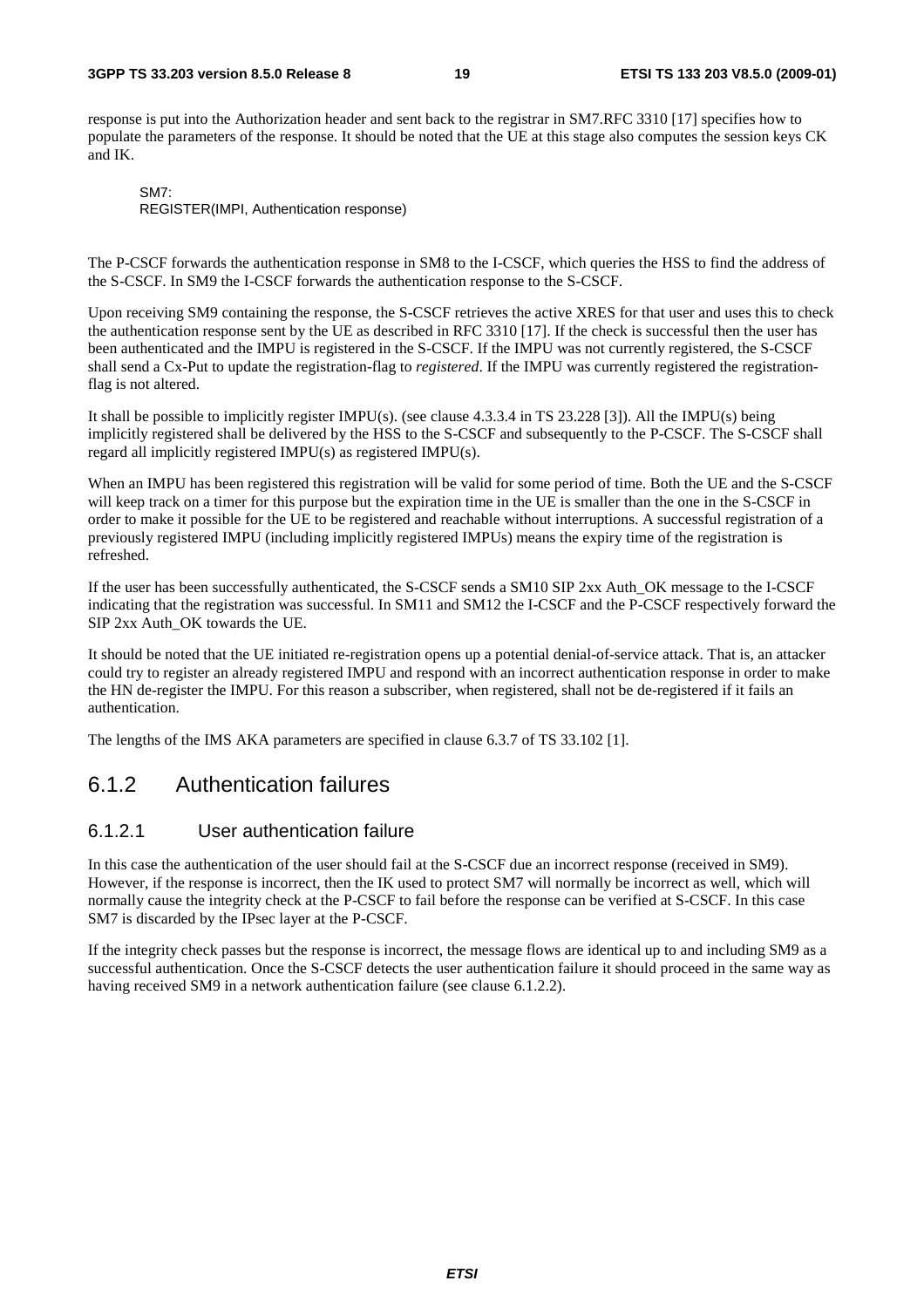#### 6.1.2.2 Network authentication failure

In this clause the case when the authentication of the network is not successful is specified. When the check of the MAC in the UE fails the network can not be authenticated and hence registration fails. The flow is identical as for the successful registration in 6.1.1 up to SM6.



#### **Figure 5**

The UE shall send a Register message towards the HN including an indication of the cause of failure in SM7. The P-CSCF and the I-CSCF forward this message to the S-CSCF.

SM7: REGISTER(Failure = *AuthenticationFailure*, IMPI)

Upon receiving SM9, which includes the cause of authentication failure, the S-CSCF shall clear the S-CSCF name in the HSS, if the IMPU is currently *Not registered*. To clear the S-CSCF name the S-CSCF sends in CM3 a Cx-Put to the HSS. The S-CSCF does not update the registration flag.

CM3: Cx-AV-Put(IMPI, Clear S-CSCF name)

The HSS responds to CM3 with a Cx-Put-Resp in CM4.

In SM10 the S-CSCF sends a 4xx Auth\_Failure towards the UE indicating that authentication has failed, no security parameters shall be included in this message.

SM10: SIP/2.0 4xx Auth\_Failure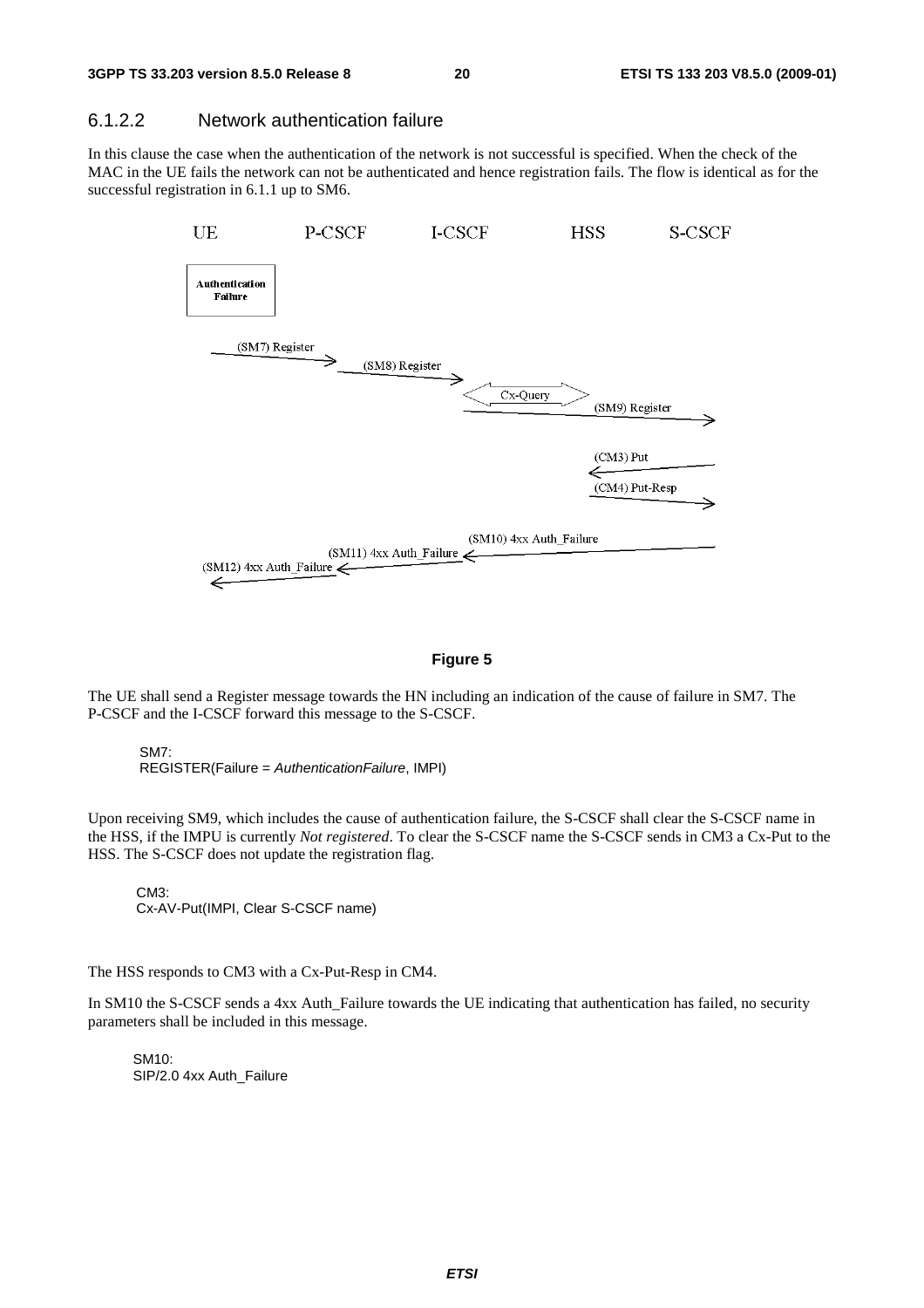#### 6.1.2.3 Incomplete authentication

When the S-CSCF receives a new REGISTER request and challenges this request, it considers any previous authentication to have failed. It shall delete any information relating to the previous authentication, although the S-CSCF may send a response if the previous challenge is answered. A challenge to the new request proceeds as described in clause 6.1.1.

If the S-CSCF does not receive a response to an authentication challenge within an acceptable time, it considers the authentication to have failed. The update to the HSS is performed in the same way as if receiving an SM9 indicating authentication failure (see message CM3 in clause 6.1.2.2).

#### 6.1.3 Synchronization failure

In this clause the case of an authenticated registration with synchronization failure is described. After resynchronization, authentication may be successfully completed, but it may also happen that in subsequent attempts other failure conditions (i.e. user authentication failure, network authentication failure) occur. In below only the case of synchronization failure with subsequent successful authentication is shown. The other cases can be derived by combination with the flows for the other failure conditions.





The flow equals the flow in 6.1.1 up to SM6. When the UE receives SM6 it detects that the SQN is out of range and sends a synchronization failure back to the S-CSCF in SM7. RFC 3310 [17] describes the fields to populate corresponding parameters of synchronization failure.

SM7: REGISTER(Failure = *Synchronization Failure,* AUTS, IMPI*)*

Upon receiving the *Synchronization Failure* and the AUTS the S-CSCF sends an Av-Req to the HSS in CM3 including the RAND stored by the S-CSCF and the required number of Avs, m.

CM3: Cx-AV-Req(IMPI, RAND,AUTS, m)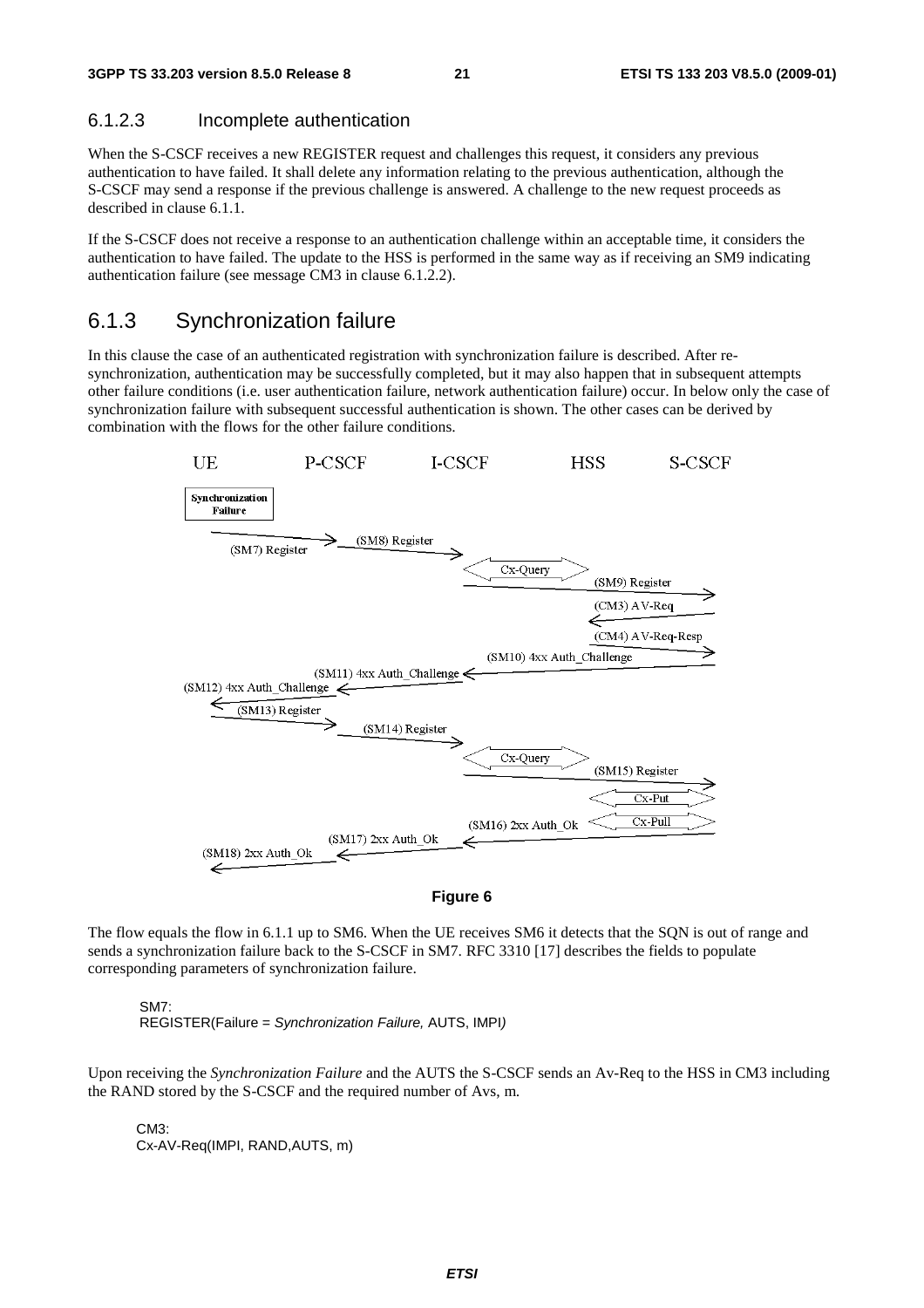The HSS checks the AUTS as in clause 6.3.5 of TS 33.102 [1]. After potentially updating the SQN, the HSS sends new AVs to the S-CSCF in CM4.

CM4:

Cx-AV-Req-Resp(IMPI, n,RAND<sub>1</sub>||AUTN<sub>1</sub>||XRES<sub>1</sub>||CK<sub>1</sub>||IK<sub>1</sub>,....,RAND<sub>n</sub>||AUTN<sub>n</sub>||XRES<sub>n</sub>||CK<sub>n</sub>||IK<sub>n</sub>)

When the S-CSCF receives the new batch of authentication vectors from the HSS it deletes the old ones for that user in the S-CSCF.

The rest of the messages i.e. SM10-SM18 including the Cx messages are exactly the same as SM4-SM12 and the corresponding Cx messages in 6.1.1.

### 6.1.4 Network Initiated authentications

In order to authenticate an already registered user, the S-CSCF shall send a request to the UE to initiate a re-registration procedure. When received at the S-CSCF, the re-registration shall trigger a new IMS AKA procedure that will allow the S-CSCF to re-authenticate the user.



#### **Figure 7**

The UE shall initiate the re-registration on the reception of the Authentication Required indication. In the event that the UE does not initiate the re-registration procedure after the request from the S-CSCF, the S-CSCF may decide to deregister the subscriber or re-issue an Authentication-Required.

#### 6.1.5 Integrity protection indicator

In order to decide whether a REGISTER request from the UE needs to be authenticated, the S-CSCF needs to know about the integrity protection applied to the message. The P-CSCF attaches an indication to the REGISTER request to inform the S-CSCF that the message was integrity protected if:

- the P-CSCF receives a REGISTER containing an authentication response and the message is protected with an SA created during this authentication procedure; or
- the P-CSCF receives a REGISTER not containing an authentication response and the message is protected with an SA created by latest successful authentication (from the P-CSCF perspective).

For all other REGISTER requests the P-CSCF attaches an indication that the REGISTER request was not integrity protected.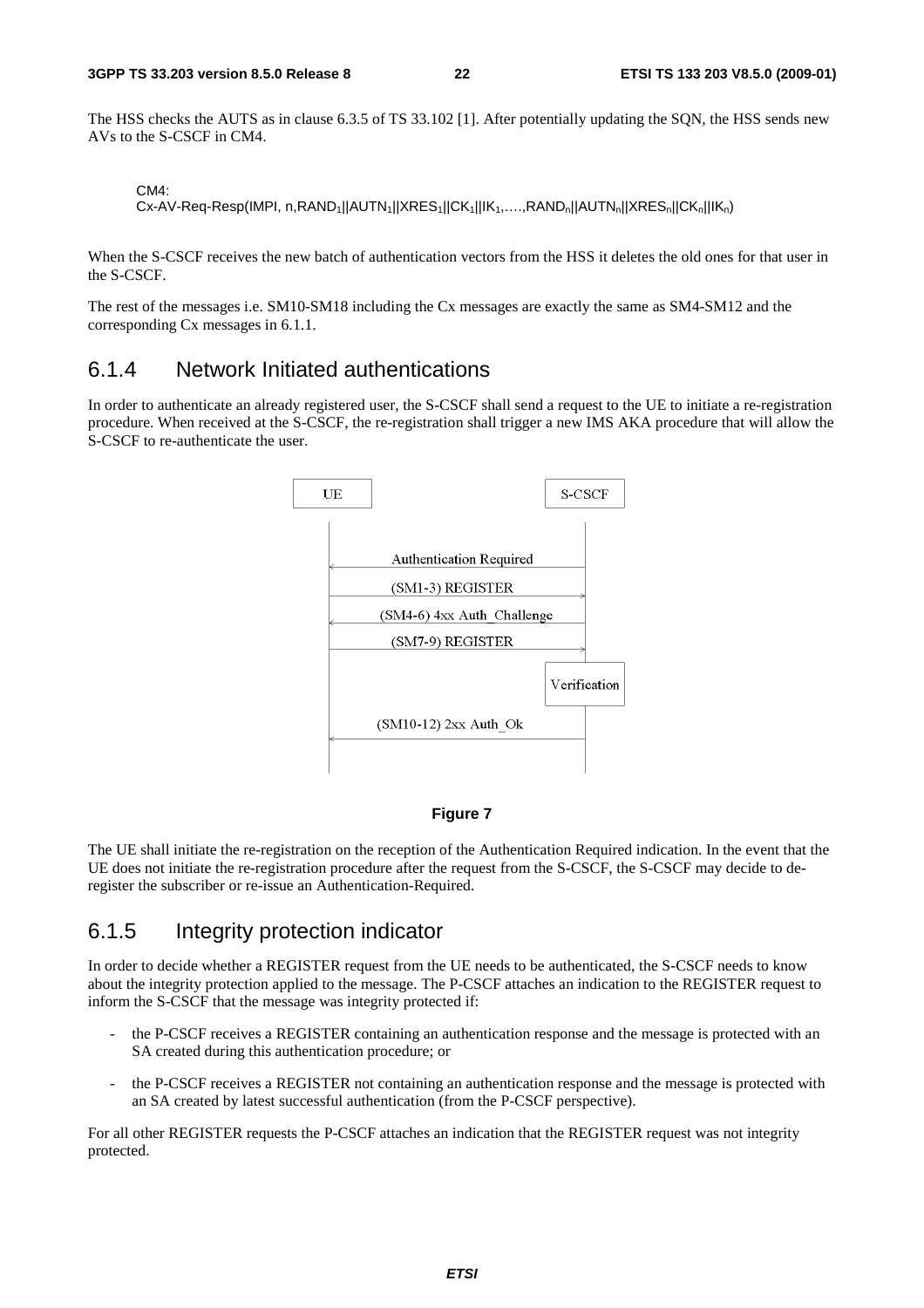### 6.2 Confidentiality mechanisms

If the local policy in P-CSCF requires the use of IMS specific confidentiality protection mechanism between UE and P-CSCF, IPsec ESP as specified in RFC 2406 [13] shall provide confidentiality protection of SIP signalling between the UE and the P-CSCF, protecting all SIP signalling messages at the IP level. IPSec ESP general concepts on Security Policy management, Security Associations and IP traffic processing as described in reference RFC 2401 [14] shall also be considered. ESP confidentiality shall be applied in transport mode between UE and P-CSCF.

The method to set up ESP security associations (SAs) during the SIP registration procedure is specified in clause 7. As a result of an authenticated registration procedure, two pairs of unidirectional SAs between the UE and the P-CSCF all shared by TCP and UDP, shall be established in the P-CSCF and later in the UE. One SA pair is for traffic between a client port at the UE and a server port at the P-CSCF and the other SA is for traffic between a client port at the P-CSCF and a server port at the UE. For a detailed description of the establishment of these security associations see clause 7.

The encryption key  $CK_{ESP}$  is the same for the two pairs of simultaneously established SAs. The encryption key  $CK_{ESP}$  is obtained from the key  $CK_{IM}$  established as a result of the AKA procedure, specified in clause 6.1, using a suitable key expansion function.

The encryption key expansion on the user side is done in the UE. The encryption key expansion on the network side is done in the P-CSCF.

### 6.3 Integrity mechanisms

IPsec ESP as specified in reference RFC 2406 [13] shall provide integrity protection of SIP signalling between the UE and the P-CSCF, protecting all SIP signalling messages at the IP level. IPSec ESP general concepts on Security Policy management, Security Associations and IP traffic processing as described in reference RFC 2401 [14] shall also be considered. ESP integrity shall be applied in transport mode between UE and P-CSCF.

The method to set up ESP security associations (SAs) during the SIP registration procedure is specified in clause 7. As a result of an authenticated registration procedure, two pairs of unidirectional SAs between the UE and the P-CSCF, all shared by TCP and UDP, shall be established in the P-CSCF and later in the UE. One SA pair is for traffic between a client port at the UE and a server port at the P-CSCF and the other SA is for traffic between a client port at the P-CSCF and a server port at the UE. For a detailed description of the establishment of these security associations see clause 7.

The integrity key  $IK<sub>ESP</sub>$  is the same for the two pairs of simultaneously established SAs. The integrity key  $IK<sub>ESP</sub>$  is obtained from the key  $IK_{IM}$  established as a result of the AKA procedure, specified in clause 6.1, using a suitable key expansion function. This key expansion function depends on the ESP integrity algorithm and is specified in Annex I of this specification.

The integrity key expansion on the user side is done in the UE. The integrity key expansion on the network side is done in the P-CSCF.

The anti-replay service shall be enabled in the UE and the P-CSCF on all established SAs.

### 6.4 Hiding mechanisms

The Hiding Mechanism is optional for implementation. All I-CSCFs/IBCFs in the HN shall share the same encryption and decryption key Kv. If the mechanism is used and the operator policy states that the topology shall be hidden the I-CSCF/IBCF shall encrypt the hiding information elements when the I-CSCF/IBCF forwards SIP Request or Response messages outside the hiding network"s domain. The hiding information elements are entries in SIP headers, such as Via, Record-Route, Route and Path, which contain addresses of SIP proxies in hiding network. When I-CSCF/IBCF receives a SIP Request or Response message from outside the hiding network"s domain, the I-CSCF/IBCF shall decrypt those information elements that were encrypted by I-CSCF/IBCF in this hiding network domain.

The purpose of encryption in network hiding is to protect the identities of the SIP proxies and the topology of the hiding network. Therefore, an encryption algorithm in confidentiality mode shall be used. The network hiding mechanism will not address the issues of authentication and integrity protection of SIP headers. The AES in CBC mode with 128-bit block and 128-bit key shall be used as the encryption algorithm for network hiding. In the CBC mode under a given key, if a fixed IV is used to encrypt two same plaintexts, then the ciphertext blocks will also be equal. This is undesirable for network hiding. Therefore, random IV shall be used for each encryption. The same IV is required to decrypt the information. The IV shall be included in the same SIP header that includes the encrypted information.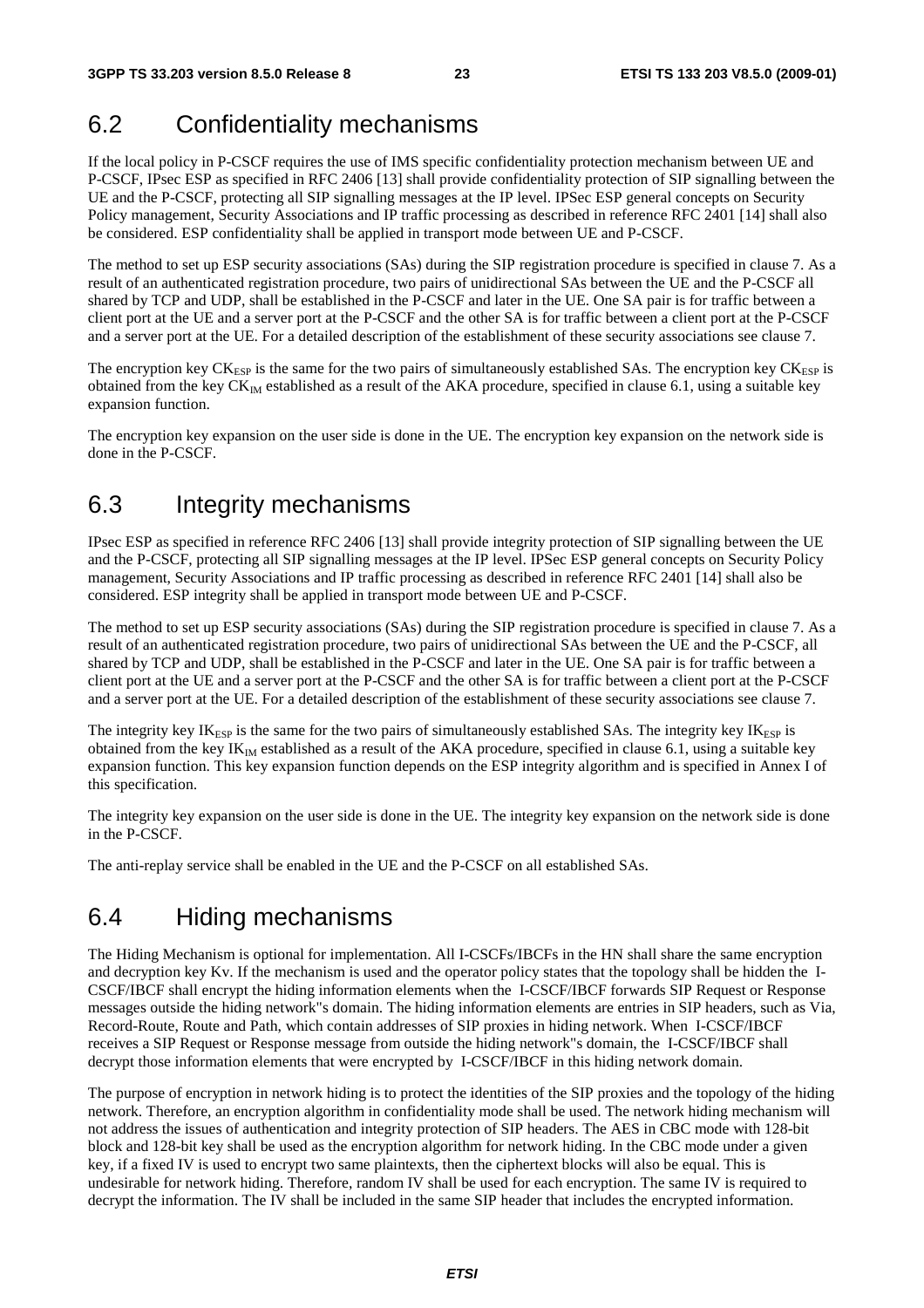### 6.5 CSCF interoperating with proxy located in a non-IMS network

SIP signalling protected by TLS specified in RFC 3261 [6] may be used for protecting the SIP interoperation between an IMS CSCF with a proxy/CSCF located in a foreign network. The CSCF may request the TLS connection with a foreign Proxy by publishing sips: URI in DNS server, that can be resolved via NAPTR/SRV mechanism specified in RFC 3263 [23]. When sending/receiving the certificate during the TLS handshaking phase, the CSCF shall verify the name on the certificate against the list of the interworking partners.

The TLS session could be inititiated from either network. A TLS connection is capable of carrying multiple SIP dialogs.

Applying this method is to prevent attacks on SIP level, but it does not prohibit other security methods to be applied so as to strengthen the security for IP based networks. This part is specified in Annex A of TS 33.210 [5].

NOTE 1: NOTE 1 in clause 5.1.4 on the use of TLS also applies here.

## 7 Security association set-up procedure

The security association set-up procedure is necessary in order to decide what security services to apply and when the security services start. In the IMS authentication of users is performed during registration as specified in clause 6.1. Subsequent signalling communications in this session will be integrity protected based on the keys derived during the authentication process.

### 7.1 Security association parameters

For protecting IMS signalling between the UE and the P-CSCF it is necessary to agree on shared keys that are provided by IMS AKA, and a set of parameters specific to a protection method. The security mode setup (cf. clause 7.2) is used to negotiate the SA parameters required for IPsec ESP with authentication and confidentiality, in accordance with the provisions in clauses 5.1.3 and 6.2.

The SA parameters that shall be negotiated between UE and P-CSCF in the security mode set-up procedure are:

#### **- Encryption algorithm**

 The encryption algorithm is either DES-EDE3-CBC as specified in RFC 2451 [20] or AES-CBC as specified in RFC 3602 [22] with 128 bit key.

Both encryption algorithms shall be supported by both, the UE and the P-CSCF.

#### **- Integrity algorithm**

NOTE: What is called "authentication algorithm" in RFC 2406 [13] is called "integrity algorithm" in this specification in order to be in line with the terminology used in other 3GPP specifications and, in particular, to avoid confusion with the authentication algorithms used in the AKA protocol.

The integrity algorithm is either HMAC-MD5-96 [15] or HMAC-SHA-1-96 [16].

 Both integrity algorithms shall be supported by both, the UE and the P-CSCF as mandated by RFC 2406 [13]. In the unlikely event that one of the integrity algorithms is compromised during the lifetime of this specification, this algorithm shall no longer be supported.

NOTE: If only one of the two integrity algorithms is compromised then it suffices for the IMS to remain secure that the algorithm is no longer supported by any P-CSCF. The security mode set-up procedure (cf. clause 7.2) will then ensure that the other integrity algorithm is selected.

#### **- SPI (Security Parameter Index)**

 The SPI is allocated locally for inbound SAs. The triple (SPI, destination IP address, security protocol) uniquely identifies an SA at the IP layer. The UE shall select the SPIs uniquely, and different from any SPIs that might be used in any existing SAs (i.e. inbound and outbound SAs). The SPIs selected by the P-CSCF shall be different than the SPIs sent by the UE, cf. clause 7.2. In an authenticated registration, the UE and the P-CSCF each select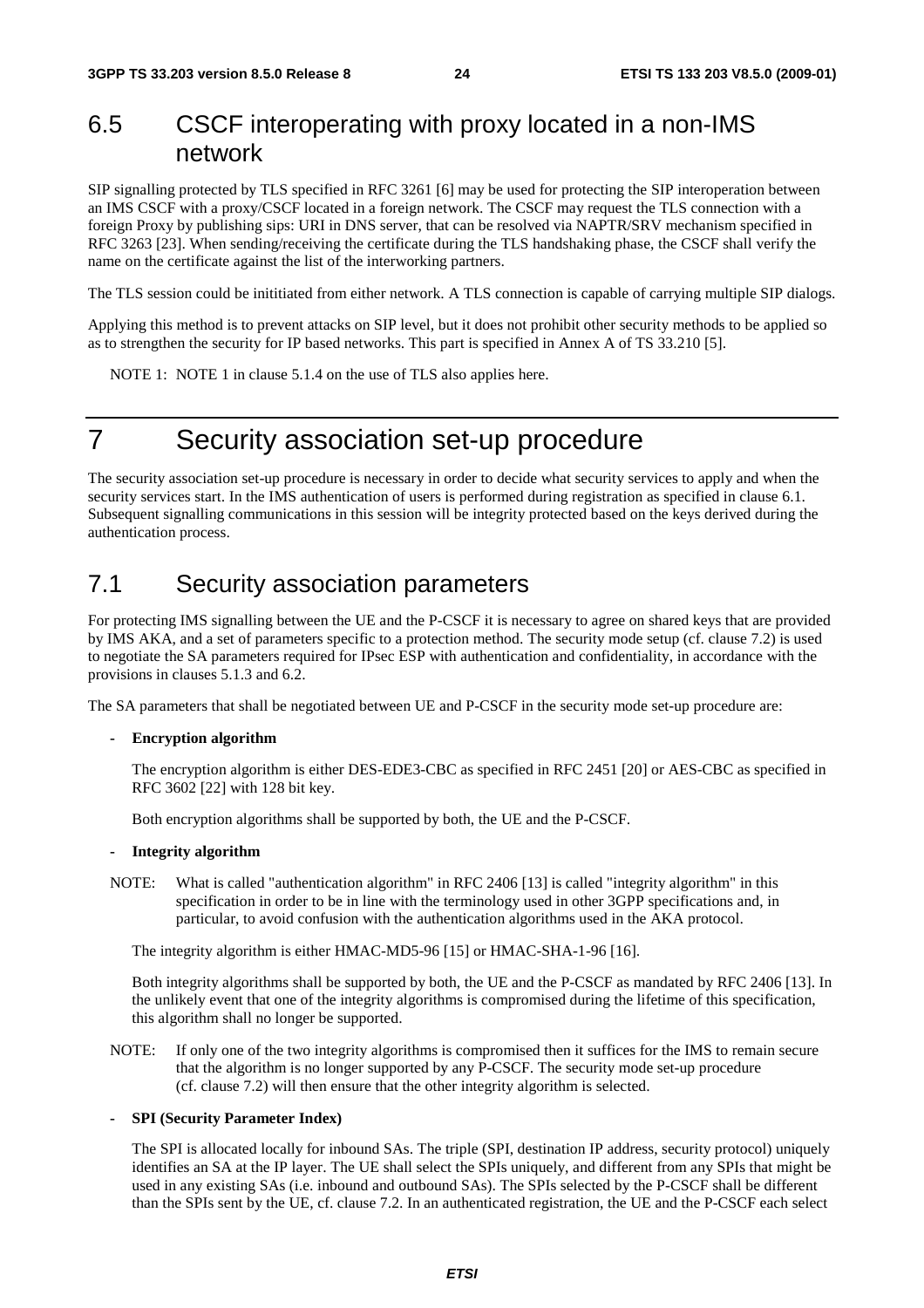two SPIs, not yet associated with existing inbound SAs, for the new inbound security associations at the UE and the P-CSCF respectively.

NOTE: This allocation of SPIs ensures that protected messages in the uplink always differ from protected messages in the downlink in, at least, the SPI field. This thwarts reflection attacks. When several applications use IPsec on the same physical interface the SIP application should be allocated a separate range of SPIs.

#### **The following SA parameters are not negotiated:**

- Life type: the life type is always seconds;
- SA duration: the SA duration has a fixed length of  $2^{32}$ -1;
- NOTE: The SA duration is a network layer concept. From a practical point of view, the value chosen for "SA duration" does not impose any limit on the lifetime of an SA at the network layer. The SA lifetime is controlled by the SIP application as specified in clause 7.4.
- Mode: transport mode;
- Key length: the length of the integrity key  $IK<sub>ESP</sub>$  depends on the integrity algorithm. It is 128 bits for HMAC-MD5-96 and 160 bits for HMAC-SHA-1-96.
- Key length: the length of the encryption key depends on the encryption algorithm. The entropy of the key shall at least be 128 bits.

#### **Selectors:**

The security associations (SA) have to be bound to specific parameters (selectors) of the SIP flows between UE and P-CSCF, i.e. source and destination IP addresses, transport protocols that share the SA, and source and destination ports.

- IP addresses are bound to two pairs of SAs, as in clause 6.3, as follows:
	- inbound SA at the P-CSCF: The source and destination IP addresses associated with the SA are identical to those in the header of the IP packet in which the initial SIP REGISTER message was received by the P-CSCF.
	- outbound SA at the P-CSCF: the source IP address bound to the outbound SA equals the destination IP address bound to the inbound SA; the destination IP address bound to the outbound SA equals the source IP address bound to the inbound SA.
- NOTE: This implies that the source and destination IP addresses in the header of the IP packet in which the protected SIP REGISTER message was received by the P-CSCF need to be the same as those in the header of the IP packet in which the initial SIP REGISTER message was received by the P-CSCF.
- The transport protocol selector shall allow UDP and TCP.
- Ports:
	- 1. The P-CSCF associates two ports, called *port\_ps* and *port\_pc*, with each pair of security assocations established in an authenticated registration. The ports *port\_ps* and *port\_pc* are different from the standard SIP ports 5060 and 5061. No unprotected messages shall be sent from or received on the ports *port\_ps* and *port\_pc*. From a security point of view, unprotected messages may be received on any port which is different from the ports *port\_ps* and *port\_pc*. The number of the ports *port\_ps* and *port\_pc* are communicated to the UE during the security mode set-up procedure, cf. clause 7.2. These ports are used with both, UDP and TCP. The use of these ports may differ for TCP and UDP, as follows:

 **UDP case:** the P-CSCF receives requests and responses protected with ESP from any UE on the port *port\_ps* (the "protected server port"). The P-CSCF sends requests and responses protected with ESP to a UE on the port *port pc* (the "protected client port").

 **TCP case:** the P-CSCF, if it does not have a TCP connection towards the UE yet, shall set up a TCP connection from its *port\_pc* to the port *port\_us* of the UE before sending a request to it...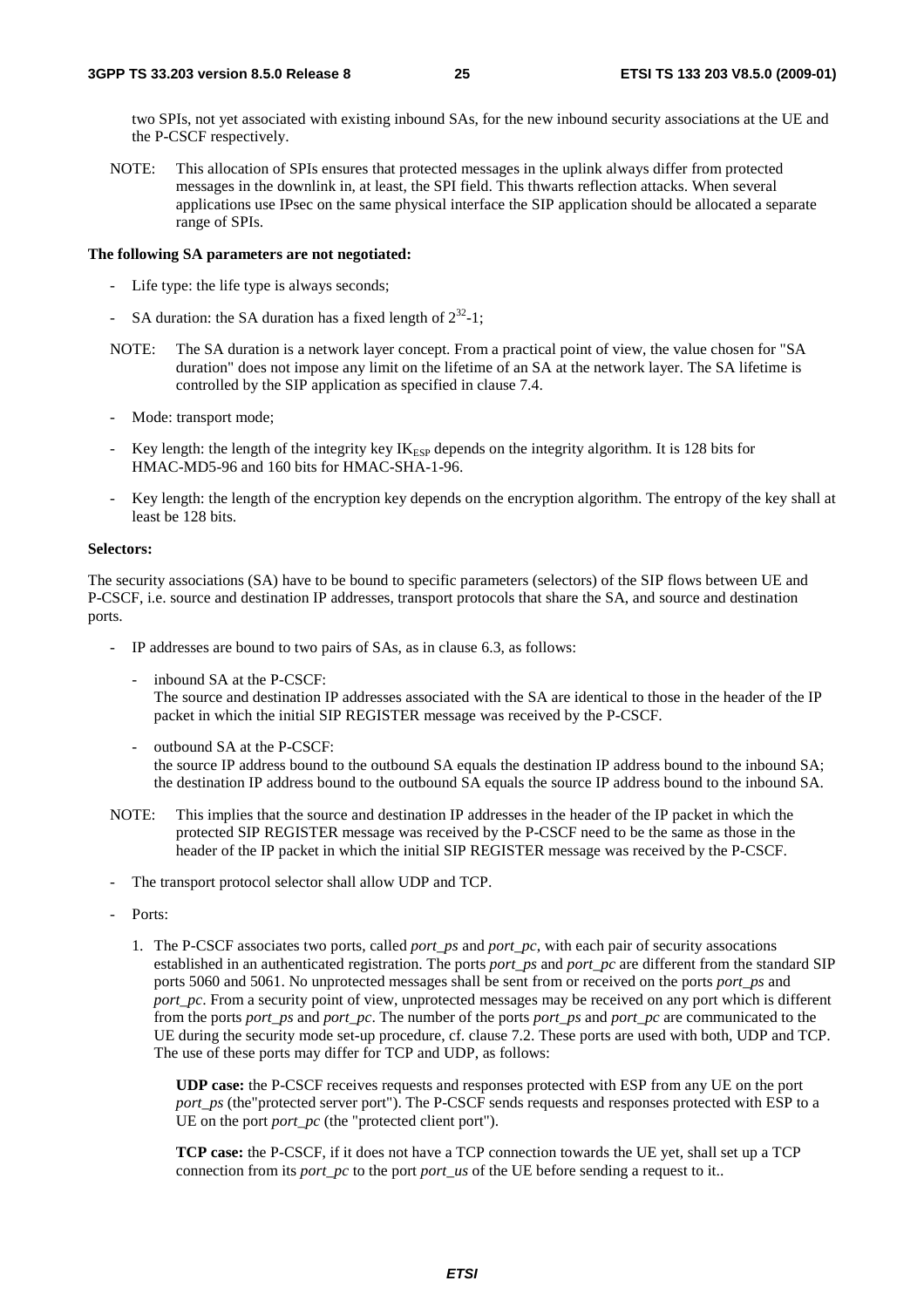- NOTE: Both the UE and the P-CSCF may set up a TCP connection from their client port to the other end's server port on demand. An already existing TCP connection may be reused by both the P-CSCF or the UE; but it is not mandatory.
- NOTE: The protected server port *port ps* stays fixed for a UE until all IMPUs from this UE are de-registered. It may be fixed for a particular P-CSCF over all UEs, but there is no need to fix the same protected server port for different P-CSCFs.
- NOTE: The distinction between the UDP and the TCP case reflects the different behaviour of SIP over UDP and TCP, as specified in section 18 of RFC 3261 [6].
	- 2. The UE associates two ports, called *port\_us* and *port\_uc*, with each pair of security assocations established in an authenticated registration. The ports *port\_us* and *port\_uc* are different from the standard SIP ports 5060 and 5061. No unprotected messages shall be sent from or received on the ports *port\_us* and *port\_uc*. From a security point of view, unprotected messages may be received on any port which is different from the ports *port\_us* and *port\_uc*. The number of the ports *port\_us* and *port\_uc* are communicated to the P-CSCF during the security mode set-up procedure, cf. clause 7.2. These ports are used with both, UDP and TCP. The use of these ports may differ for TCP and UDP, as follows:

**UDP case:** the UE receives requests and responses protected with ESP on the port *port\_us* (the"protected server port"). The UE sends requests and responses protected with ESP on the port *port\_uc* (the "protected client port").

**TCP case:** the UE, if it does not have a TCP connection towards the P-CSCF yet, shall set up a TCP connection to the port *port\_ps* of the P-CSCF before sending a request to it.

- NOTE: Both the UE and the P-CSCF may set up a TCP connection from their client port to the other end's server port on demand. An already existing TCP connection may be reused by both the P-CSCF or the UE, but it is not mandatory.
- NOTE: The protected server port *port* us stays fixed for a UE until all IMPUs from this UE are de-registered.
- NOTE: The distinction between the UDP and the TCP case reflects the different behaviour of SIP over UDP and TCP, as specified in section 18 of RFC 3261 [6]
	- 3. The P-CSCF is allowed to receive only REGISTER messages, messages relating to emergency services in accordance with [31] and [8], and error messages related to unprotected messages on unprotected ports. All other messages not arriving on a protected port shall be either discarded or rejected by the P-CSCF.
	- 4. The UE is allowed to receive only the following messages on an unprotected port:
		- responses to unprotected REGISTER messages;
		- messages relating to emergency services in accordance with [31] and [8];
		- error messages related to unprotected messages.

All other messages not arriving on a protected port shall be rejected or silently discarded by the UE.

The following rules apply:

- 1. For each unidirectional SA which has been established and has not expired, the SIP application at the P-CSCF stores at least the following data: (UE\_IP\_address, UE\_protected\_port, P-CSCF\_protected\_port, SPI, IMPI, IMPU1, ... , IMPUn, lifetime) in an "SA\_table". The pair (UE\_protected\_port, P-CSCF\_protected\_port) equals either (*port\_uc*, *port\_ps*) or (*port\_us*, *port\_pc*).
- NOTE: The SPI is only required when initiating and deleting SAs in the P-CSCF. The SPI is not exchanged between IPsec and the SIP layer for incoming or outgoing SIP messages.
- 2. The SIP application at the P-CSCF shall check upon receipt of a protected REGISTER message that the source IP address in the packet headers coincide with the UE"s IP address inserted in the Via header of the protected REGISTER message. If the Via header does not explicitly contain the UE's IP address, but rather a symbolic name then the P-CSCF shall first resolve the symbolic name by suitable means to obtain an IP address.
- 3. The SIP application at the P-CSCF shall check upon receipt of an initial REGISTER message or a re-REGISTER message that the pair (UE\_IP\_address, UE\_protected\_client\_port), where the UE\_IP\_address is the source IP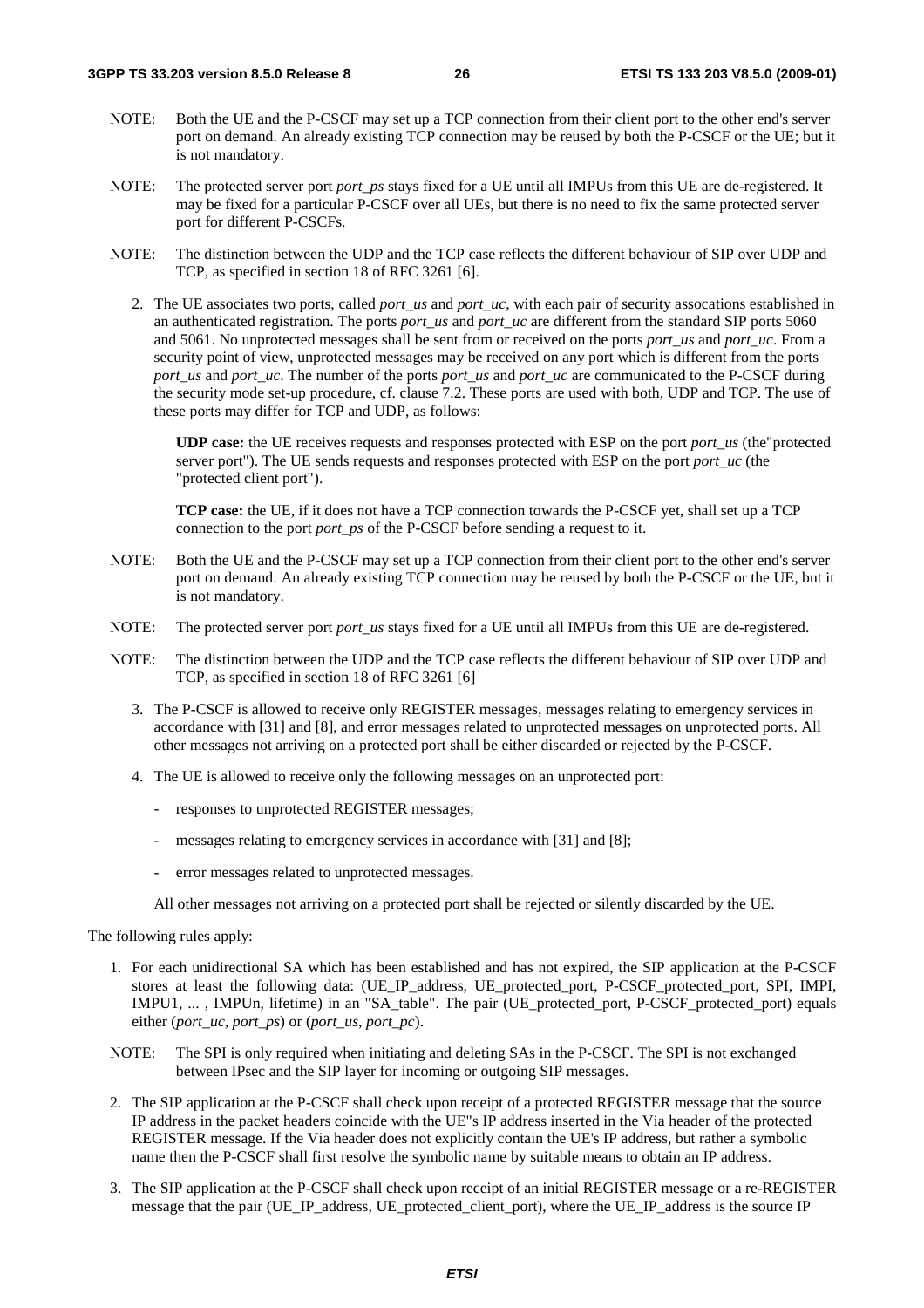address in the packet header and the protected client port is sent as part of the security mode set-up procedure (cf. clause 7.2), has not yet been associated with entries in the "SA\_table". Furthermore, the P-CSCF shall check that, for any one IMPI, no more than six SAs per direction are stored at any one time. If these checks are unsuccessful the registration is aborted and a suitable error message is sent to the UE.

- NOTE: According to clause 7.4 on SA handling, at most six SAs per direction may exist at a P-CSCF for one user at any one time.
- 4. For each incoming protected message the SIP application at the P-CSCF shall verify that the correct inbound SA according to clause 7.4 on SA handling has been used. The SA is identified by the triple (UE\_IP\_address, UE\_protected\_port, P-CSCF\_protected\_port) in the "SA\_table". The SIP application at the P-CSCF shall further ensure that the user associated with the SA, which was used to protect the incoming message from the UE, is identical to the user who is associated at SIP level with the message sent by the P-CSCF towards the network.
- NOTE: Not all SIP messages necessarily contain public or private identities, e.g. subsequent messages in a dialogue. Other information, e.g. a dialogue identifier, may be used to associate the message with a user at SIP level.
- 5. For each unidirectional SA which has been established and has not expired, the SIP application at the UE stores at least the following data: (UE\_protected\_port, P-CSCF\_protected\_port, SPI, lifetime) in an "SA\_table". The pair (UE\_protected\_port, P-CSCF\_protected\_port) equals either (*port\_uc, port\_ps*) or (*port\_us, port\_pc*).
- NOTE: The SPI is only required to initiate and delete SAs in the UE. The SPI is not exchanged between IPsec and the SIP layer for incoming or outgoing SIP messages.
- 6. When establishing a new pair of SAs (cf. clause 6.3) the SIP application at the UE shall ensure that the selected numbers for the protected ports do not correspond to an entry in the "SA\_table".
- NOTE: Regarding the selection of the number of the protected port at the UE it is generally recommended that the UE randomly selects the number of the protected port from a sufficiently large set of numbers not yet allocated at the UE. This is to thwart a limited form of a Denial of Service attack. UMTS PS access link security also helps to thwart this attack.
- 7. For each incoming protected message the SIP application at the UE shall verify that the correct inbound SA according to clause 7.4 on SA handling has been used. The SA is identified by the pair (UE\_protected\_port, P-CSCF\_protected\_port) in the "SA table".
- NOTE: If the integrity check of a received packet fails then IPsec will automatically discard the packet.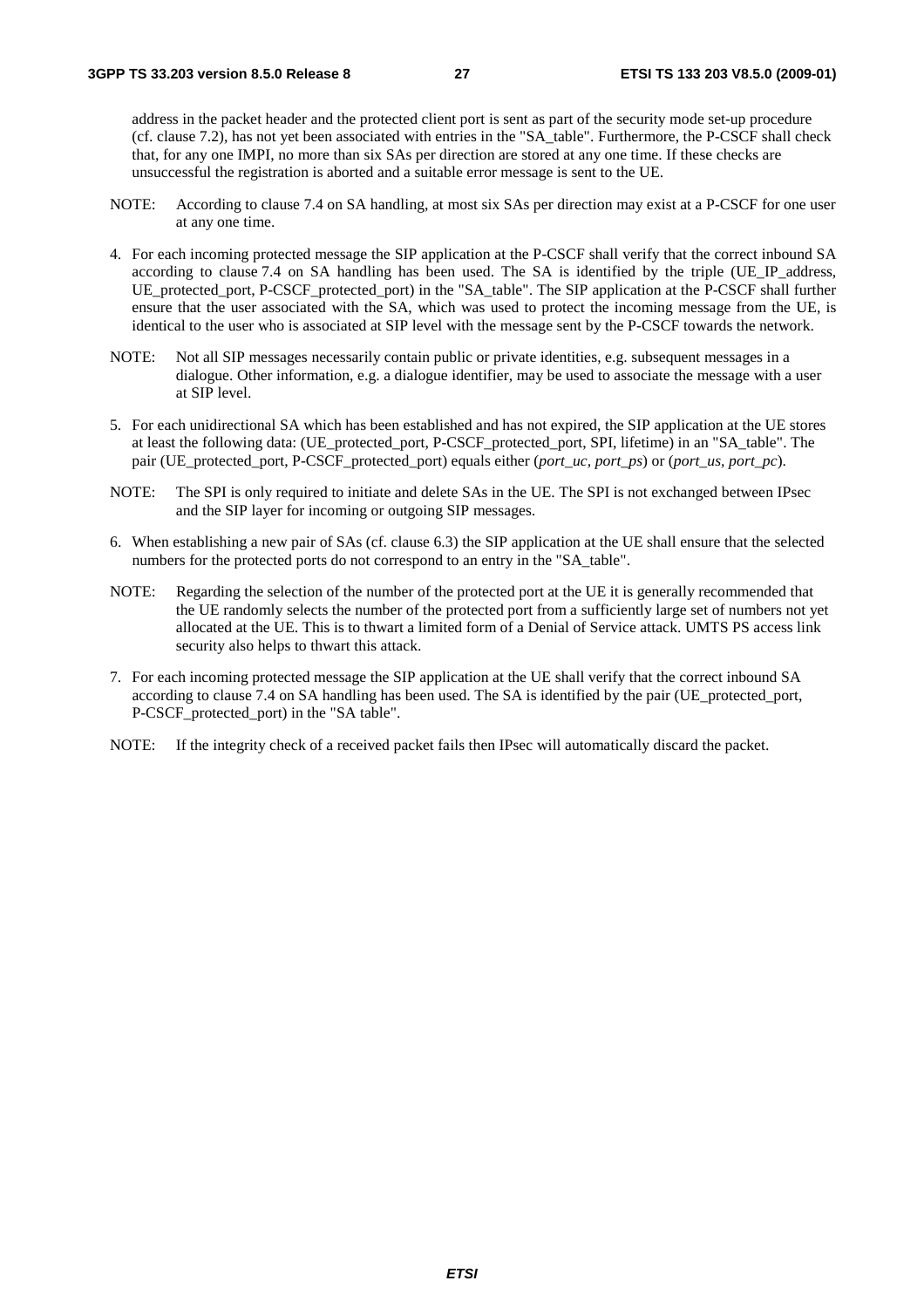### 7.2 Set-up of security associations (successful case)

The set-up of security associations is based on RFC 3329 [21]. Annex H of this specification shows how to use RFC 3329 [21] for the set-up of security associations.

In this clause the normal case is specified i.e. when no failures occurs. Note that for simplicity some of the nodes and messages have been omitted. Hence there are gaps in the numbering of messages, as the I-CSCF is omitted.





The UE sends a Register message towards the S-CSCF to register the location of the UE and to set-up the security mode, cf. clause 6.1. In order to start the security mode set-up procedure, the UE shall include a *Security-setup*-line in this message.

The *Security-setup-line* in SM1 contains the Security Parameter Index values and the protected ports selected by the UE. It also contains a list of identifiers for the integrity and encryption algorithms, which the UE supports.

#### SM1: REGISTER(Security-setup = *SPI\_U, Port\_U, UE integrity and encryption algorithms list)*

SPI\_U is the symbolic name of a pair of SPI values (cf. clause 7.1) (spi\_uc, spi\_us) that the UE selects. *spi\_uc* is the SPI of the inbound SA at UE"s the protected client port, and *spi\_us* is the SPI of the inbound SA at the UE"s protected server port. The syntax of spi\_uc and spi\_us are defined in Annex H.

Port\_U is the symbolic name of a pair of port numbers (*port\_uc, port\_us*) as defined in clause 7.1. The syntax of port\_uc and port\_us is defined in Annex H.

Upon receipt of SM1, the P-CSCF temporarily stores the parameters received in the *Security-setup*-*line* together with the UE"s IP address from the source IP address of the IP packet header, the IMPI and IMPU. Upon receipt of SM4, the P-CSCF adds the keys  $IK_{IM}$  and  $CK_{IM}$  received from the S-CSCF to the temporarily stored parameters.

The P-CSCF then selects the SPIs for the inbound SAs. The P-CSCF shall define the SPIs such that they are unique and different from any SPIs as received in the *Security-setup-line* from the UE.

NOTE: This rule is needed since the UE and the P-CSCF use the same key for inbound and outbound traffic.

In order to determine the integrity and encryption algorithm the P-CSCF proceeds as follows: the P-CSCF has a list of integrity and encryption algorithms it supports, ordered by priority. The P-CSCF selects the first algorithm combination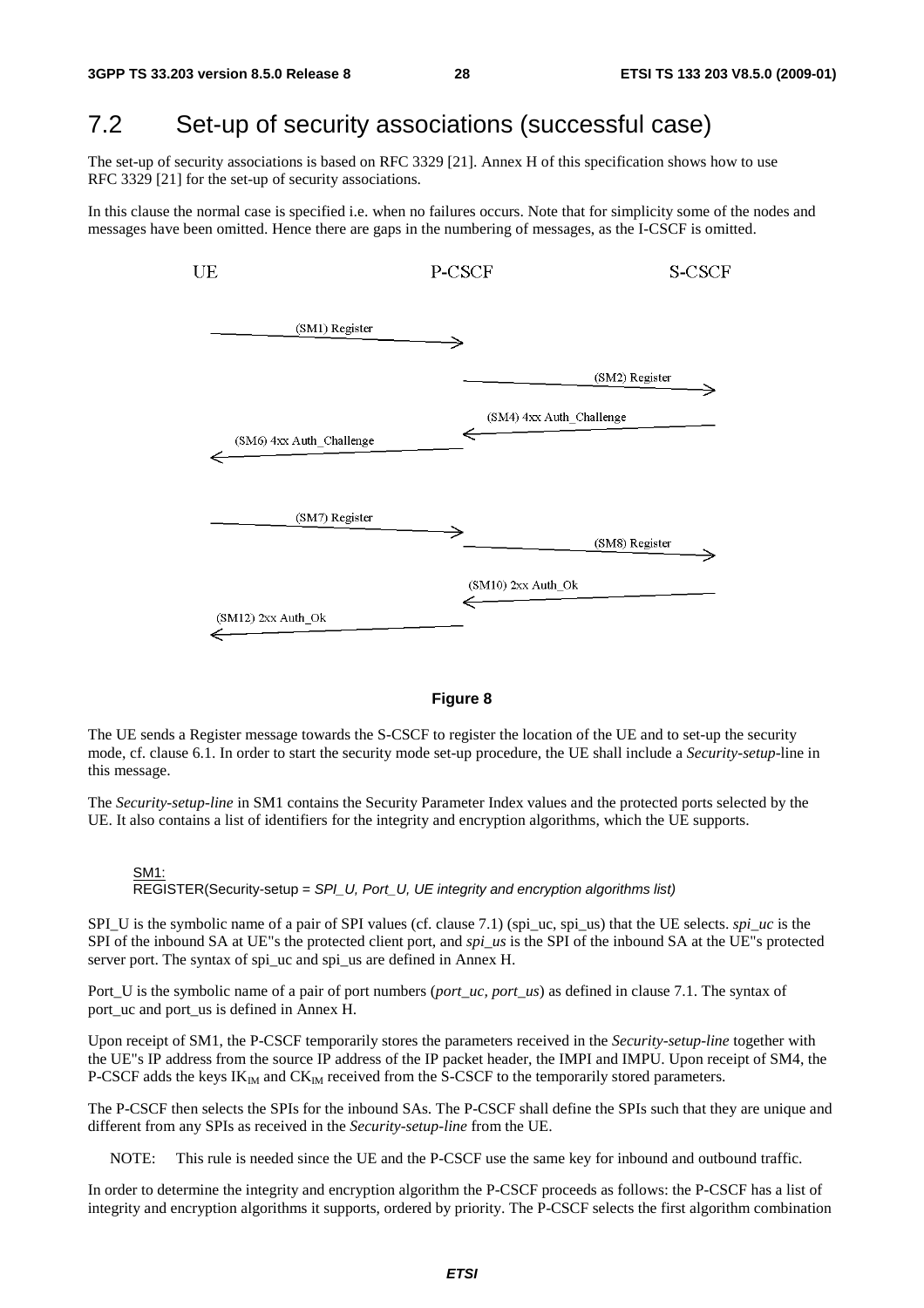on its own list which is also supported by the UE. If the UE did not include any confidentiality algorithm in SM1 then the P-CSCF shall either select the NULL encryption algorithm or abort the procedure, according to its policy on confidentiality.

NOTE: It should be noted that, if the P-CSCF policy requires confidentiality, then all UEs with no encryption support would be denied access to the IMS network. This would apply in particular to UEs, which support only a Release 5-version of this specification or only GIBA according to Annex T of this specification.

The P-CSCF then establishes two new pairs of SAs in the local security association database.

The *Security-setup-*line in SM6 contains the SPIs and the ports assigned by the P-CSCF. It also contains a list of identifiers for the integrity and encryption algorithms, which the P-CSCF supports. The only exception from this is the case that the P-CSCF is configured to never apply confidentiality. In this case, it shall not include encryption algorithms to the *Security-setup-*line in SM6.

NOTE: The P-CSCF may be configured to never apply confidentiality, e.g. because it trusts the encryption provided by the underlying access network. If the P-CSCF is configured to apply confidentiality whenever the UE supports it then the P-CSCF always includes the encryption algorithms in SM6, which it supports, even if the UE did not include encryption algorithms in SM1. This is to thwart bidding down attacks.

#### SM6:

4xx Auth\_Challenge(Security-setup = *SPI\_P, Port\_P*, *P-CSCF integrity and encryption algorithms list)*

SPI\_P is the symbolic name of the pair of SPI values (cf. clause 7.1) (*spi\_pc, spi\_ps*) that the P-CSCF selects. *spi\_pc* is the SPI of the inbound SA at the P-CSCF"s protected client port, and *spi\_ps* is the SPI of the inbound SA at the P-CSCF"s protected server port. The syntax of spi*\_pc* and *spi\_ps* is defined in Annex H.

Port\_P is the symbolic name of the port numbers (*port\_pc*, *port\_ps*) as defined in clause 7.1. The syntax of Port\_P is defined in Annex H.

Upon receipt of SM6, the UE determines the integrity and encryption algorithms as follows: the UE selects the first integrity and encryption algorithm combination on the list received from the P-CSCF in SM 6 which is also supported by the UE. If the P-CSCF did not include any confidentiality algorithm in SM6 then the UE shall select the NULL encryption algorithm.

NOTE: Release 5 UE will not support any encryption algorithms, and will choose the first Release 5 integrity algorithm on the list received from the P-CSCF in SM6.

The UE then proceeds to establish two new pairs of SAs in the local SAD.

The UE shall integrity and confidentiality protect SM7 and all following SIP messages. Furthermore the integrity and encryption algorithms list, *SPI\_P,* and *Port\_P* received in SM6, and *SPI\_U, Port\_U sent in SM1* shall be included:

#### SM7:

REGISTER(Security-setup = *SPI\_U, Port\_U, SPI\_P, Port\_P*, *P-CSCF integrity and encryption algorithms list)*

After receiving SM7 from the UE, the P-CSCF shall check whether the integrity and encryption algorithms list, *SPI\_P*  and *Port\_P* received in SM7 is identical with thecorresponding parameters sent in SM6. It further checks whether *SPI\_U* and *Port\_U* received in SM7 are identical with those received in SM1. If these checks are not successful the registration procedure is aborted. The P-CSCF shall include in SM8 information to the S-CSCF that the received message from the UE was integrity protected as indicated in clause 6.1.5. The P-CSCF shall add this information to all subsequent REGISTER messages received from the UE that have successfully passed the integrity check in the P-CSCF.

SM8: REGISTER(Integrity-Protection = *Successful,* IMPI*)*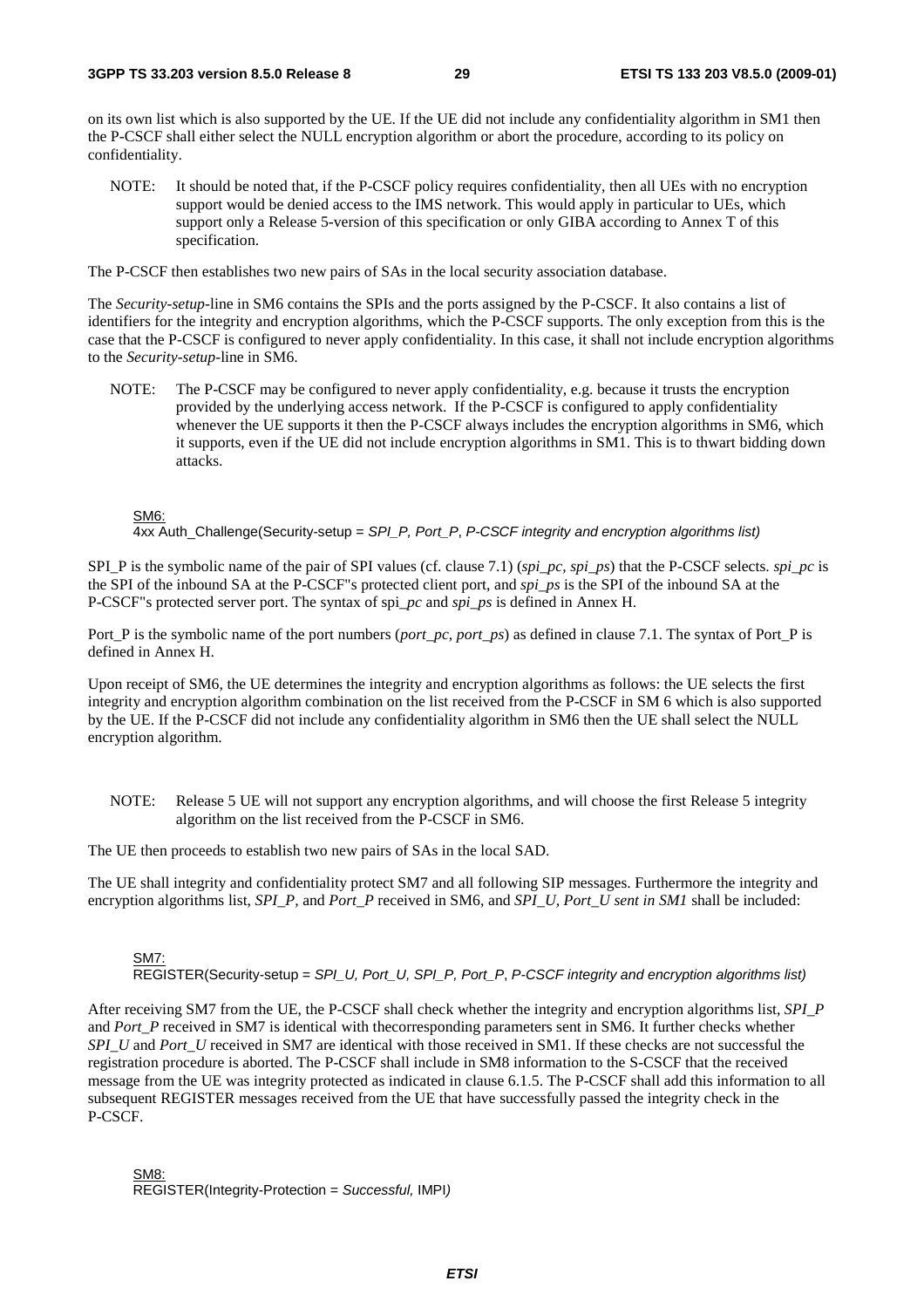The P-CSCF finally sends SM12 to the UE. SM12 does not contain information specific to security mode setup (i.e. a Security-setup line), but with sending SM12 not indicating an error the P-CSCF confirms that security mode setup has been successful. After receiving SM12 not indicating an error, the UE can assume the successful completion of the security-mode setup.

An example of how to make use of two pairs of unidirectional SAs is illustrated in the figure below with a set of example message exchanges protected by the respective IPsec SAs where the INVITE and following messages are assumed to be carried over TCP.



**Figure 9** 

### 7.3 Error cases in the set-up of security associations

#### 7.3.1 Error cases related to IMS AKA

Errors related to IMS AKA failures are specified in clause 6.1. However, this clause additionally describes how these shall be treated, related to security setup.

#### 7.3.1.1 User authentication failure

In this case, SM7 fails integrity check by IPsec at the P-CSCF if the IK<sub>IM</sub> derived from RAND at UE is wrong. The SIP application at the P-CSCF never receives SM7. It shall delete the temporarily stored SA parameters associated with this registration after a time-out.

In case  $IK_{IM}$  was derived correctly, but the response was wrong the authentication of the user fails at the S-CSCF due to an incorrect response. The S-CSCF shall send a 4xx Auth Failure message to the UE, via the P-CSCF, which may pass through an already established SA. Afterwards, both, the UE and the P-CSCF shall delete the new SAs.

#### 7.3.1.2 Network authentication failure

If the UE is not able to successfully authenticate the network, the UE shall send a REGISTER message which may pass through an already established SA, indicating a network authentication failure, to the P-CSCF. The P-CSCF deletes the new SAs after receiving this message.

#### 7.3.1.3 Synchronisation failure

In this situation, the UE observes that the AUTN sent by the network in SM6 contains an out-of-range sequence number. The UE shall send a REGISTER message to the P-CSCF, which may pass through an already established SA, indicating the synchronization failure. The P-CSCF deletes the new SAs after receiving this message.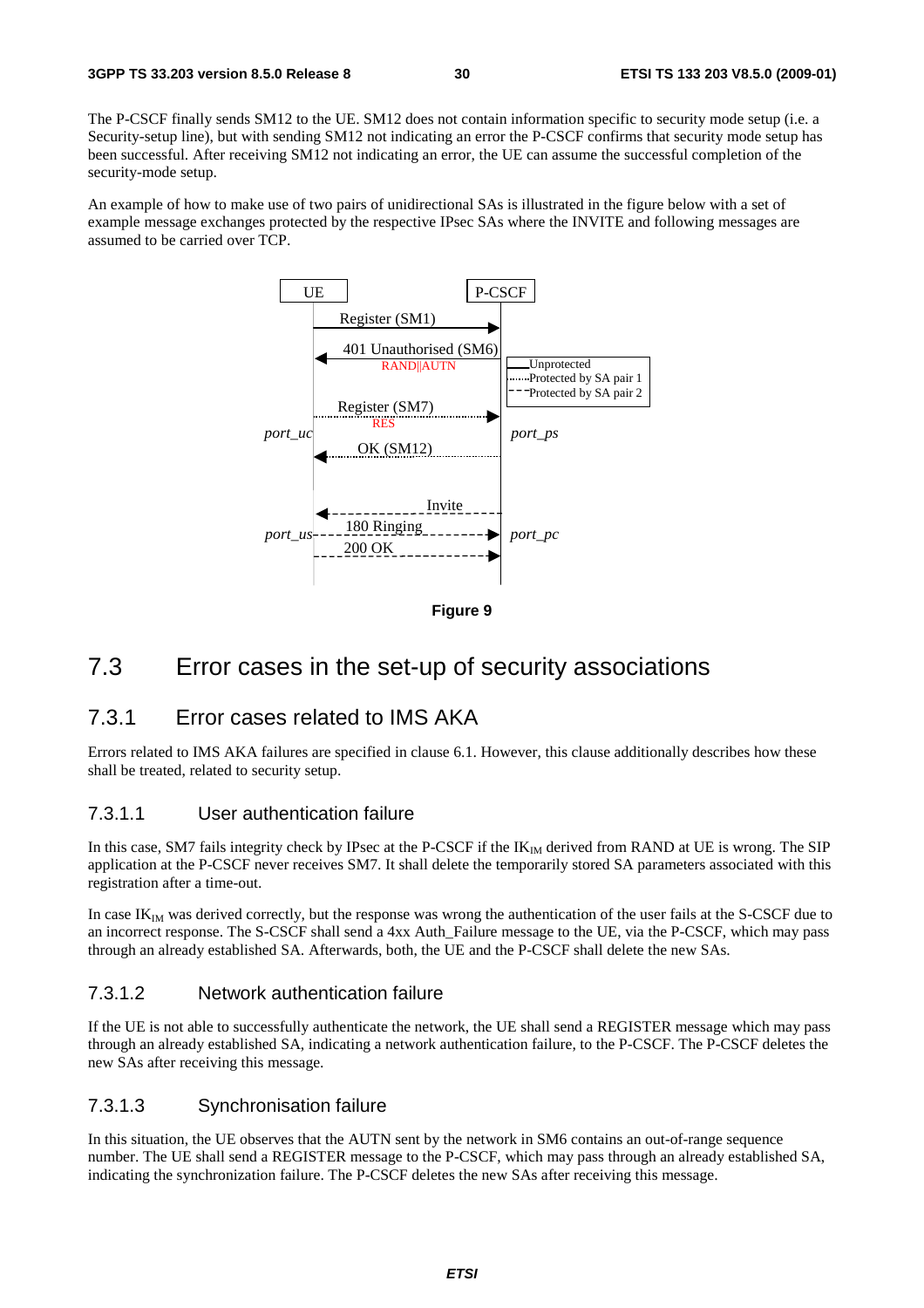### 7.3.1.4 Incomplete authentication

If the UE responds to an authentication challenge from a S-CSCF, but does not receive a reply before the request times out, the UE shall start a registration procedure if it still requires any IM services. The first message in this registration should be protected with an SA created by a previous successful authentication if one exists.

When the P-CSCF receives a challenge from the S-CSCF and creates the corresponding SAs during a registration procedure, it shall delete any information relating to any previous registration procedure (including the SAs created during the previous registration procedure).

If the P-CSCF deletes a registration SA due to its lifetime being exceeded, the P-CSCF should delete any information relating to the registration procedure that created the SA.

### 7.3.2 Error cases related to the Security-Set-up

### 7.3.2.1 Proposal unacceptable to P-CSCF

In this case the P-CSCF cannot accept the proposal set sent by the UE in the Security-Set-up command of SM1. The P-CSCF shall respond to SM1 indicating a failure, by sending an error response to the UE.

### 7.3.2.2 Proposal unacceptable to UE

If the P-CSCF sends in the security-setup line of SM6 a proposal that is not acceptable for the UE, the UE shall abandon the registration procedure.

### 7.3.2.3 Failed consistency check of Security-Set-up lines at the P-CSCF

The P-CSCF shall check whether authentication and encryption algorithms list received in SM7 is identical with the authentication and encryption algorithms list sent in SM6. If this is not the case the registration procedure is aborted. (Cf. clause 7.2).

### 7.4 Authenticated re-registration

Every registration that includes a user authentication attempt produces new security associations. If the authentication is successful, then these new security associations shall replace the previous ones. This clause describes how the UE and P-CSCF handle this replacement and which SAs to apply to which message.

When security associations are changed in an authenticated re-registration then the protected server ports at the UE (*port\_us*) and the P-CSCF (*port\_ps*) shall remain unchanged, while the protected client ports at the UE (*port\_uc*) and the P-CSCF (*port\_pc*) shall change. For the definition of these ports see clause 7.1.

If the UE has an already active pair of security associations, then it shall use this to protect the REGISTER message. If the S-CSCF is notified by the P-CSCF that the REGISTER message from the UE was integrity-protected it may decide not to authenticate the user by means of the AKA protocol. However, the UE may send unprotected REGISTER messages at any time. In this case, the S-CSCF shall authenticate the user by means of the AKA protocol. In particular, if the UE considers the SAs no longer active at the P-CSCF, e.g., after receiving no response to several protected messages, then the UE should send an unprotected REGISTER message.

Security associations may be unidirectional or bi-directional. This clause assumes that security associations are unidirectional, as this is the general case. For IP layer SAs, the lifetime mentioned in the following clauses is the lifetime held at the application layer. Furthermore deleting an SA means deleting the SA from both the application and IPsec layer. The message numbers, e.g. SM1, used in the following clauses relate to the message flow given in clause 6.1.1.

### 7.4.1 Void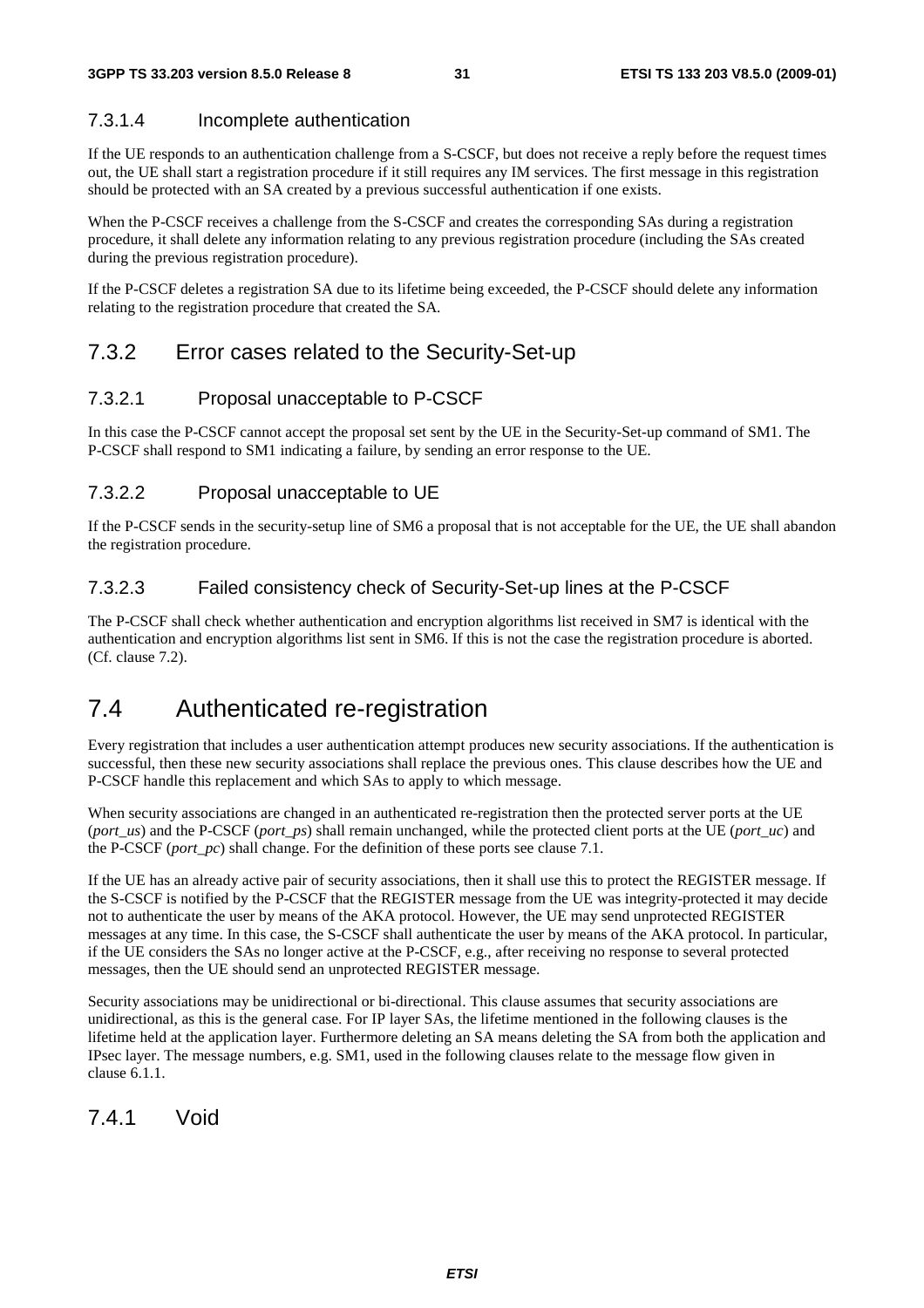### 7.4.1a Management of security associations in the UE

The UE shall be involved in only one registration procedure at a time, i.e. the UE shall remove any data relating to any previous incomplete registrations or authentications, including any SAs created by an incomplete authentication.

The UE may start a registration procedure with two existing pairs of SAs. These will be referred to as the old SAs. The authentication produces two pairs of new SAs. These new SAs shall not be used to protect non-authentication traffic until noted during the authentication flow. In the same way, certain messages in the authentication shall be protected with a particular SA. If the UE receives a message protected with the incorrect SA, it shall discard the message.

A successful authentication proceeds in the following steps:

- The UE sends the SM1 message to register with the IMS. If SM1 was protected, it shall be protected with the old outbound SA.
- The UE receives an authentication challenge in a message (SM6) from the P-CSCF. This message shall be protected with the old inbound SA if SM1 was protected and unprotected otherwise.
- If this message SM6 can be successfully processed by the UE, the UE creates the new SAs, which are derived according to clause 7.1. The lifetime of the new SAs shall be set to allow enough time to complete the registration procedure. The UE then sends its response (SM7) to the P-CSCF, which shall be protected with the new outbound SA. Meanwhile, if SM1 was protected, the UE shall use the old SAs for messages other than those in the authentication, until a successful message of new authentication is received (SM12); if SM1 was unprotected, the UE is not allowed to use IMS service until it receives an authentication successful message (SM12).
- The UE receives an authentication successful message (SM12) from the P-CSCF. It shall be protected with the new inbound SA.
- After the successful processing of this message by the UE, the registration is complete. The UE sets the lifetime of the new SAs such that it either equals the latest lifetime of the old SAs or it will expire shortly after the registration timer in the message, depending which gives the SAs the longer life. For further SIP messages sent from UE, the new outbound SAs are used, with the following exception: when a SIP message is part of a pending SIP transaction it may still be sent over the old SA. A SIP transaction is called pending if it was started using an old SA. When a further SIP message protected with a new inbound SA is successfully received from the P-CSCF, then the old SAs shall be deleted as soon as either all pending SIP transactions have been completed, or have timed out. The old SAs shall be always deleted when the lifetime is expired. This completes the SA handling procedure for the UE.

A failure in the authentication can occur for several reasons. If the SM1 was not protected, then no protection shall be applied to the failure messages, except the user authentication failure message which shall be protected with the new SA. If SM1 was protected, the old SAs shall be used to protect the failure messages. In both cases, after processing the failure message, the UE shall delete the new SAs.

The UE shall monitor the expiry time of registrations without an authentication and if necessary increase the lifetime of the SAs created by the last successful authentication such that it will expire shortly after the registration timer in the message.

NOTE: In particular this means that the lifetime of a SA is never decreased.

The UE shall delete any SA whose lifetime is exceeded. The UE shall delete all SAs it holds once all the IMPUs are deregistered.

#### 7.4.2 Void

#### 7.4.2a Management of security associations in the P-CSCF

When the S-CSCF initiates an authentication by sending a challenge to the UE, the P-CSCF may already contain existing SAs from previously completed authentications. It may also contain two existing pairs of SAs from an incomplete authentication. These will be referred to as the old and registration SAs respectively. The authentication produces two pairs of new SAs. These new SAs shall not be used to protect non-authentication traffic until noted during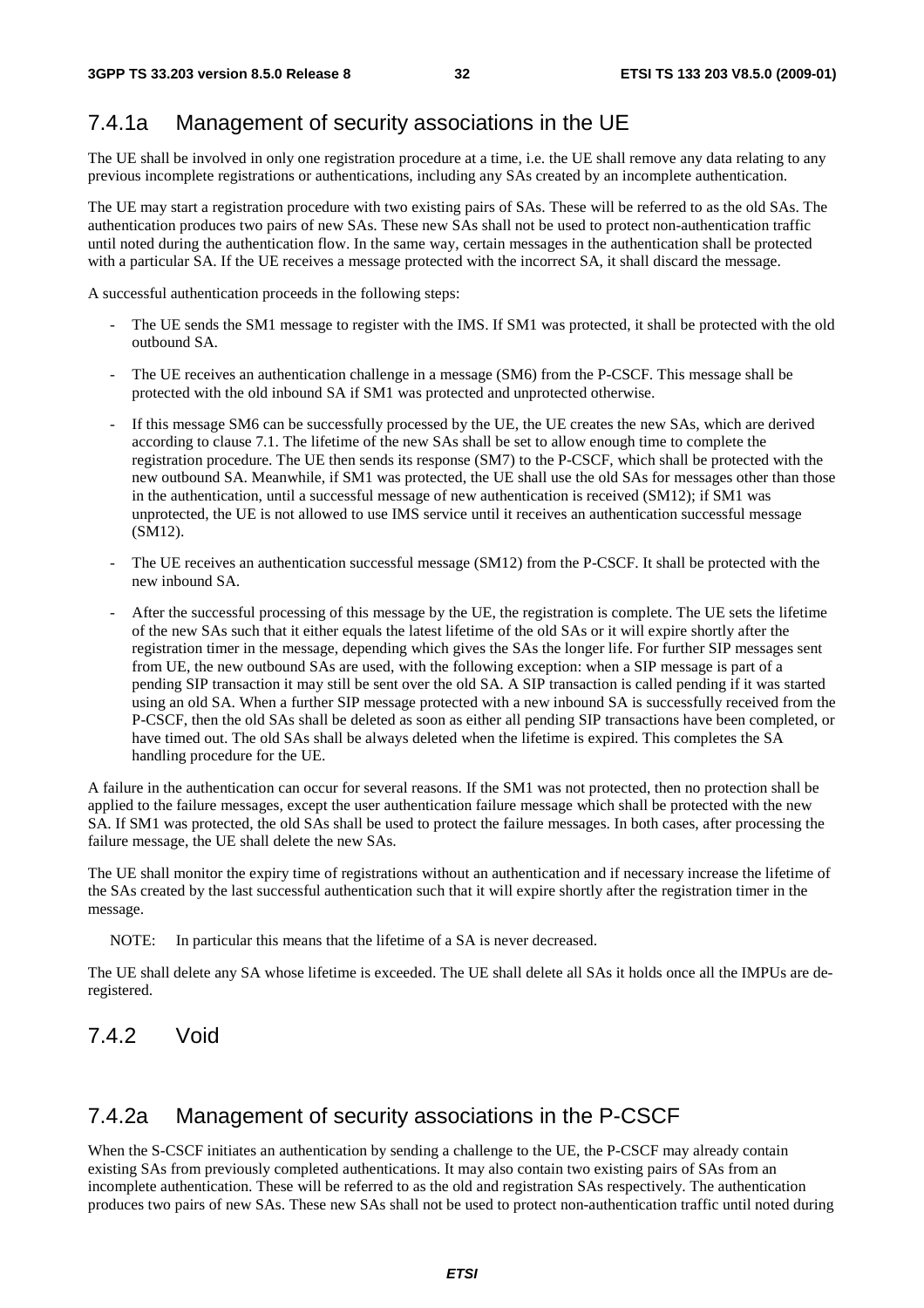the authentication flow. Similarly certain messages in the authentication shall be protected with a particular SA. If the P-CSCF receives a message protected with the incorrect SA, it shall discard the message.

The P-CSCF associates the IMPI given in the registration procedure and all the successfully registered IMPUs related to that IMPI to an SA.

A successful authentication proceeds in the following steps:

- The P-CSCF receives the SM1 message. If SM1 is protected, it shall be protected with the old inbound SA.
- The P-CSCF forwards the message containing the challenge (SM6) to the UE. This shall be protected with the old outbound SA, if SM1 was protected and unprotected otherwise.
- The P-CSCF then creates the new SAs, which are derived according to clause 7.1. The expiry time of the new SAs shall be set to allow enough time to complete the registration procedure. The registration SAs shall be deleted if they exist.
- The P-CSCF receives the message carrying the response (SM7) from the UE. It shall be protected using the new inbound SA. If SM1 was protected, the old SAs are used to protect messages other than those in the authentication.
- The P-CSCF forwards the successful registration message (SM12) to the UE. It shall be protected using the new outbound SA. This completes the registration procedure for the P-CSCF. The P-CSCF sets the expiry time of the new SAs such that they either equals the latest lifetime of the old SAs or it will expire shortly after the registration timer in the message, depending which gives the SAs the longer life.
- After SM12 is sent, the P-CSCF handles the UE related SAs according to following rules:
	- If there are old SAs, but SM1 belonging to the same registration procedure was received unprotected, the P-CSCF considers error cases happened, and assumes UE does not have those old SAs for use. In this case the P-CSCF shall remove the old SAs.
	- If SM1 belonging to the same registration procedure was protected with an old valid SA, the P-CSCF keeps this inbound SA and the corresponding three SAs created during the same registration with the UE active, and continues to use them. Any other old SAs are deleted. When the old SAs have only a short time left before expiring or a further SIP message protected with a new inbound SA is successfully received from the UE, the P-CSCF starts to use the new SAs for outbound messages with the following exception: when a SIP message is part of a pending SIP transaction it may still be sent over the old SA. A SIP transaction is called pending if it was started using an old SA. The old SAs are then deleted as soon as all pending SIP transactions have been completed, or have timed out. The old SAs are always deleted when the old SAs lifetime are expired. When the old SAs expire without a further SIP message protected by the new SAs, the new SAs are taken into use for outbound messages. This completes the SA handling procedure for the P-CSCF.

A failure in the authentication can occur for several reasons. If the SM1 was not protected, then no protection shall be applied to the failure messages, except the user authentication failure message which shall be protected with the new SAs. If SM1 was protected, the old SAs shall be used to protect the failure messages. In both cases, after processing the failure message, the P-CSCF shall delete the new SAs.

The P-CSCF shall monitor the expiry time of registrations without an authentication and if necessary increase the lifetime of SAs created by the last successful authentication such that it will expire shortly after the registration timer in the message.

The P-CSCF shall delete any SA whose lifetime is exceeded. The P-CSCF shall delete all SAs it holds that are associated with a particular IMPI once all the associated IMPUs are de-registered.

### 7.5 Rules for security association handling when the UE changes IP address

When a UE changes its IP address, e.g. by using the method described in RFC 3041 [18], then the UE shall delete the existing SA's and initiate an unprotected registration procedure using the new IP address as the source IP address in the packets carrying the REGISTER messages.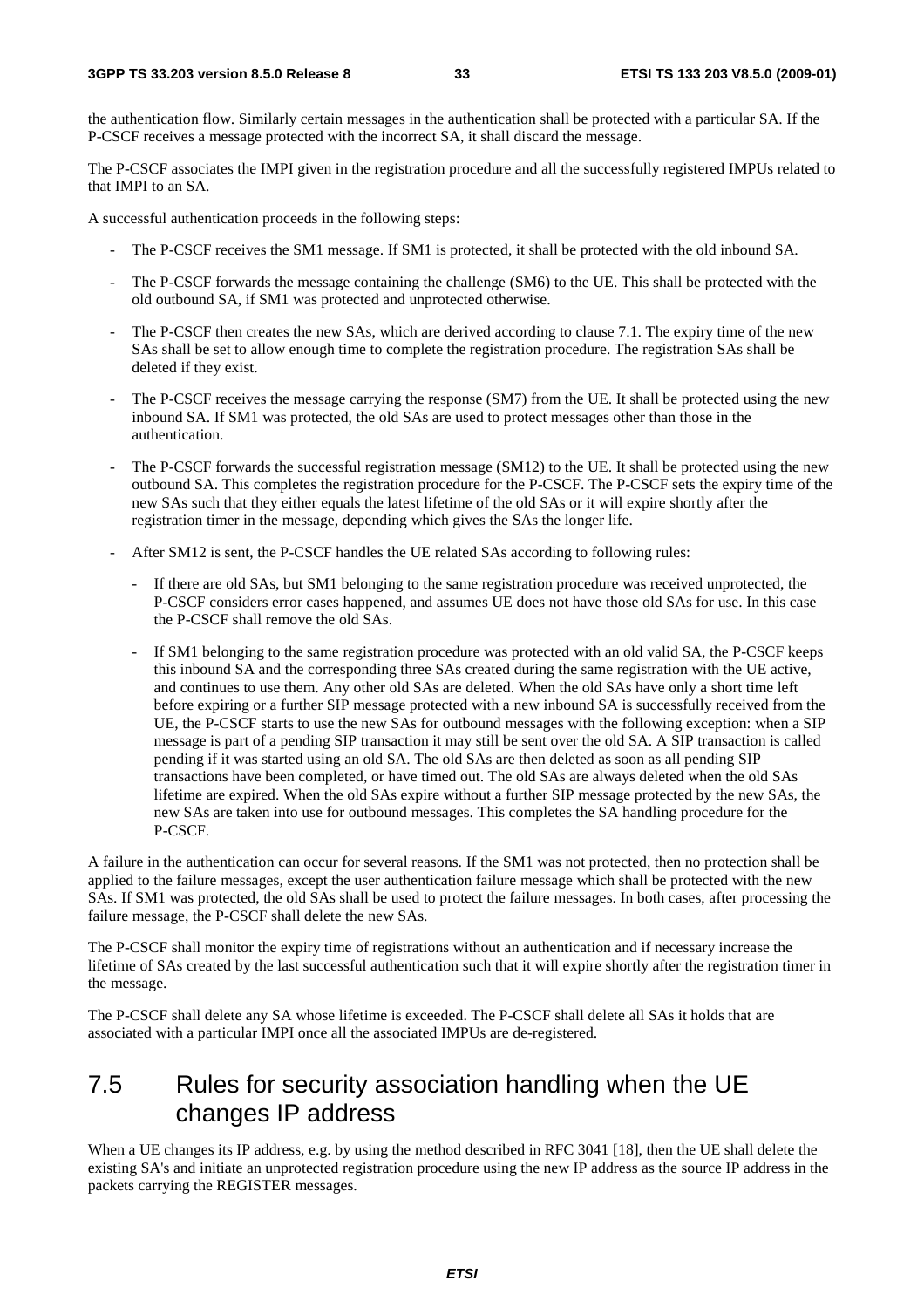### 8 ISIM

For the purposes of this document the ISIM is a term that indicates the collection of IMS security data and functions on a UICC. The following implementation options are permitted:

- Use of a distinct ISIM application on a UICC which does not share security functions with the USIM;
- Use of a distinct ISIM application on a UICC which does share security functions with the USIM;
- Use of a USIM application on a UICC.

NOTE 1: For later releases other implementations of ISIM are foreseen to be permitted.

NOTE 2: The distinction between the terms 'ISIM' and 'ISIM application' is useful for the purpose of describing the IMS security architecture. However, in other 3GPP specifications these terms are used as synonyms, i.e. the term 'ISIM' always refers to the ISIM application in the UICC, as defined in [51]. The case of using a USIM application is always handled separately in other specifications.

If there is an ISIM application and a USIM application on a UICC, then the ISIM application shall always be used for IMS authentication.

There shall only be one ISIM for each IMPI. The IMS subscriber shall not be able to modify or enter the IMPI. The IMS subscriber shall not be able to modify or enter the Home Domain Name.

### 8.1 Requirements on the ISIM application

This clause identifies requirements on the ISIM application to support IMS access security. It does not identify any data or functions that may be required on the ISIM application for non-security purposes.

The ISIM application shall include:

- The IMPI;
- At least one IMPU;
- Home Network Domain Name;
- Support for sequence number checking in the context of the IMS Domain;
- The same framework for algorithms as specified for the USIM applies for the ISIM;
- An authentication Key.

The ISIM shall deliver the CK to the UE although it is not required that SIP signalling is confidentiality protected.

At UE power off the existing SAs in the MT shall be deleted. The session keys and related information in the SA shall never be stored on the ISIM.

### 8.2 Sharing security functions and data with the USIM

When an ISIM application is used for IMS access, only the following options for sharing security functions and data are permitted:

- No security functions or data are shared;
- Only the sequence number checking mechanism is shared;
- Only the algorithm is shared:
- Only the algorithm and sequence number checking mechanism are shared;
- The authentication key, authentication functions and the sequence number checking mechanism are shared.

When a USIM is used for IMS access, only the following option is applicable: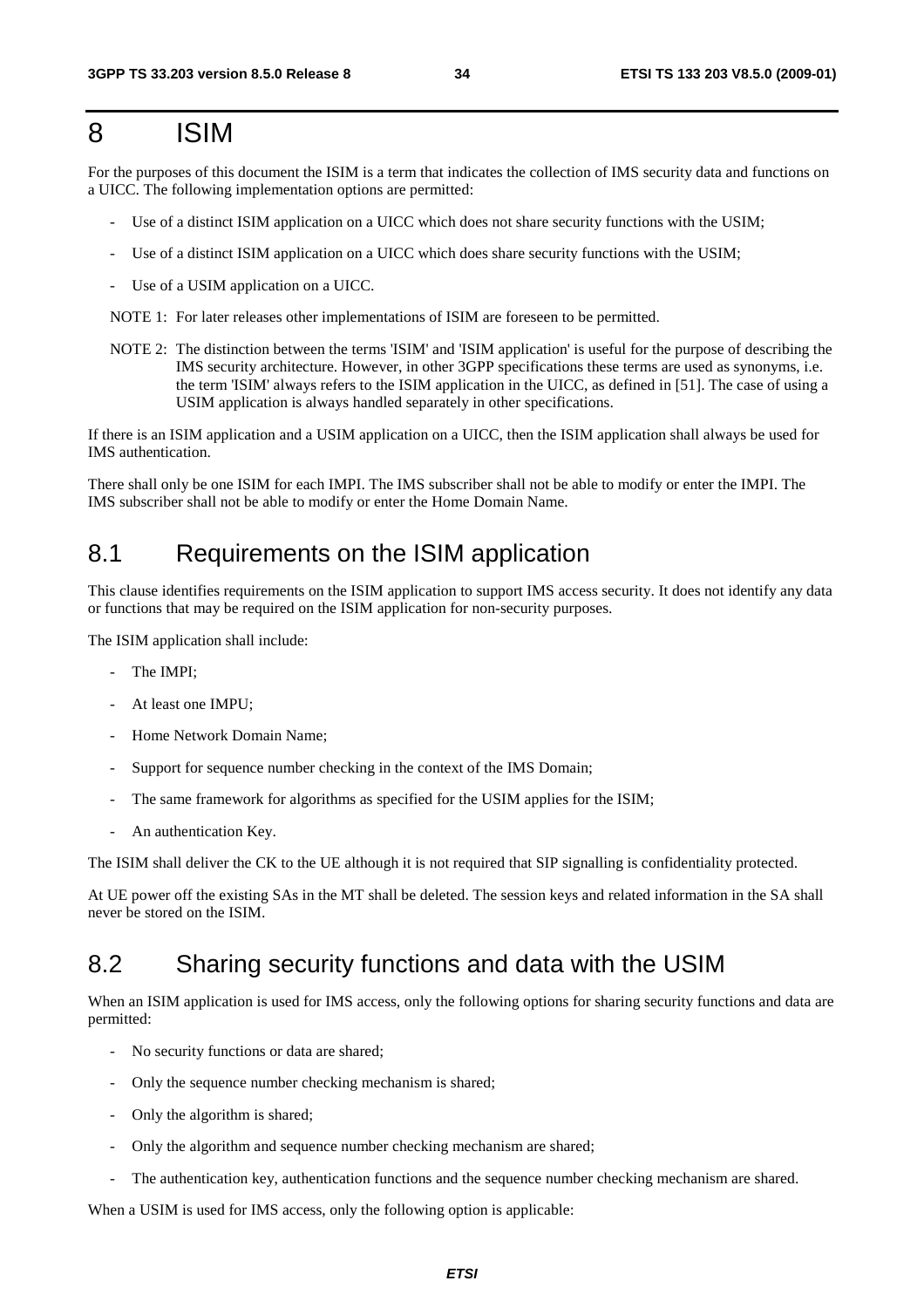- The authentication key, authentication functions and the sequence number checking mechanism are shared.
- NOTE: If the authentication keys and functions are shared, the cipher/integrity key sets generated during authentication are used with different cipher/integrity algorithms in CS/PS domain and IMS. Note that the same cipher/integrity key set is never used for both CS/PS domain and IMS because the authentication and key agreement protocol is run independently between CS/PS domain and IMS. Therefore there is no danger that the compromise of the cipher/integrity algorithm in one domain would lead to vulnerabilities in the other domain.

If the mechanism and data for checking sequence numbers are shared then it shall be required for the authentication failure rate due to synchronization failures to be kept sufficiently low. In particular, the mechanism shall be required to support interleaving authentication in three domains (CS, PS and IMS). Example methods to achieve this are described in Annex G.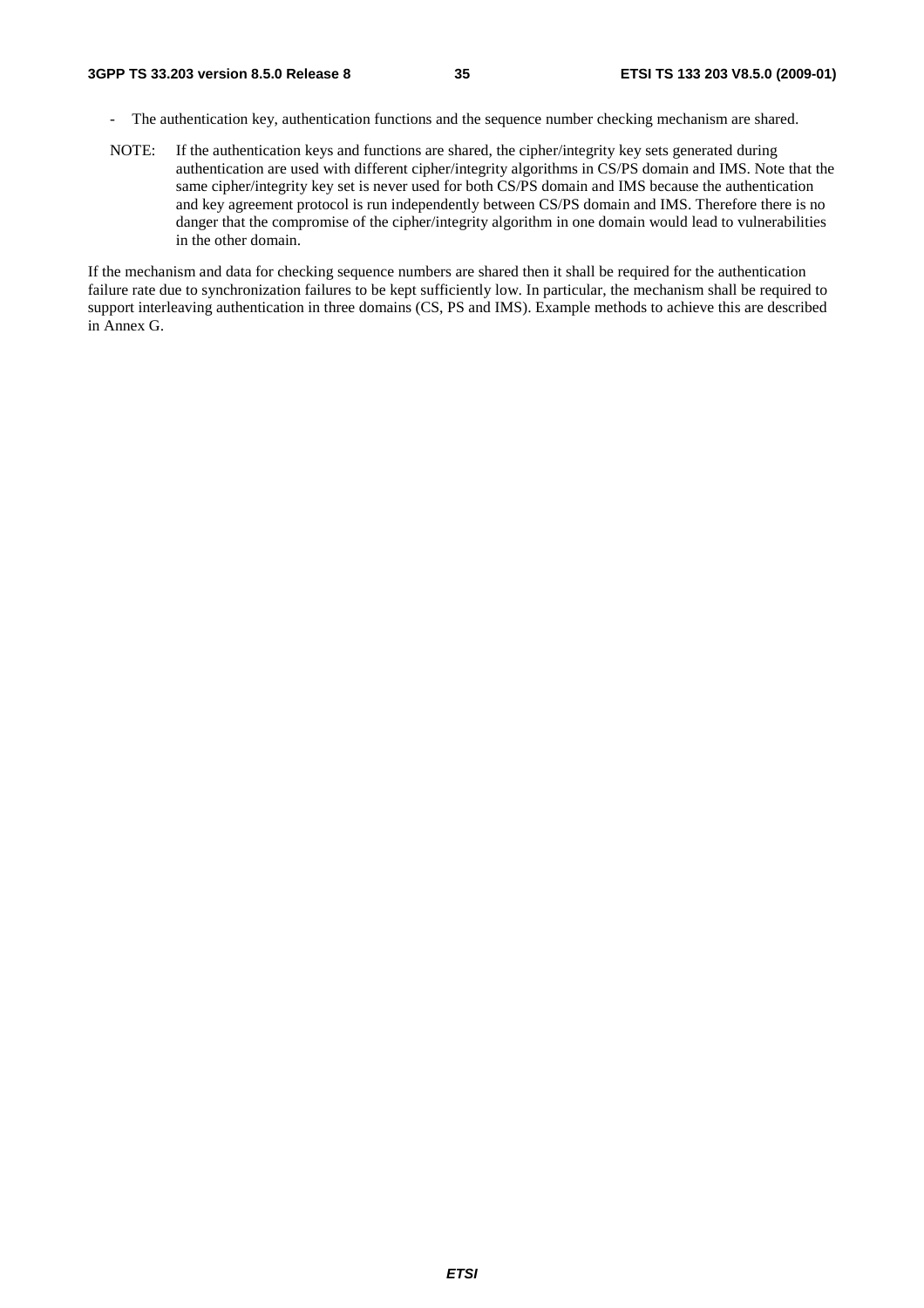# 9 IMC

This clause identifies requirements on the IMC to support IMS access security. The IMC is used to enable access using IMS AKA. The IMC may be used for IMS access by a non-3GPP-only terminal when specified in the access specific annexes of this specification. The IMC shall not used if ISIM or USIM is present.

NOTE 1: a non-3GPP-only terminal is a terminal that does not support 3GPP access technology.

This clause does not identify any data or functions that may be required on the IMC for non-security purposes. The IMC shall not be part of ISIM, USIM nor SIM.

The IMC shall include:

- The IMPI;
- At least one IMPU;
- Home Network Domain Name;
- Support for sequence number checking in the context of the IMS Domain;
- The same framework for algorithms as specified in [1];
- An authentication key.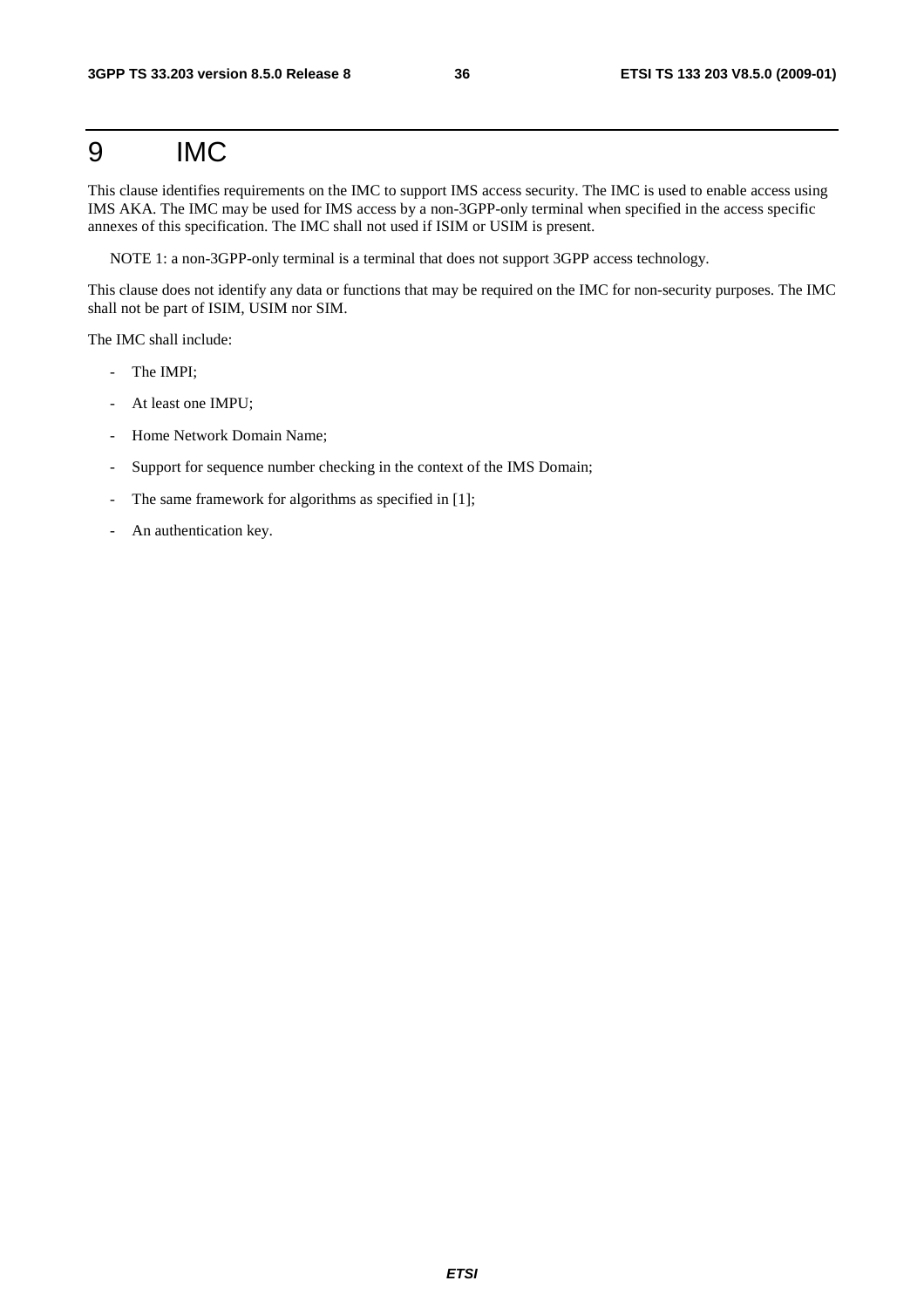# Annex A: Void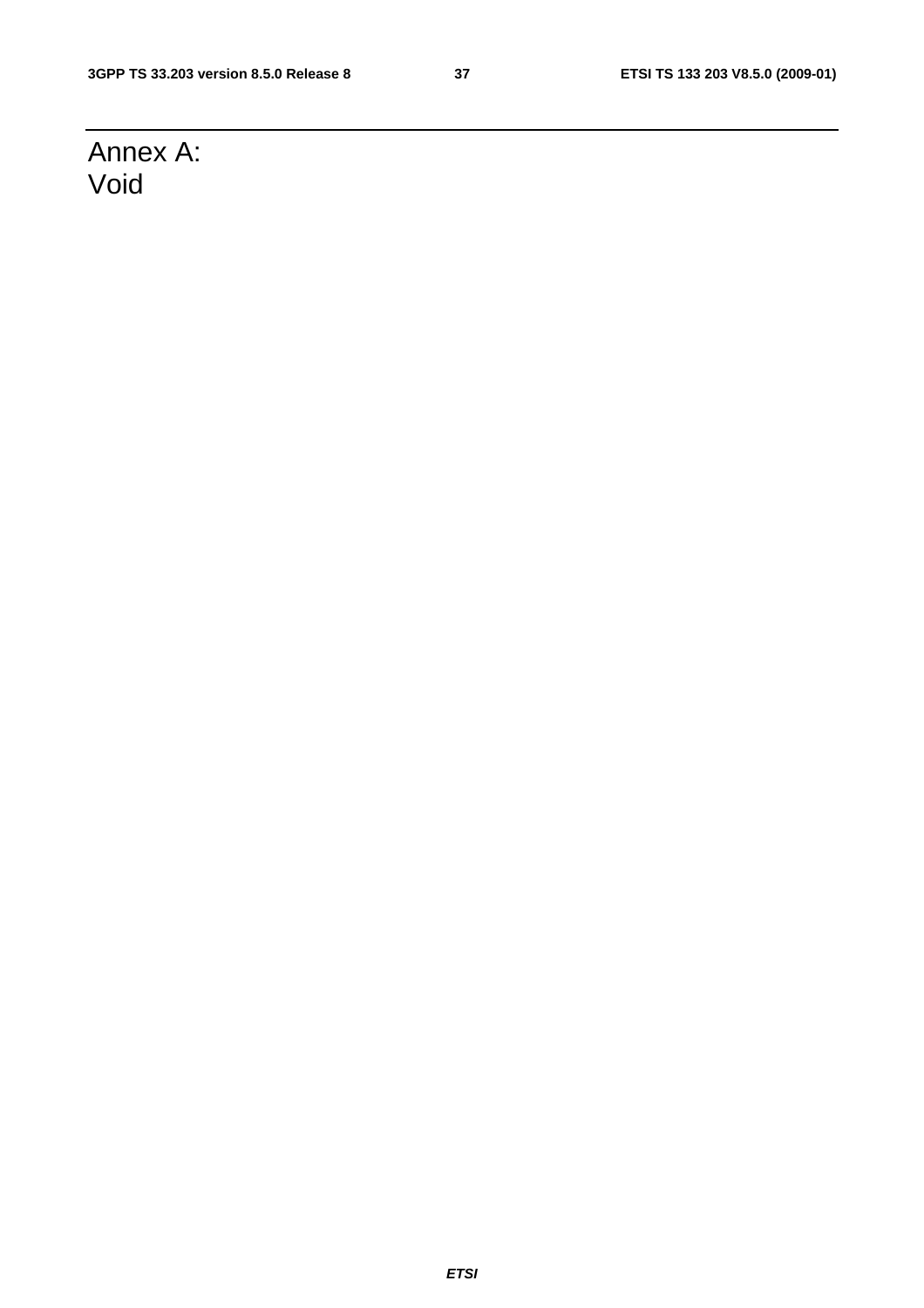# Annex B: Void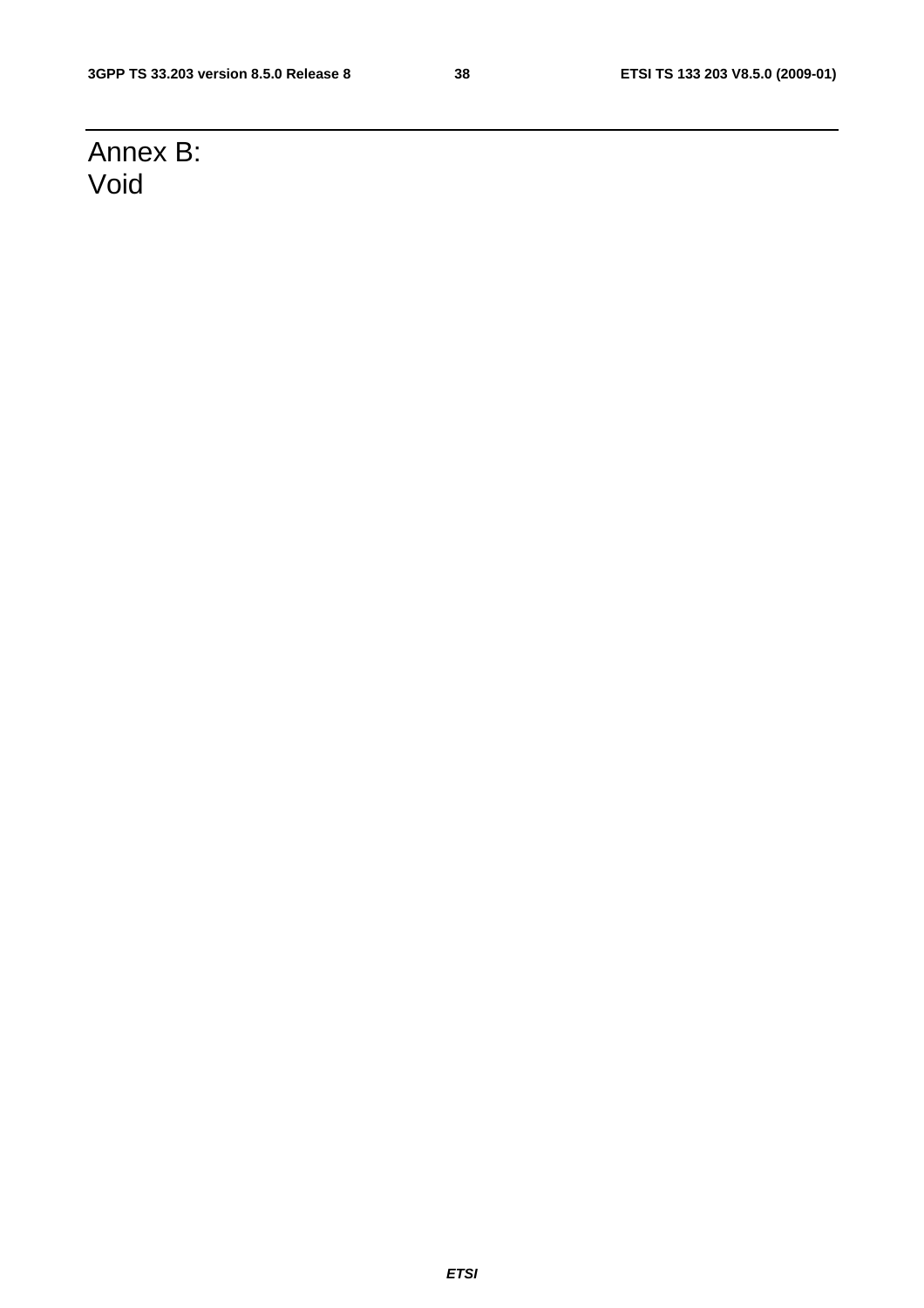# Annex C: Void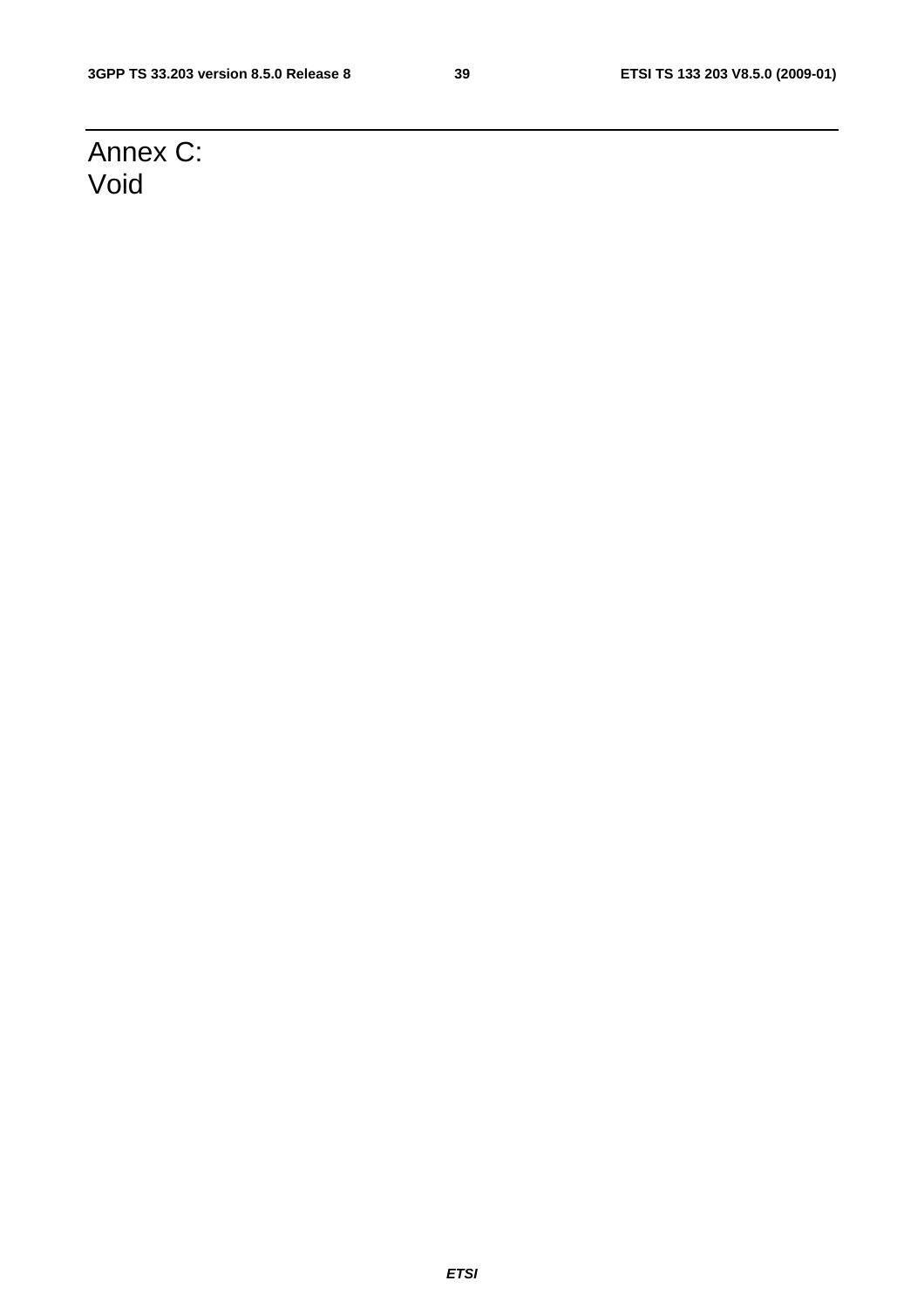# Annex D: Void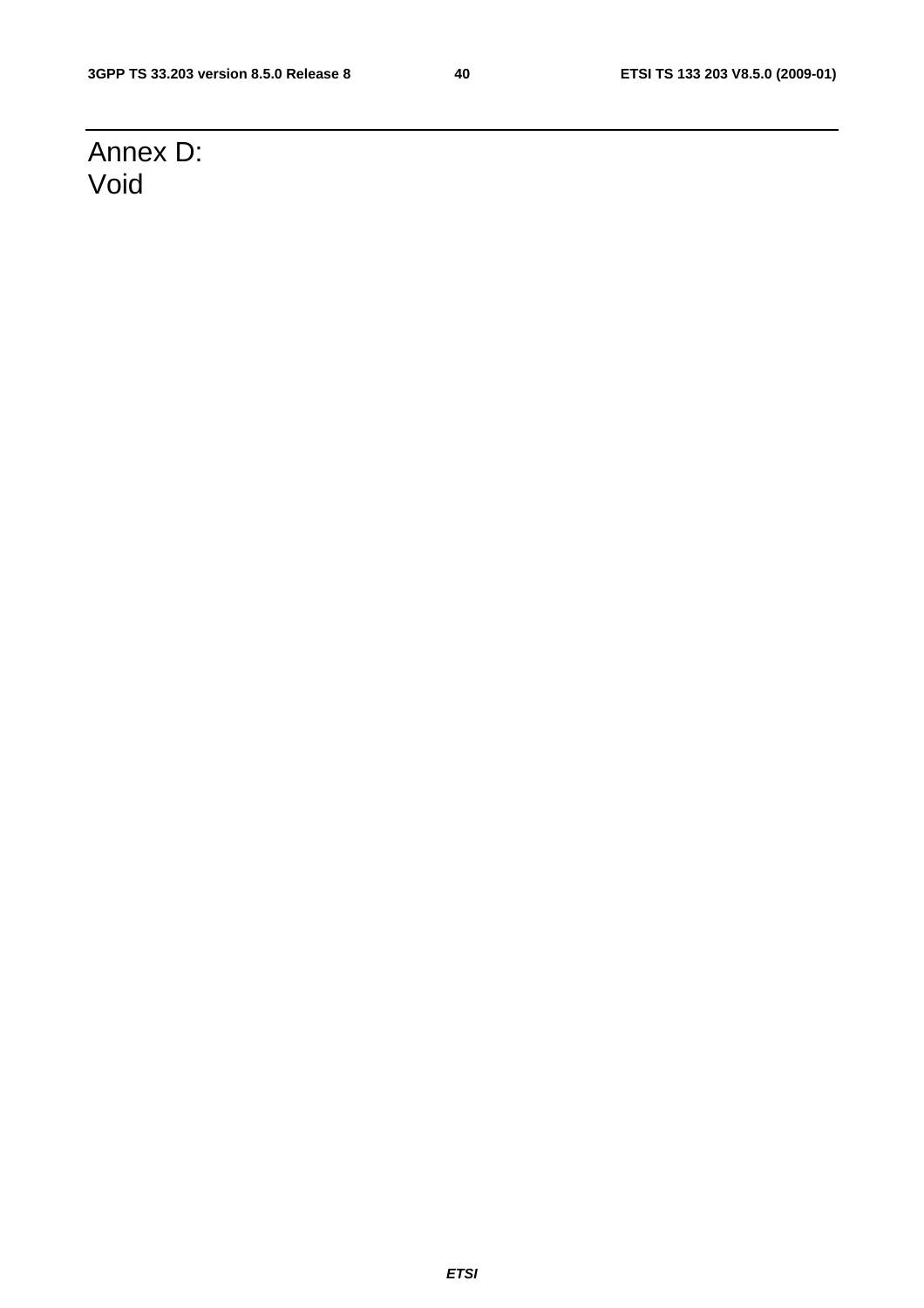# Annex E: Void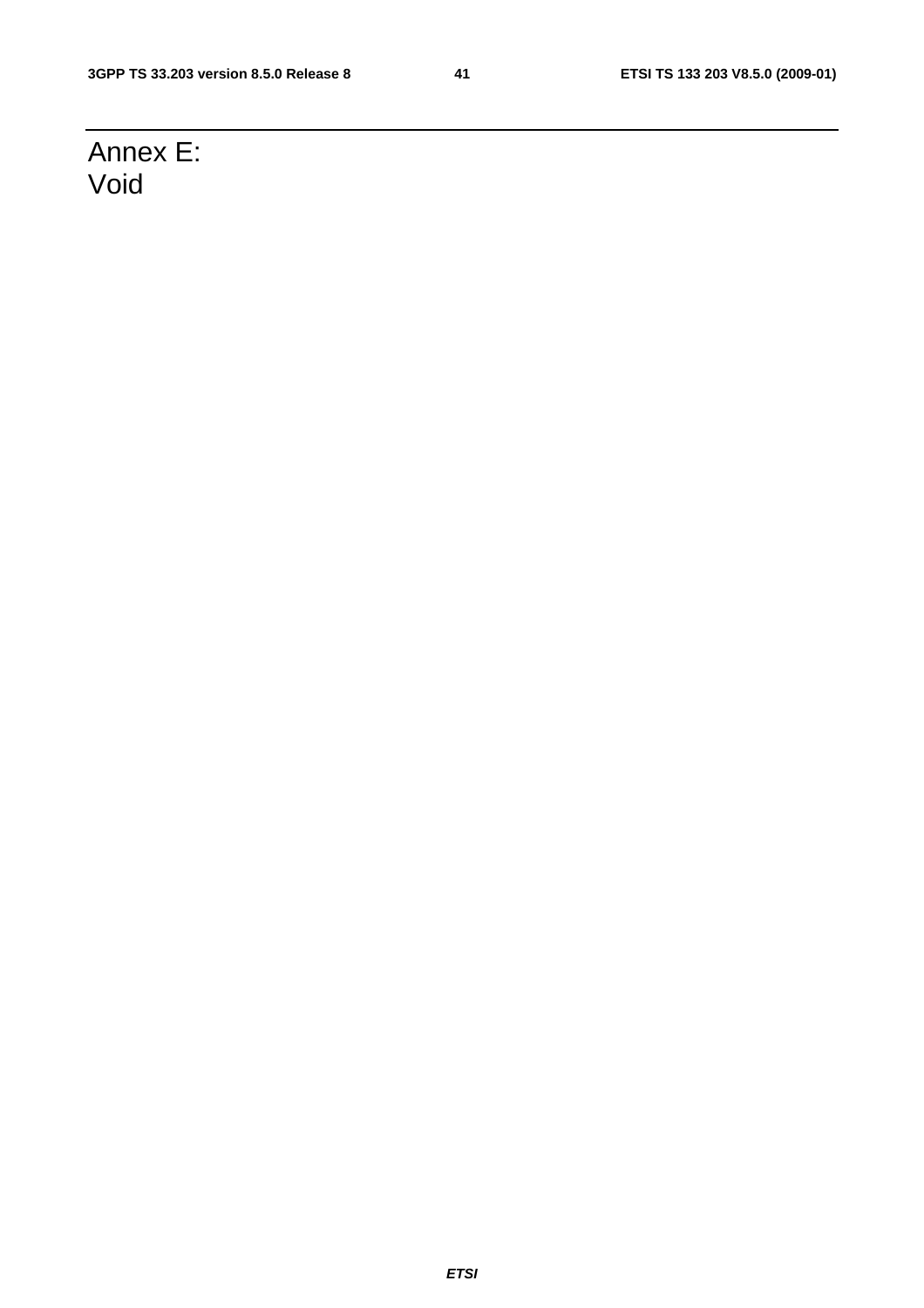# Annex F: Void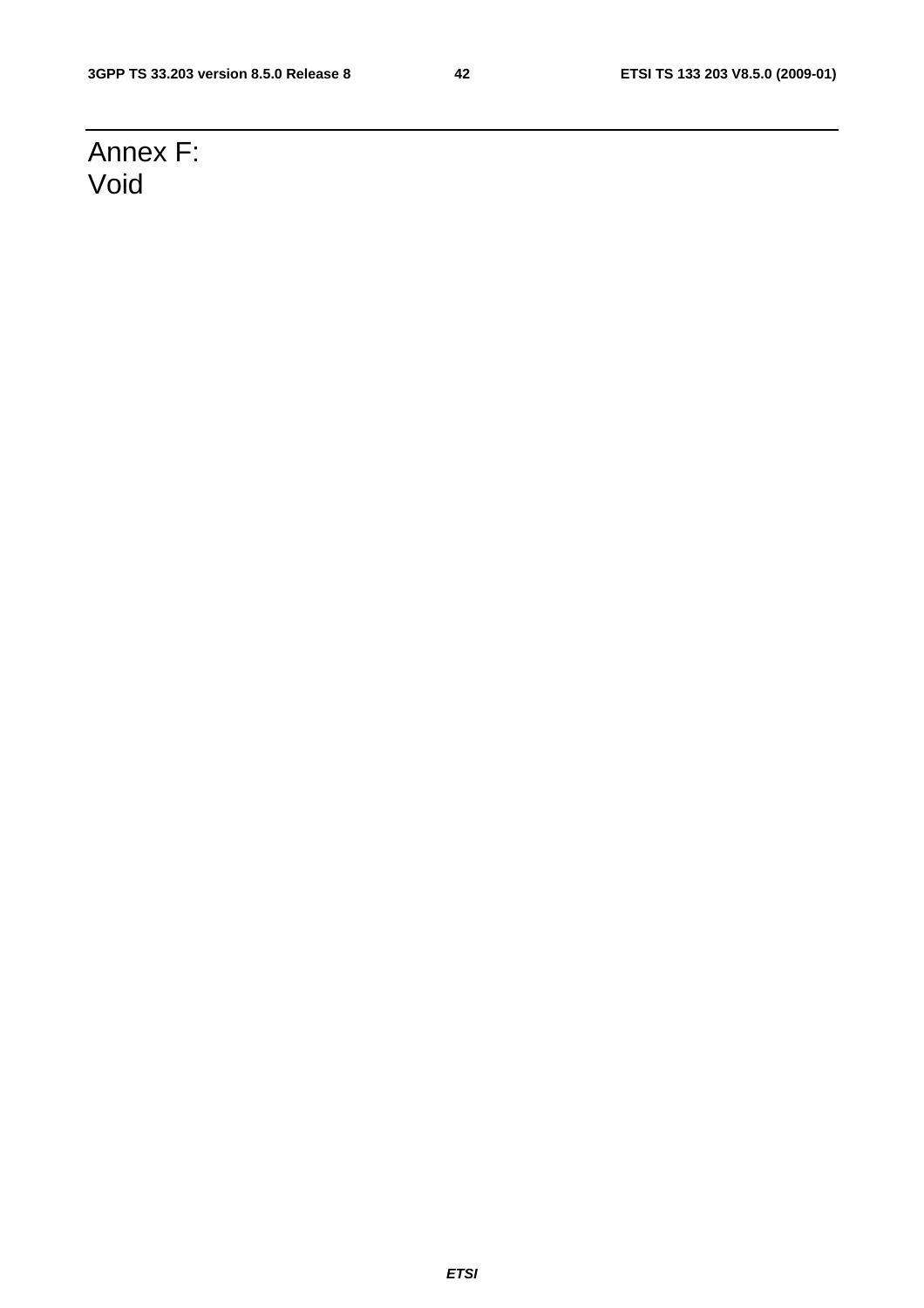# Annex G (informative): Management of sequence numbers

The example sequence number management schemes in TS 33.102 [1] Informative Annex C can be used to ensure that the authentication failure rate due to synchronization failures to kept sufficiently low when the same sequence number mechanism and data is used for authentication in the PS/CS domains and in the IMS. This can be done by enhancing the method for the allocation of index values in the AuC so that authentication vectors distributed to different service domains shall always have different index values (i.e. separate ranges of index values are reserved for PS, CS and IMS operation). The AuC is required to obtain information about which type of service node has requested the authentication vectors. Reallocation of array elements to the IMS domain can be done in the AuC with no changes required to already deployed USIMs.

As the possibility for out of order use of authentication vectors within the IMS service domain may be quite low, the number of PS or CS array elements that need to be reallocated to the IMS domain could be quite small. This means that the ability to support out of order authentication vectors within the PS and CS domains would not be significantly affected.

Sequence number management is operator specific and for some proprietary schemes over the air updating of the UICC may be needed.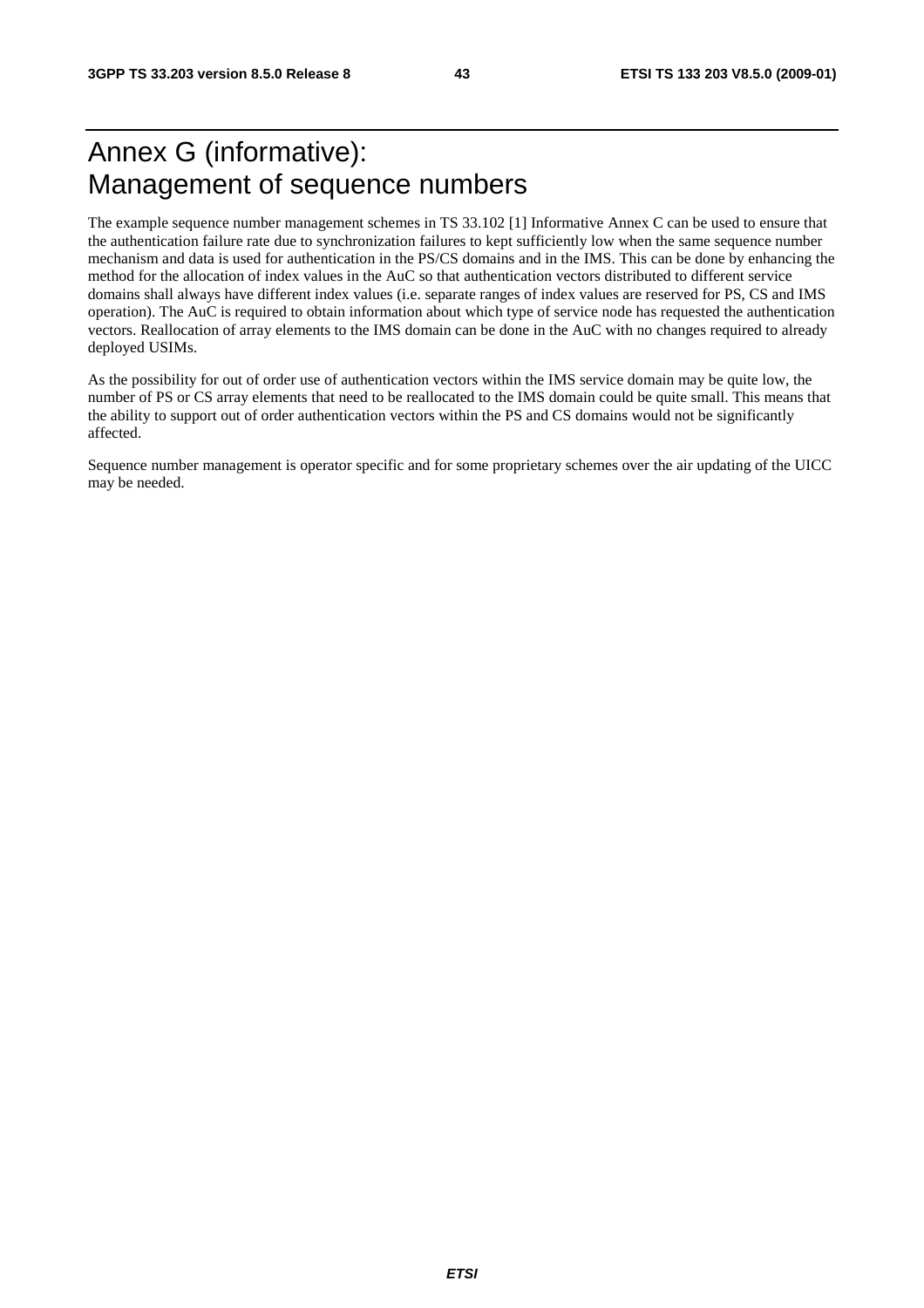# Annex H (normative): The use of "Security Mechanism Agreement for SIP Sessions" [21] for security mode set-up

The BNF syntax of RFC 3329 [21] , with the addition of the "aes-cbc" value for the "ealg" parameter and the "UDPenc-tun" value for the "mode" parameter, is defined for negotiating security associations for semi-manually keyed IPsec or TLS in the following way:

| security-client            | $=$ "Security-Client" HCOLON sec-mechanism $*(COMMA)$ sec-mechanism)                         |
|----------------------------|----------------------------------------------------------------------------------------------|
| security-server            | $=$ "Security-Server" HCOLON sec-mechanism $*(COMMA)$ sec-mechanism)                         |
| security-verify            | = "Security-Verify" HCOLON sec-mechanism *(COMMA sec-mechanism)                              |
| sec-mechanism              | $=$ mechanism-name *(SEMI mech-parameters)                                                   |
| mechanism-name             | $=$ "ipsec-3gpp" / "tls"                                                                     |
| mech-parameters<br>port-s) | $=$ (preference / algorithm / protocol / mode / encrypt-algorithm / spi-c / spi-s / port-c / |
| preference                 | $=$ "q" EQUAL qvalue                                                                         |
| qvalue                     | $=$ ( "0" [ "." 0*3DIGIT ] ) / ( "1" [ "." 0*3("0") ] )                                      |
| algorithm                  | $=$ "alg" EQUAL ("hmac-md5-96" / "hmac-sha-1-96")                                            |
| protocol                   | $=$ "prot" EQUAL ("ah" / "esp")                                                              |
| mode                       | $=$ "mod" EQUAL ("trans" / "tun"/ "UDP-enc-tun")                                             |
| encrypt-algorithm          | $=$ "ealg" EQUAL ("des-ede3-cbc" /"aes-cbc" / "null")                                        |
| spi-c                      | $=$ "spi-c" EQUAL spivalue                                                                   |
| spi-s                      | $=$ "spi-s" EQUAL spivalue                                                                   |
| spivalue                   | $= 10$ DIGIT; 0 to 4294967295                                                                |
| port-c                     | $=$ "port-c" EQUAL port                                                                      |
| port-s                     | $=$ "port-s" EQUAL port                                                                      |
| port                       | $=1*DIGIT$                                                                                   |

The parameters described by the BNF above have the following semantics:

 Mechanism-name: For manually keyed IPsec, this field includes the value "ipsec-3gpp". "ipsec-3gpp" mechanism extends the general negotiation procedure of RFC 3329 [21] in the following way:

- 1 The server shall store the Security-Client header received in the request before sending the response with the Security-Server header.
- 2 The client shall include the Security-Client header in the first protected request. In other words, the first protected request shall include both Security-Verify and Security-Client header fields.
- 3 The server shall check that the content of Security-Client headers received in previous steps (1 and 2) are the same.

Mech-parameters: Of the mech-parameters, only preference is relevant when the mechanism-name has the value "tls".

Preference: As defined in RFC 3329 [21].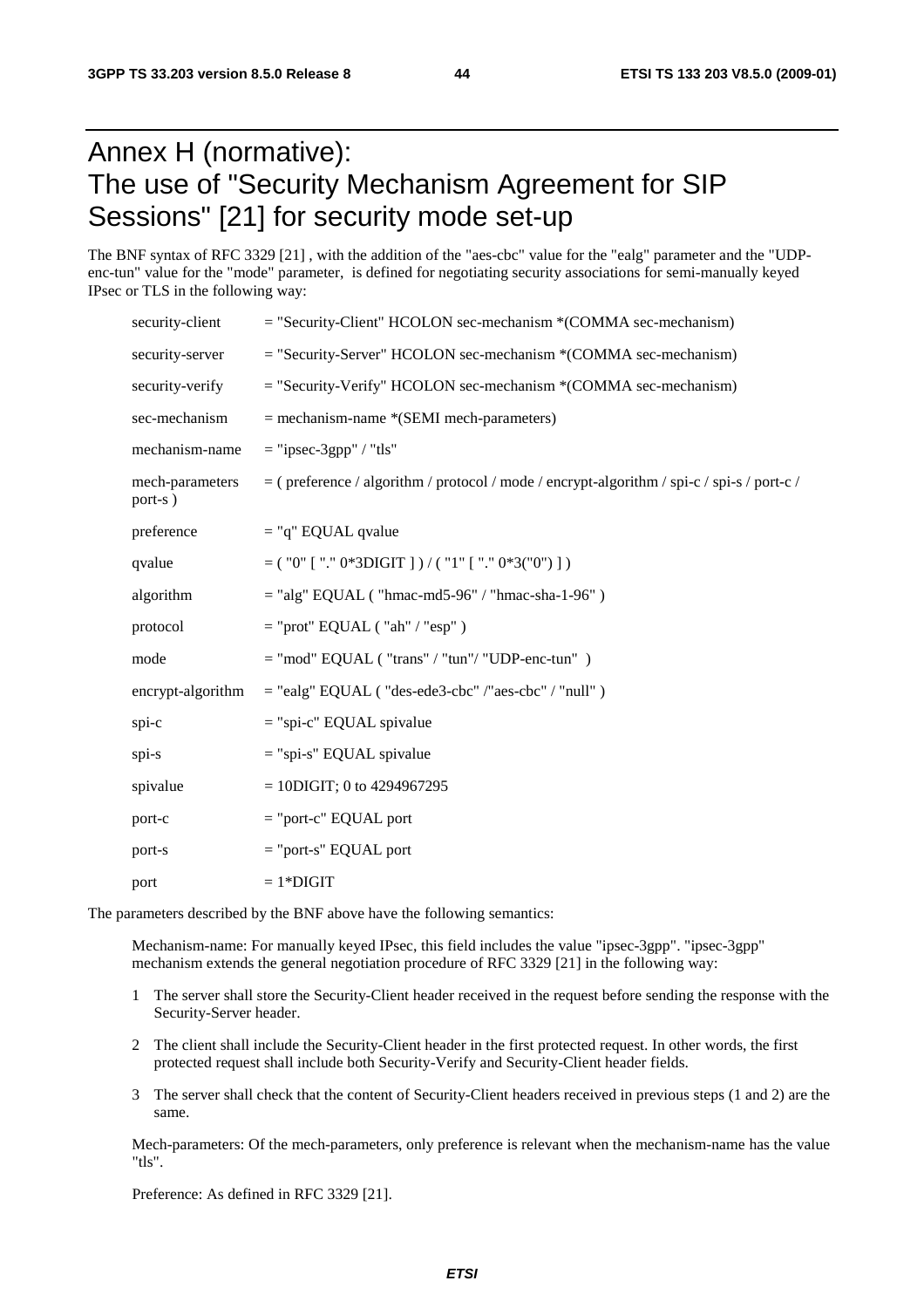Algorithm: Defines the authentication algorithm. May have a value "hmac-md5-96" for algorithm defined in RFC 2403 [15], or "hmac-sha-1-96" for algorithm defined in RFC 2404 [16]. The algorithm parameter is mandatory.

 Protocol: Defines the IPsec protocol. May have a value "ah" for RFC 2402 [19] and "esp" for RFC 2406 [13]. If no Protocol parameter is present, the value will be "esp".

NOTE 1: According to clause 6 only "esp" is allowed for use in IMS.

 Mode: Defines the mode in which the IPsec protocol is used. May have a value "trans" for transport mode, and value "tun" for tunneling mode. If no Mode parameter is present, the value will be "trans".

NOTE 2: According to clause 6.3 ESP integrity shall be applied in transport mode i.e. only "trans" is allowed for use in IMS.

 Encrypt-algorithm: If present, defines the encryption algorithm. May have a value "des-ede3-cbc" for algorithm defined in RFC 2451 [20] or "aes-cbc" for the algorithm defined in IETF RFC 3602 [22] or "null" if encryption is not used. If no Encrypt-algorithm parameter is present, the algorithm will be "null".

Spi-c: Defines the SPI number of the inbound SA at the protected client port.

Spi-s: Defines the SPI number of the inbound SA at the protected server port.

Port-c: Defines the protected client port.

Port-s: Defines the protected server port.

It is assumed that the underlying IPsec implementation supports selectors that allow all transport protocols supported by SIP to be protected with a single SA.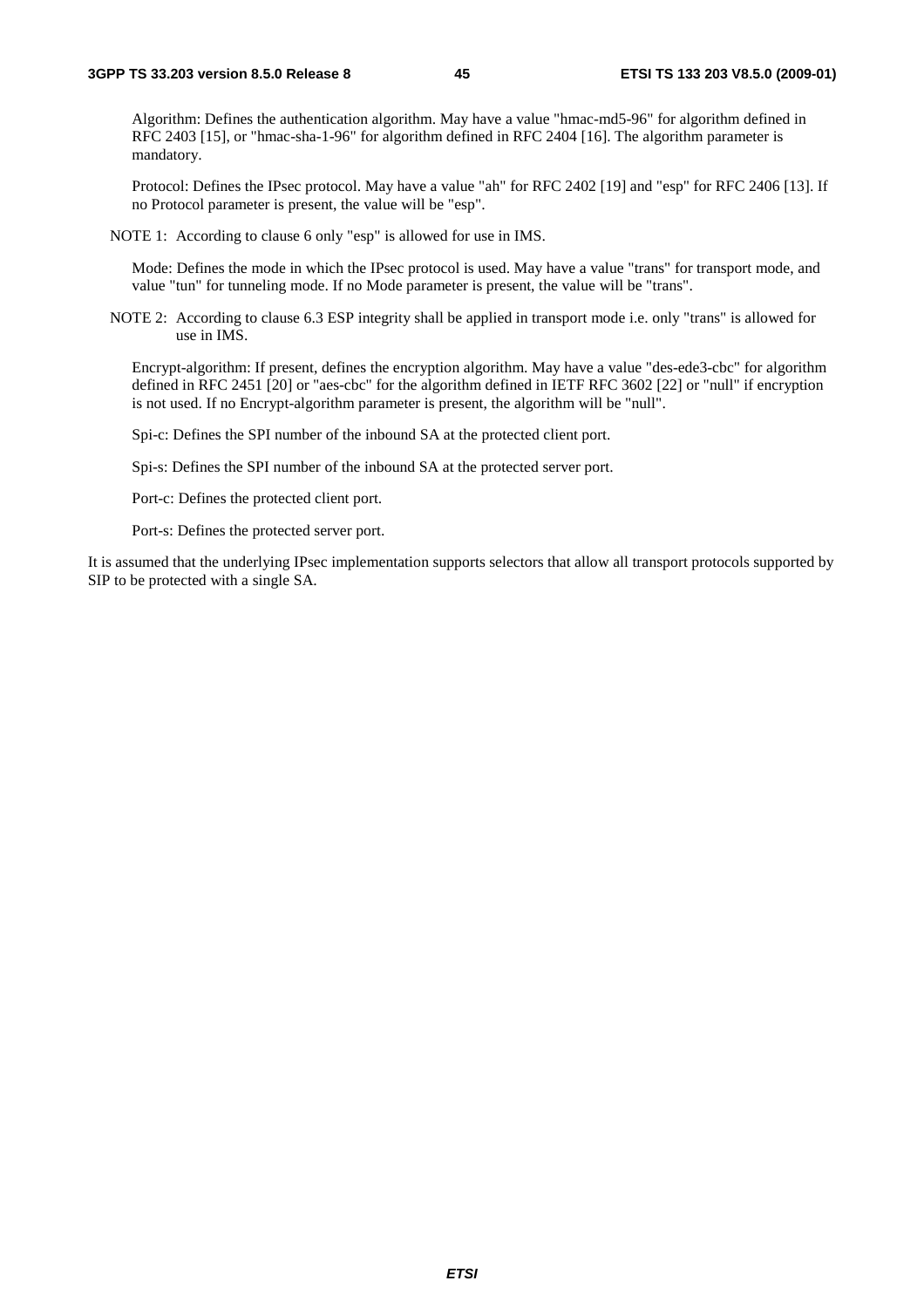# Annex I (normative): Key expansion functions for IPsec ESP

### **Integrity Keys:**

If the selected authentication algorithm is HMAC-MD5-96 then  $IK_{ESP} = IK_{IM}$ .

If the selected authentication algorithm is HMAC-SHA-1-96 then  $IK_{ESP}$  is obtained from  $IK_{IM}$  by appending 32 zero bits to the end of  $IK_{IM}$  to create a 160-bit string.

### **Encryption Keys:**

Divide  $CK_{IM}$  into two blocks of 64 bits each:

 $CK_{IM}$  =  $CK_{IM1}$  ||  $CK_{IM2}$ 

Where CK\_IM1 are the 64 most significant bits and CK\_IM2 are the 64 least significant bits.

The key for DES-EDE3-CBC is then defined to be:

 $CK_{ESP} = CK_{IM1} || CK_{IM2} || CK_{IM1},$ 

after adjusting parity bits to comply with RFC 2451 [20].

If selected encryption algorithm is AES-CBC as specified in RFC 3602 [22] with 128 bit key then  $CK_{ESP} = CK_{IM}$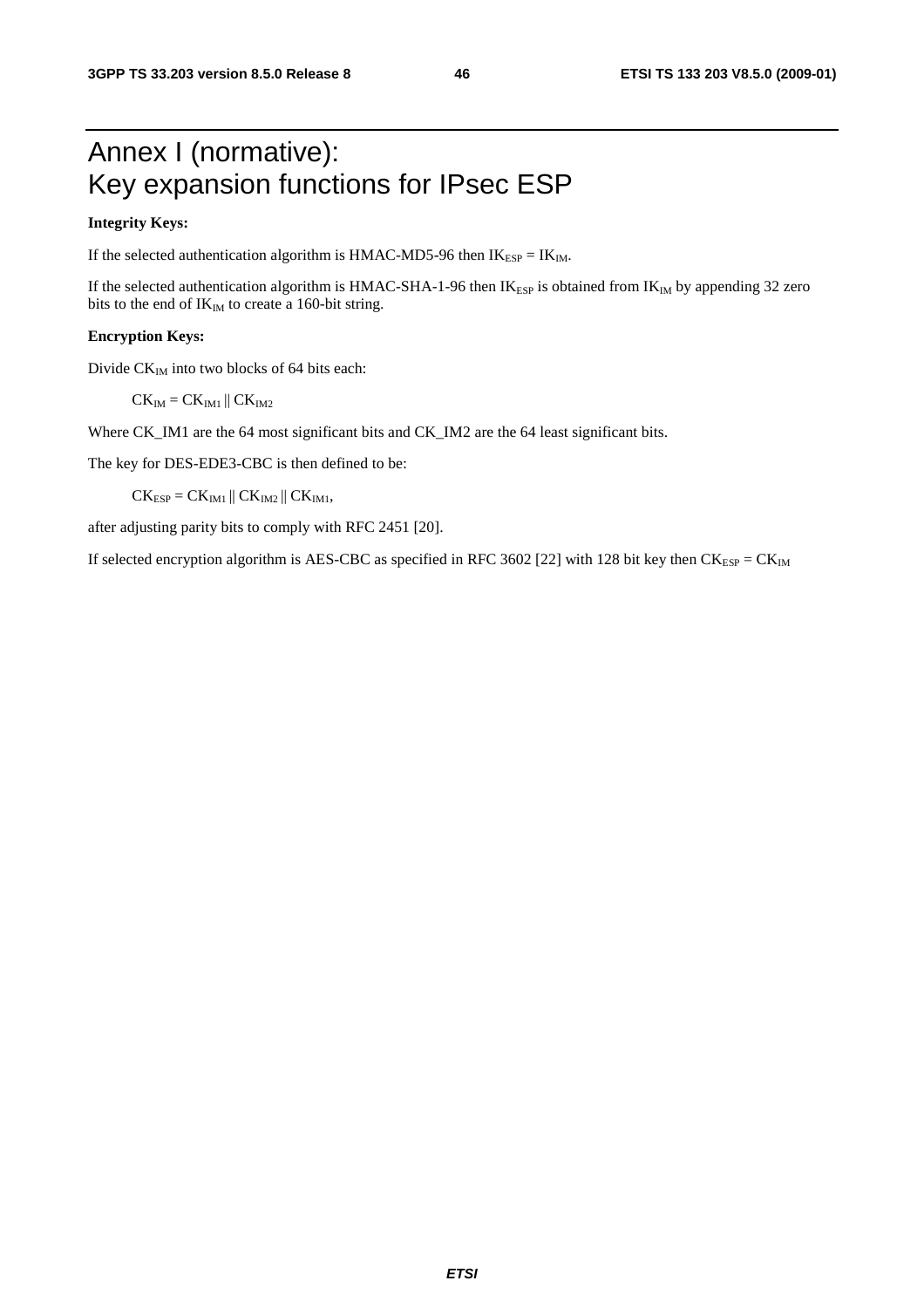# Annex J (informative): Recommendations to protect the IMS from UEs bypassing the P-CSCF

After the UE does a successful SIP REGISTER with the P-CSCF, malicious UE could try to send SIP messages directly to the S-CSCF. This could imply that the UE would be able to bypass the integrity protection provided by IPSec ESP between the UE and the P-CSCF.

NOTE: The TS 24.229 [8] defines a trust domain that consists of the P-CSCF, the I-CSCF, the S-CSCF, the BGCF, the MGCF, the MRFC and all the AS:s that are not provided by 3rd party service providers. There are nodes in the edge of the trust domain that are allowed to provide with an asserted identity header. The nodes in the trust domain will trust SIP messages with asserted identity headers. The asserted identity information is useful as long as the interfaces in an operator"s network can be trusted.

If a UE manages to bypass the P-CSCF it presents at least the following problems:

- 1) The P-CSCF is not able to generate any charging information.
- 2) Malicious UE could masquerade as some other user (e.g. it could potentially send INVITE or BYE messages).

The following recommendations for preventing attacks based on such misbehavior are given:

- Access to S-CSCF entities shall be restricted to the core network entities that are required for IMS operation, only. It shall be ensured that no UE is able to directly send IP packets to IMS-entities other than the required ones, ie. assigned P-CSCF, or HTTP servers.
- Impersonation of IMS core network entities at IP level (IP spoofing), especially impersonation of P-CSCFs by UEs shall be prevented.
- It is desirable to have a general protection mechanism against UEs spoofing (source) IP addresses in any access network providing access to IMS services.

If the traffic is between two non-IMS CSCFs, it is recommended to use TLS mechanisms as specified in RFC 3261 [6]. This will mitigate the problems caused by misbehaviour of the UE. TLS certificate management as outlined in TS 33.310 [24] can be used beween two non-IMS CSCFs. If neither intra-CSCF traffic nor CSCF-SEG traffic can be trusted and if this traffic is not protected by the NDS/IP, TS 33.210 [5] mechanisms, then physical protection measures or IP traffic filtering should be applied. This is anyhow not in the scope of 3GPP specification.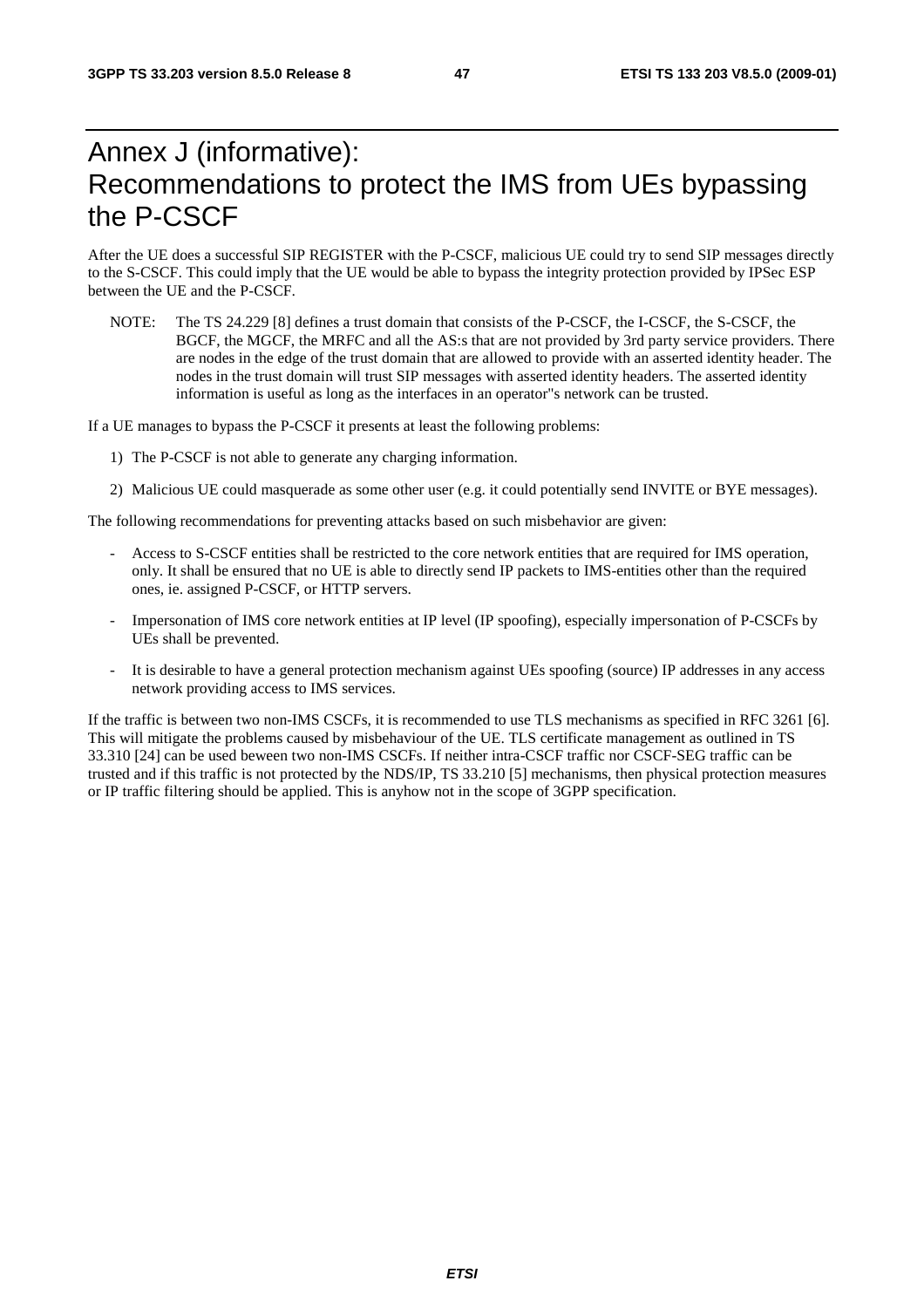Annex K (informative): Void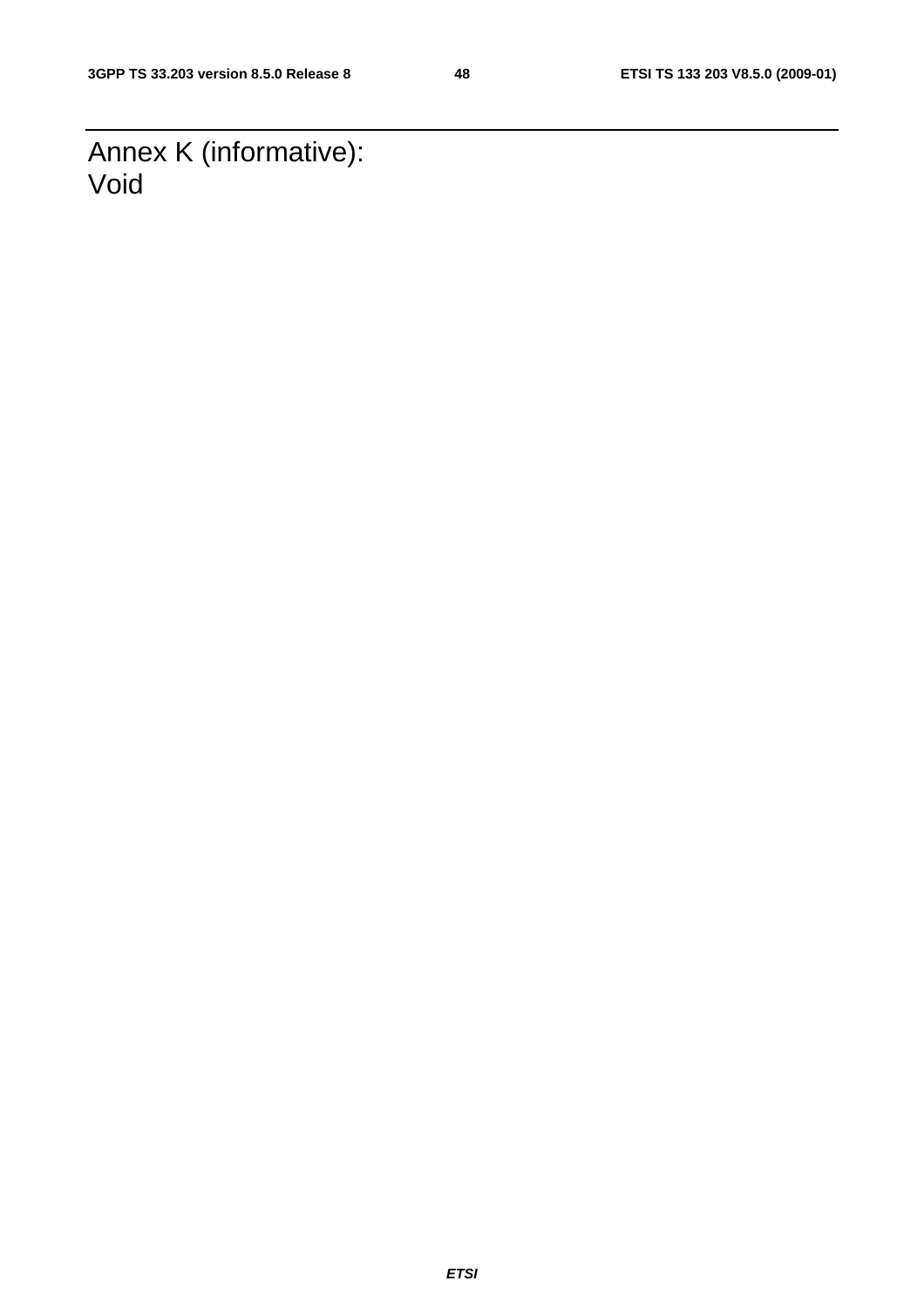# Annex L (Normative): Application to fixed broadband access

## L.1 Introduction

This Annex specifies how the material in the main body and other normative Annexes of this document apply to the TISPAN NGN [26].

NOTE 1: NGN specific abbreviations and terminology can be found in [26].

NOTE 2 : In the context of this Annex the term NGN-UE denotes the UE as defined in [26]

## L.2 Application of clause 4

In 3GPP IMS, the ISIM is mandated to be present on UICC which is usually inserted within the MT component of the UE. In NGN-UEs, the ISIM shall be provided on the UICC, which shall be inserted within either :

- 1) The TE; or
- 2) The IMS Residential Gateway (IRG).
- NOTE: For the exact definition of IRG will be published in ETSI TS 187 003: "TISPAN NGN security: Security Architecture NGN Release 1".

Where the TE and IRG each contain an UICC with an ISIM, the ISIM should be used in following order of preference TE, IRG.



### **Figure L.1**

Figure L.1 redraws figure 1 of the main body of this document replacing the 3GPP specific transport domain by Generic IP transport domain. The following observations support figure L.1.

- 1) The IMS is independent of the transport network
- 2) Generic Entities (GE) equivalent to the 3GPP transport entities will be present in the Generic IP transport domain.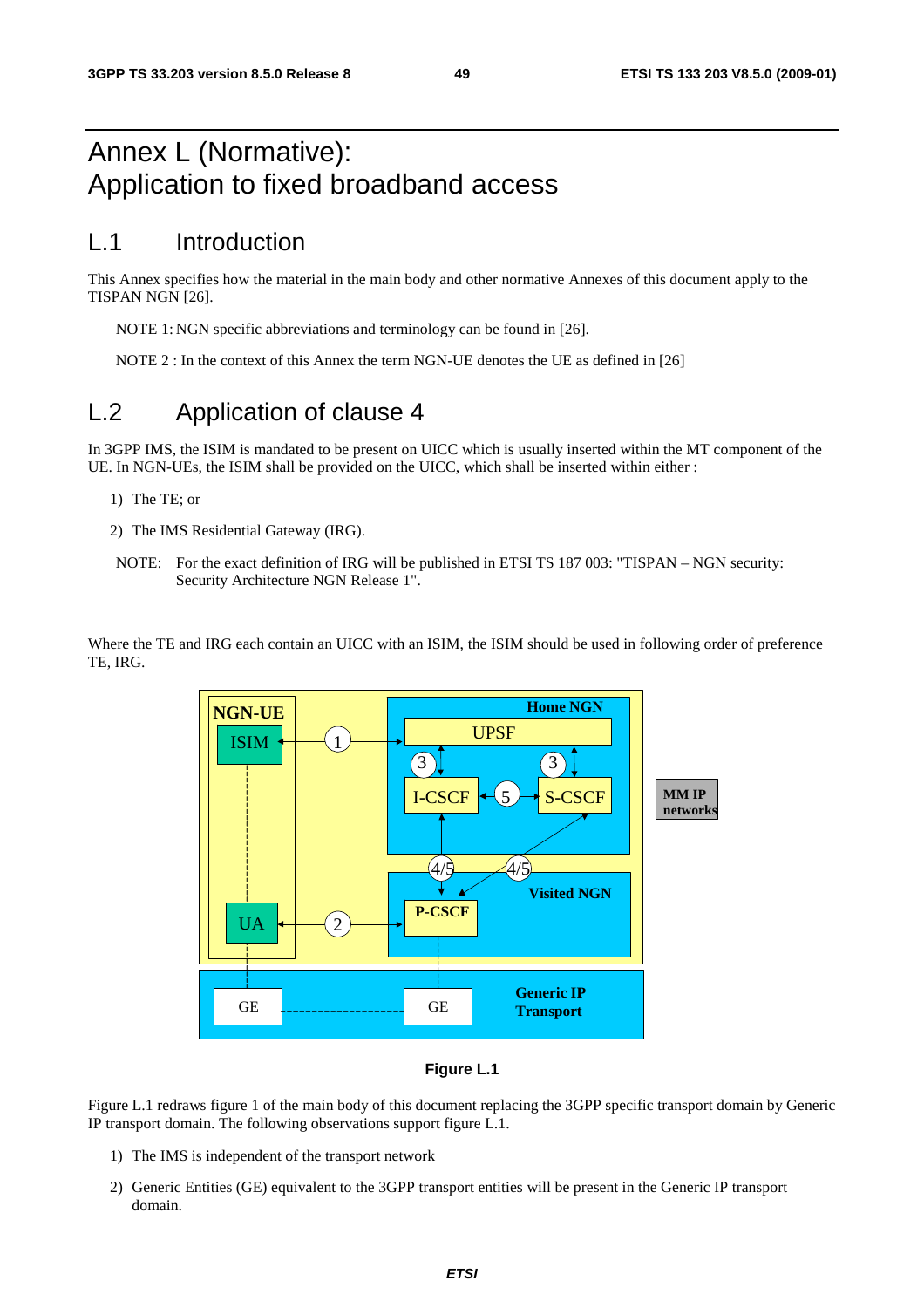- 3) In the NGN architecture the AuC functionality is performed by the UPSF.
- 4) The Security Associations (SA) (referring to the corresponding arrows in Figure X.1) are retained:
	- a) SA-1, SA-3, SA-4 and SA-5 are endorsed by this annex
	- b) SA-2 is endorsed by this Annex with the extension to ensure transport across NAT/Firewall boundaries.

There exist other interfaces and reference points in IMS, which have not been addressed above. Those interfaces and reference points reside within the IMS, either within the same security domain or between different security domains (See figure X.2). The protection of all such interfaces and reference points (which may include other subsystems) apart from the Gm reference point are protected as specified in TS 33.210 [5].



**Figure L.2**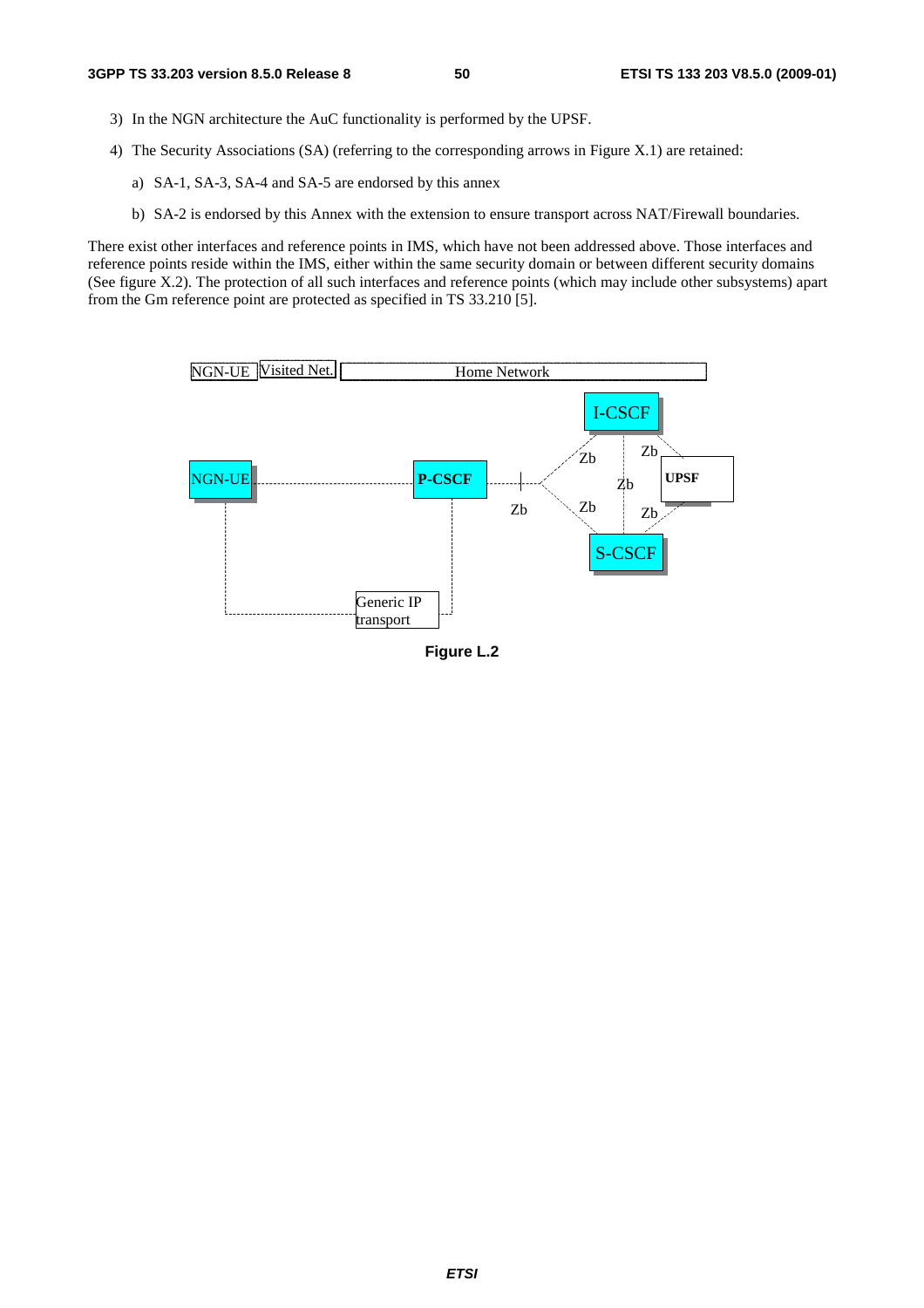# Annex M (normative): Enhancements to the access security for IP based services to enable NAT traversal for signaling messages

Note: section M.x ( $x = 1, 2, ...$ ) in this annex corresponds to section x in the body of this specification.

# M.1 Scope

It is assumed for the purposes of this annex that a NAT device may be located between the UE and the P-CSCF. Only NATs outside the borders of an IMS network are considered, i.e. NATs are assumed to be located at the subscriber's site or in the access network. If there are multiple NATs in either of these locations, it is assumed that their effect sums up in such a way that they can be treated as a single NAT so that the mechanisms described below are still valid.

In this annex enhancements to sections 4 through 8 of this specification are specified that allow a UE and a P-CSCF to detect whether they are located behind a NAT device, to inform each other about their NAT traversal capabilities, and, if there is a NAT present, to securely communicate. If there is no NAT device present, the procedures of sections 6, 7 and 8 apply. Examples of subscribers who are, in general, located behind a NAT device include subscribers accessing IMS via a DSL line.

Furthermore, this specification is restricted to the treatment of NAT traversal for signalling messages. Measures required for NAT traversal of media data are not considered in this specification. The general handling of NAT traversal for signalling messages is specified in TS 23.228 [3] and TS 24.229 [8]. Additional procedures for NAT traversal for protected signalling messages are specified in this specification.

It should be noted that many NAT routers in residential sites do also apply port translation, which is typically denoted as Network Address and Port Translation (NAPT). For reasons of simplicity the term NAT is used, no matter whether only address or address and port translation is actually applied.

NOTE: this annex is fully compliant with RFC 3948 [28], but only partially compliant with RFC 3947 [27] because 3GPP IMS security, as specified in this specification (main body and annexes), does not use IKE as the key management protocol for IPsec.

# M.2 References

Additional references used in this section were incorporated directly into section 2.

# M.3 Definitions, symbols and abbreviations

Additional definitions, symbols and abbreviations used in this section were incorporated directly into section 3.

## M.4 Overview of the security architecture

The text in section 4 applies without changes.

# M.5 Security features

The text in section 5 applies without changes.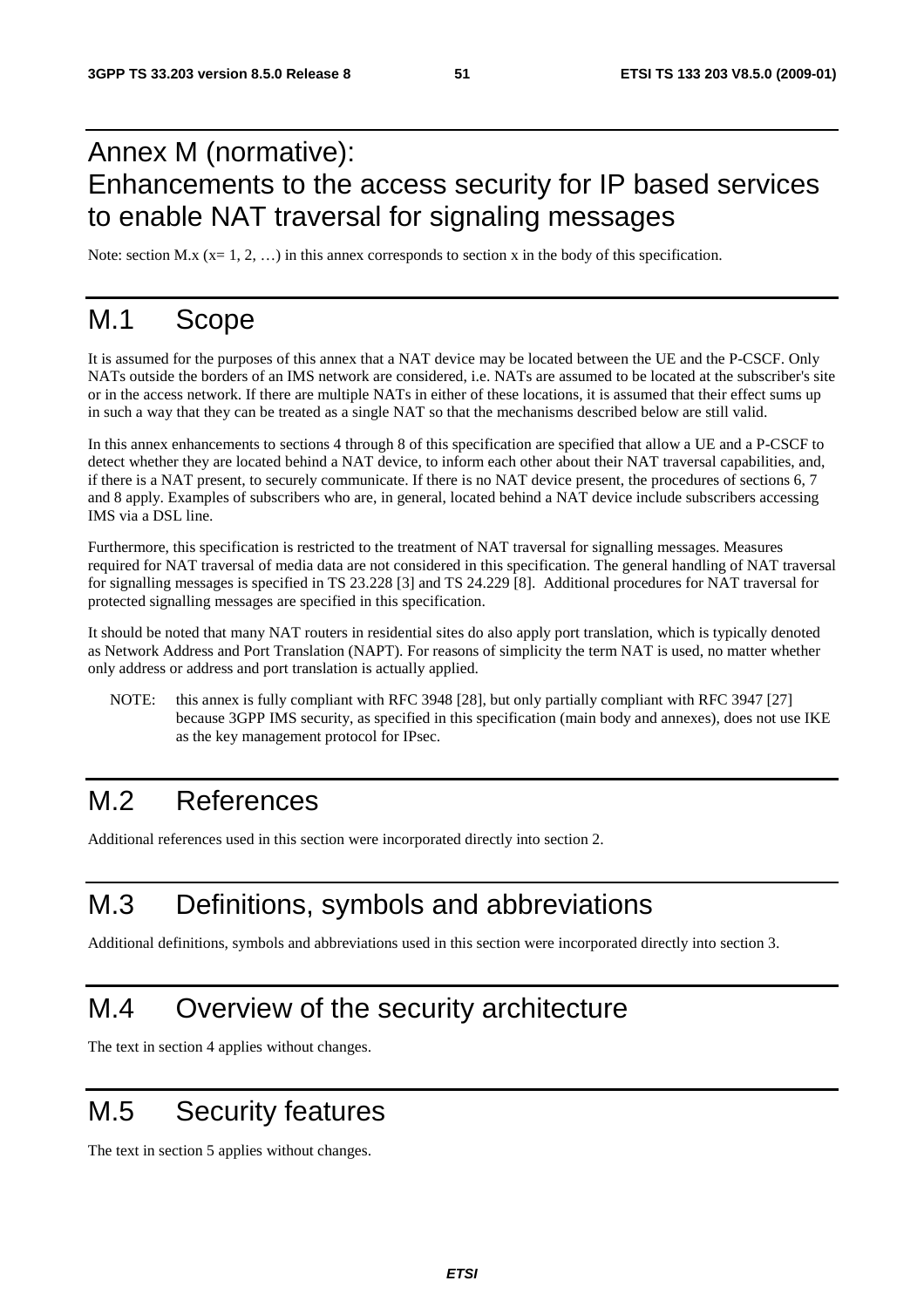# M.6 Security mechanisms

## M.6.1 Authentication and key agreement

The text in section 6.1 applies without changes.

## M.6.2 Confidentiality mechanisms

If the local policy in P-CSCF requires the use of IMS specific confidentiality protection mechanism between UE and P-CSCF, IPsec ESP as specified in RFC 2406 [13] shall provide confidentiality protection of SIP signalling between the UE and the P-CSCF, protecting all SIP signalling messages at the IP level. IPSec ESP general concepts on Security Policy management, Security Associations and IP traffic processing as described in reference RFC 2401 [14] shall also be considered. ESP confidentiality shall be applied in transport mode between UE and P-CSCF either in transport mode if no NAT is present, or  $-i$  if NAT traversal shall be supported  $-i$  in UDP encapsulated tunnel mode.

The method to set up ESP security associations (SAs) during the SIP registration procedure is specified in clause M.7. As a result of an authenticated registration procedure, two pairs of unidirectional SAs between the UE and the P-CSCF all shared by TCP and UDP, shall be established in the P-CSCF and later in the UE. One SA pair is for traffic between a client port at the UE and a server port at the P-CSCF and the other SA is for traffic between a client port at the P-CSCF and a server port at the UE. For a detailed description of the establishment of these security associations see clause M.7.

The encryption key  $CK_{ESP}$  is the same for the two pairs of simultaneously established SAs. The encryption key  $CK_{ESP}$  is obtained from the key  $CK_{IM}$  established as a result of the AKA procedure, specified in clause M.6.1, using a suitable key expansion function.

The encryption key expansion on the user side is done in the UE. The encryption key expansion on the network side is done in the P-CSCF.

## M.6.3 Integrity mechanisms

IPsec ESP as specified in reference RFC 2406 [13] shall provide integrity protection of SIP signalling between the UE and the P-CSCF, protecting all SIP signalling messages at the IP level. IPSec ESP general concepts on Security Policy management, Security Associations and IP traffic processing as described in reference RFC 2401 [14] shall also be considered. ESP integrity shall be applied in transport mode between UE and P-CSCF either in transport mode if no NAT is present or  $-i$  if NAT traversal shall be supported  $-i$  in UDP encapsulated tunnel mode.

The method to set up ESP security associations (SAs) during the SIP registration procedure is specified in clause M.7. As a result of an authenticated registration procedure, two pairs of unidirectional SAs between the UE and the P-CSCF, all shared by TCP and UDP, shall be established in the P-CSCF and later in the UE. One SA pair is for traffic between a client port at the UE and a server port at the P-CSCF and the other SA is for traffic between a client port at the P-CSCF and a server port at the UE. For a detailed description of the establishment of these security associations see clause M.7.

The integrity key  $IK_{ESP}$  is the same for the two pairs of simultaneously established SAs. The integrity key  $IK_{ESP}$  is obtained from the key  $IK_{IM}$  established as a result of the AKA procedure, specified in clause M.6.1, using a suitable key expansion function. This key expansion function depends on the ESP integrity algorithm and is specified in Annex I of this specification.

The integrity key expansion on the user side is done in the UE. The integrity key expansion on the network side is done in the P-CSCF.

The anti-replay service shall be enabled in the UE and the P-CSCF on all established SAs.

## M.6.4 Hiding mechanisms

The text in section 6.4 applies without changes.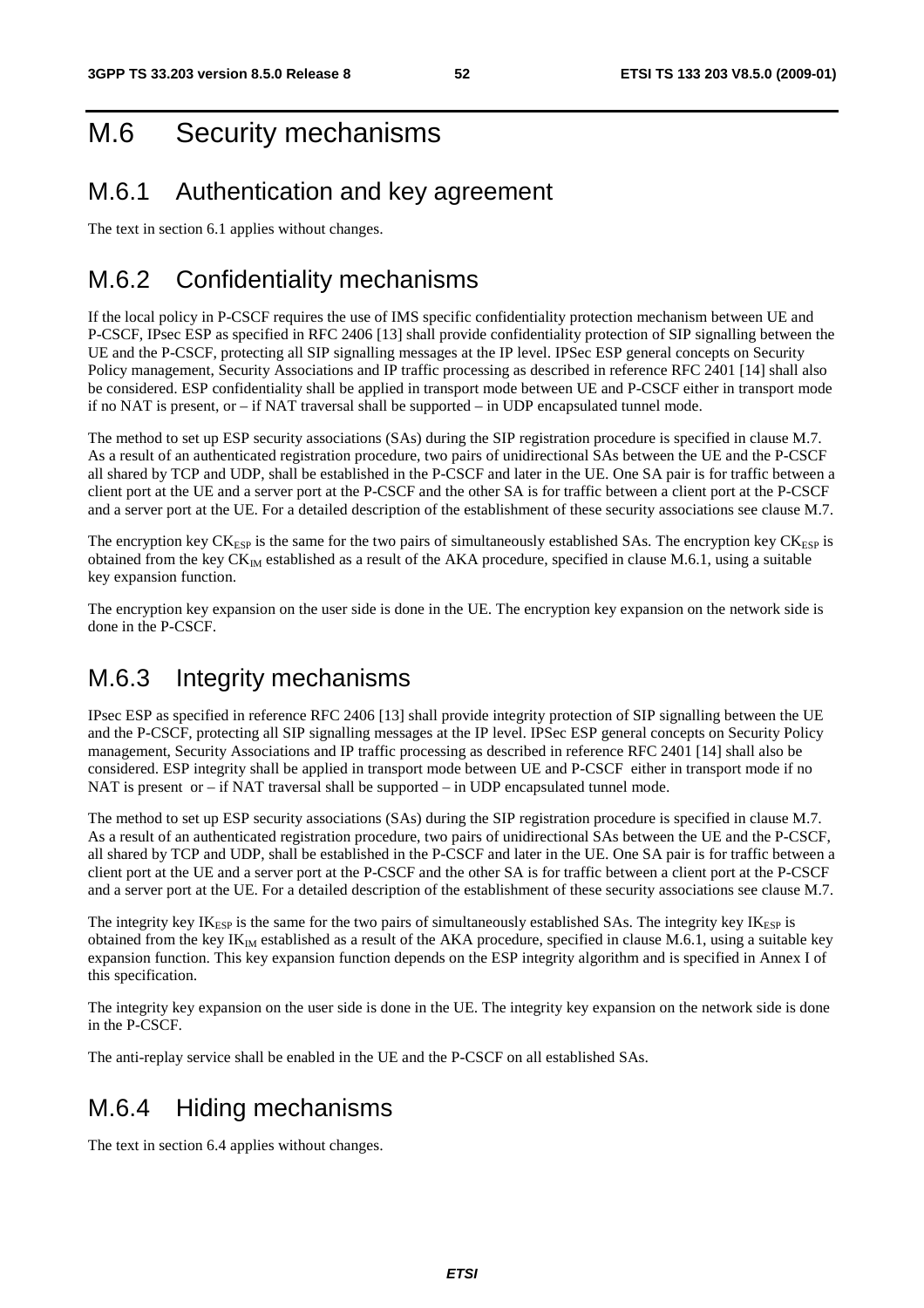## M.6.5 CSCF interoperating with proxy located in a non-IMS network

The text in section 6.5 applies without changes.

## M.7 Security association set-up procedure

The security association set-up procedure is necessary in order to decide what security services to apply and when the security services start. In the IMS authentication of users is performed during registration as specified in clause M.6.1. Subsequent signalling communications in this session will be integrity protected based on the keys derived during the authentication process.

## M.7.1 Security association parameters

For protecting IMS signalling between the UE and the P-CSCF it is necessary to agree on shared keys that are provided by IMS AKA, and a set of parameters specific to a protection method. The security mode setup (cf. clause M.7.2) is used to negotiate the SA parameters required for IPsec ESP with authentication and confidentiality, in accordance with the provisions in clauses 5.1.3 and M.6.2.

The SA parameters that shall be negotiated between UE and P-CSCF in the security mode set-up procedure are:

### **- Encryption algorithm**

 The encryption algorithm is either DES-EDE3-CBC as specified in RFC 2451 [20] or AES-CBC as specified in RFC 3602 [22] with 128 bit key.

Both encryption algorithms shall be supported by both, the UE and the P-CSCF.

#### **- Integrity algorithm**

NOTE: What is called "authentication algorithm" in RFC 2406 [13] is called "integrity algorithm" in this specification in order to be in line with the terminology used in other 3GPP specifications and, in particular, to avoid confusion with the authentication algorithms used in the AKA protocol.

The integrity algorithm is either HMAC-MD5-96 [15] or HMAC-SHA-1-96 [16].

 Both integrity algorithms shall be supported by both, the UE and the P-CSCF as mandated by RFC 2406 [13]. In the unlikely event that one of the integrity algorithms is compromised during the lifetime of this specification, this algorithm shall no longer be supported.

- NOTE: If only one of the two integrity algorithms is compromised then it suffices for the IMS to remain secure that the algorithm is no longer supported by any P-CSCF. The security mode set-up procedure (cf. clause 7.2) will then ensure that the other integrity algorithm is selected.
- **Mode**

The IPSec SA mode of operation shall depend on whether the UE is located behind a NAT device or not. If the UE is located behind a NAT device UDP encapsulated tunnel mode according to [28] shall be used. Otherwise transport mode shall be used. The set-up of security associations (cf. clause M.7.2) allows the P-CSCF to detect whether the UE is located behind a NAT or not.

#### **- SPI (Security Parameter Index)**

 The SPI is allocated locally for inbound SAs. The triple (SPI, destination IP address, security protocol) uniquely identifies an SA at the IP layer. The UE shall select the SPIs uniquely, and different from any SPIs that might be used in any existing SAs (i.e. inbound and outbound SAs). The SPIs selected by the P-CSCF shall be different than the SPIs sent by the UE, cf. clause 7.2. In an authenticated registration, the UE and the P-CSCF each select two SPIs, not yet associated with existing inbound SAs, for the new inbound security associations at the UE and the P-CSCF respectively.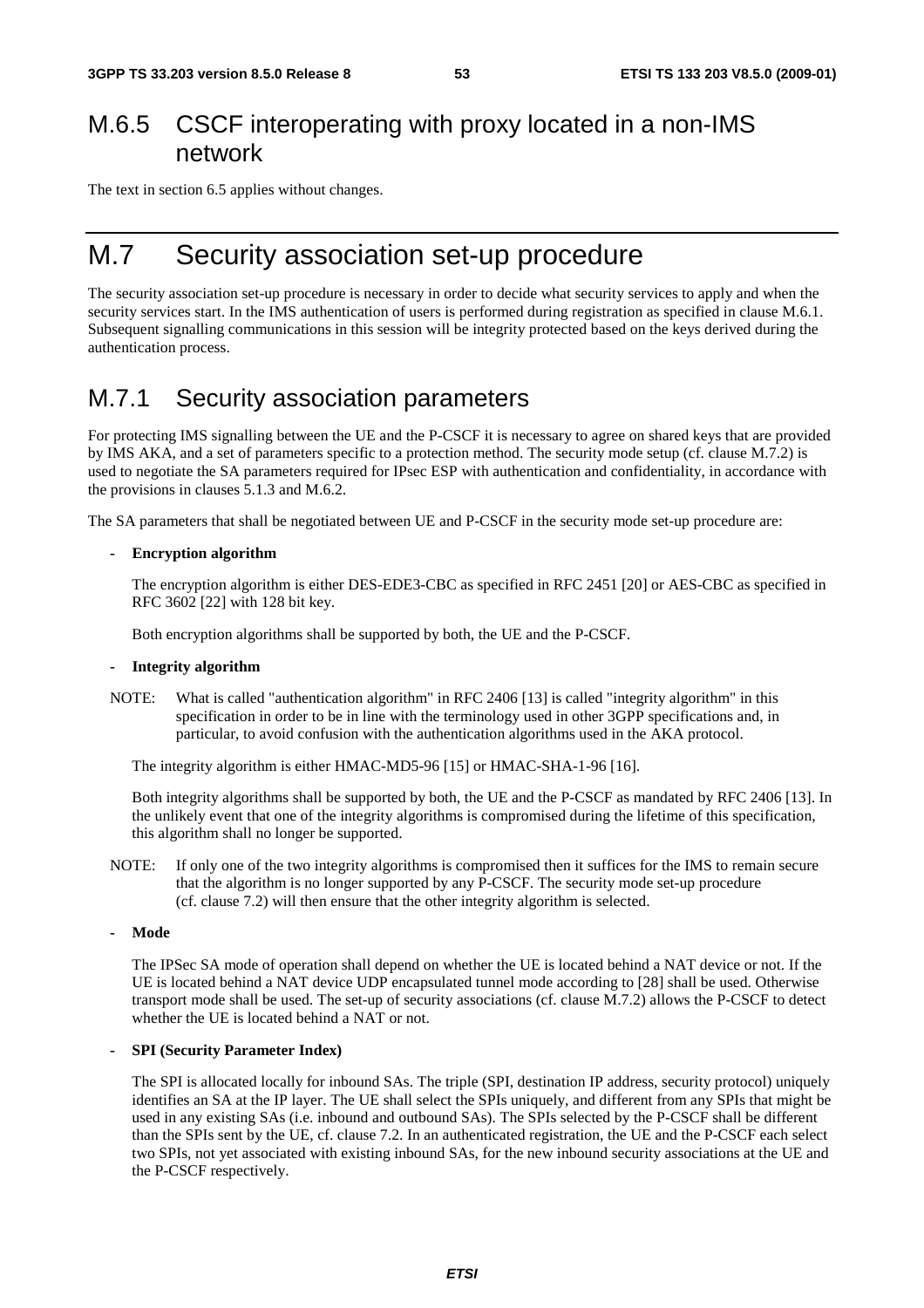NOTE: This allocation of SPIs ensures that protected messages in the uplink always differ from protected messages in the downlink in, at least, the SPI field. This thwarts reflection attacks. When several applications use IPsec on the same physical interface the SIP application should be allocated a separate range of SPIs.

#### **The following SA parameters are not negotiated:**

- Life type: the life type is always seconds;
- SA duration: the SA duration has a fixed length of  $2^{32}$ -1;
- NOTE: The SA duration is a network layer concept. From a practical point of view, the value chosen for "SA duration" does not impose any limit on the lifetime of an SA at the network layer. The SA lifetime is controlled by the SIP application as specified in clause M.7.4.
- Mode: transport mode;
- Key length: the length of the integrity key  $IK<sub>ESP</sub>$  depends on the integrity algorithm. It is 128 bits for HMAC-MD5-96 and 160 bits for HMAC-SHA-1-96.
- Key length: the length of the encryption key depends on the encryption algorithm. The entropy of the key shall at least be 128 bits.

#### **Selectors if no NAT is present:**

Cf. section 7.1

#### **Selectors if a NAT is present:**

The security associations (SA) have to be bound to specific parameters (selectors) of the SIP flows between UE and P-CSCF, i.e. source and destination IP addresses, transport protocols that share the SA, and source and destination ports.

- IP addresses are bound If a NAT is present, it is assumed that the UE is configured locally with a (e.g. private) IP address. When the UE communicates with the P-CSCF via the NAT device, the NAT allocates a binding, mapping the local IP address to two pairs of SAs, asa publicly routable IP address (called public IP address in the sequel) and perhaps also mapping the source port used in clause 6.3, as follows:the UDP or TCP packet to another port number. In the following, the term UE\_IP\_address always denotes the public IP address of the UE.

NOTE: The IP addresses and ports used as selectors in IPsec tunnel mode are those of the inner IP header, in accordance with RFC2401 [14]. The inner IP addresses are always the public IP addresses. Please also note that the terminology used here may differ from that used in other scenarios, e.g. in VPN access to a corporate network, as in the latter scenario the inner IP address is not publicly routable in general.

- IP addresses:
	- inbound SA at the P-CSCF:

The source and destination IP addresses associated with the SA are identical to those in the header of the IP packet in which the initial SIP REGISTER message was received by the P-CSCF.

outbound SA at the P-CSCF: the The source IP address bound to the outbound SA equals the destination IP address bound to the inbound SA;

the destination IP address bound to the outbound SA equals the source IP address bound to the inbound SA.

- NOTE: This implies that the source and destination IP addresses in the header of the inner IP packet in which the protected SIP REGISTER message was received by the P-CSCF need to be the same as those in the header of the IP packet in which the initial SIP REGISTER message was received by the P-CSCF.
- NOTE: This further implies that the source address in the inbound SA and the destination address in the outbound SA at the P-CSCF equals the public IP address of the UE.
	- outbound SA at the UE:

The source IP address bound to the outbound SA equals the public IP address of the UE. The public IP address is learned by the UE from the received parameter in the Via header in the 401 Unauthorized response to the initial unprotected REGISTER Request (cf Section M.7.2).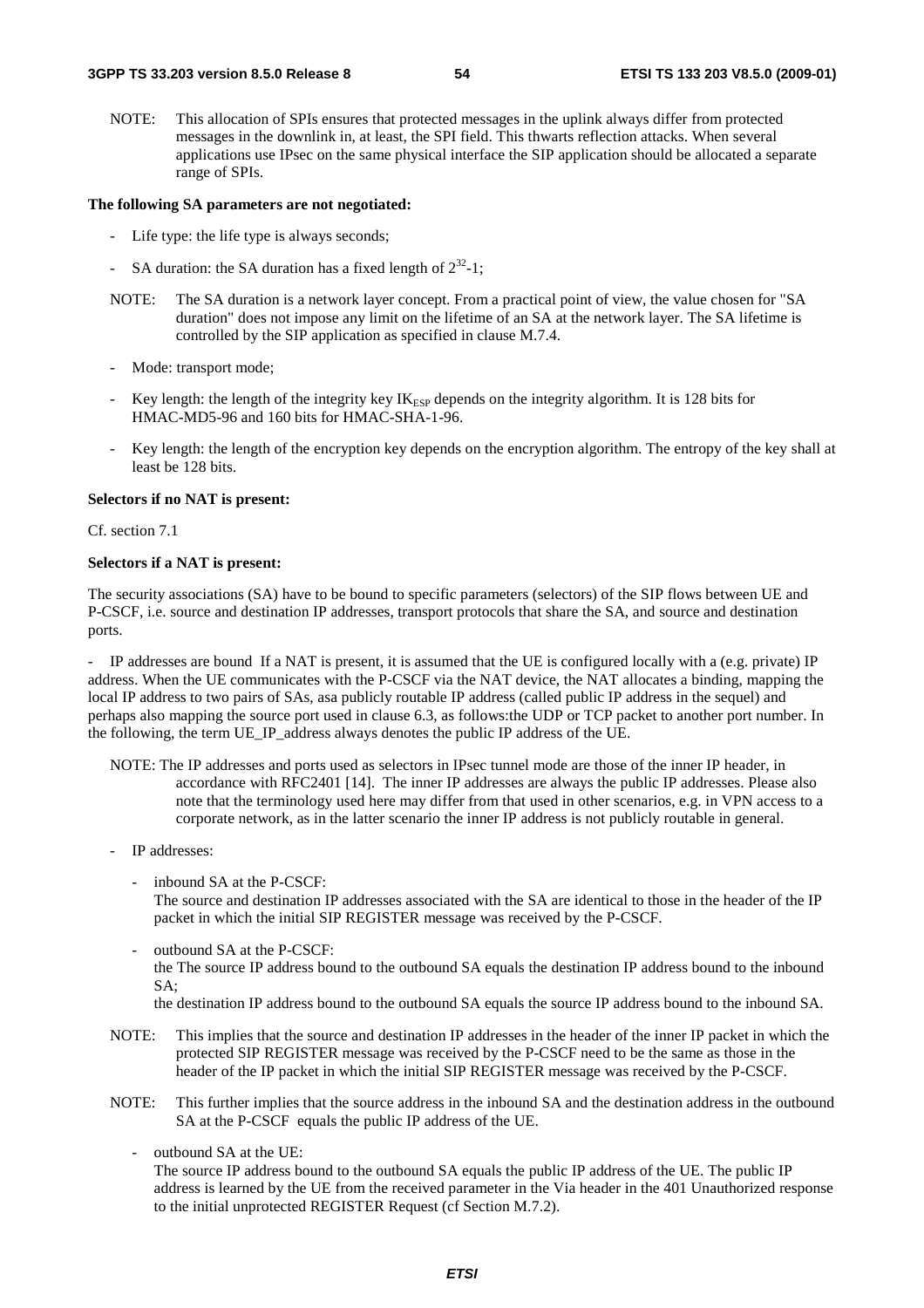The destination IP address bound to the outbound SA equals the destination IP address in the header of the IP packet in which the initial SIP REGISTER was sent to the P-CSCF.

- inbound SA at the UE: The source IP address bound to the inbound SA equals the destination IP address bound to the outbound SA; the destination IP address bound to the inbound SA equals the source IP address bound to the outbound SA.
- NOTE: For the handling of the outer IP header in UDP encapsulated tunnel mode, see section on "Data related to the use of UDP encapsulated tunnel mode" below.
- The transport protocol selector shall allow UDP and TCP.
- Ports:
	- 1. The P-CSCF associates two ports, called *port\_ps* and *port\_pc*, with each pair of security assocations established in an authenticated registration. The ports *port\_ps* and *port\_pc* are different from the standard SIP ports 5060 and 5061. No unprotected messages shall be sent from or received on the ports *port\_ps* and *port\_pc*. From a security point of view, unprotected messages may be received on any port which is different from the ports *port\_ps* and *port\_pc*. The number of the ports *port\_ps* and *port\_pc* are communicated to the UE during the security mode set-up procedure, cf. clause 7.2. These ports are used with both, UDP and TCP. The use of these ports may differ for TCP and UDP, as follows:

 **UDP case:** the P-CSCF receives requests and responses protected with ESP from any UE on the port *port\_ps* (the"protected server port"). The P-CSCF sends requests and responses protected with ESP to a UE on the port *port\_pc* (the "protected client port").

**TCP case:** the  $P\Box$ -CSCF, if it does not have a TCP connection towards the UE yet, shall set up a TCP connection from its *port\_pc* to the port *port\_us* of the UE before sending a request to it...

- NOTE: Both the UE and the P-CSCF may set up a TCP connection from their client port to the other end's server port on demand. An already existing TCP connection may be reused by both the P-CSCF or the UE; but it is not mandatory.
- NOTE: The protected server port *port\_ps* stays fixed for a UE until all IMPUs from this UE are de-registered. It may be fixed for a particular P-CSCF over all UEs, but there is no need to fix the same protected server port for different P-CSCFs.
- NOTE: The distinction between the UDP and the TCP case reflects the different behaviour of SIP over UDP and TCP, as specified in section 18 of RFC 3261 [6].
- NOTE: The handling of the protected ports is the same, irrespective of whether transport or UDP encapsulated tunnel mode is used.
	- 2. The UE associates two ports, called *port\_us* and *port\_uc*, with each pair of security assocations established in an authenticated registration. The ports *port\_us* and *port\_uc* are different from the standard SIP ports 5060 and 5061. No unprotected messages shall be sent from or received on the ports *port\_us* and *port\_uc*. From a security point of view, unprotected messages may be received on any port which is different from the ports *port\_us* and *port\_uc*. The number of the ports *port\_us* and *port\_uc* are communicated to the P-CSCF during the security mode set-up procedure, cf. clause 7.2. These ports are used with both, UDP and TCP. The use of these ports may differ for TCP and UDP, as follows:

**UDP case:** the UE receives requests and responses protected with ESP on the port *port\_us* (the"protected server port"). The UE sends requests and responses protected with ESP on the port *port uc* (the "protected client port").

**TCP case:** the UE, if it does not have a TCP connection towards the P-CSCF yet, shall set up a TCP connection to the port *port ps* of the P-CSCF before sending a request to it.

- NOTE: Both the UE and the P-CSCF may set up a TCP connection from their client port to the other end's server port on demand. An already existing TCP connection may be reused by both the P-CSCF or the UE, but it is not mandatory.
- NOTE: The protected server port *port\_us* stays fixed for a UE until all IMPUs from this UE are de-registered.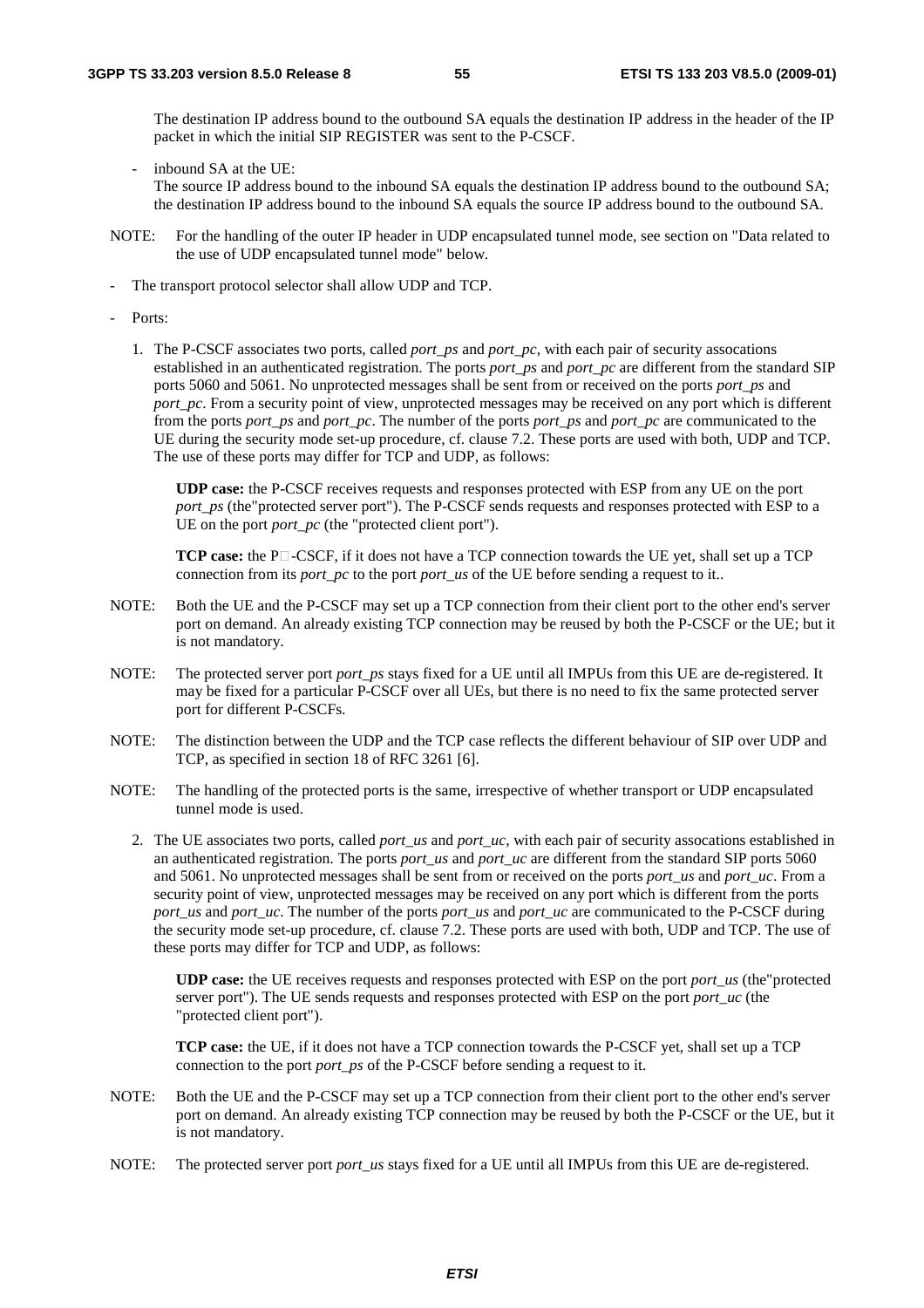- NOTE: The distinction between the UDP and the TCP case reflects the different behaviour of SIP over UDP and TCP, as specified in section 18 of RFC 3261 [6]
- NOTE: The handling of the protected ports is the same, irrespective of whether transport or UDP encapsulated tunnel mode is used.
	- 3. The P-CSCF is allowed to receive only REGISTER messages, messages relating to emergency services in accordance with [31] and [8], and error messages related to unprotected messages on unprotected ports. All other messages not arriving on a protected port shall be either discarded or rejected by the P-CSCF.
	- 4. The UE is allowed to receive only the following messages on an unprotected port:
		- responses to unprotected REGISTER messages;
		- messages relating to emergency services in accordance with [31] and [8];
		- error messages related to unprotected messages.

All other messages not arriving on a protected port shall be rejected or silently discarded by the UE.

#### **Data related to the use of UDP encapsulated tunnel mode**

Tunnel endpoint addresses and header construction for tunnel mode:

In case UDP encapsulated tunnel mode is selected, an "outer" IP header is added to protected packets exchanged between UE and P-CSCF, following the rules of tunnel mode processing according to [14]. While the IP addresses of the inner IP header are as specified above in the section about "Selectors", the IP addresses of the outer IP header shall be selected as follows:

#### $-$  P-CSCF $\cdot$

For the outbound SA at the P-CSCF the source address shall be the IP address of the P-CSCF, the destination address shall be the public IP address of the UE. For the inbound SA only the destination address of the outer IP header is used to identify the SA at the P-CSCF, together with the SPI. This address is the IP address of the P-CSCF.

 $- IIF$ 

For the outbound SA at the UE the source address shall be the local IP address of the UE, the destination address shall be the address of the P-CSCF as in the destination address of the IP header of the initial unprotected REGISTER message. For the inbound SA only the destination address of the outer IP header is used to identify the SA at the UE. This address is the local IP address of the UE.

Other data of the outer IP header (apart from IP addresses) shall be constructed as specified in [14].

Ports used in the encapsulating UDP header:

In case UDP encapsulated tunnel mode is selected, an encapsulating UDP header is inserted after the outer IP header. With respect to the ports used in the UDP header, the following rules shall be applied in accordance with standard [28]:

- UE:

Each protected and UDP encapsulated packet shall use port 4500 as source and destination port in the encapsulating UDP header.

- P-CSCF:

When the UE sends an UDP encapsulated packet towards the P-CSCF with the ports as described in the previous paragraph, the NAT will change the source port to a port different from 4500. This port is called port\_Uenc. When the P-CSCF receives the first protected and UDP encapsulated message from the UE it shall store port\_Uenc (cf. Section 7.2). From then on, all protected UDP encapsulated messages from the P-CSCF to the UE shall use port 4500 as source port and port. Uenc as destination port in the encapsulating UDP header.

The following rules apply:

1. For each unidirectional SA which has been established and has not expired, the SIP application at the P-CSCF stores at least the following data: (UE\_IP\_address, UE\_protected\_port, P-CSCF\_protected\_port, SPI, IMPI, IMPU1, ... , IMPUn, lifetime, mode) in an "SA\_table". The pair (UE\_protected\_port, P-CSCF\_protected\_port) equals either (*port\_uc*, *port\_ps*) or (*port\_us*, *port\_pc*).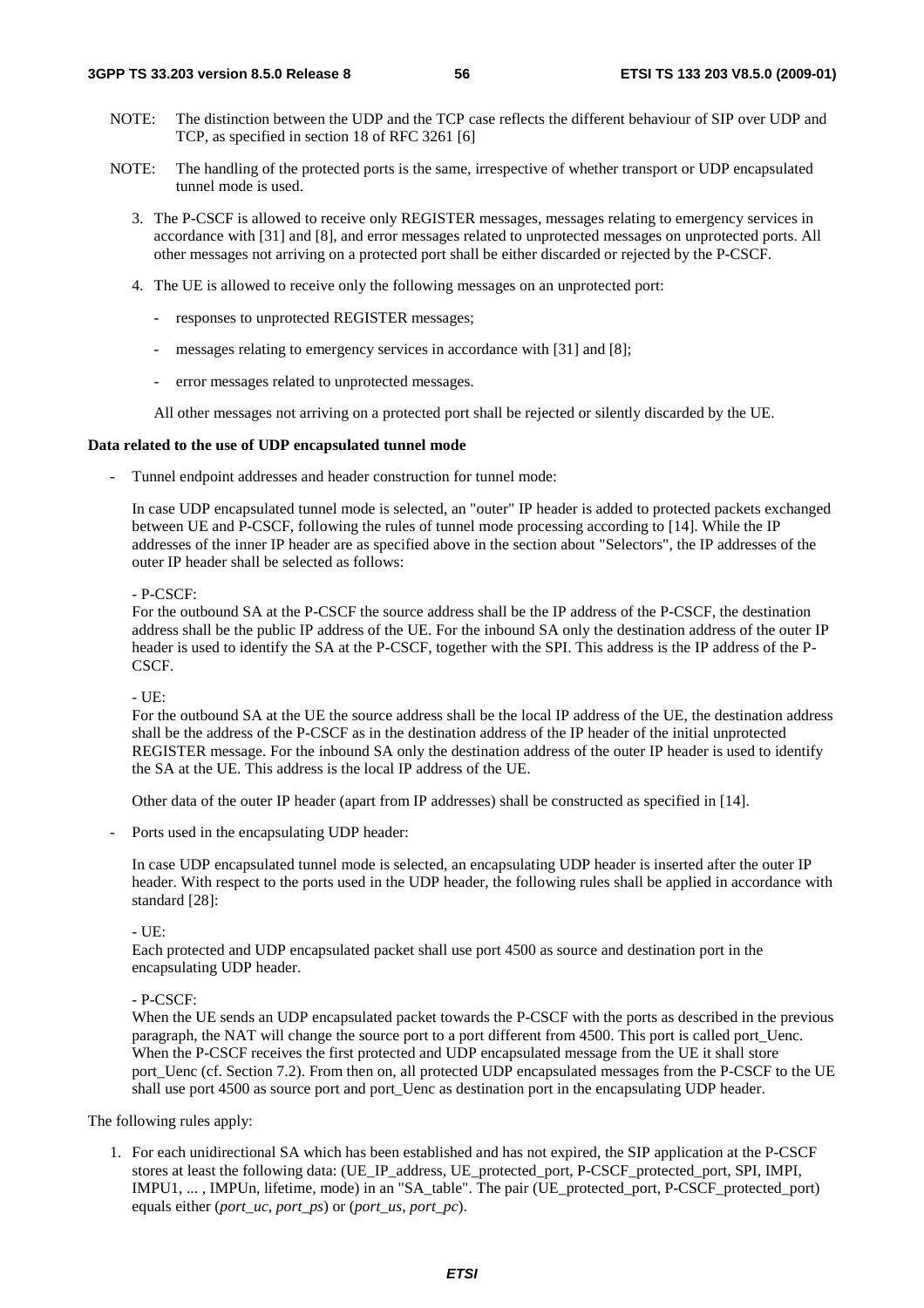- NOTE: The SPI is only required when initiating and deleting SAs in the P-CSCF. The SPI is not exchanged between IPsec and the SIP layer for incoming or outgoing SIP messages.
- 2. The SIP application at the P-CSCF shall check upon receipt of a protected REGISTER message that the source IP address in the packet headers coincide with the UE"s IP address inserted in the Via header of the protected REGISTER message. If the Via header does not explicitly contain the UE's IP address, but rather a symbolic name then the P-CSCF shall first resolve the symbolic name by suitable means to obtain an IP address.

3. The SIP application at the P-CSCF shall check upon receipt of an initial REGISTER message or a re-REGISTER message that the pair (UE\_IP\_address, UE\_protected\_client\_port), where the UE\_IP\_address is the source IP address in the packet header and the protected client port is sent as part of the security mode set-up procedure (cf. clause 7.2), has not yet been associated with entries in the "SA\_table". In addition, if the P-CSCF has detected that the UE is located behind a NAT (cf. Section A 7.2), the P-CSCF shall check upon receipt of an initial (unprotected) REGISTER message, or a REGISTER message protected with UDP encapsulated tunnel mode, that the pair (UE\_IP\_address, UE\_protected\_server\_port) has not yet been associated with entries in the "SA\_table". Here the UE\_IP\_address is the source IP address in the packet header, and the protected client and server ports are sent as part of the security mode set-up procedure (cf. clause A 7.2).

NOTE: In case of multiple UEs behind the same NAT, the same public IP address may be assigned by the NAT to two different UEs. Therefore, the P-CSCF shall not accept registration attempts from UEs with the same address and protected server port in order to ensure unambiguous addressing of SIP messages sent towards the UE, using the protected server port.

Furthermore, the P-CSCF shall check that, for any one IMPI, no more than six SAs per direction are stored at any one time. If these checks are unsuccessful the registration is aborted and a suitable error message is sent to the UE.

- NOTE: According to clause M.7.4 on SA handling, at most six SAs per direction may exist at a P-CSCF for one user at any one time.
- 4. For each incoming protected message the SIP application at the P-CSCF shall verify that the correct inbound SA according to clause M.7.4 on SA handling has been used. The SA is identified by the triple (UE\_IP\_address, UE\_protected\_port, P-CSCF\_protected\_port) in the "SA\_table". The SIP application at the P-CSCF shall further ensure that the user associated with the SA, which was used to protect the incoming message from the UE, is identical to the user who is associated at SIP level with the message sent by the P-CSCF towards the network.
- NOTE: Not all SIP messages necessarily contain public or private identities, e.g. subsequent messages in a dialogue. Other information, e.g. a dialogue identifier, may be used to associate the message with a user at SIP level.
- 5. For each unidirectional SA which has been established and has not expired, the SIP application at the UE stores at least the following data: (UE\_IP\_address, UE\_protected\_port, P-CSCF\_protected\_port, SPI, lifetime, mode) in an "SA\_table". The pair (UE\_protected\_port, P-CSCF\_protected\_port) equals either (*port\_uc, port\_ps*) or (*port\_us, port\_pc*).
- NOTE: The SPI is only required to initiate and delete SAs in the UE. The SPI is not exchanged between IPsec and the SIP layer for incoming or outgoing SIP messages.

6. When establishing a new pair of SAs (cf. clause 6.3) the SIP application at the UE shall ensure that the selected numbers for the protected ports do not correspond to an entry in the "SA\_table". Furthermore, the UE should select port numbers (pseudo-)randomly from a sufficiently large set of numbers not yet allocated at the UE. When the UE receives an error message indicating a collision of a pair (IP address, port), according to rule 3 above, the UE may retry the registration with differently selected port numbers.

- NOTE: The UE should select port numbers (pseudo-)randomly for two reasons: 1) to avoid collisions of pairs (IP address, port) at the P-CSCF, cf. rule 3 above. 2) to thwart a limited form of a Denial of Service attack. UMTS PS access link security also helps to thwart this attack.
- NOTE: The (pseudo-)randomization of port numbers is meant for both initial registrations and re-registrations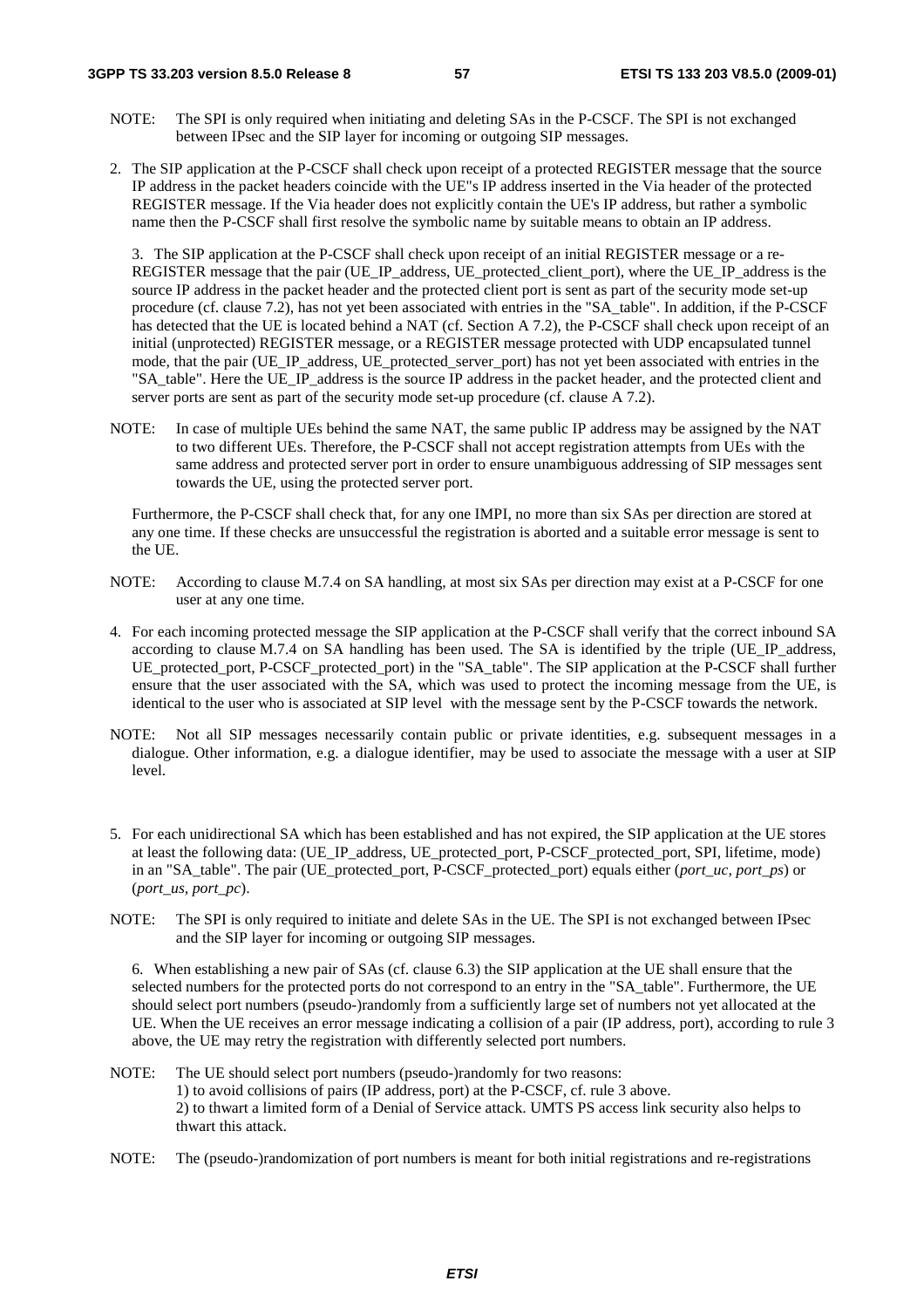- 7. For each incoming protected message the SIP application at the UE shall verify that the correct inbound SA according to clause M.7.4 on SA handling has been used. The SA is identified by the pair (UE\_protected\_port, P-CSCF\_protected\_port) in the "SA table".
- NOTE: If the integrity check of a received packet fails then IPsec will automatically discard the packet.

## M.7.2 Set-up of security associations (successful case)

The set-up of security associations is based on RFC 3329 [21]. Annex H of this specification shows how to use RFC 3329 [21] for the set-up of security associations.

In this clause the normal case is specified i.e. when no failures occurs. Note that for simplicity some of the nodes and messages have been omitted. Hence there are gaps in the numbering of messages, as the I-CSCF is omitted.

For the purpose of the description of the message processing in case UDP encapsulated tunnel mode is used, a conceptual functional element called "UDP encapsulation function" is used. The UDP encapsulation function handles all tasks relevant to the UDP encapsulation processing, i.e. the addition and removal of UDP headers to packets. In that sense it does not perform any IPSec processing as such. From an implementation point of view, it is immaterial whether the UDP encapsulation function and the IPSec processing are combined or kept separate. On the network side, the UDP encapsulation function may reside on the P-CSCF or in a separate device.

#### **Relation of this Annex with the NAT traversal functionality specified in TS 24.229 [8]:**

If the UE is located behind a NAT, the unprotected REGISTER message and the corresponding unprotected response (messages SM1 and SM6) shall be handled according to Annex F of [8]. For SIP messages protected with UDP encapsulated tunnel mode, the P-CSCF shall rewrite only the SDP according to Annex F.3 of [8], and shall not perform the rewriting of the SIP headers specified in Annex F.2 of [8]. The P-CSCF recognises from the mode parameter in the SA table (cf. section 7.1) that UDP encapsulated tunnel mode is used.



### **Figure M.8**

The UE sends a Register message towards the S-CSCF to register the location of the UE and to set-up the security mode, cf. clause M.6.1. In order to start the security mode set-up procedure, the UE shall include a *Security-setup*-line in this message.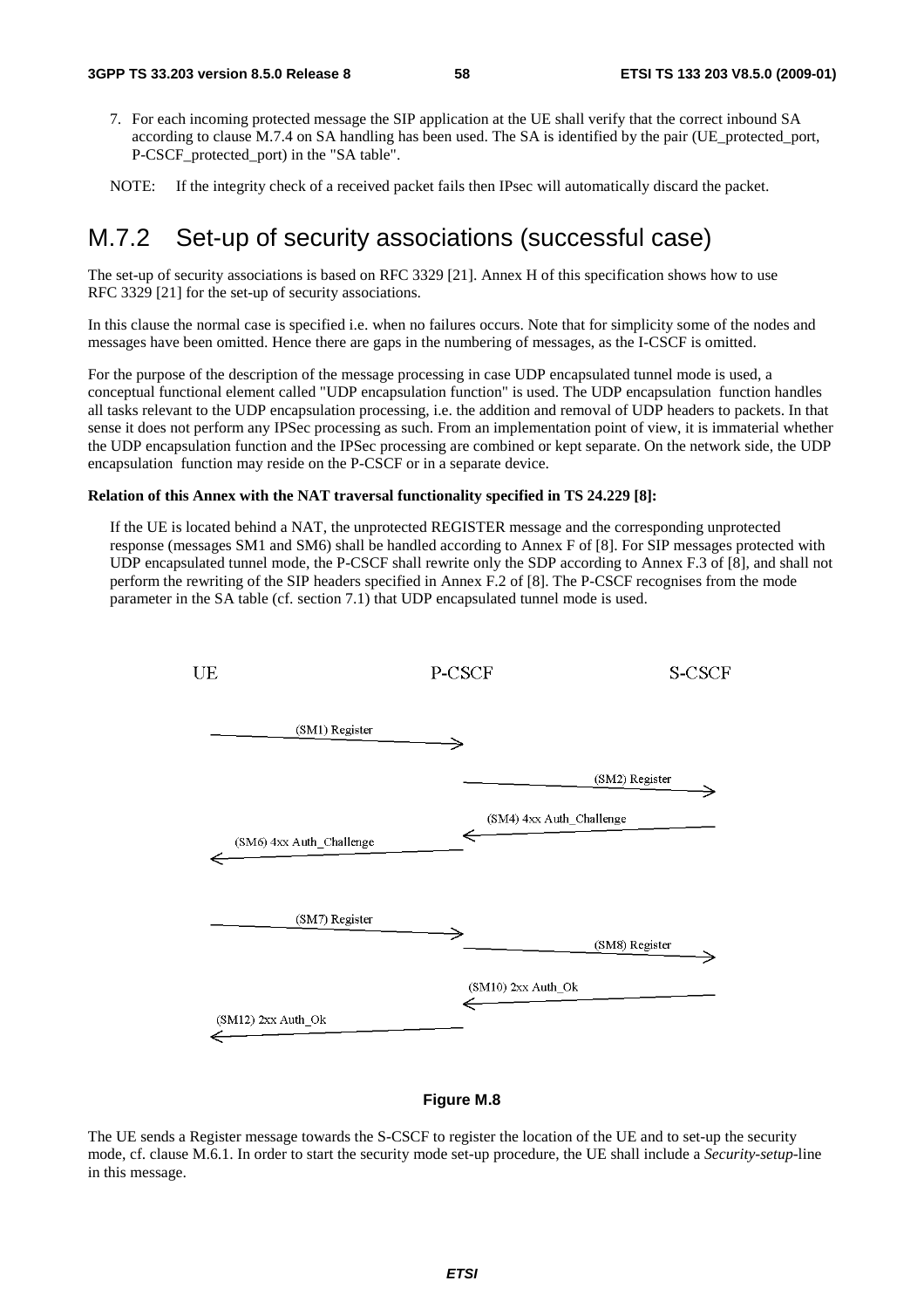#### **3GPP TS 33.203 version 8.5.0 Release 8 59 ETSI TS 133 203 V8.5.0 (2009-01)**

The *Security-setup-line* in SM1 contains the Security Parameter Index values and the protected ports selected by the UE. It also contains a list of identifiers for the integrity and encryption algorithms, which the UE supports. It shall also contain the list of IPSec modes (i.e. transport and/or UDP encapsulated tunnel mode) supported by the UE.

### SM1:

REGISTER(Security-setup = *SPI\_U, Port\_U, UE integrity and encryption algorithms list, IPSec mode list)*

SPI\_U is the symbolic name of a pair of SPI values (cf. clause 7.1) (spi\_uc, spi\_us) that the UE selects. *spi\_uc* is the SPI of the inbound SA at UE"s the protected client port, and *spi\_us* is the SPI of the inbound SA at the UE"s protected server port. The syntax of spi\_uc and spi\_us are defined in Annex H.

Port\_U is the symbolic name of a pair of port numbers (*port\_uc, port\_us*) as defined in clause 7.1. The syntax of port uc and port us is defined in Annex H.

A Release 6 P-CSCF shall propose SA alternatives for Release 5 and Release 6 UE"s since the UE may or may not support confidentiality protection. The P-CSCF then selects the SPIs for the inbound SAs. The same SPI number shall be used for Release 5 and Release 6 options. The P-CSCF shall define the SPIs such that they are unique and different from any SPIs as received in the *Security-setup-line* from the UE.

Upon receipt of SM1, the P-CSCF temporarily stores the parameters received in the *Security-setup*-*line* together with the UE"s IP address from the source IP address of the IP packet header, the IMPI and IMPU.

If the source IP address of the IP packet header is different from the address contained in the top-most Via header, the P-CSCF concludes that the UE is located behind a NAT device parameter with the source IP address to the Via header and acts as described in Annex F of TS 24.229 [8]. In this case the P-CSCF concludes that the UE is located behind a NAT device. If the UE has not signalled support for UDP encapsulated tunnel mode in message SM1 the P-CSCF shall silently discard the message and stop performing any further steps.

Otherwise, if the source IP address of SM1 matches the UE address in the Via header, the P-CSCF concludes that the UE is not located behind a NAT. The P-CSCF then continues with the set-up of security associations as specified in section 7.2, otherwise it continues as specified in this annex.

NOTE: If the top-most Via header contains a domain name the P-CSCF shall perform the appropriate DNS procedures in order to retrieve the address information to be used for the comparison, as specified in Annex F of TS 24.229 [8].

Upon receipt of SM4, the P-CSCF adds the keys  $IK_M$  and  $CK_M$  received from the S-CSCF to the temporarily stored parameters.

The P-CSCF then selects the SPIs for the inbound SAs. The P-CSCF shall define the SPIs such that they are unique and different from any SPIs as received in the *Security-setup-line* from the UE.

NOTE: This rule is needed since the UE and the P-CSCF use the same key for inbound and outbound traffic.

In order to determine the integrity and encryption algorithm the P-CSCF proceeds as follows: the P-CSCF has a list of integrity and encryption algorithms it supports, ordered by priority, cf. Annex H. Release 6 algorithms shall have higher priority than Release 5 algorithms.The P-CSCF selects the first algorithm combination on its own list which is also supported by the UE. If the UE did not include any confidentiality algorithm in SM1 then the P-CSCF shall either select the NULL encryption algorithm or abort the procedure, according to its policy on confidentiality.

NOTE: It should be noted that, if the P-CSCF policy requires confidentiality, then all UEs with no encryption support would be denied access to the IMS network. This would apply in particular to UEs, which support only a Release 5-version of this specification or only GIBA according to Annex T of this specification.

The P-CSCF then establishes two new pairs of SAs in the local security association database.

In case the P-CSCF has discovered before that the UE is located behind a NAT, it informs the UDP encapsulation function about the IPSec SA data relevant for the UDP encapsulation process. This data consists of the IP source and destination addresses of the outer IP headers and the SPIs used in all four SAs (cf. section M.6.3) established. At this point in time the UDP encapsulation function creates a table, the "UDP encapsulation table", with the following contents: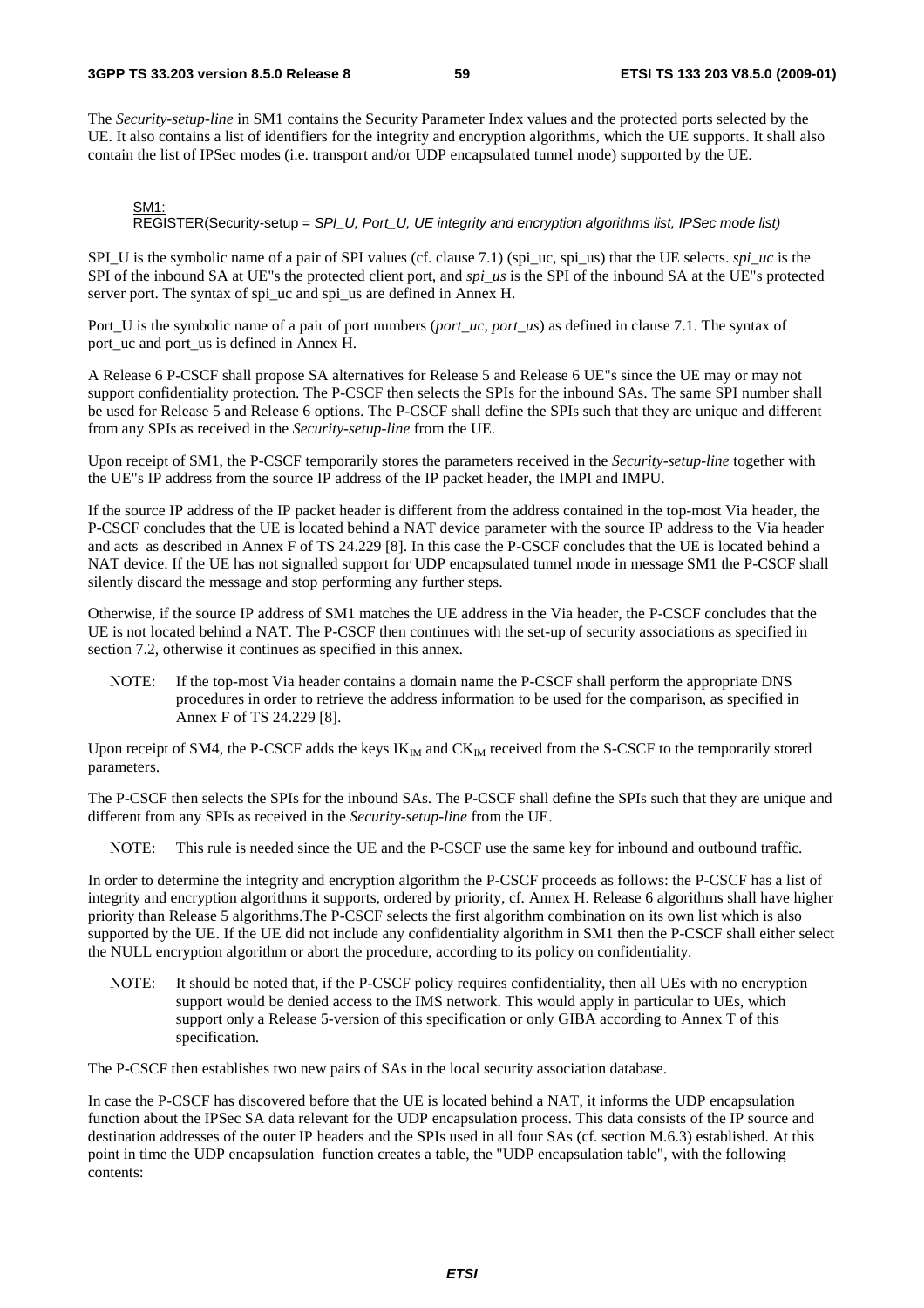### **"UDP Encapsulation Table on the network side "**

|                 | SA <sub>1</sub> | SA <sub>2</sub> | SA <sub>3</sub> | SA4          |
|-----------------|-----------------|-----------------|-----------------|--------------|
| <b>Src Addr</b> | <b>PCSCF</b>    | UE pub          | <b>PCSCF</b>    | UE pub       |
| Dest Addr       | UE pub          | <b>PCSCF</b>    | UE pub          | <b>PCSCF</b> |
| <b>Src Port</b> | 4500            | undef           | 4500            | undef        |
| Dest Port       | undef           | 4500            | undef           | 4500         |
| SPI             | SPI us          | SPI_ps          | SPI uc          | SPI_pc       |

The P-CSCF shall use port 4500 as the source port for UDP encapsulated packets towards the UE. The P-CSCF will also receive packets from the UE with and as the destination port 4500. This is the IPSec standard port for UDP encpasulated IPSec packets (see [28]). The source port for packets received by the P-CSCF from the UE and the destination port for packets sent by the P-CSCF towards the UE is not known yet and can only be learned in a later step (see below).

NOTE: A corresponding table on the UE side is not required as the ports used by the UE are not affected by the NAT.

The *Security-setup-*line in SM6 contains the SPIs and the ports assigned by the P-CSCF. It also contains a list of identifiers for the integrity and encryption algorithms, which the P-CSCF supports. The only exception from this is the case that the P-CSCF is configured to never apply confidentiality. In this case, it shall not include encryption algorithms to the *Security-setup-*line in SM6.

Furthermore, the P-CSCF indicates the IPSec mode of operation. In case the P-CSCF detected that the UE is behind a NAT, it indicates UDP encapsulated tunnel mode, otherwise transport mode is indicated.

NOTE: The P-CSCF may be configured to never apply confidentiality, e.g. because it trusts on the encryption provided by the underlying access network. In this case, the P-CSCF acts according to Release 5 specifications, and does not include encryption algorithms to the *Security-setup-*line in SM6. If the P-CSCF is configured to apply confidentiality whenever the UE supports it then the P-CSCF always includes the encryption algorithms in SM6, which it supports, even if the UE did not include encryption algorithms in SM1. This is to thwart bidding down attacks.P-CSCF may be configured to trust on the encryption provided by the underlying access network. In this case, the P-CSCF acts according to Release 5 specifications, and does not include encryption algorithms to the *Security-setup-*line in SM6.

#### SM6:

4xx Auth\_Challenge(Security-setup = *SPI\_P, Port\_P*, *P-CSCF integrity and encryption algorithms list), IPSec mode )*

SPI\_P is the symbolic name of the pair of SPI values (cf. clause 7.1) (*spi\_pc, spi\_ps*) that the P-CSCF selects. *spi\_pc* is the SPI of the inbound SA at the P-CSCF"s protected client port, and *spi\_ps* is the SPI of the inbound SA at the P-CSCF"s protected server port. The syntax of spi*\_pc* and *spi\_ps* is defined in Annex H.

Port\_P is the symbolic name of the port numbers (*port\_pc*, *port\_ps*) as defined in clause 7.1. The syntax of Port\_P is defined in Annex H.

Upon receipt of SM6, the UE determines the integrity and encryption algorithms as follows: the UE selects the first integrity and encryption algorithm combination on the list received from the P-CSCF in SM 6 which is also supported by the UE.

NOTE: Release 5 UE will not support any encryption algorithms, and will choose the first Release 5 integrity algorithm on the list received from the P-CSCF in SM6.

The UE shall eitherconfigure UDP encapsulated tunnel mode or determine the IPsec mode according to the mode information contained in SM6. If no mode information is included in SM6, the UE shall first check whether it is located behind a NAT by checking for the presence of a "received"-parameter in the Via header of SM6. If the UE is not located behind a NAT, the UE assumes transport mode, otherwise it aborts the communication. If transport mode is used the UE continues with the set-up of security associations as specified in section 7.2, otherwise it continues as specified in this annex.

The UE then proceeds to establish two new pairs of SAs in the local SAD.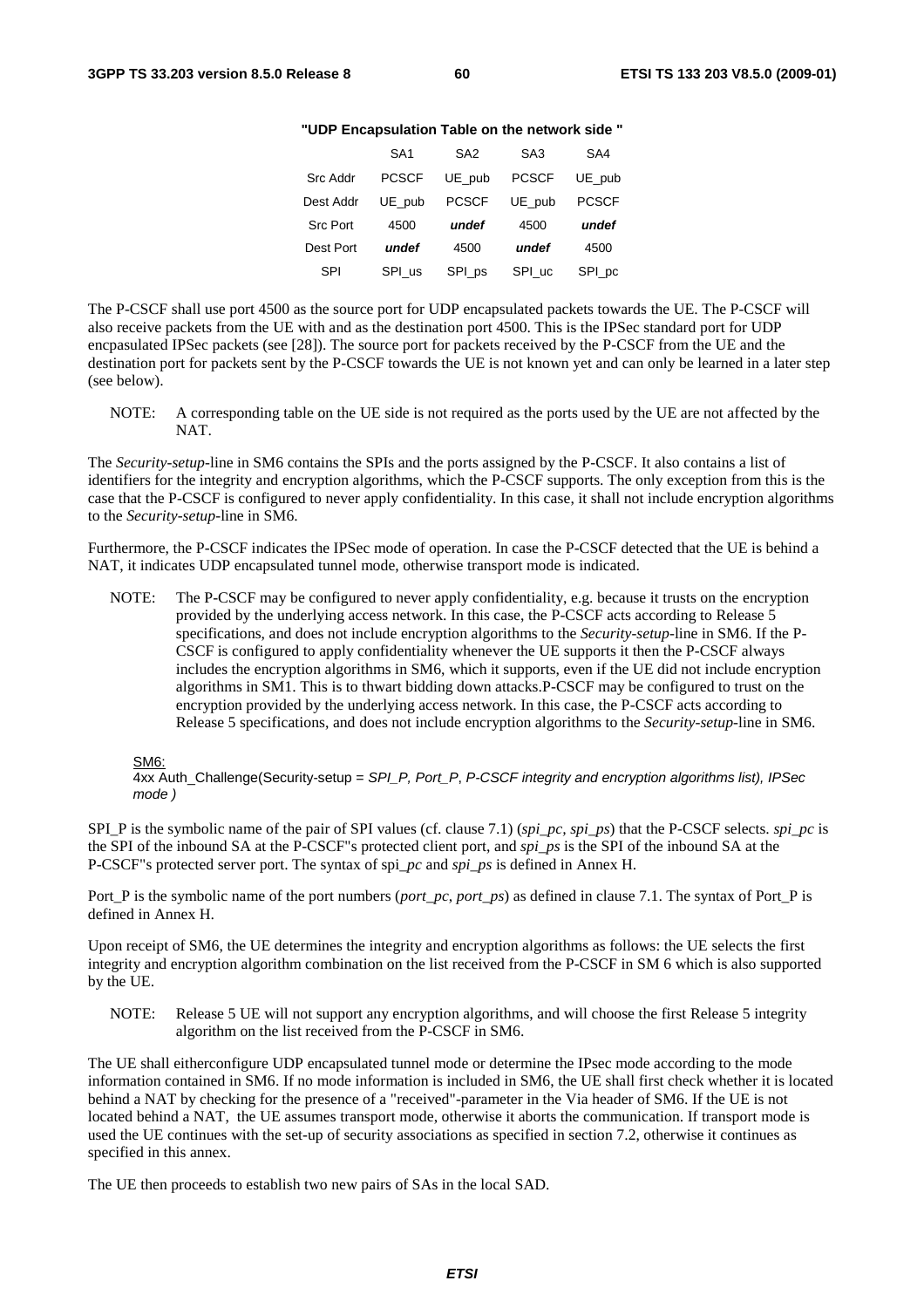#### **3GPP TS 33.203 version 8.5.0 Release 8 61 ETSI TS 133 203 V8.5.0 (2009-01)**

The UE shall integrity and confidentiality protect SM7 and all following SIP messages.

Furthermore the integrity and encryption algorithms list, *SPI\_P,* and *Port\_P* received in SM6, and *SPI\_U, Port\_U sent in SM1* shall be included:

#### SM7: REGISTER(Security-setup = *SPI\_U, Port\_U, SPI\_P, Port\_P*, *P-CSCF integrity and encryption algorithms list)*

If UDP encapsulated tunnel mode is used, the UE shall use the following addresses and ports in the various headers of message SM7:

SIP header:

In the Via and Contact header the UE shall use its public IP address and protected server port. The UE learns its public IP address by inspecting the received parameter in the top-most Via header included in message SM6, in case such a parameter is present.

IP and UDP/TCP headers are used as specified in M.7.1.

If UDP encapsulated tunnel mode is applied, the UE shall start sending keep alive messages according to [28]. This ensures that the NAT binding is kept alive for the duration of the registration.

When SM 7 arrives at the P-CSCF it is at first processed by the UDP encapsulation function. The UDP encapsulation function can now learn port\_Uenc, which the NAT has chosen for the UDP encapsulated packet. The UDP encapsulation function inserts this port in the UDP encapsulation table, so that the table is complete.

### **"UDP Encapsulation Table" on the network side**

|                 | SA <sub>1</sub>  | SA <sub>2</sub>  | SA <sub>3</sub>  | SA4              |
|-----------------|------------------|------------------|------------------|------------------|
|                 |                  |                  |                  |                  |
| <b>Src Addr</b> | <b>PCSCF</b>     | UE_pub           | <b>PCSCF</b>     | UE_pub           |
| Dest Addr       | UE pub           | <b>PCSCF</b>     | UE pub           | <b>PCSCF</b>     |
| <b>Src Port</b> | 4500             | <b>Port Uenc</b> | 4500             | <b>Port Uenc</b> |
| Dest Port       | <b>Port Uenc</b> | 4500             | <b>Port Uenc</b> | 4500             |
| <b>SPI</b>      | SPI us           | SPI_ps           | SPI uc           | SPI_pc           |

The UDP encapsulation function removes the UDP header from the IP packet and hands it over to the IPSec processing.

After successful IPSec processing the SIP application in the P-CSCF shall check whether the integrity algorithms list, *SPI\_P* and *Port\_P* received in SM7 is identical with thethe corresponding parameters sent in SM6. It further checks whether *SPI\_U* and *Port\_U* received in SM7 are identical with those received in SM1. If these checks are not successful the registration procedure is aborted.

The P-CSCF shall include in SM8 information to the S-CSCF that the received message from the UE was integrity protected as indicated in clause 6.1.5. The P-CSCF shall add this information to all subsequent REGISTER messages received from the UE that have successfully passed the integrity check in the P-CSCF.

#### <u>SM8:</u> REGISTER(Integrity-Protection = *Successful,* IMPI*)*

The P-CSCF finally sends SM12 to the UE. SM12 does not contain information specific to security mode setup (i.e. a Security-setup line), but with sending SM12 not indicating an error the P-CSCF confirms that security mode setup has been successful.

After receiving SM12 not indicating an error, the UE can assume the successful completion of the security-mode setup.

An example of how to make use of two pairs of unidirectional SAs is illustrated in the figure below with a set of example message exchanges protected by the respective IPsec SAs where the INVITE and following messages are assumed to be carried over TCP.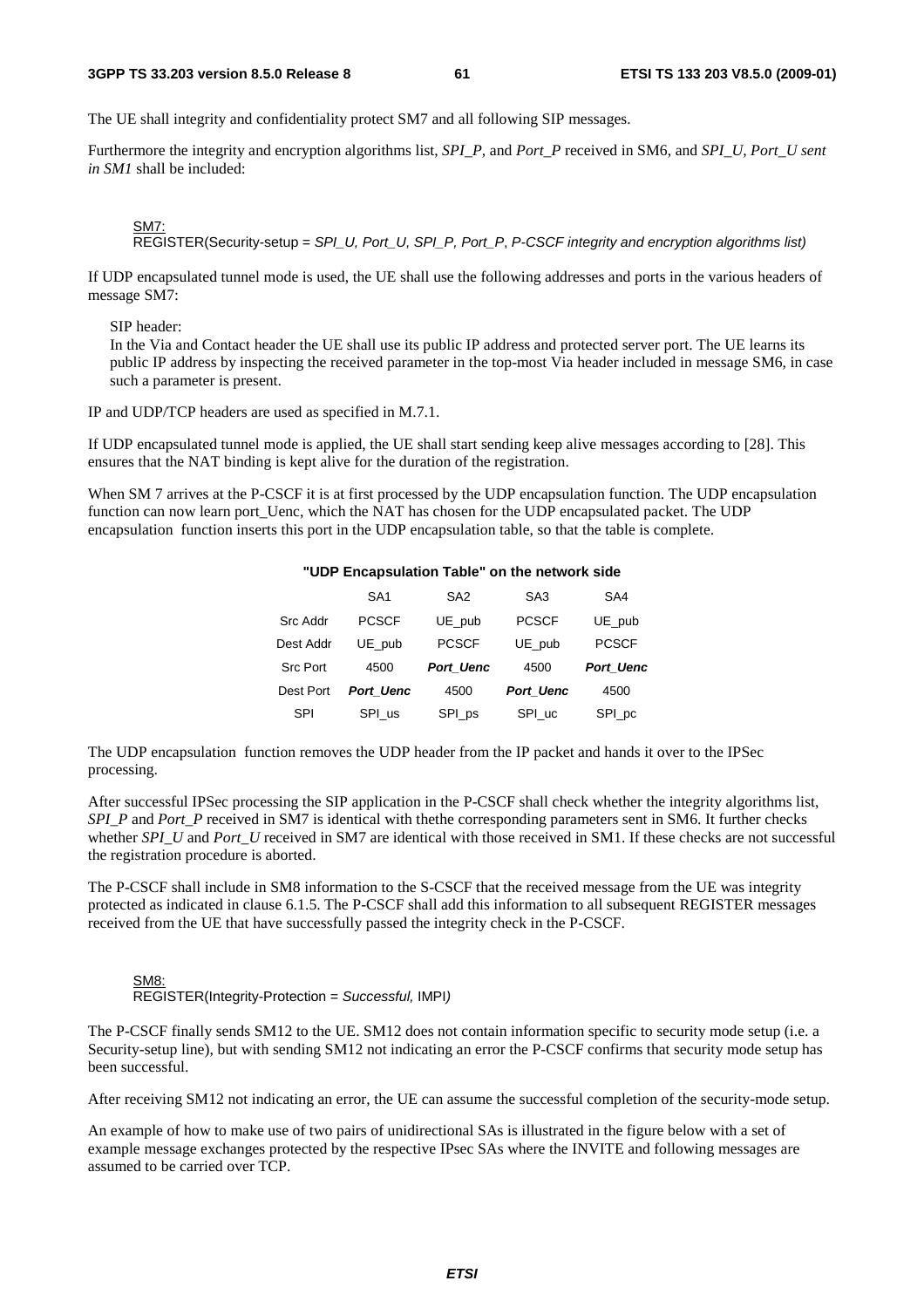

### **Figure 9**

## M.7.3 Error cases in the set-up of security associations

### M.7.3.1 Error cases related to IMS AKA

Errors related to IMS AKA failures are specified in clause 6.1. However, this clause additionally describes how these shall be treated, related to security setup.

### M.7.3.1.1 User authentication failure

In this case, SM7 fails integrity check by IPsec at the P-CSCF if the  $IK_{\text{IM}}$  derived from RAND at UE is wrong. The SIP application at the P-CSCF never receives SM7. It shall delete the temporarily stored SA parameters associated with this registration after a time-out.

In case IK<sub>IM</sub> was derived correctly, but the response was wrong the authentication of the user fails at the S-CSCF due to an incorrect response. The S-CSCF shall send a 4xx Auth Failure message to the UE, via the P-CSCF, which may pass through an already established SA. Afterwards, both, the UE and the P-CSCF shall delete the new SAs.

### M.7.3.1.2 Network authentication failure

If the UE is not able to successfully authenticate the network, the UE shall send a REGISTER message which may pass through an already established SA, indicating a network authentication failure, to the P-CSCF. The P-CSCF deletes the new SAs after receiving this message.

### M.7.3.1.3 Synchronisation failure

In this situation, the UE observes that the AUTN sent by the network in SM6 contains an out-of-range sequence number. The UE shall send a REGISTER message to the P-CSCF, which may pass through an already established SA, indicating the synchronization failure. The P-CSCF deletes the new SAs after receiving this message.

### M.7.3.1.4 Incomplete authentication

If the UE responds to an authentication challenge from a S-CSCF, but does not receive a reply before the request times out, the UE shall start a registration procedure if it still requires any IM services. The first message in this registration should be protected with an SA created by a previous successful authentication if one exists.

When the P-CSCF receives a challenge from the S-CSCF and creates the corresponding SAs during a registration procedure, it shall delete any information relating to any previous registration procedure (including the SAs created during the previous registration procedure).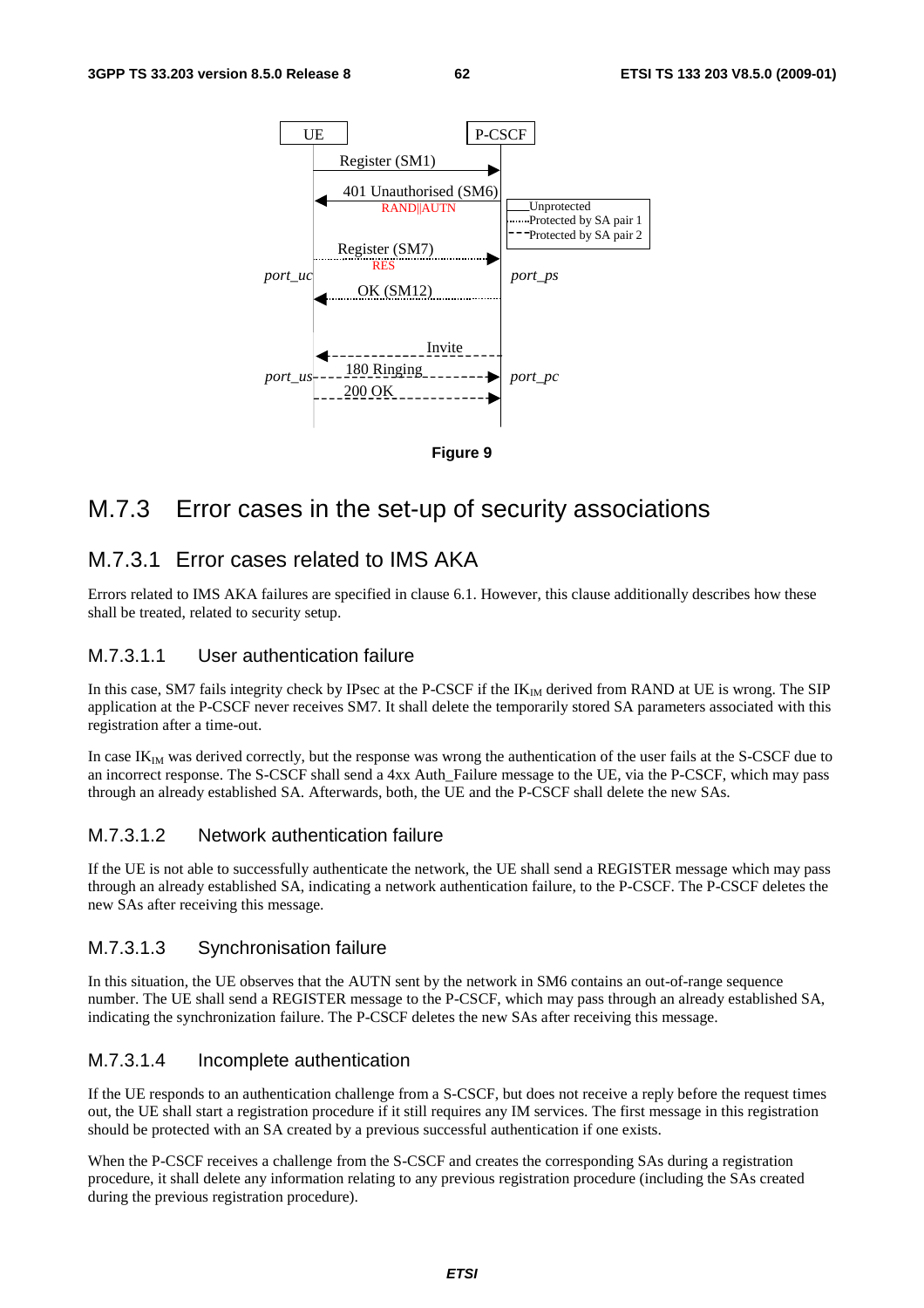If the P-CSCF deletes a registration SA due to its lifetime being exceeded, the P-CSCF should delete any information relating to the registration procedure that created the SA.

The text in section 7.3.1 applies without changes.

### M.7.3.2 Error cases related to the Security-Set-up

### M.7.3.2.1 Proposal unacceptable to P-CSCF

In this case the P-CSCF cannot accept the proposal set sent by the UE in the Security-Set-up command of SM1. The P-CSCF shall respond to SM1 indicating a failure, by sending an error response to the UE.

### M.7.3.2.2 Proposal unacceptable to UE

If the P-CSCF sends in the security-setup line of SM6 a proposal that is not acceptable for the UE, the UE shall abandon the registration procedure.

### M.7.3.2.3 Failed consistency check of Security-Set-up lines at the P-CSCF

The P-CSCF shall check whether authentication and encryption algorithms list received in SM7 is identical with the authentication and encryption algorithms list sent in SM6. If this is not the case the registration procedure is aborted. (Cf. clause 7.2).

### M.7.3.2.4 Missing NAT traversal capabilities in the presence of a NAT

In case the P-CSCF detects the presence of a NAT, but the UE or the P-CSCF do not support NAT traversal as specified in this annex, the P-CSCF shall abort the procedure.

## M.7.4 Authenticated re-registration

Every registration that includes a user authentication attempt produces new security associations. If the authentication is successful, then these new security associations shall replace the previous ones. This clause describes how the UE and P-CSCF handle this replacement and which SAs to apply to which message.

When security associations are changed in an authenticated re-registration then the protected server ports at the UE (*port\_us*) and the P-CSCF (*port\_ps*) shall remain unchanged, while the protected client ports at the UE (*port\_uc*) and the P-CSCF (*port\_pc*) shall change. For the definition of these ports see clause 7.1.

If the UE has an already active pair of security associations, then it shall use this to protect the REGISTER message. If the S-CSCF is notified by the P-CSCF that the REGISTER message from the UE was integrity-protected it may decide not to authenticate the user by means of the AKA protocol. However, the UE may send unprotected REGISTER messages at any time. In this case, the S-CSCF shall authenticate the user by means of the AKA protocol. In particular, if the UE considers the SAs no longer active at the P-CSCF, e.g., after receiving no response to several protected messages, then the UE should send an unprotected REGISTER message.

Security associations may be unidirectional or bi-directional. This clause assumes that security associations are unidirectional, as this is the general case. For IP layer SAs, the lifetime mentioned in the following clauses is the lifetime held at the application layer. Furthermore deleting an SA means deleting the SA from both the application and IPsec layer. The message numbers, e.g. SM1, used in the following clauses relate to the message flow given in clause 6.1.1.

### M.7.4.1 Void

### M.7.4.1a Management of security associations in the UE

The UE shall be involved in only one registration procedure at a time, i.e. the UE shall remove any data relating to any previous incomplete registrations or authentications, including any SAs created by an incomplete authentication.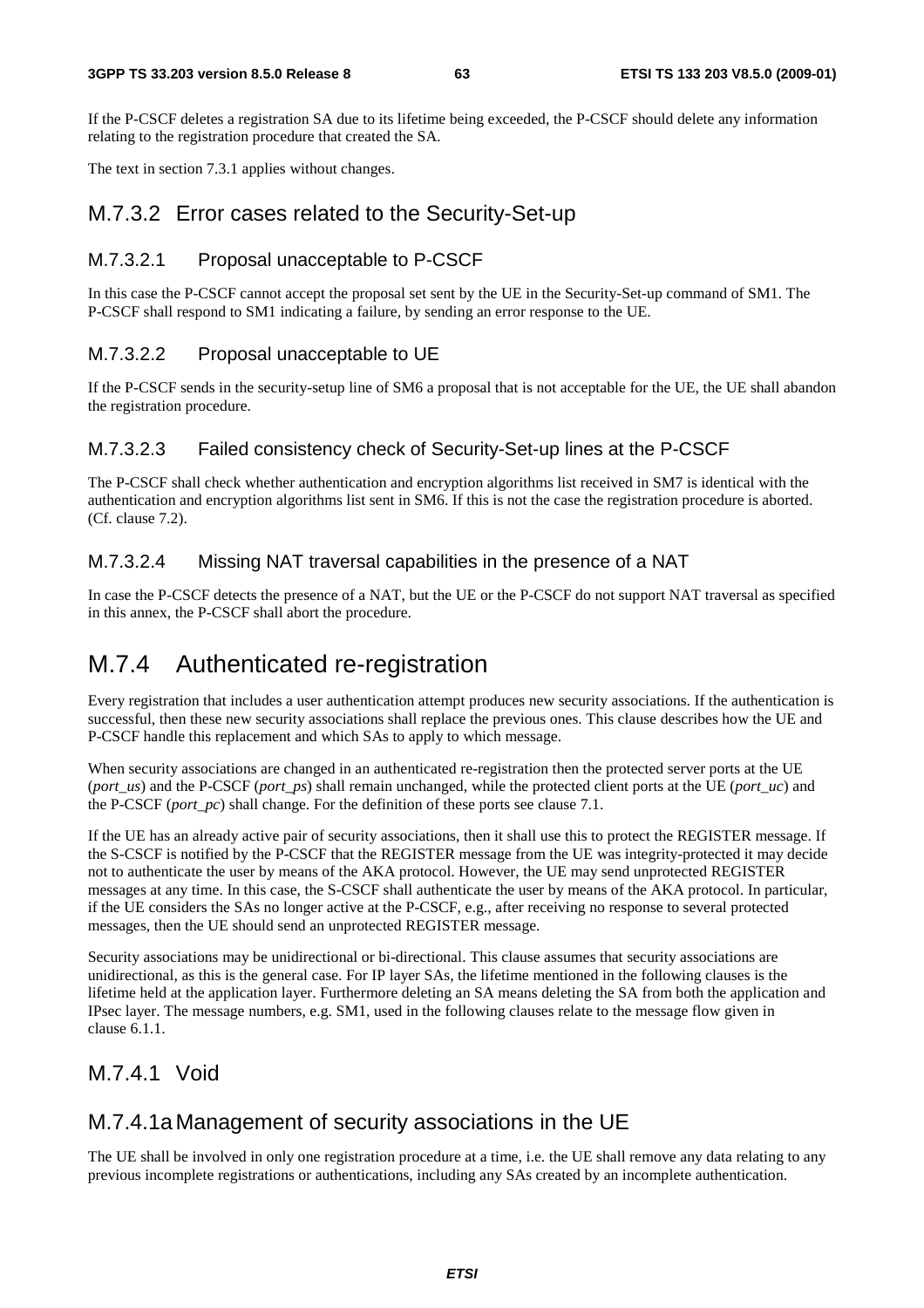The UE may start a registration procedure with two existing pairs of SAs. These will be referred to as the old SAs. The authentication produces two pairs of new SAs. These new SAs shall not be used to protect non-authentication traffic until noted during the authentication flow. In the same way, certain messages in the authentication shall be protected with a particular SA. If the UE receives a message protected with the incorrect SA, it shall discard the message.

A successful authentication proceeds in the following steps:

- The UE sends the SM1 message to register with the IMS. If SM1 was protected, it shall be protected with the old outbound SA.
- The UE receives an authentication challenge in a message (SM6) from the P-CSCF. This message shall be protected with the old inbound SA if SM1 was protected and unprotected otherwise.
- If this message SM6 can be successfully processed by the UE, the UE creates the new SAs, which are derived according to clause 7.1. The lifetime of the new SAs shall be set to allow enough time to complete the registration procedure. If SM1 was protected and UDP encapsulated tunnel mode is used in the old SAs, the new SAs shall also be configured in with UDP encapsulated tunnel mode. The UE then sends its response (SM7) to the P-CSCF, which shall be protected with the new outbound SA. Meanwhile, if SM1 was protected, the UE shall use the old SAs for messages other than those in the authentication, until a successful message of new authentication is received (SM12); if SM1 was unprotected, the UE is not allowed to use IMS service until it receives an authentication successful message (SM12).
- The UE receives an authentication successful message (SM12) from the P-CSCF. It shall be protected with the new inbound SA.
- After the successful processing of this message by the UE, the registration is complete. The UE sets the lifetime of the new SAs such that it either equals the latest lifetime of the old SAs or it will expire shortly after the registration timer in the message, depending which gives the SAs the longer life. For further SIP messages sent from UE, the new outbound SAs are used, with the following exception: when a SIP message is part of a pending SIP transaction it may still be sent over the old SA. A SIP transaction is called pending if it was started using an old SA. When a further SIP message protected with a new inbound SA is successfully received from the P-CSCF, then the old SAs shall be deleted as soon as either all pending SIP transactions have been completed, or have timed out. The old SAs shall be always deleted when the lifetime is expired. This completes the SA handling procedure for the UE.

A failure in the authentication can occur for several reasons. If the SM1 was not protected, then no protection shall be applied to the failure messages, except the user authentication failure message which shall be protected with the new SA. If SM1 was protected, the old SAs shall be used to protect the failure messages. In both cases, after processing the failure message, the UE shall delete the new SAs.

The UE shall monitor the expiry time of registrations without an authentication and if necessary increase the lifetime of the SAs created by the last successful authentication such that it will expire shortly after the registration timer in the message.

NOTE: In particular this means that the lifetime of a SA is never decreased.

The UE shall delete any SA whose lifetime is exceeded. The UE shall delete all SAs it holds once all the IMPUs are deregistered.

### M.7.4.2 Void

## M.7.4.2a Management of security associations in the P-CSCF

When the S-CSCF initiates an authentication by sending a challenge to the UE, the P-CSCF may already contain existing SAs from previously completed authentications. It may also contain two existing pairs of SAs from an incomplete authentication. These will be referred to as the old and registration SAs respectively. The authentication produces two pairs of new SAs. These new SAs shall not be used to protect non-authentication traffic until noted during the authentication flow. Similarly certain messages in the authentication shall be protected with a particular SA. If the P-CSCF receives a message protected with the incorrect SA, it shall discard the message.

The P-CSCF associates the IMPI given in the registration procedure and all the successfully registered IMPUs related to that IMPI to an SA.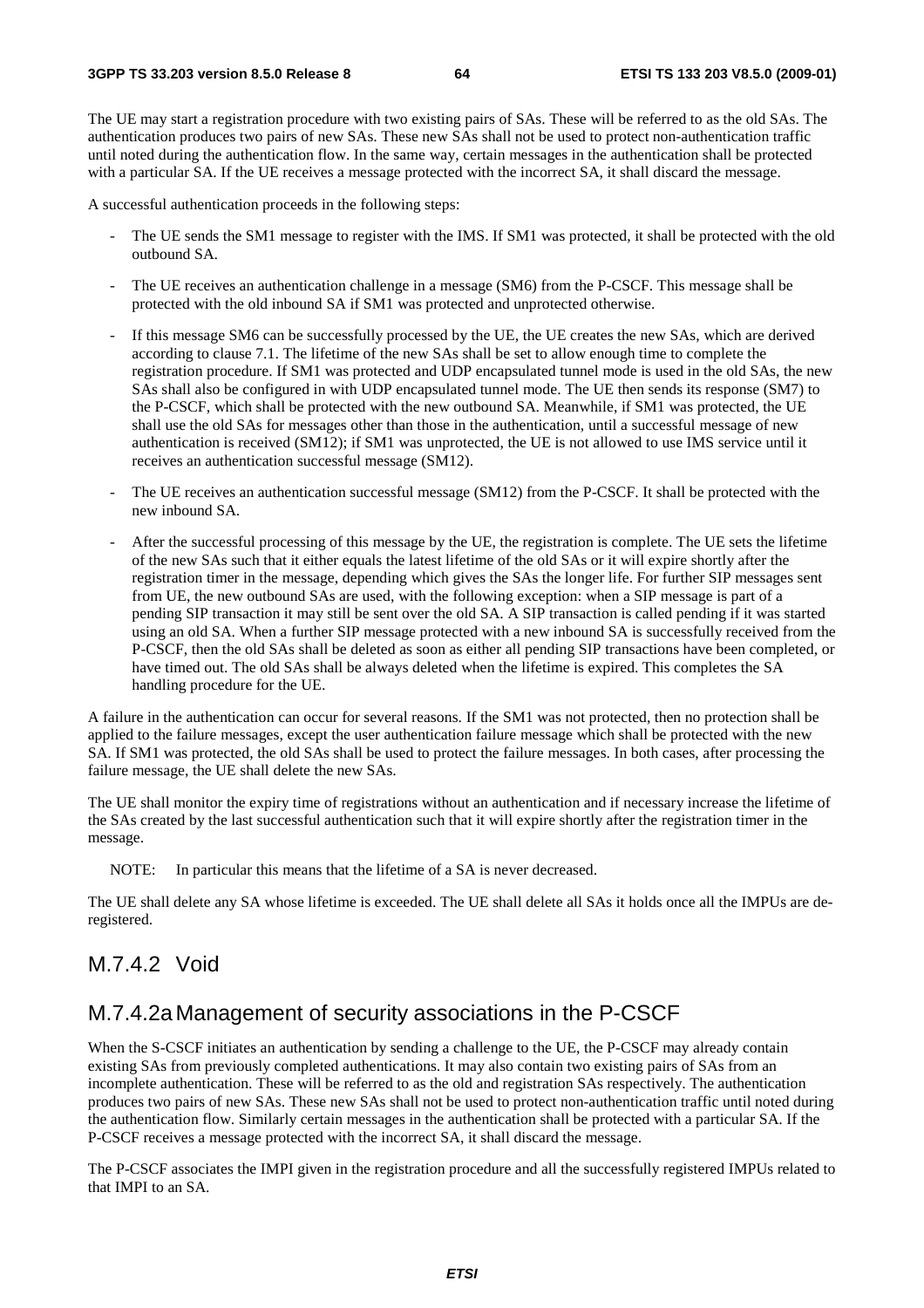A successful authentication proceeds in the following steps:

- The P-CSCF receives the SM1 message. If SM1 is protected, it shall be protected with the old inbound SA.
- The P-CSCF forwards the message containing the challenge (SM6) to the UE. This shall be protected with the old outbound SA, if SM1 was protected and unprotected otherwise.
- The P-CSCF then creates the new SAs, which are derived according to clause 7.1. The expiry time of the new SAs shall be set to allow enough time to complete the registration procedure. If SM1 was protected and UDP encapsulated tunnel mode is used in the old SAs, the new SAs shall also be configured with UDP encapsulated tunnel mode. The registration SAs shall be deleted if they exist.
- The P-CSCF receives the message carrying the response (SM7) from the UE. It shall be protected using the new inbound SA. If SM1 was protected, the old SAs are used to protect messages other than those in the authentication.
- The P-CSCF forwards the successful registration message (SM12) to the UE. It shall be protected using the new outbound SA. This completes the registration procedure for the P-CSCF. The P-CSCF sets the expiry time of the new SAs such that they either equals the latest lifetime of the old SAs or it will expire shortly after the registration timer in the message, depending which gives the SAs the longer life.
- After SM12 is sent, the P-CSCF handles the UE related SAs according to following rules:
	- If there are old SAs, but SM1 belonging to the same registration procedure was received unprotected, the P-CSCF considers error cases happened, and assumes UE does not have those old SAs for use. In this case the P-CSCF shall remove the old SAs.
	- If SM1 belonging to the same registration procedure was protected with an old valid SA, the P-CSCF keeps this inbound SA and the corresponding three SAs created during the same registration with the UE active, and continues to use them. Any other old SAs are deleted. When the old SAs have only a short time left before expiring or a further SIP message protected with a new inbound SA is successfully received from the UE, the P-CSCF starts to use the new SAs for outbound messages with the following exception: when a SIP message is part of a pending SIP transaction it may still be sent over the old SA. A SIP transaction is called pending if it was started using an old SA. The old SAs are then deleted as soon as all pending SIP transactions have been completed, or have timed out. The old SAs are always deleted when the old SAs lifetime are expired. When the old SAs expire without a further SIP message protected by the new SAs, the new SAs are taken into use for outbound messages. This completes the SA handling procedure for the P-CSCF.

A failure in the authentication can occur for several reasons. If the SM1 was not protected, then no protection shall be applied to the failure messages, except the user authentication failure message which shall be protected with the new SAs. If SM1 was protected, the old SAs shall be used to protect the failure messages. In both cases, after processing the failure message, the P-CSCF shall delete the new SAs.

The P-CSCF shall monitor the expiry time of registrations without an authentication and if necessary increase the lifetime of SAs created by the last successful authentication such that it will expire shortly after the registration timer in the message.

The P-CSCF shall delete any SA whose lifetime is exceeded. The P-CSCF shall delete all SAs it holds that are associated with a particular IMPI once all the associated IMPUs are de-registered.

## M.7.5 Rules for security association handling when the UE changes IP address

When a UE changes its IP address, e.g. by using the method described in RFC 3041 [18], then the UE shall delete the existing SA's and initiate an unprotected registration procedure using the new IP address as the source IP address in the packets carrying the REGISTER messages.

The text in section 7.5 applies without changes.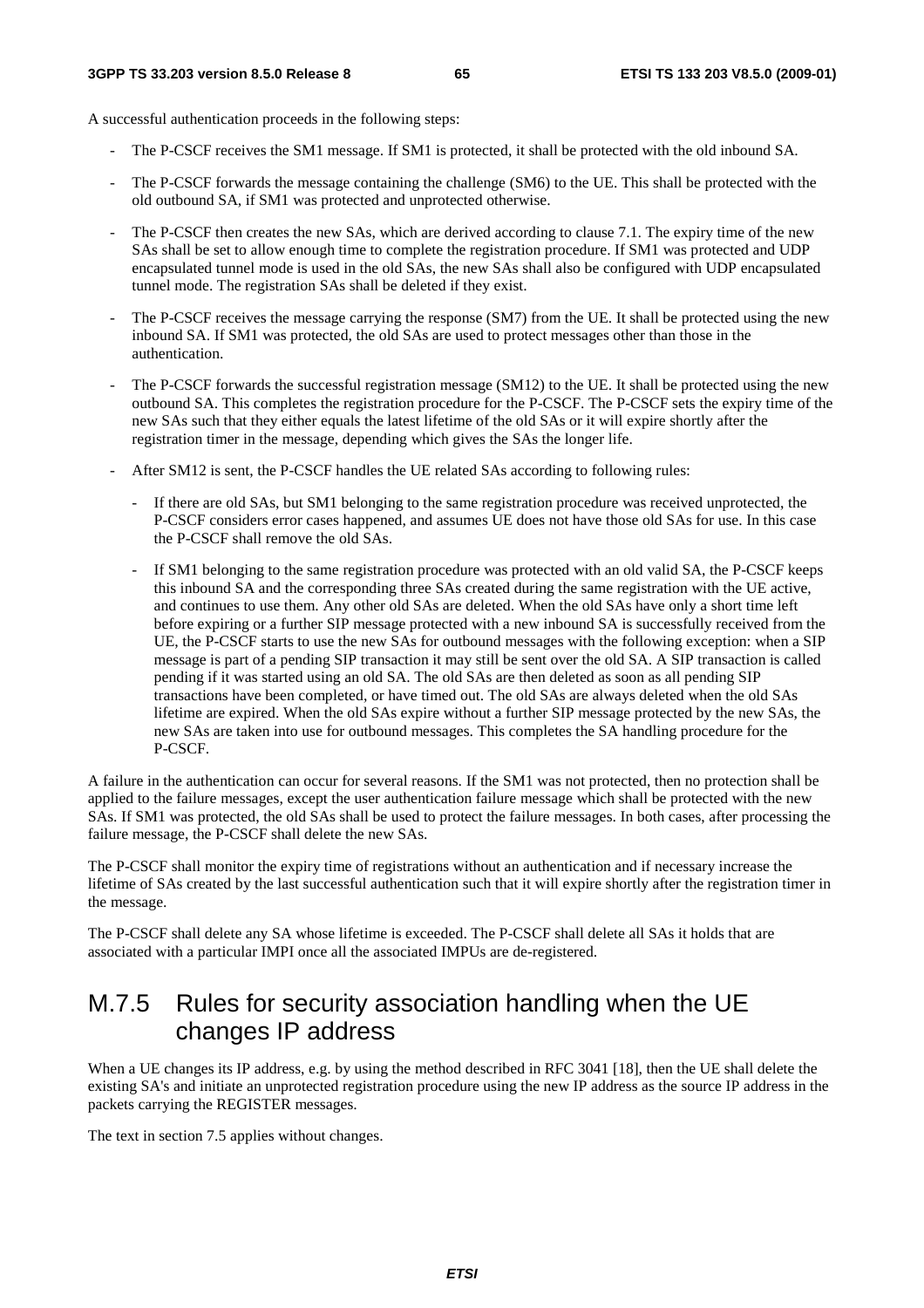# M.8 ISIM

The text in section 8 applies without changes.

# M.9 IMC

The text in section 9 applies without changes.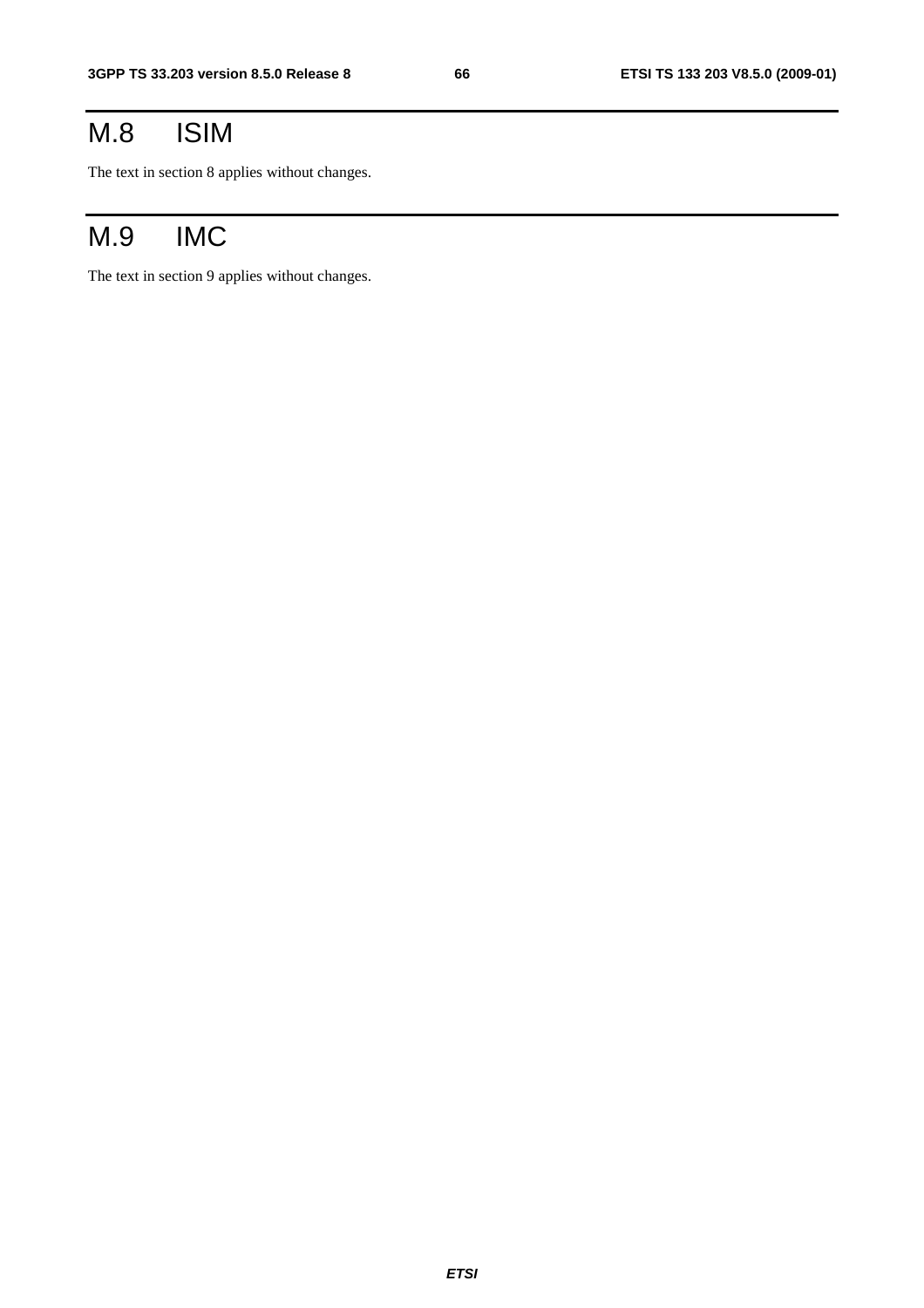# Annex N (normative): Enhancements to the access security to enable SIP Digest

## N.1 SIP Digest

SIP Digest authentication and the requirements in this Annex shall not apply to access networks defined in 3GPP specifications. The P-CSCF can enforce this condition by identifying REGISTER requests relating to SIP Digest according to the rules in Annex P.3 of this specification and discarding them when received over an access network defined in 3GPP specifications.

The provisions in Annex N are optional for implementation. The provisions in Annex N are optional for use. However, the use of one of the authentication mechanisms in this specification is mandated.

SIP Digest shall not be used in conjunction with IPsec.

NOTE 1: The use of SIP Digest in conjunction with IPsec, as specified in the main body and in Annex N of this specification, is technically impossible because SIP Digest does not generate session keys for use with IPsec security associations.

An additional scheme for authentication is SIP Digest as specified in RFC 3261 [6]. SIP Digest achieves mutual authentication between the UE and the HN, and is based on HTTP Digest as specified in RFC 2617 [12]. The identity used for authenticating a subscriber is the private identity, IMPI, which has the form of a NAI. The HSS and the UE share a preset secret (e.g., a password) associated with the IMPI. The generation of the authentication challenge shall be done in the same way as specified in RFC 2617 [12] and this document.

It is the policy of the HN that decides if an authentication shall take place for the registration of an additional IMPU that is not part of the already registered set of IMPUs associated with the same IMPI.

If a UE supports SIP Digest as well as further authentication methods, the UE shall proceed as follows:

If the access network is of a type defined in 3GPP specifications then the UE shall not select SIP Digest, in accordance with the requirement at the start of this clause.

NOTE 2: The rules listed in Annex T of this specification say how a UE can select between IMS AKA and GIBA.

- If the access network is of a type not defined in 3GPP specifications then
	- if both the UE and network support IMS AKA according to the main body or Annex M of this specification, as determined by the use of sip-sec-agree [21], the authentication method shall be IMS AKA;
	- otherwise the authentication method shall be SIP Digest as specified in Annex N of this specification.

## N.2 Authentication

### N.2.1 Authentication Requirements

### N.2.1.1 Authentication Requirements for Registrations

For the purposes of this subclause, the name "authentication" is used synonymously with "entity authentication".

Before a user can get access to the IM services at least one IMPU needs to be registered and the IMPI authenticated in the IMS at application level. In order to get registered the UE sends a SIP REGISTER message towards the SIP registrar, i.e. the S-CSCF, cf. figure N.1, which will perform the authentication of the user. The message flows are the same regardless of whether the user has an IMPU already registered or not. Every SIP REGISTER message shall contain the IMPI of the user.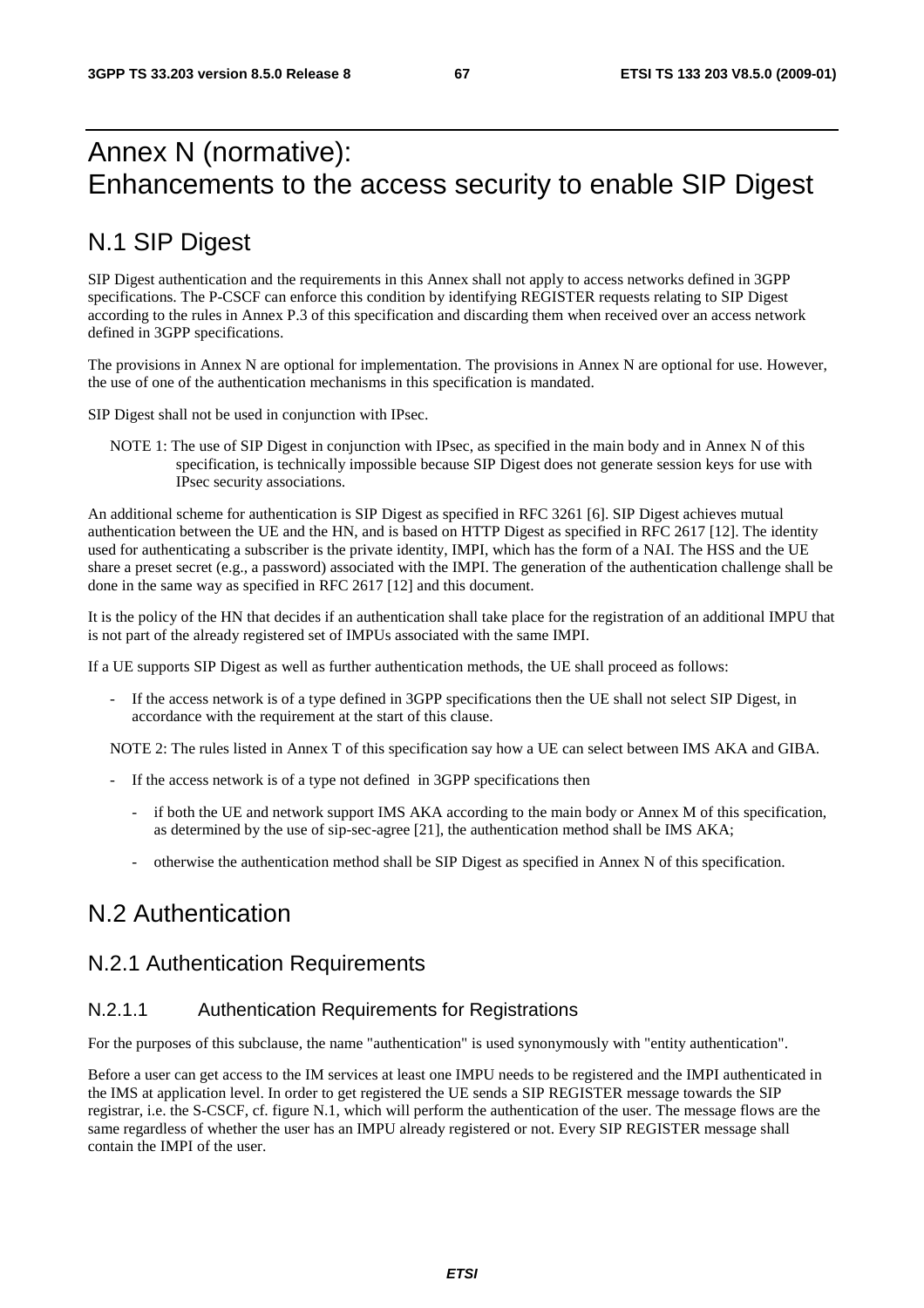

### **Figure N.1: The IMS Authentication using SIP Digest for an unregistered IM subscriber and successful mutual authentication**

The detailed registration procedures are defined in TS 24.229 [8].

The NAT traversal procedures in draft-ietf-sip-outbound [32] and in TS 24.229 [8] clause K.4 shall apply.

NOTE 1: It is recognized that outbound can be useful for capabilities beyond NAT traversal (e.g. multiple registrations) however this annex does not consider such capabilities at this time.

The UE should include an indication of outbound support as defined in draft-ietf-sip-outbound [32] in all REGISTER requests. Per outbound, the P-CSCF shall be able to accept registration request with or without an indication of outbound support. However, the P-CSCF should only accept a register request without outbound support if it can determine that no NAT is present in the signaling path between the UE and the P-CSCF.

NOTE 2: It is left to stage 3 specifications how a P-CSCF can determine whether the conditions in the preceding paragraph are met. An operator may configure all UEs and P-CSCFs in his network not to use Outbound (provided there is no roaming). Cf. also the implications of the indication of outbound support for the P-CSCF procedures after receiving SM11.

SMn stands for SIP Message n and CMm stands for Cx message m which has a relation to the authentication process:

SM1: REGISTER(IMPI, IMPU)

In SM2 and SM3 the P-CSCF and the I-CSCF respectively forwards the SIP REGISTER towards the S-CSCF.

After receiving SM3, if the IMPU is not currently registered at the S-CSCF, the S-CSCF needs to set the registration flag at the HSS to initial registration pending. This is done in order to handle UE terminated calls while the initial registration is in progress and not successfully completed. The registration flag is stored in the HSS together with the S-CSCF name and user identity, and is used to indicate whether a particular IMPU of the user is unregistered or registered at a particular S-CSCF or if the initial registration at a particular S-CSCF is pending. The registration flag is set by the S-CSCF sending a Cx-Put to the HSS. If the IMPU is currently registered, the S-CSCF shall leave the registration flag set to registered. At this stage the HSS has performed a check that the IMPI and the IMPU belong to the same user.

The S-CSCF shall determine the type of authentication based on the rules in Annex P. If the IMS registration request is related to SIP Digest, then the procedures below apply.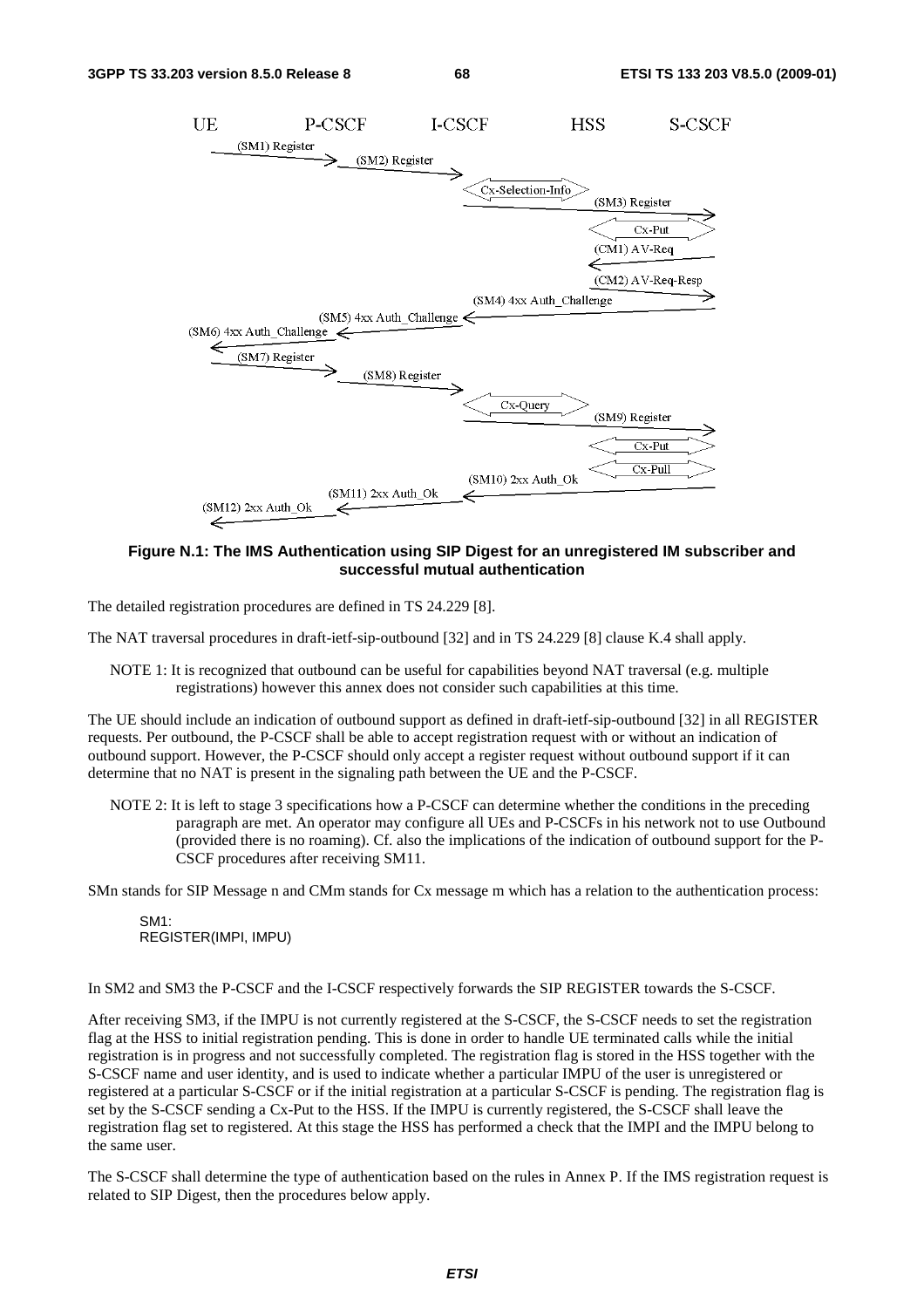Upon receiving the SIP REGISTER the S-CSCF shall use a SIP Digest Authentication Vector (SD-AV) for authenticating the user. If the S-CSCF has no valid SD-AV for the specific IMPI, then the S-CSCF shall send a request for SD-AV(s) to the HSS in CM1 where the number m of SD-AVs wanted is equal to 1.

 $CM1$ Cx-AV-Req(IMPI, m)

Upon receipt of a request from the S-CSCF, the HSS sends one SD-AV to the S-CSCF using CM2. The SD-AV consists of the qop (quality of protection) value, the authentication algorithm, realm, and a hash, called H(A1), of the IMPI, realm, and password. Refer to RFC 2617 [12] for additional information on the values in the authentication vector for SIP Digest based authentication.

The qop value shall be set to "auth" since SIP Digest, as used in IMS, can only provide authentication, not message integrity.

CM2:

Cx-AV-Req-Resp(IMPI, realm, algorithm, qop, H(A1) )

The S-CSCF generates a random nonce, stores H(A1) and the nonce against the IMPI, and then sends a SIP 401 Auth Challenge i.e., an authentication challenge towards the UE including the nonce in SM4. It also includes the realm, qop and algorithm parameters. RFC 2617 [12] specifies how to populate the parameters of a 401 Auth\_Challenge.

SM4:

401 Auth Challenge(IMPI, realm, nonce, gop, algorithm)

The I-CSCF forwards the SIP 4xx Auth\_Challenge message towards the P-CSCF as SM5.

When the P-CSCF receives SM5 it shall forward the message to the UE.

SM6: 401 Auth\_Challenge(IMPI, realm, nonce, qop, algorithm)

Upon receiving the challenge, SM6, the UE generates a cnonce. It then uses the cnonce as well as parameters provided in the SM6 such as nonce and qop to calculate an authentication response according to RFC 2617 [12]. This response and other parameters are put into the Authorization header and sent back towards the network in SM7.

#### SM7:

REGISTER(IMPI, realm, nonce, response, cnonce, qop, nonce-count, algorithm, digest-uri)

NOTE 3: As specified in RFC 3261 [6], when the P-CSCF receives a SIP request from the UE, the P-CSCF checks the IP address in the "sent-by" parameter of the Via header field provided by the UE. If the "sent-by" parameter contains a domain name, or if it contains an IP address that differs from the packet source IP address, the P-CSCF adds a "received" parameter to that Via header field value. This parameter contains the source IP address from which the packet was received.

The P-CSCF forwards the authentication response in SM8 to the I-CSCF, which queries the HSS to find the address of the S-CSCF. In SM9 the I-CSCF forwards the authentication response to the S-CSCF.

Upon receiving SM9 containing the response, the S-CSCF calculates the expected response using the previously stored H(A1) and stored nonce together with other parameters contained in SM9 (e.g., cnonce, nonce-count, qop, as specified in RFC 2617 [12]) and uses this to check against the response sent by the UE. If the check is successful then the user has been authenticated and the IMPU is registered in the S-CSCF. If the IMPU was not currently registered, the S-CSCF shall send a Cx-Put to update the registration-flag to registered. If the IMPU was currently registered the registration-flag is not altered.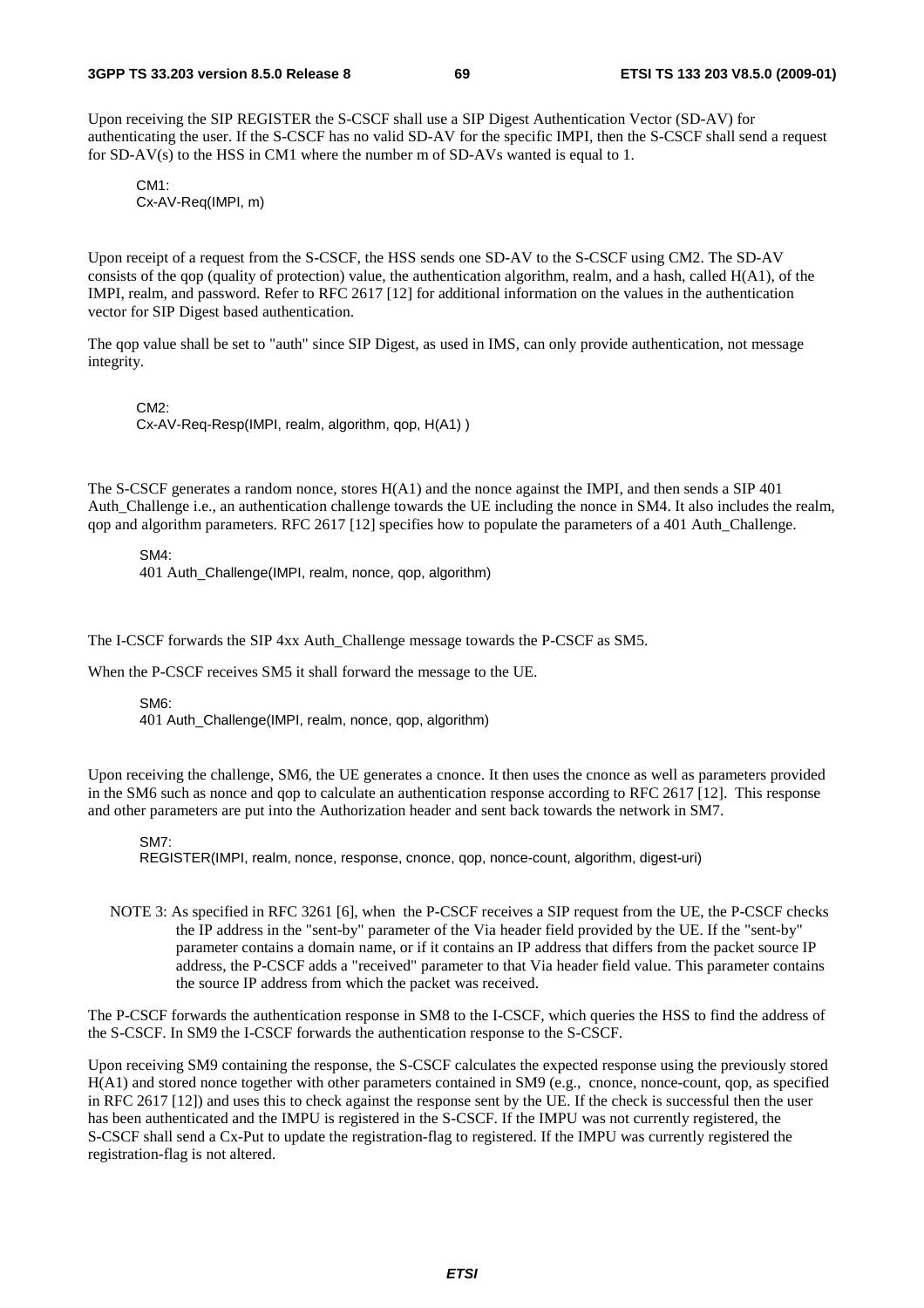#### **3GPP TS 33.203 version 8.5.0 Release 8 70 ETSI TS 133 203 V8.5.0 (2009-01)**

 NOTE 4: Depending on its local security policy, the S-CSCF may delete H(A1) immediately after checking the Digest response, but this may then lead to an increased exposure of  $H(A1)$  on the Cx-interface as  $H(A1)$ would then have to be fetched from the HSS more often.

It shall be possible to implicitly register IMPU(s) (see clause 4.3.3.4 in TS 23.228 [3]). All the IMPU(s) being implicitly registered shall be delivered by the HSS to the S-CSCF and subsequently to the P-CSCF. The S-CSCF shall regard all implicitly registered IMPU(s) as registered IMPU(s).

When an IMPU has been registered this registration will be valid for some period of time. Both the UE and the S-CSCF will keep track of a timer for this purpose but the expiration time in the UE is smaller than the one in the S-CSCF in order to make it possible for the UE to be registered and reachable without interruptions. A successful registration of a previously registered IMPU (including implicitly registered IMPUs) means the expiry time of the registration is refreshed.

If the user has been successfully authenticated, the S-CSCF sends a SM10 SIP 2xx Auth\_OK message to the I-CSCF indicating that the registration was successful. The 2xx Auth OK message contains the Authentication-Info header with a response digest as specified in RFC 2617 [12]. The response digest allows the UE to authenticate the HN.

In SM11 the I-CSCF forwards the SIP 2xx Auth\_OK towards the P-CSCF.

The P-CSCF associates the UE's packet source IP address along with the "sent-by" parameter of the Via header, cf. RFC 3261 [6], of the REGISTER message with the IMPI and all the successfully registered IMPUs related to that IMPI. If draft-ietf-sip-outbound [32] is used then the P-CSCF shall also include the UE's packet source port of the REGISTER message as part of the association. The P-CSCF stores the associated parameters in an IP address check table. If draftietf-sip-outbound [40] is not used then the P-CSCF shall overwrite any existing entry in the IP address check table which has the same IP address, but a different IMPI. If draft-ietf-sip-outbound [40] is used then the P-CSCF shall overwrite any existing entry in the IP address check table which has the same (IP address, port) pair, but a different IMPI.

The P-CSCF forwards the SIP 2xx AUTH\_OK towards the UE.

NOTE 5: If a P-CSCF associated the port with the IMPI even when draft-ietf-sip-outbound [32] was not used then the UE would be unnecessarily restricted in opening new connections during a registration. The restriction is unavoidable in the presence of NAT.

Upon receiving SM12, the UE shall calculate the expected response from the HN as described in RFC 2617 [12]. To authenticate the HN, the UE shall compare its expected response to the response provided by the HN. If the comparison fails the UE shall abort the communication.

### N.2.1.2 Authentication Requirements for Non-registration Messages

For the purposes of this subsection, the name "authentication" is used synonymously with "message origin authentication".

The IP address check table (cf. subclause N.2.1.1) shall be used by the P-CSCF to identify the initiator of subsequent requests as follows: one of the public user identities associated with the packet IP address (and port if applicable) is selected and asserted to the S-CSCF according to the rules in TS 24.229 [8], subclause 5.2.6.3.

In addition, subsequent requests (e.g. INVITE) may be authenticated with SIP Digest, as described in the following:

NOTE 1: The assertion of IMPUs based on checks of IP address (and ports if applicable) provides a reasonable level of security only in environments where the risk from source IP address and port spoofing or from IP address re-assignment unnoticed by the SIP application is sufficiently low. If the environment does not fulfill this condition then it is recommended to use SIP Digest in conjunction with either TLS, as specified in Annex O of this specification, or with the SIP Digest proxy authentication mechanism as specified in this subclause. It is not part of this specification to determine which environments fulfill the conditions in this NOTE. This is left to specifications, possibly maintained by standardization bodies other than 3GPP, describing these environments. More details on the usage of the authentication mechanisms for non-registration messages are provided in Annex Q (informative).

When the S-CSCF receives a SIP request with a method other than the REGISTER method from the UE, the S-CSCF may perform authentication on the SIP request according to the operator's policy and according to the following procedures.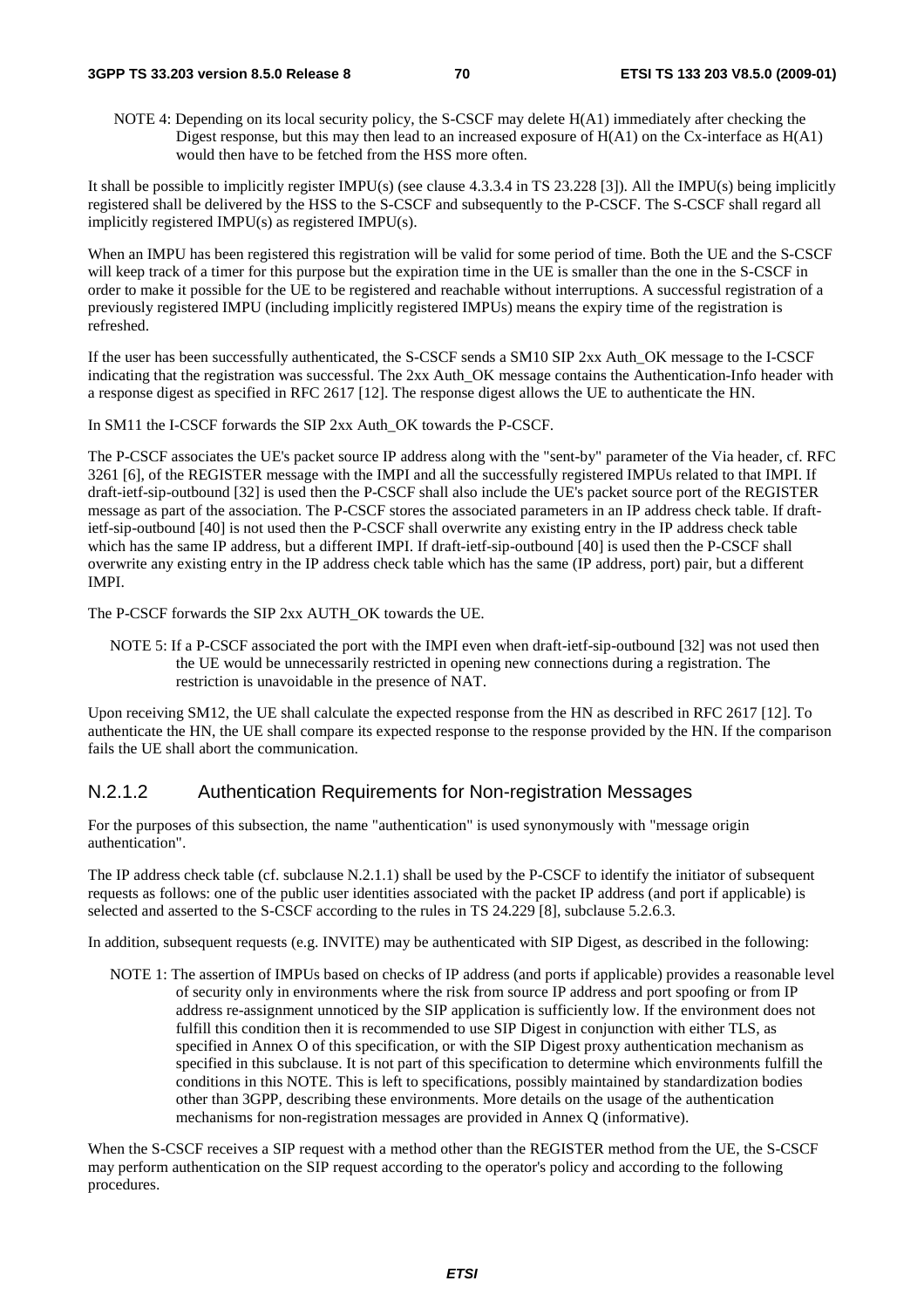- If the request does not contain a Proxy-Authorization header or the Proxy-Authorization header does not contain a digest response the S-CSCF shall send a 407 (Proxy Authentication Required) response to challenge the UE. The 407 response shall contain digest challenge parameters in a Proxy-Authenticate header as defined by RFC 2617 [12]. The challenge parameters, with the exception of the nonce, shall be taken from the same SD-AV as used for the last successful registration or re-registration message of the UE. The nonce shall be generated freshly by the S-CSCF. Upon receiving the challenge the UE shall extract digest challenge parameters from the Proxy-Authenticate header field and calculate a digest response as indicated in RFC 2617[12]. The UE should store the received digest challenge. The UE then sends a new request to the network containing a Proxy-Authorization header in which the header fields are populated as described in RFC 2617 [12] using the calculated digest response. Upon receiving the new request which contains a digest response, the S-CSCF verifies the user"s identity by validating the digest response information (e.g. the nonce-count) contained in the Proxy-Authorization header field against the expected information based on the same SD-AV as used for generating the challenge;
- NOTE 1a: Authorization (used for registration messages, cf. sub-clause N.2.1.1) and Proxy-Authorization (used for non-registration messages, this sub-clause) are handled by logically separated protocol engines and thus each mechanism has its own nonce, cnonce and nonce-count parameters.

NOTE 1b: The usage of the same SD-AV for authentication of non-registration messages and of registration messages requires the storage of the SD-AV in S-CSCF during the authentication of registration messages (cf. subclause N.2.1.1), as retrieval of AVs from HSS is only specified for handling of registration messages. In case of dynamic password change (cf. clause N.2.5), the SD-AV (or SD-AVs) used for generating the challenge(s) are specified in clause N.2.5.

- If the check is successful then the request has been authenticated, and the S-CSCF sends a Proxy-Authentication-Info header along with the 2xx AUTH\_OK towards the UE. The S-CSCF includes the responseauth parameter containing the S-CSCF's challenge response in the Proxy-Authentication-Info header which allows the UE to authenticate the S-CSCF;
- Editor's Note: The Proxy-Authentication-Info header is not currently defined in RFC 3261 [bb]. The progress of this issue in the IETF will need to be evaluated and a decision made on whether to include this feature in Release 8 of this specification.
- If the check fails, based on local policy the S-CSCF may choose to re-challenge the user by using the same procedure described in this subclause, or reject the request by sending a 403 response.

When the UE is to send a non-REGISTER SIP request it should first check whether it has a digest challenge stored which was previously received in a Proxy-Authorization header. If such a digest challenge is available in the UE the UE should use it together with the nonce-count mechanism as specified in RFC 2617 [12] to calculate a digest response, include the digest response in a Proxy-Authorization header and send this header together with the non-REGISTER SIP request.

NOTE 2: According to RFC 2617 [12], the S-CSCF may send a 407 (Proxy Authentication Required) as a response to any non-REGISTER request, indicating that the nonce is stale and the digest response shall be recomputed using the fresh challenge sent in the same 407 message.

When the S-CSCF has successfully used the SIP Digest proxy authentication mechanism it shall check if the public user identity asserted by the P-CSCF belongs to the implicit registration set (i.e. the public user identities associated with the authenticated user). If the check is not successful the S-CSCF shall reject the non-registration request.

NOTE 3: Such a rejection may occur when one of the conditions mentioned in NOTE 1 is not fulfilled.

NOTE 4: When TLS according to Annex O is used, or when IPsec according to the main body or Annex M is used, then the failure conditions mentioned in NOTE 1 and Annex Q.3 cannot occur, and the public user identity asserted by the P-CSCF is reliable.

## N.2.2 Authentication failures

### N.2.2.1 User Authentication failure

If the S-CSCF detects the user authentication failure due to an incorrect response (received in SM9), the S-CSCF sends a failure notification to the UE. The S-CSCF shall set the registration-flag in the HSS to unregistered or Not registered if the IMPU is not currently registered. To set the flag the S-CSCF sends in CM3 a Cx-Put to the HSS as shown in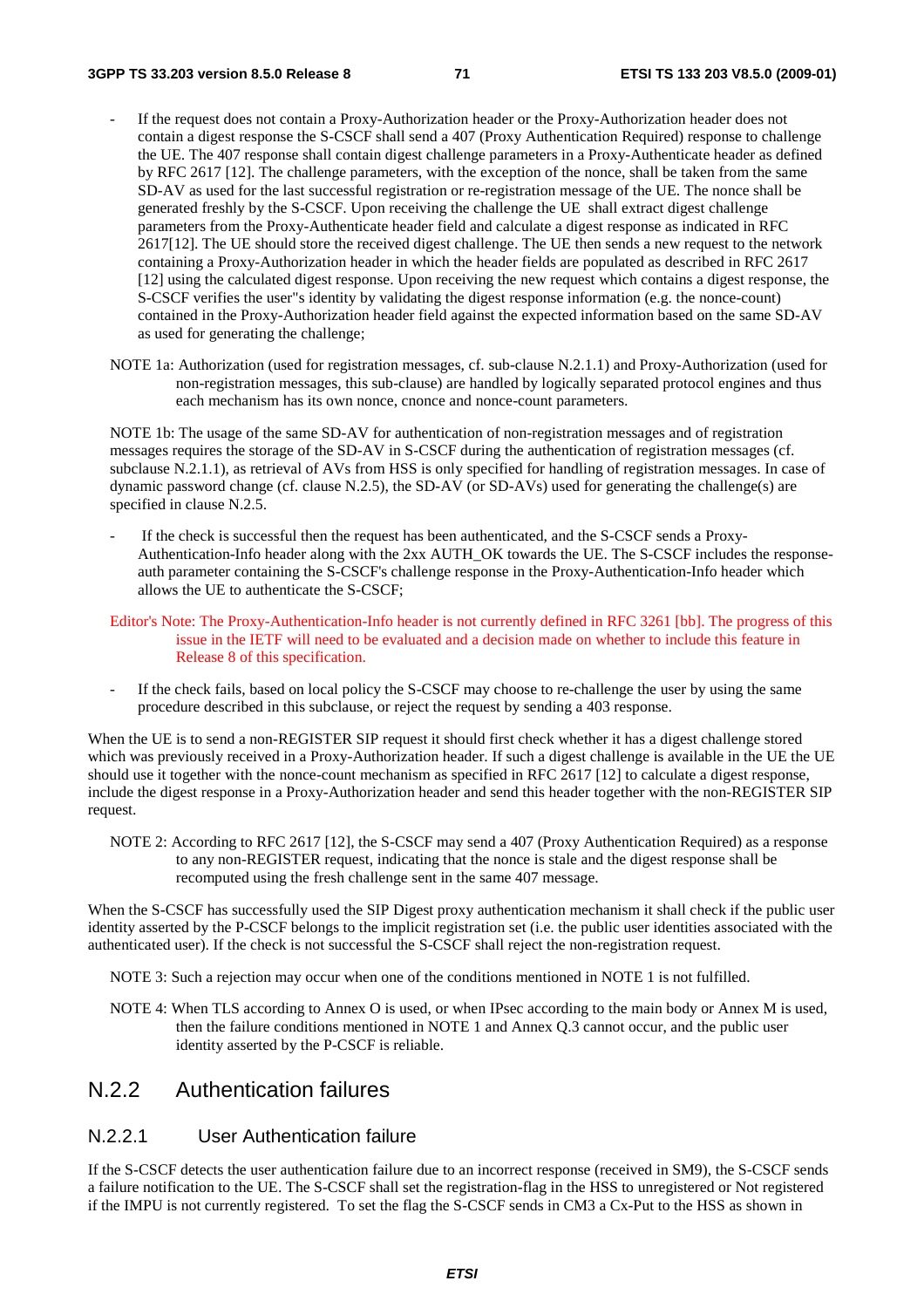Figure 5. If the IMPU is currently registered, the S-CSCF does not update the registration flag. The HSS responds to CM3 with a Cx-Put-Resp in CM4.

In SM10 the S-CSCF sends a 4xx Auth\_Failure towards the UE indicating that authentication has failed. No security parameters shall be included in this message.

SM10: SIP/2.0 4xx Auth\_Failure

### N.2.2.2 Network authentication failure

For network authentication failures, the flow is identical as for the successful registration in N.2.1 up to SM12. After receipt of the 2xx Auth OK, the UE shall attempt to validate the response digest. If the response digest authentication fails, the UE shall consider registration as failed and may start a new registration.

#### N.2.2.3 Incomplete Authentication

When the S-CSCF receives a new REGISTER request and challenges this request, it considers any previous authentication to have failed. It shall delete any information relating to the previous authentication, although the S-CSCF may send a response if the previous challenge is answered. A challenge to the new request proceeds as described in clause N.2.1.

If the S-CSCF does not receive a response to an authentication challenge within an acceptable time, it considers the authentication to have failed. If the IMPU was not already registered, the S-CSCF shall send a Cx-Put to the HSS to set the registration-flag for that IMPU to Not registered or unregistered (see message CM3 in clause 6.1.2.2). If the IMPU was already registered, the S-CSCF does not change the registration-flag.

### N.2.3 SIP Digest synchronization failure

For SIP Digest based authentication, the UE can not detect synchronization failures when processing SM6 but the S-CSCF can check if the nonce value in SM9 is invalid with a valid digest for that nonce (indicating that the client knows the correct username/password) to determine that a synchronization failure has occurred.

Another possible synchronization failure may occur (e.g. during a replay attack) when the nonce-count value (sent by the UE) is different from the one expected by the network. In order to detect such a synchronization failure, the S-CSCF shall store the value of the nonce-count value sent by the specific UE (in the SM7) during the last successful authentication.

In both of these situations, the S-CSCF shall reject the request and send out the challenge (i.e., SM4) again using a new nonce. The stale parameter in the www-Authenticate header is set to TRUE (case-insensitive) in this message.

For SIP Digest, when the UE receives the challenge with the stale parameter in the www-Authenticate header set to TRUE, it shall retry the REGISTER request with a new response with Digest computed over the new nonce (i.e., starting from SM7 in Figure N.1).

### N.2.4 Network Initiated authentications

In order to authenticate an already registered user, the S-CSCF shall send a request to the UE to initiate a re-registration procedure. When received at the S-CSCF, the re-registration shall trigger a new SIP Digest procedure that will allow the S-CSCF to re-authenticate the user.

The UE shall initiate the re-registration on the reception of the Authentication Required indication. In the event that the UE does not initiate the re-registration procedure after the request from the S-CSCF, the S-CSCF may decide to deregister the subscriber or re-issue an Authentication-Required.

### N.2.5 Support for dynamic password change

SIP Digest relies on the use of passwords. This clause specifies the requirements on the HSS and the S-CSCF for supporting a change of this password in a dynamic way, while not disrupting ongoing communication.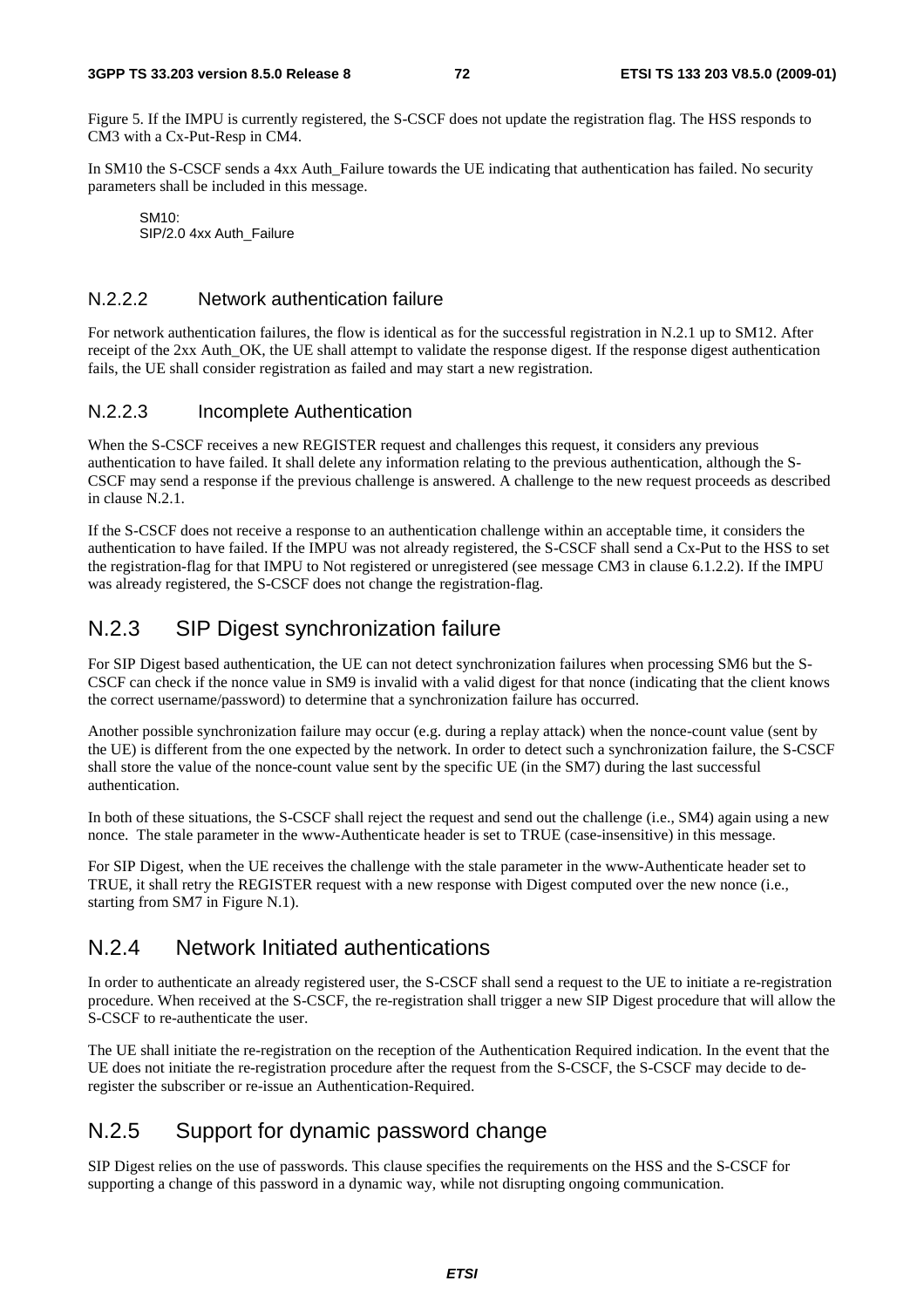A user and his home network may agree on a new password for SIP Digest by a secure password change mechanism, which is outside the scope of this specification. As part of this process, the new password will be stored in the HSS. It is assumed here that the new password is stored in the HSS only after the user confirmed receipt of the new password as part of the secure password change mechanism.

NOTE 1: Such a secure password change mechanism may be e.g. realized through the use of an online portal.

The HSS and the S-CSCF shall support the possibility for the HSS to push a new entry for a user"s password to the S-CSCF currently serving the user. The HSS shall be able to send such a password push message at any time independent of other communication on the Cx interface.

NOTE 2: It is recommended that the secure password change mechanism updates the password in the HSS with minimal delay, and the HSS sends such a push message to the S-CSCF immediately after the new password entry in the HSS has occurred in order to avoid the situation that a user has already taken the new password into use while it is not yet available in the S-CSCF.

When the S-CSCF receives a new password from the HSS via a push message it shall store the new password and take it into use at the next occasion.

NOTE 3: The text in this clause does not preclude the possibility that the HSS initiates a user de-registration or the S-CSCF triggers a network-initiated authenticated re-registration when it suspects a password compromise. De-registration would result in the loss of ongoing sessions, while authenticated reregistration would not. Network-initiated authenticated re-registration as a measure against suspected password compromise would therefore only be acceptable if a reasonably fast password change mechanism was available.

To avoid password synchronization problems during password change that could lead to service interruption, the following approach may be applied as an implementation option. When the S-CSCF receives a new password from the HSS via a push or pull message it may keep at most one already stored password. If the S-CSCF has two passwords for the user then, if authentication using one of the passwords fails, the S-CSCF may continue trying to verify the Digest response using the other password. After a successful verification using the new password, the S-CSCF should delete the old password. If the S-CSCF has already two passwords stored, and yet another password is pushed or pulled to the S-CSCF, then the S-CSCF should delete the oldest password not yet successfully used.

- NOTE 4: The possibility for the S-CSCF to store two passwords needs to consider the fact that a user may be slow in taking the new password into use. An S-CSCF could receive more than one password pushed or pulled from the HSS between two SIP requests received from the user when the user for some reason changes his password repeatedly. In this case the last sentence of the previous paragraph applies.
- NOTE 5: It is implementation dependent in which order the S-CSCF tries the stored passwords. As a default setting, it is suggested that the S-CSCF try a password received later before a password received earlier. It is recommended that older passwords are deleted some time after receiving a new password, even if the new password is not successfully used. A typical value for such time is recommended to be in the order of a few minutes to give the user enough time to take the new password into use. It is also recommended that a user is informed to stop using the old password immediately after having received a new one. An old password in the UE should be deleted as soon as a new password is available in the UE.
- NOTE 6: The above mechanism assumes that the user actively changes the password, and keeps both the old and new password confidential. In the event the user's password is changed due to the fact that it is compromised (e.g., loss of terminal etc), the usage of the above mechanism can lead to service misuse during the time the old password remains active as it is not immediately revoked. For such scenarios, an administrative de-registration prior to password change would ensure that the old password is not kept in the S-CSCF.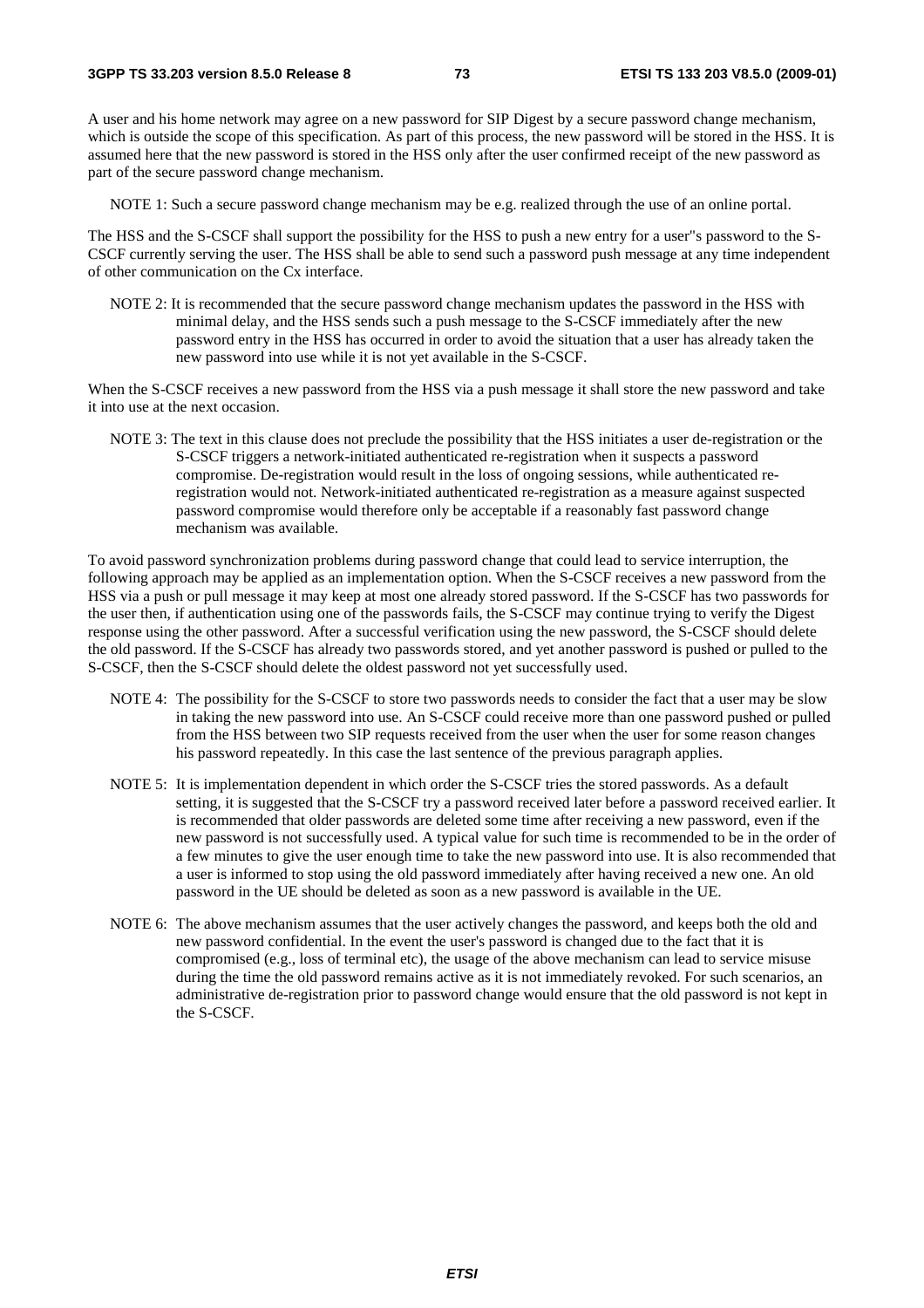# Annex O (normative): Enhancements to the access security to enable TLS

## $0.1$  TLS

## O.1.1 TLS Access Security

TLS access security and the requirements in this Annex shall not apply to access networks defined in 3GPP specifications.

SIP Digest, as specified in Annex N, shall be used when TLS access security, as specified in Annex O, is used.

The provisions in Annex O are optional for implementation. The provisions in Annex O are optional for use.

NOTE: If the risk of man-in-the-middle attacks in the access network between UE and P-CSCF cannot be ruled out then the operator should configure the UEs such that the UEs always use either TLS, according to Annex O, or IPsec, according to the main body or Annex M, or abort the communication. Otherwise, there is a risk of a man-in-the-middle bidding down the UE to "no signalling security" without the P-CSCF even noticing, even when both, the UE and P-CSCF support TLS and want to use it.

## O.1.2 Confidentiality protection

Operators shall take care that the deployed confidentiality protection solution and roaming agreements fulfils the confidentiality requirements presented in the local privacy legislation.

When TLS is used to protect signalling information between the UE and the P-CSCF, the following confidentiality mechanisms are provided for TLS based access security:

- 1. Negotiation of TLS related confidentiality protection features shall take place at the TLS layer as specified in clause O.2.
- 2. The UE shall always offer TLS CipherSuites to the P-CSCF to be used for the session, as specified in RFC 2246 [34] and clause O.2.1.
- 3. The P-CSCF shall decide which TLS CipherSuites are used, as specified in RFC 2246 [34].

Confidentiality between CSCFs, and between CSCFs and the HSS shall rely on mechanisms specified by Network Domain Security in TS 33.210 [5].

### O.1.3 Integrity protection

When TLS is used to protect signalling information between the UE and the P-CSCF, the following integrity mechanisms are provided for TLS based access security:

- 1. Negotiation of TLS related integrity protection features shall take place at the TLS layer.
- 2. The UE shall always offer TLS CipherSuites for P-CSCF to be used for the session, as specified in RFC 2246 [34] and clause O.2.1.
- 3. The P-CSCF shall decide which TLS CipherSuites are used, as specified in RFC 2246 [34].
- 4. The UE and the P- CSCF shall both verify that the data is sent and received according to RFC 2246 [34]. This verification is also used to detect if the received data has been tampered with.
- 5. Replay attacks and reflection attacks shall be mitigated by using the mechanism provided by TLS.
- 6. UE and P-CSCF shall verify the identities of the TLS session endpoints according to clause O.2.1.

Integrity protection between CSCFs and between CSCFs and the HSS shall rely on mechanisms specified by Network Domain Security in TS 33.210 [5].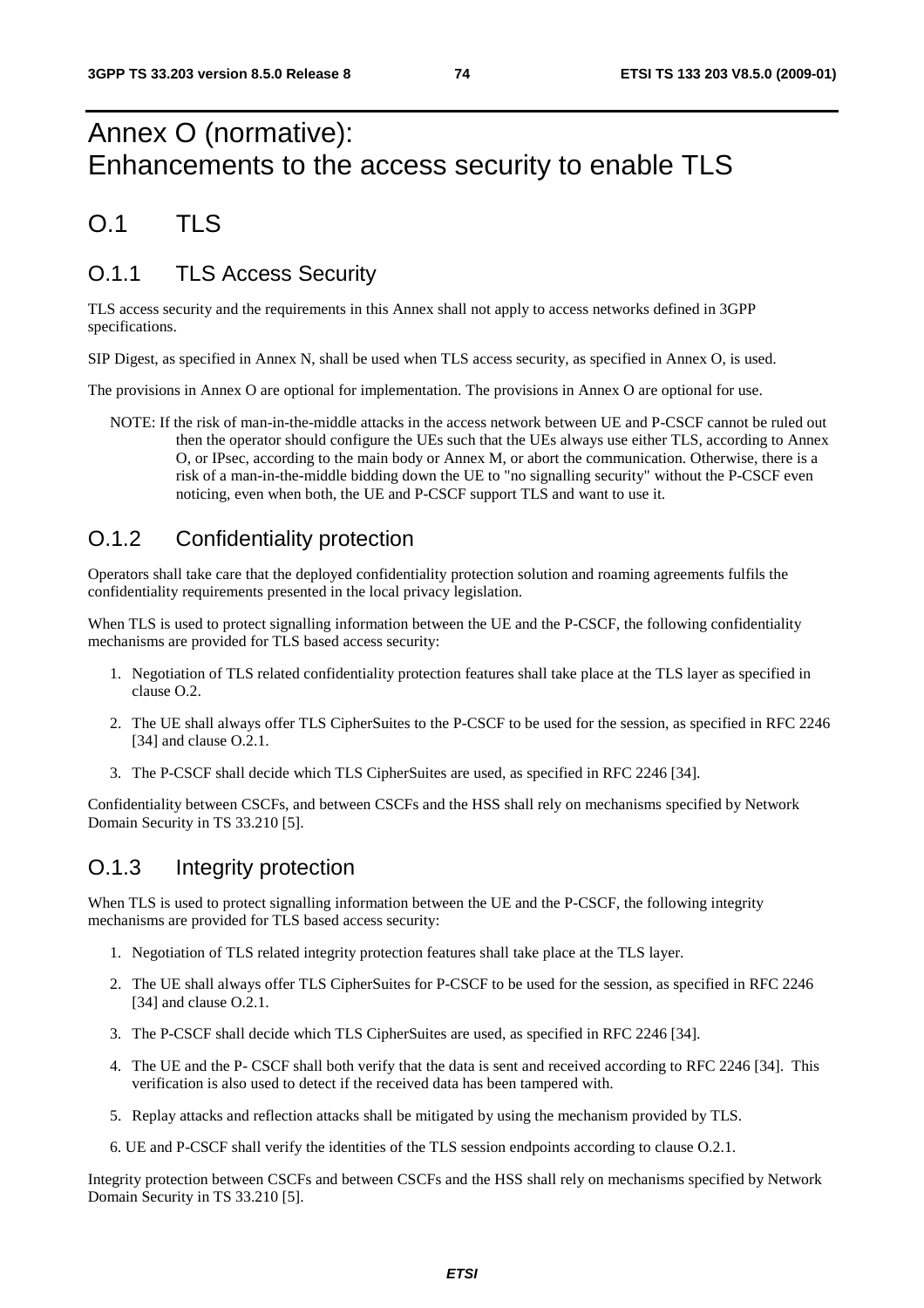## O.1.4 TLS integrity protection indicator

For REGISTER messages protected by TLS according to this Annex, the P-CSCF shall attach an appropriate indicator to the message when forwarding it to the S-CSCF. This indicator shall enable the S-CSCF to distinguish between protection by IPsec according to the main body or Annex M and protection by TLS according to this Annex. For more details on the use of this indicator cf. clause O.2.2. When a REGISTER message is not protected by TLS the P-CSCF shall not include any indication about integrity protection by TLS in the messages.

# O.2 TLS Session set-up procedure

### O.2.1 TLS Profile for TLS based access security

The UE and the P-CSCF shall support the TLS version as specified in RFC 2246 [34].

- Editor"s Note: TLS CipherSuites and X.509 certificate profiles are discussed in other technical specifications (e.g., 33.222, 33.234 and 33.310). Alignment of these and the text in this clause is ffs.
- Protection mechanisms:
	- The UE and P-CSCF shall support the CipherSuites TLS\_RSA\_WITH\_3DES\_EDE\_CBC\_SHA and TLS\_RSA\_WITH\_AES\_128\_CBC\_SHA. All other CipherSuites as defined in RFC 2246 [34] and RFC 3268 [33] are optional for implementation.
	- CipherSuites with NULL encryption may be used. If NULL encryption is implemented and used, TLS\_RSA\_WITH\_NULL\_SHA shall be supported as defined in RFC 2246 [34]. The UE shall always include at least one CipherSuite that supports (non-NULL) encryption during the handshake phase.
	- CipherSuites with NULL integrity protection (or HASH) are not allowed.
	- The key exchange method shall not be anonymous. Hence CipherSuites with anonymous Diffie-Hellman key exchange (all CipherSuites with key exchange algorithm DH\_anon or DH\_anon\_EXPORT) are not allowed.
	- RFC 2246 [34] supports the negotiation and use of compression methods. However, since these methods are not specified within RFC 2246 [34], compression shall not be used.
- Authentication of the P-CSCF
	- The P-CSCF shall be authenticated by the UE as specified in RFC 2246 [34] by presenting a valid server certificate. The P-CSCF certificate profile shall be based on TLS certificates as presented in clause O.5.1.
- Authentication of the UE
	- The P-CSCF shall not request a certificate in a Server Hello Message from the UE. The HN shall authenticate the UE as specified in Annex N of this specification.
- Verification of the TLS session endpoints
	- In order for the UE to be able to trust the TLS session endpoint, the P-CSCF certificate shall be used during the authentication procedure.
	- In order for the P-CSCF to be able to trust that the UE, which was authenticated according to Annex N, is the TLS session endpoint, the P-CSCF shall use the mechanism for associating the TLS Session ID with registration parameters IP address, port, IMPI, IMPU(s), specified in clause O.2.2, and shall have assurance that man-in-the-middle attacks can be mitigated, e.g. by following the rules in the NOTE in clause O.1.1.
- TLS session parameters
	- The TLS Handshake Protocol negotiates a session, which is identified by a Session ID.
		- The lifetime of a Session ID is subject to local policies of the UE and the P-CSCF. A recommended lifetime is one hour (or at least more than the re-REGISTRATION time out). The maximum lifetime specified in RFC 2246 [34] is 24 hours. The procedure for TLS session re-negotiation in IMS is specified in clauses O.4.1 and O.4.2.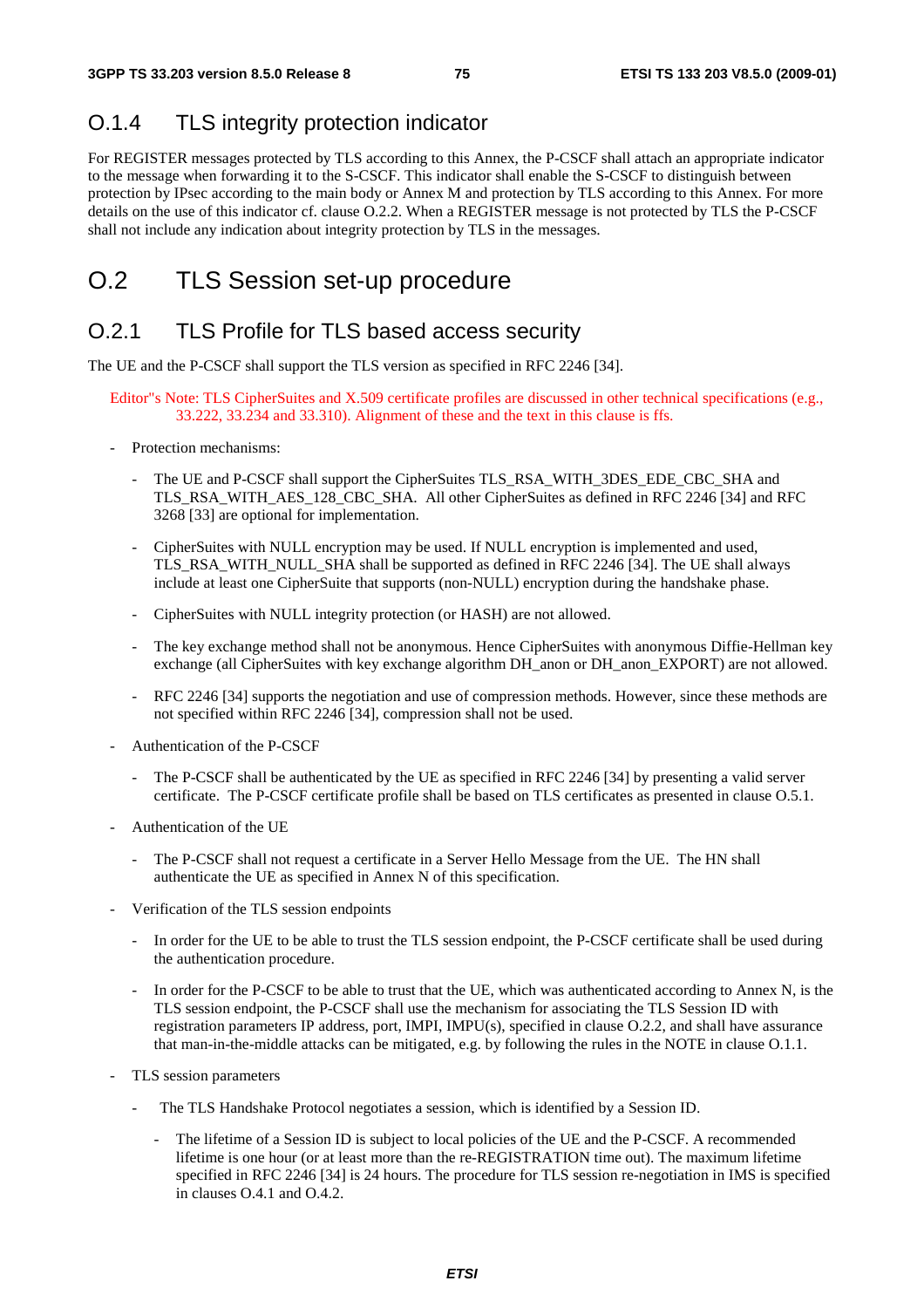- Ports
	- The P-CSCF shall be prepared to accept TLS session requests on port 5061 or on a port published by the operator.
- Forwarding requests
	- The procedures for forwarding requests by the edge proxy in draft-ietf-sip-outbound [32] shall apply to the P-CSCF when managing TLS connections.
- NOTE 1: The use of draft-ietf-sip-outbound [32] in conjunction with TLS is needed so that terminating requests can re-use an existing TLS connection.

### O.2.2 TLS session set-up during registration

The TLS session set-up procedure is necessary in order to decide what security services to apply and when the security services start. In the IMS, authentication of users is performed during registration. Subsequent signalling communications in this session will be integrity protected based on the TLS session that was established during the authentication process.

The set-up of the TLS session between the UE and the P-CSCF is based on the TLS profile specified in clause O.2.1. The sip-sec-agree negotiation according to RFC 3329 [21] is performed during the registration procedure to negotiate the choice of the security mechanism. Annex H of this specification describes the parameters of RFC 3329 [21] for the set-up of TLS sessions.

The following describes how TLS session set-up is integrated with the initial registration procedure described in Annex N.1:

Up to and including message SM6 received by the UE, the procedures for the cases with and without TLS are identical, except for the following:

- In SM1 the UE includes sip-sec-agree negotiation headers according to RFC 3329 [21], which must include one header with value "tls" (cf. annex H), if TLS is to be used.
- In SM 6 the P-CSCF includes sip-sec-agree negotiation headers, which must include one header with value "tls" and the highest q-value of all security mechanisms common to UE and P-CSCF (cf. annex H), if TLS is to be used.

After receiving SM6, when TLS was selected by the P-CSCF the procedure continues as follows:

- the UE performs a TLS handshake with the P-CSCF; the UE shall not re-use an existing TLS connection for initial registrations;
- after successful establishment of a TLS connection, the UE sends SM7 over this TLS connection, including sipsec-agree negotiation headers;
- the P-CSCF then sends SM8, together with a TLS integrity protection indicator indicating the logical value "authentication pending".
- the S-CSCF receives this message as SM9 and treats it according to Annex N. If the authentication of the UE is successful the S-CSCF shall associate the registration with the local state "tls-protected".
- when the P-CSCF receives message SM11 (200 OK) it shall associate the UE's IP address and port of the TLS connection with the TLS Session ID, the IMPI and all the successfully registered IMPUs related to that IMPI. From this point on, the P-CSCF shall not accept any SIP signalling messages outside the TLS connection other than REGISTER messages, messages relating to emergency services in accordance with [8] and [31], and error messages.
- after the UE has received SM12 it shall not accept any SIP signalling messages outside the TLS connection other than responses to REGISTER messages, messages relating to emergency services in accordance with [8] and [31], and error messages.

An S-CSCF shall accept a REGISTER message with a TLS integrity protection indicator indicating "authentication pending" only if it contains a verifiable Digest value computed over a valid challenge according to Annex N.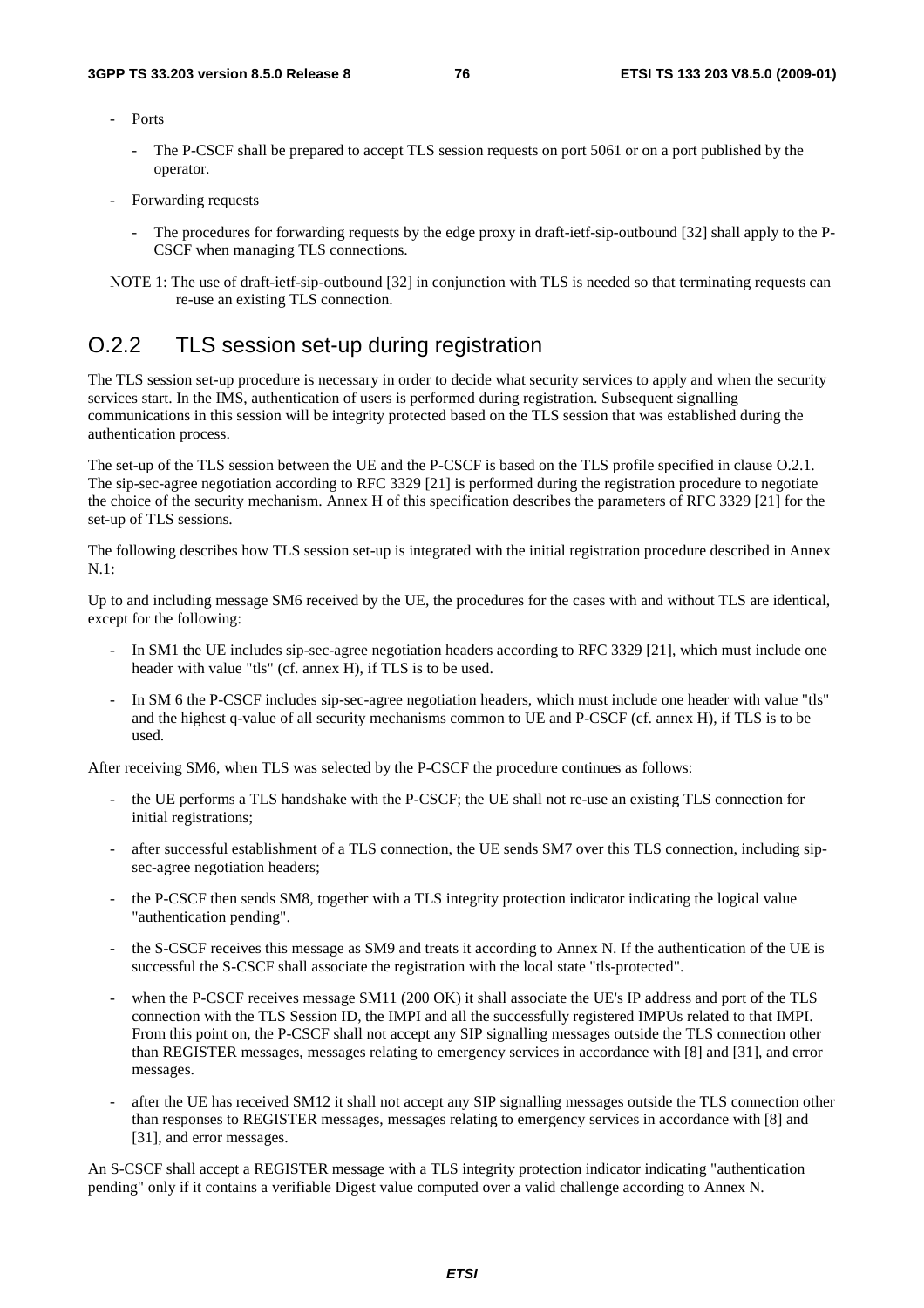NOTE: The S-CSCF may have a local security policy to treat messages other than initial REGISTER messages, messages relating to emergency services, and error messages, differently depending on whether the registration is associated with the state "tls-protected".

### O.3 Error cases in the set-up of TLS sessions

### O.3.1 Frror cases related to TLS

Errors related to SIP Digest failures are specified in Annex N. However, this clause additionally describes how these shall be treated, related to security setup.

#### O.3.1.1 User authentication failure

If the UE response does not match with the response calculated by the S-CSCF, the authentication of the user fails at the S-CSCF. The S-CSCF shall send a 4xx Auth\_Failure message to the UE, via the P-CSCF. Afterwards, both the UE and the P-CSCF shall close the TLS connection and delete the associated TLS session if one was established.

### O.3.1.2 Network authentication failure

If the UE is not able to successfully authenticate the network due to failed validation of the P-CSCF certificate, the UE shall send an alert message to the P-CSCF, which includes the failure information as specified in RFC 2246 [34].

#### O.3.1.3 Synchronisation failure

When the UE receives the challenge with the stale parameter in the www-Authenticate header set to TRUE, the UE shall retry the REGISTER request with a new encrypted response. The existing TLS session shall be used for the retry.

#### O.3.1.4 Incomplete authentication

If the UE responds to an authentication challenge from a S- CSCF, but does not receive a reply before the request times out, the UE shall start a new registration procedure if it still requires any IM services.

### O.3.2 Error cases related to the Security-Set-Up

The requirements in clauses 7.3.2.1 and 7.3.2.2 apply.

## O.4 Management of TLS sessions

### O.4.1 Management of TLS sessions at the UE

The UE shall be involved in only one registration procedure at a time, i.e., the UE shall remove any data relating to any previous incomplete registrations, including any TLS connection and session successfully created in a previous incomplete registration procedure.

The UE may initiate a TLS session renegotiation at any time. When the UE receives a HELLO request from the P-CSCF it should initiate a renegotiation. The UE shall send all TLS session renegotiation messages inside the existing TLS connection, according to RFC 2246 [34].

When the TLS connection is lost the UE shall initiate a registration procedure according to Annex N.

### O.4.2 Management of TLS sessions at the P-CSCF

The lifetime of the TLS session negotiated between the UE and the P-CSCF is subject to local policies.

The P-CSCF may trigger a TLS session renegotiation at any time by sending a HELLO request message to the UE. The P-CSCF shall send this message and all TLS session renegotiation messages inside the existing TLS connection,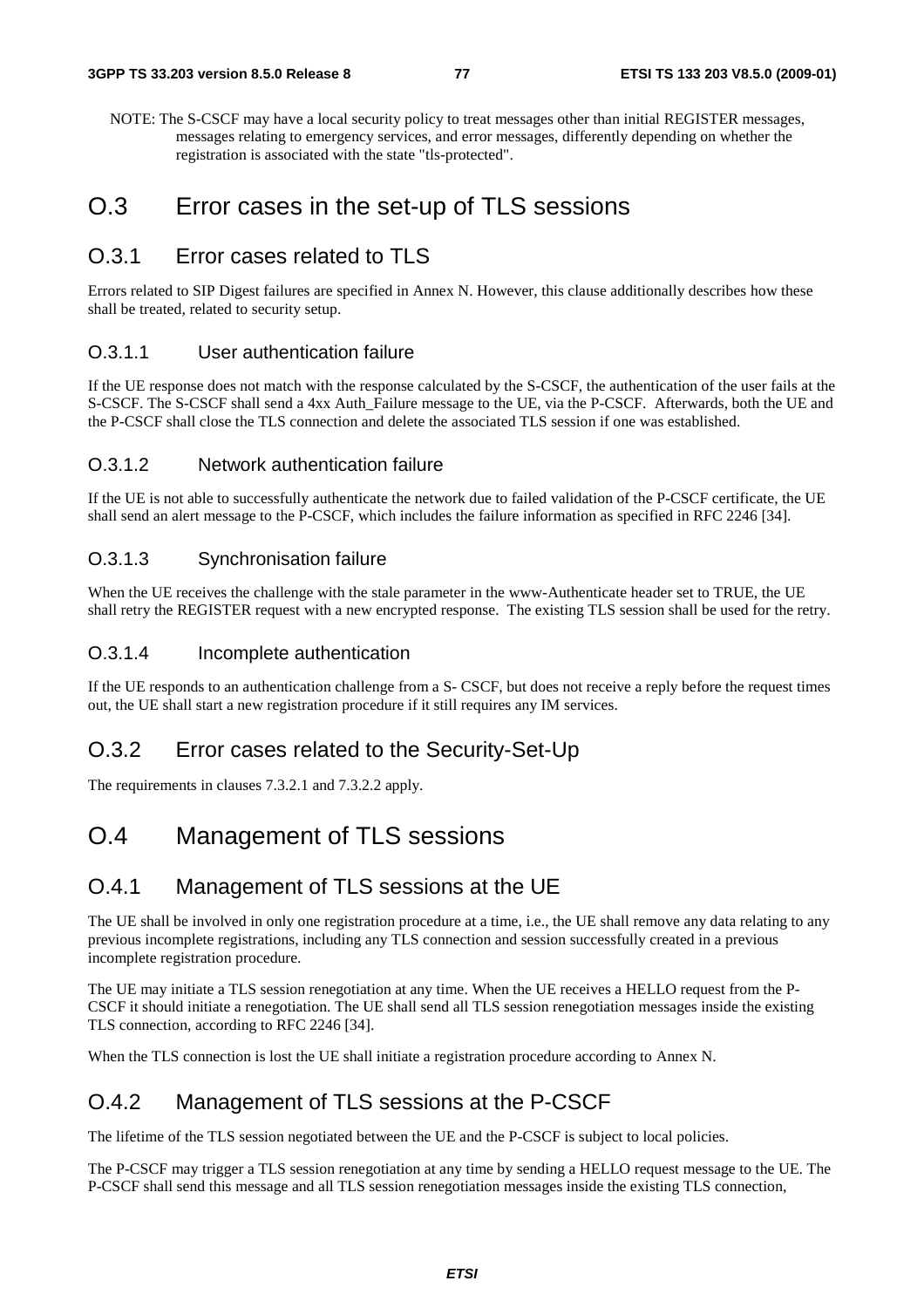according to RFC 2246 [34]. According to its local policy, the PCSCF may abort the communication if the UE does not initiate a TLS session renegotiation.

When the TLS session renegotiation is successfully completed, the P-CSCF shall replace the old Session ID with the new TLS Session ID associated with the UE's IP address and port of the TLS connection, the IMPI and all the successfully registered IMPUs related to that IMPI, cf. clause O.2.2.

The P-CSCF shall accept TLS handshake messages outside TLS connections associated with an existing registration only during a registration procedure according to Annex N.

### O.4.3 Authenticated re-registration

If the UE has an already active TLS session, then it shall use this to protect the REGISTER message for re-registration.

When the P-CSCF receives a REGISTER message protected by a TLS session whose TLS Session ID is associated with an IMPI from a previously successful registration (cf. O.2.2), then the P-CSCF shall verify that the IMPI in the REGISTER matches the IMPI associated with the TLS Session ID. If the IMPIs match, then the P-CSCF shall forward this REGISTER message together with a TLS integrity protection indicator indicating the logical value "authentication complete".

When the S-CSCF receives a REGISTER message with a TLS integrity protection indicator indicating the logical value "authentication complete" it may authenticate the user by means of SIP Digest, according to the local security policy of the S-CSCF.

If the UE considers the TLS session no longer active at the P-CSCF, e.g., after receiving no response to several protected messages, then the UE should send an unprotected REGISTER message. In this case, the S-CSCF shall determine the applicable authentication scheme according to Annex P.

# O.5 TLS Certificate Profile and Validation

### O.5.1 TLS Certificate

X.509 digital certificates [35] shall be used for authentication in TLS. All X.509 certificates shall be signed by a trusted party. The certificates shall be profiled as follows:

Editor"s Note: TLS CipherSuites and X.509 certificate profiles are discussed in other technical specifications (e.g., 33.222, 33.234 and 33.310). Alignment of these and the text in this clause is ffs.

| <b>TLS Server Certificates</b> |                                                                                                                                                                                                                                          |
|--------------------------------|------------------------------------------------------------------------------------------------------------------------------------------------------------------------------------------------------------------------------------------|
| Subject Name Form              | $C = <$ Country><br>$O=\lt{Company}$<br>$CN=$<br>Additional fields may be present in the subject name.<br>FQDN is the server" sfully qualified domain name (e.g.,<br>server.example.com). Only a single FQDN is allowed in the CN field. |
| <b>Intended Usage</b>          | These certificates are used to authenticate TLS handshake exchanges (and<br>encrypt when using RSA key exchange).                                                                                                                        |
| <b>Validity Period</b>         | Set by operator policy                                                                                                                                                                                                                   |
| Modulus Length                 | 1024, 1536, 2048                                                                                                                                                                                                                         |
| Extensions                     | KeyUsage[critical](digitalSignature, keyEncipherment)<br>extendedKeyUsage (id-kp-serverAuth, id-kp-clientAuth)<br>authorityKeyIdentifier (keyIdentifier= <subjectkeyidentifier ca<br="" from="" value="">cert</subjectkeyidentifier>     |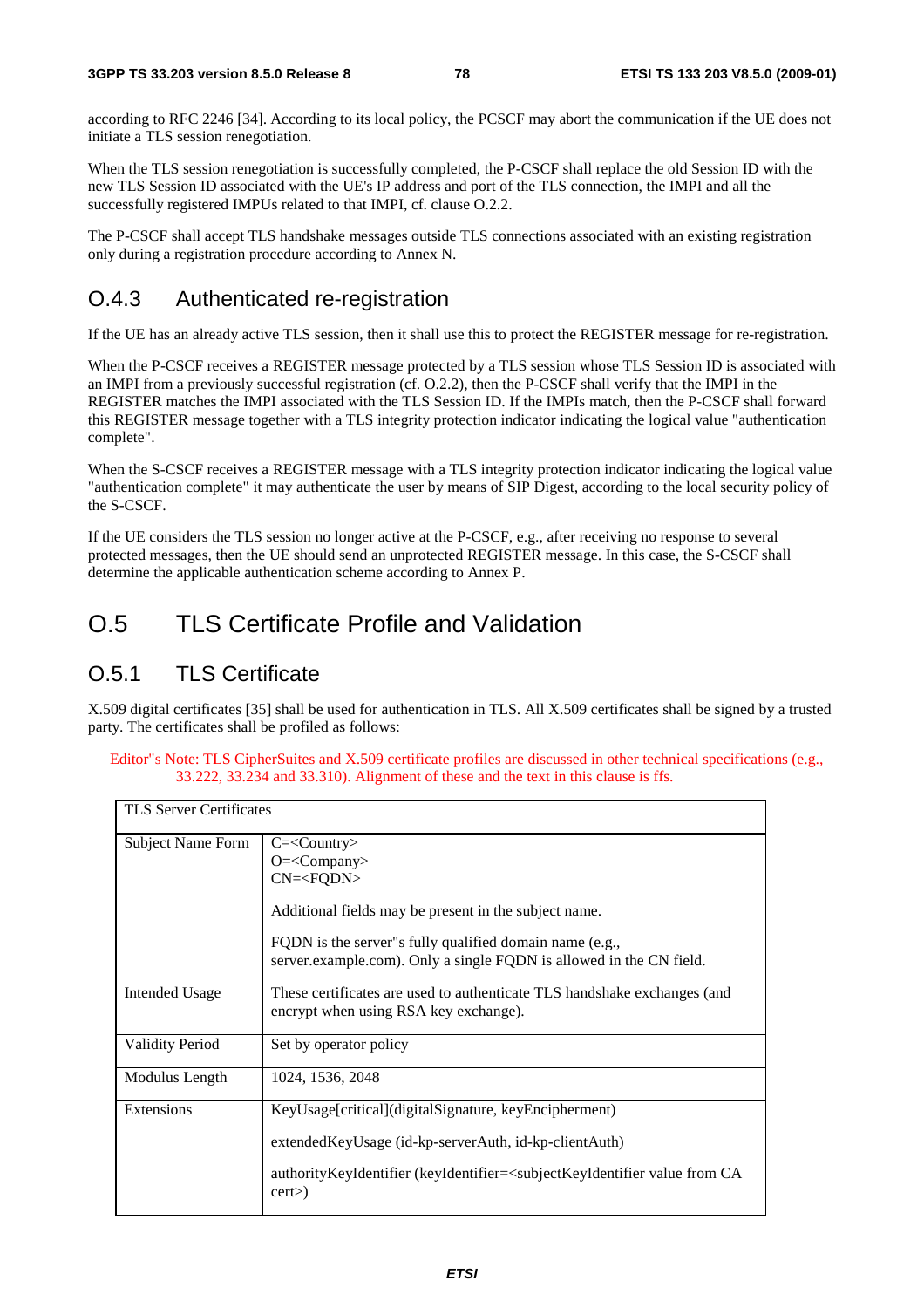### O.5.2 Certificate validation

TLS certificates shall be verified as part of a certificate chain that chains up to a trusted Root certificate. The chain may contain intermediate Certification Authority (CA) certificates.

Usually the first certificate in the chain is not explicitly included in the certificate chain that is sent by the P-CSCF to the UE. In the cases where the first certificate is explicitly included, it shall already be known to the verifying party ahead of time and shall not contain any changes to the certificate, with the possible exception of the certificate serial number, validity period and the value of the signature. If changes other than the certificate serial number, validity period and the value of the signature exist in the root certificate that was sent by the P-CSCF to the UE in comparison to the known root certificate, the UE shall conclude that the certificate verification has failed.

UEs shall build the certificate chain and validate the TLS certificate according to the "Certificate Path Validation" procedures described in [35]. In general, X.509 certificates support a liberal set of rules for determining if the issuer name of a certificate matches the subject name of another. The rules are such that two name fields may be declared to match even though a binary comparison of the two name fields does not indicate a match. [35] recommends that certificate authorities restrict the encoding of name fields so that an implementation can declare a match or mismatch using simple binary comparison. Accordingly, the DER-encoded tbsCertificate.issuer field of a certificate shall be an exact match to the DER-encoded tbsCertificate.subject field of its issuer certificate. An implementation may compare an issuer name to a subject name by performing a binary comparison of the DER-encoded tbsCertificate.issuer and tbsCertificate.subject fields.

### O.5.3 Certificate Revocation

Certificate Revocation Lists (CRLs) may be checked as part of certificate path validation. The CRL profile and how a UE obtains a CRL is not defined.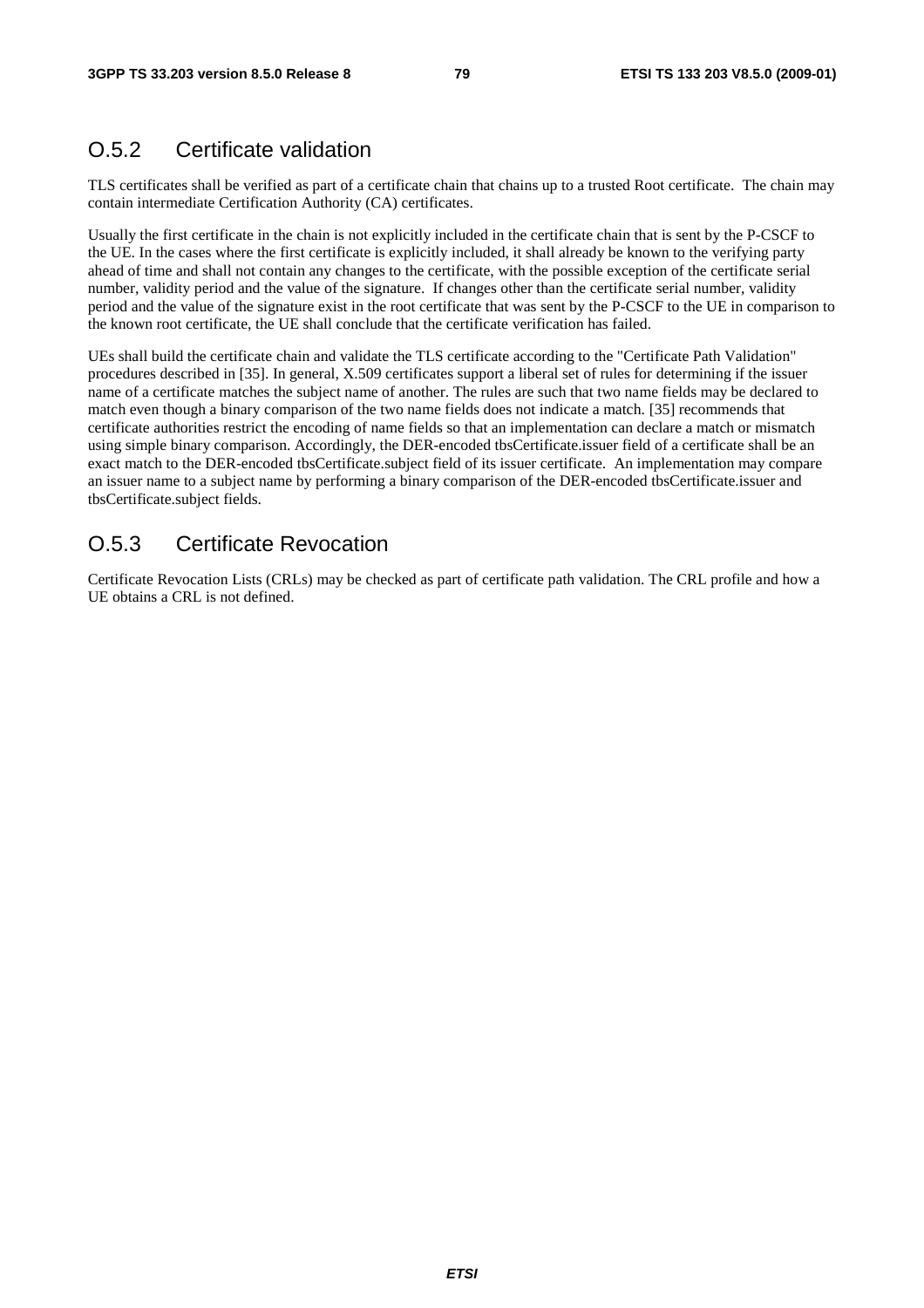# Annex P (normative): Co-existence of authentication schemes IMS AKA, GPRS-IMS-Bundled Authentication, NASS-IMS-bundled authentication, SIP Digest and Trusted Node Authentication

*Editor"s note: the correct references to other Common IMS specifications have to be added once they are available. Acronyms have to be added to section 3.* 

*Editor"s note: a terminology clean up may be needed, e.g. the term 'TISPAN NASS' may need to be checked once the corresponding TISPAN specifications are available in 3GPP documents; stage 3 terminology is used when stage 2 terminology may have been more appropriate.* 

# P.1 Scope of this Annex

This Annex is meant to ensure that the same IMS core network entities can be used to support various authentication schemes defined for Common IMS. In this context, rules are developed how an x-CSCF can decide from a registration request which authentication scheme to apply. If these rules are not adhered to compatibility problems may arise.

The following authentication schemes are taken into account in this Annex:

- IMS AKA without and with NAT traversal;
- GPRS-IMS-Bundled Authentication (GIBA);
- NASS-IMS-bundled authentication (NBA);
- SIP Digest;
- Trusted Node Authentication (TNA).

These authentication schemes are specified in the following places:

- IMS AKA without NAT traversal is specified in the main body of this specification;
- IMS AKA with NAT traversal is specified in Annex M of this specification;
- SIP Digest without TLS is specified in Annex N of this specification;
- SIP Digest with TLS is specified in Annexes N and O of this specification;
- NASS-IMS-bundled authentication is specified in Annex R of this specification;
- GPRS-IMS-Bundled Authentication is specified in Annex T of this specification;
- Trusted Node Authentication is specified in Annex U of this specification.

# P.2 Requirements on co-existence of authentication schemes

- It shall be possible to deploy one IMS in a fixed mobile convergence situation.
- As a minimum it shall be possible to serve both fixed and mobile subscribers at the same S-CSCF.
- Incompatibilities between the authentication schemes considered here shall be avoided.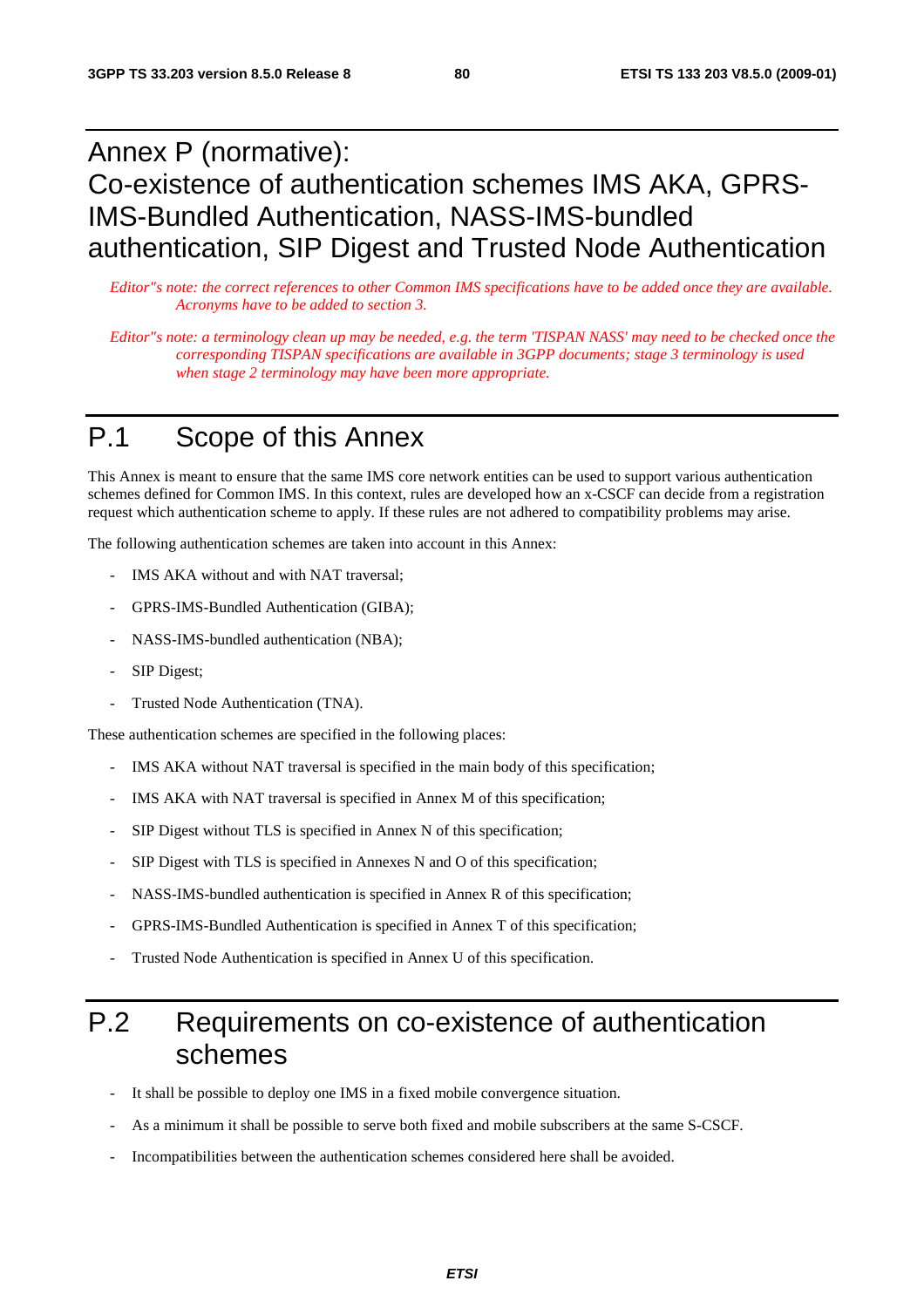# P.3 P-CSCF procedure selection

When the P-CSCF receives a registration request it shall proceed as follows:

The P CSCF first checks for the presence of an Authorization header in the REGISTER request, and, if present, checks further for the presence of an "integrity-protected" flag within this header. If the flag is present in the message from the UE, it shall be removed.

The P-CSCF shall then check whether the Security-Client header exists in the received REGISTER message:

- If the REGISTER request contains a Security-Client header then, for an initial registration, the P-CSCF shall select the sec-mechanism and mode (cf. Annex H) from the corresponding parameters offered in the Security-Client header according to its priorities.
	- If the P-CSCF selects the sec-mechanism "ipsec-3GPP" and the mode "trans" it shall perform the steps required for IMS AKA without NAT traversal.
	- If the P-CSCF selects the sec-mechanism "ipsec-3GPP" and the mode "UDP-enc-tun" it shall perform the steps required for IMS AKA with NAT traversal.
	- If the P-CSCF selects the sec-mechanism "tls" it shall perform the steps required for SIP Digest with TLS.
- If the REGISTER request does not contain a Security-Client header, or the P-CSCF does not select any secmechanism from the Security-Client header, then the P-CSCF shall behave as follows:
	- If the REGISTER request does not contain an Authorization header and was received over an access networks defined in 3GPP specifications then the P-CSCF shall perform the steps required for GIBA.
	- If the REGISTER request does not contain an Authorization header and was received over a TISPAN NASS then the P-CSCF shall perform the steps required for NASS-IMS-bundled authentication. If the NBA-related query from the P-CSCF to the TISPAN NASS fails the P-CSCF shall not continue to perform the NBA-related steps and shall return an error message to the UE.
- NOTE\_p1: Support for legacy UEs using Digest authentication without an Authorization header is out of scope of this specification.
	- If the REGISTER request contains an Authorization header and was not received over a TISPAN NASS then the P-CSCF shall perform the steps required for SIP Digest without TLS.
	- If the REGISTER request contains an Authorization header and was received over a TISPAN NASS, and the P-CSCF supports both SIP Digest and NBA, then the P-CSCF shall perform the steps required for NBA as well as the steps required for SIP Digest, unless it is configured to behave differently. If the NBA-related query from the P-CSCF to the TISPAN NASS fails the P-CSCF shall not continue to perform the NBA-related steps.
	- For a subsequent registration, the P-CSCF shall continue to use the selected mechanism.
- NOTE p2: Note that Annex N states that SIP Digest authentication shall not apply to access networks defined in 3GPP specifications.

NOTE\_p3: The use of Authorization headers in IMS REGISTER requests is defined in TS 24.229 [8].

- NOTE p4: The inclusion of an Authorization header in a REGISTER request is optional for NBA and mandatory for SIP Digest. Therefore, when a REGISTER request received over a TISPAN NASS contains an Authorization header the P-CSCF cannot know whether the request relates to SIP Digest or NBA unless it is configured to select one of the schemes according to certain criteria, e.g. IP address range. The steps required for SIP Digest and for NBA are not in contradiction. Rather, for NBA the P-CSCF needs to perform additional steps, namely an exchange with the TISPAN NASS and an inclusion of NASS location information in the REGISTER request, on top of the steps required for SIP Digest.
- A P-CSCF is said to be 'PANI-aware' if it handles P-Access-Network-Info headers as follows: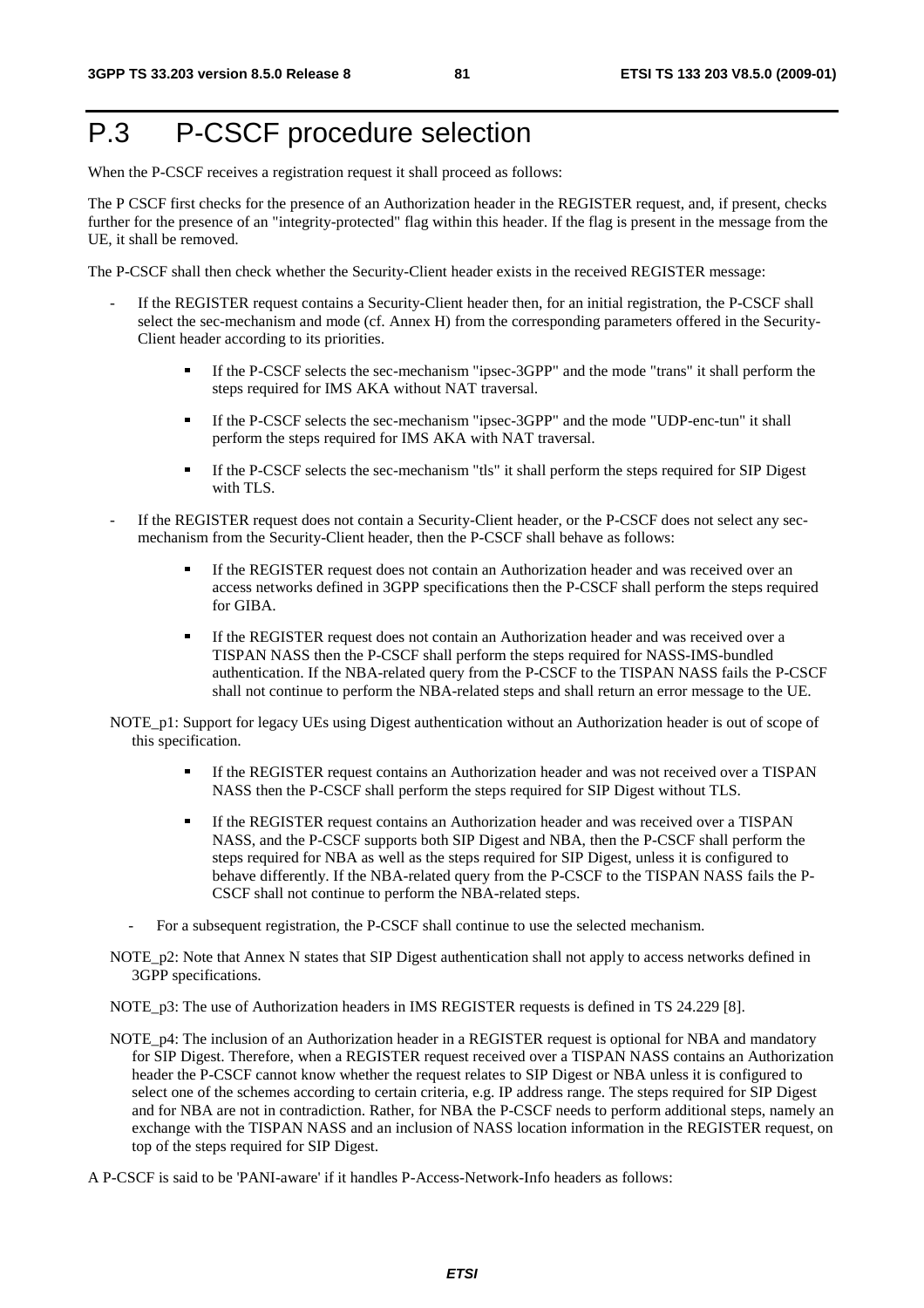- A 'PANI-aware' P-CSCF shall insert a P-Access-Network-Info header containing the "network-provided" parameter and remove any such header containing the "network-provided" parameter sent by the UE if the REGISTER request was received over a TISPAN NASS.
- A 'PANI-aware' P-CSCF may insert a P-Access-Network-Info header containing the "network-provided" parameter and shall remove any such header containing the "network-provided" parameter sent by the UE if the REGISTER request was not received over a TISPAN NASS.
- NOTE\_p5: For the purposes of NBA, the P-CSCF includes NASS location information in the P-Access-Network-Info header. But, according to TS 24.229 [8], the P-CSCF handles any P-Access-Network-Info header included by the UE transparently, and, hence, an S-CSCF could receive a P-Access-Network-Info header with false NASS location information inserted by the UE even when the access network is not a TISPAN NASS. This would negatively impact the security of NASS-IMS-bundled authentication. Therefore, the removal of a P-Access-Network-Info header with the "network-provided" parameter is mandated for PANI-aware P-CSCFs even when the access network is not a TISPAN NASS.

How the P-CSCF knows the access network type of a specific network interface is implementation-dependent (e.g. it can know the access network type from different UE IP address ranges or by using different network interfaces for different access network types).

NOTE\_p6: The P-CSCF is not in the path for all authentication techniques. For example, for TNA the Trusted Node communicates directly with the I-CSCF.

# P.4 Determination of requested authentication scheme in S-CSCF

## P.4.1 Stepwise approach

When receiving a REGISTER request the S-CSCF distinguishes among authentication methods using the following three steps. How these steps are performed is described in subclause P.4.2.

- Step 1: the S-CSCF first checks whether the IMS REGISTER request relates to IMS AKA or not. In the case of IMS AKA, the S-CSCF shall behave according to this specification. Otherwise, the S-CSCF proceeds to step 2.
- Step 1a: the S-CSCF checks whether the IMS REGISTER request relates to TNA or not. In the case of TNA, the S-CSCF shall behave according to Annex U of this specification. Otherwise, the S-CSCF proceeds to step 2.
- **Step 2:** for a non-IMS-AKA REGISTER request, the S-CSCF next checks whether the request relates to GIBA. In the case of GIBA the S-CSCF shall behave according to Annex T of this specification. Otherwise, the S-CSCF proceeds to step 3.
- **Step 3:** In step 3, the S-CSCF requests the HSS to perform the distinction among SIP Digest and NBA.
- NOTE p6: The distinctions in steps 1 and 2 are required because the records of an IMS AKA or GIBA user may reside on an HSS of an earlier release. Such an HSS requires the authentication scheme to be determined by the S-CSCF according to the specification for IMS AKA and GIBA.

For subsequent REGISTER requests, the authentication scheme shall not change.

## P.4.2 Mechanisms for performing steps 1 to 3 in P.4.1

#### **Step 1:**

The S-CSCF checks for the presence of an Authorization header in the REGISTER request, and, if present, checks further for the presence of an "integrity-protected" flag within this header. If the flag is present and has either the value 'yes' or the value 'no' the S-CSCF concludes that the REGISTER request relates to IMS AKA.

NOTE\_p7: the "integrity-protected" flag and its values are defined in TS 24.229 [8].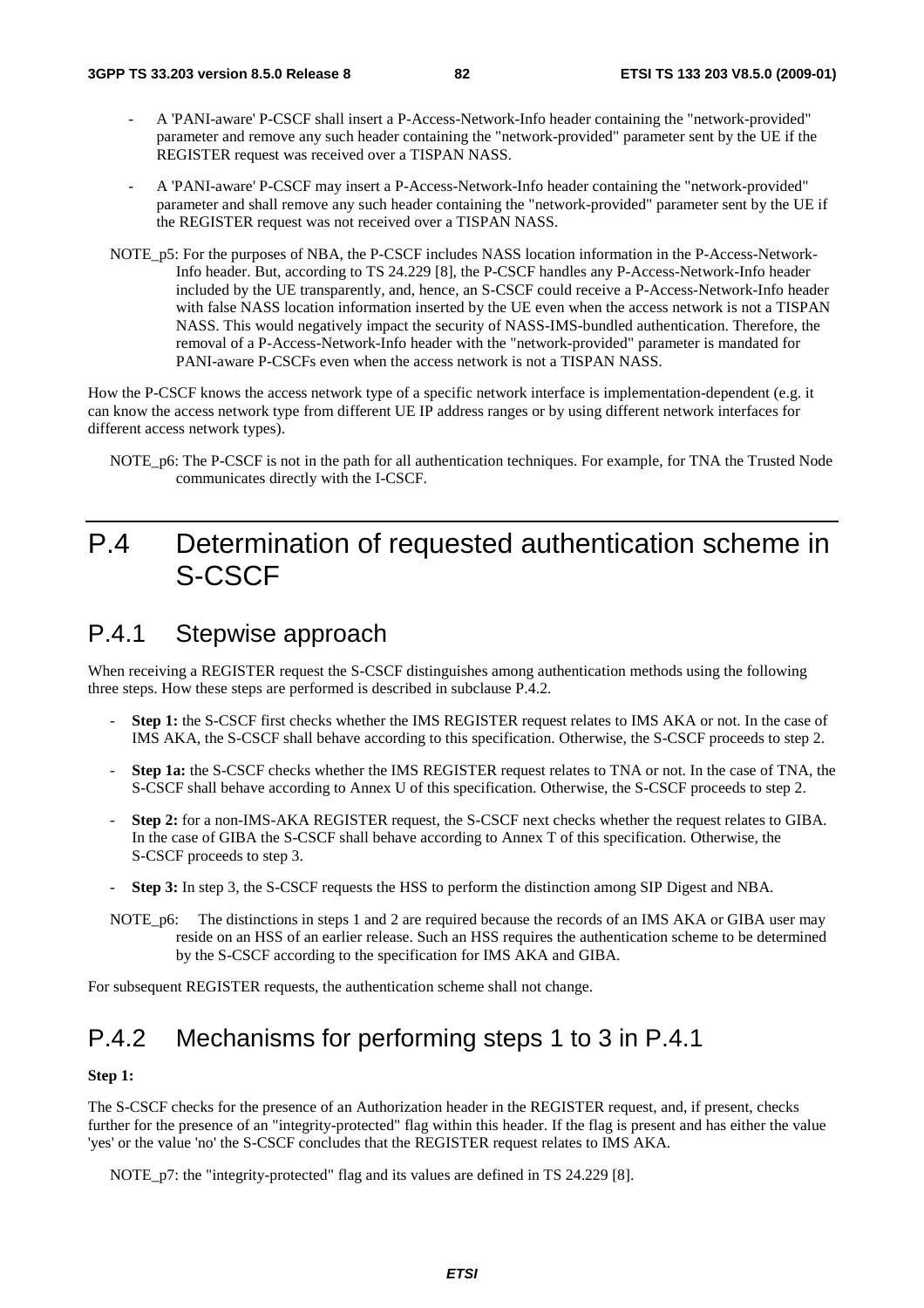#### **Step 1a:**

The S-CSCF checks for the presence of an Authorization header in the REGISTER request, and, if present, checks further for the presence of an "integrity-protected" flag within this header. If the flag is present and has the value "authdone" the S-CSCF concludes that the REGISTER request related to TNA.

#### **Step 2:**

The S-CSCF then shall proceed as follows:

 If there is no Authorization header in the REGISTER request, and there is no P-Access-Network-Info header containing the "network-provided" parameter, in which the access-type parameter indicates TISPAN NASS,

then GIBA is used.

Otherwise, the S-CSCF proceeds to step 3.

#### **Step 3:**

This step rests on three conditions:

- 1) The S-CSCF shall know, e.g. using the mechanism in clause P.5, which P-CSCFs in the home network are PANI-aware in the sense of clause P.3.
- 2) It shall be ensured that P-CSCFs in the home network, which are not PANI-aware, do not connect to TISPAN NASS.
- 3) A user always uses either NBA or SIP Digest, but not sometimes NBA and sometimes SIP Digest.

If the S-CSCF supports both SIP Digest and NBA, the S-CSCF shall send an authentication request to the HSS indicating that the authentication scheme is unknown. The S-CSCF shall infer the authentication scheme used by the subscriber from authentication request response by the HSS.

If the returned authentication scheme is NBA the S-CSCF shall proceed with this authentication only if the P-CSCF is in the home network and 'PANI-aware'.

If the returned authentication scheme is SIP Digest the S-CSCF will learn from the "integrity-protected" flag in the subsequently received REGISTER request containing the challenge response whether SIP Digest with or without TLS is used.

If the S-CSCF supports NBA but not SIP Digest, the S-CSCF shall send an authentication request to the HSS indicating that the authentication scheme is either NBA or unknown. The S-CSCF shall infer the authentication scheme used by the subscriber from authentication request response by the HSS. If the returned authentication scheme is NBA the S-CSCF shall proceed with this authentication only if the P CSCF is in the home network and 'PANI-aware'.

If the S-CSCF supports SIP Digest but not NBA, the S-CSCF shall send an authentication request to the HSS indicating that the authentication scheme is either SIP digest or unknown. The S-CSCF shall infer the authentication scheme used by the subscriber from authentication request response by the HSS. If the returned authentication scheme is SIP Digest the S-CSCF will learn from the "integrity-protected" flag in the subsequently received REGISTER request containing the challenge response whether SIP Digest with or without TLS is used.

# P.5 Co-existence of PANI-aware and other P-CSCFs

This section introduces a configuration-based solution, which enables an S-CSCF to serve both PANI-aware P-CSCFs and P-CSCFs that are not PANI-aware.

#### *Configuration-based solution:*

The S-CSCF shall be configured in such a way that it knows which P-CSCFs are PANI-aware, according to section P.3. The S-CSCF knows the P-CSCF which forwarded the registration request from the Via header.

NOTE p10: Both EIS and NBA require the P-CSCF to be in the home network. This may help in realising the configuration-based solution.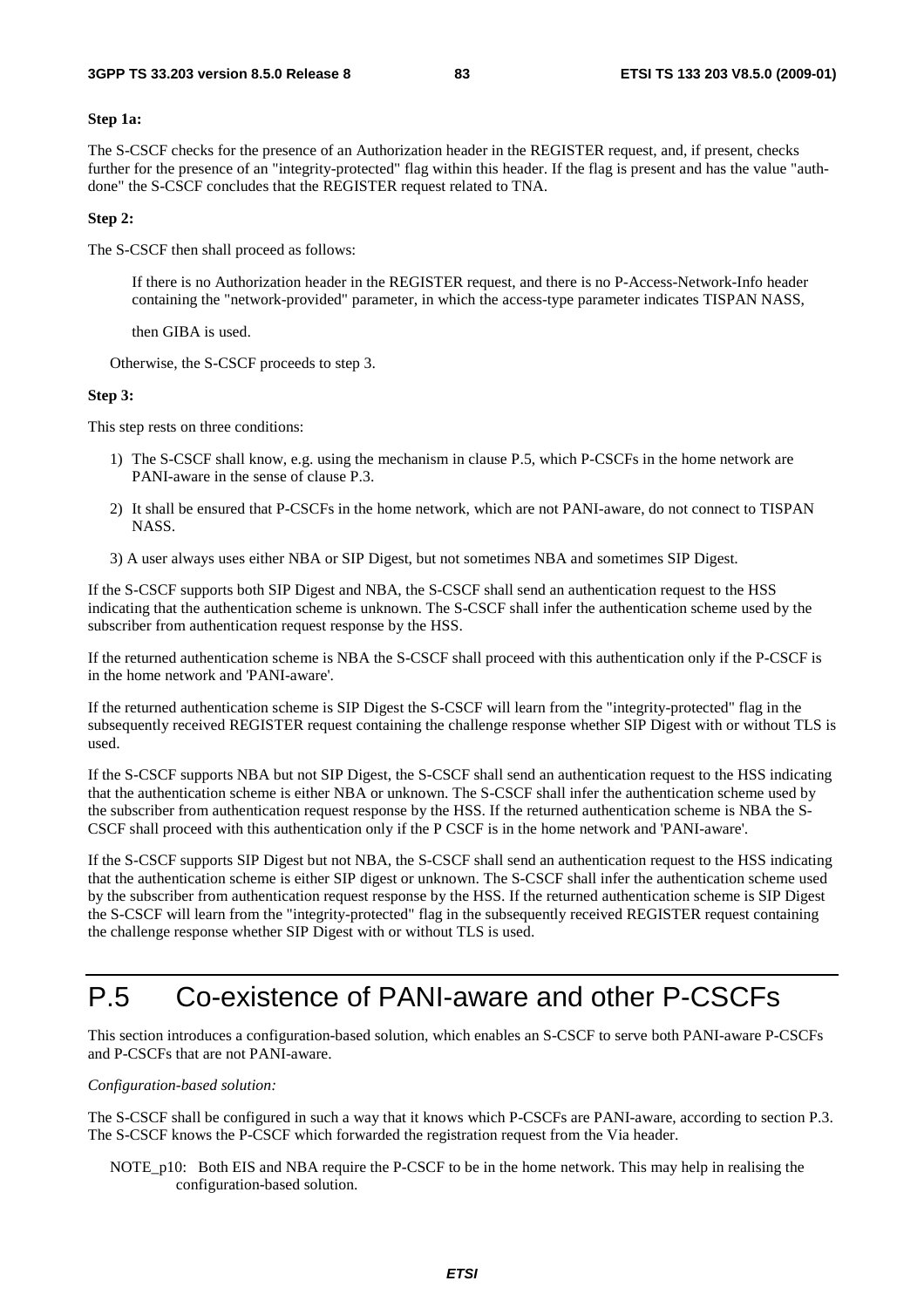*Editor"s note: It is ffs whether a protocol- based solution should be added. In such a solution, a PANI-aware P-CSCF could include an indication about its capability to handle the "P-Access-Network-Info" header correctly, according to section P.3, in an appropriate header field.*

## P.6 Considerations on the Cx interface

The specification of certain Cx commands in TS 29.228 [39] requires the inclusion of a private user identity (IMPI). When a registration request is sent without an Authorization header then such a private identity is not available.

For GIBA, an Authorization header is never included in a registration request. However, it is specified for GIBA in TS 23.003 [46] how to derive a private identity from a public identity. This derived private identity is then used in Cx commands.

For NBA the inclusion of an Authorization header in a registration request is optional. The handling of private user identities in Cx commands relating to registration requests without Authorization header remains left open in NBA specifications.

- NOTE p11: Proprietary solutions may be required in networks where NBA clients may send registration requests without Authorization header. Some of these proprietary solutions may require the I-CSCF to handle Cx commands in a way specific to NBA clients. In such a case the I-CSCF may use the P-Access-Network Info header to determine whether the request was sent over a TISPAN NASS network. In contrast to the procedures for the S-CSCF in clause P.5, the correctness of the information in the P-Access-Network Info header is not security-critical in the context of the I-CSCF discussed in this note. Note also that such proprietary solutions may lead to interoperability problems between an HSS and an x-CSCF from different vendors.
- Editor"s note: the agreed new WID on NBA stage 3 in CT1 may lead to a standardized solution for the problem. Then NOTE p11 would need to be revisited.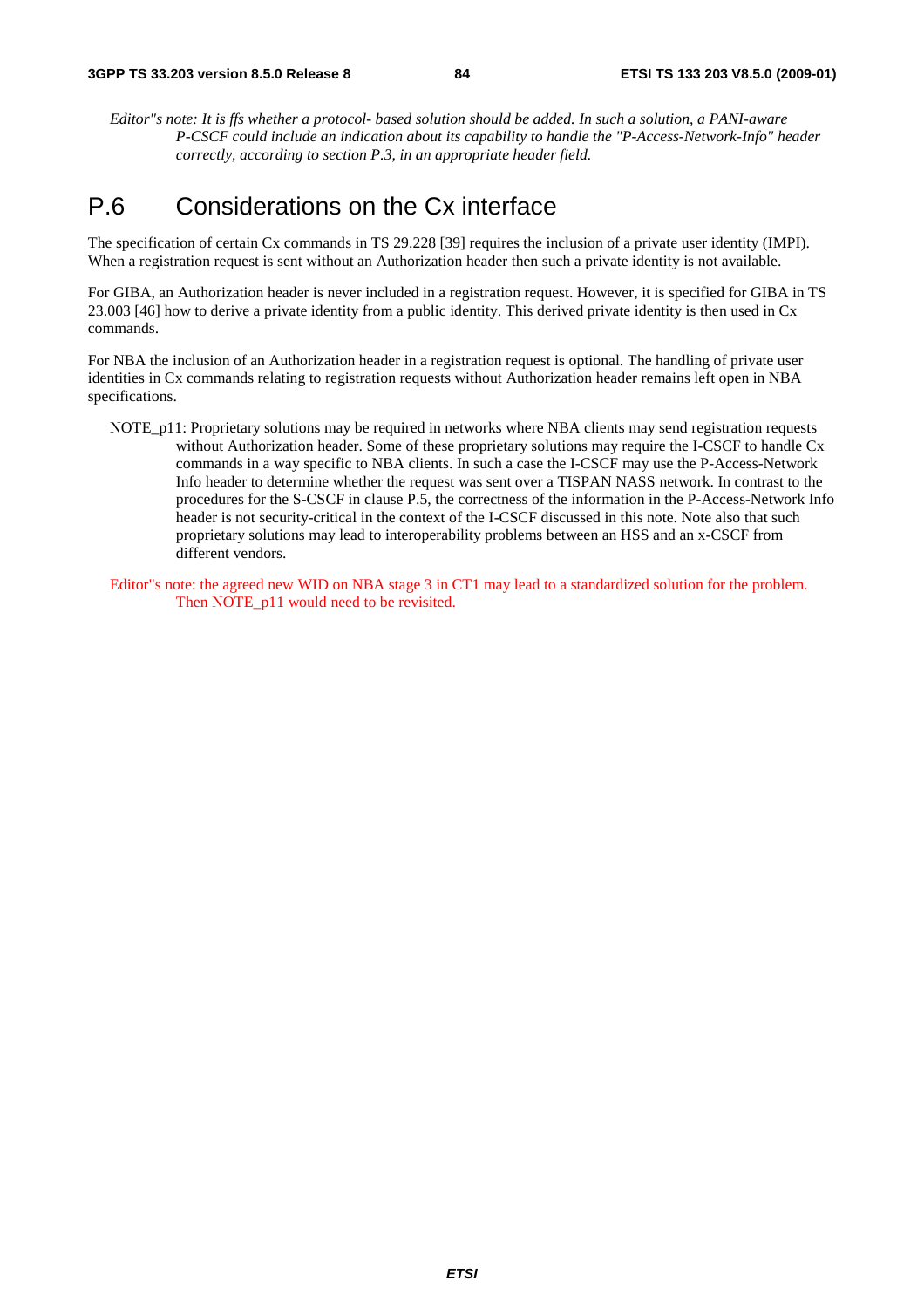# Annex Q (informative): Usage of the authentication mechanisms for non-registration messages in Annexes N and O

# Q.1 General

The name 'authentication mechanism' is used here synonymously with 'mechanism for message origin authentication'. The following three authentication mechanisms for non-registration messages, which can only be used in conjunction with SIP Digest authentication for registrations, are included in Annexes N and O:

TLS:

In this procedure, the P-CSCF associates source IP address and port of the TLS connection with the TLS Session ID, the IMPI and all the successfully registered IMPUs related to that IMPI. The P-CSCF uses this association later, when receiving non-registration messages, to assert identities to the S-CSCF based on the TLS connection over which the packet was received, cf. Annex O.2. For more information on the assertion of identities cf. below. TLS is optional according to Annex O.

IP address check:

In this procedure, the P-CSCF associates IP address and, if draft-ietf-sip-outbound [40] is used, also the source port of the packet in which the REGISTER message was received, with the identities of the user during a successful registration. The P-CSCF uses this association later, when receiving non-registration messages, to assert identities to the S-CSCF based on IP address and, if applicable, port of the received packet, cf. Annex N.2.1. The IP address check is mandatory according to Annex N.

SIP Digest proxy-authentication:

In this procedure, the S-CSCF authenticates a non-registration message by verifying the Digest response in the Proxy-Authorization header. If the non-registration message contains no Proxy-Authorization header, or if the nonce is stale, the S-CSCF may challenge the non-registration message by sending a 407 SIP message with a Proxy-authenticate header containing a nonce. This procedure is transparent for the P-CSCF. SIP Digest proxy-authentication is optional according to Annex N.

# Q.2 Assertion of identities by the P-CSCF

Assertion of identities by the P-CSCF is currently described in TS 24.229 [8], clause 5.2.6.3. This clause is referenced in Annex N.2.1 of this specification. The underlying assumption of this clause is the use of IMS AKA with IPsec.

It is briefly recapped how identity assertion works for IMS AKA with IPsec as this helps to understand its use in Annex N: The P-CSCF stores the IP address and port together with the IMPI and the registered IMPUs in an 'SA table' during a successful registration. The idea of identity assertion for non-registration message is that the P-CSCF securely knows from the source IP address and port, tied to the IPsec security association, which user sent the non-registration message. The P-CSCF therefore can assert to the S-CSCF that a certain IMPU is related to the sender of the non-registration message. The P-CSCF uses the P-Asserted-Identity header for this purpose. The S-CSCF has to rely on the P-CSCF for the verification of user identities as the security is provided by IPsec which terminates at the P-CSCF.

The relevant paragraphs from TS 24.229, clause 5.2.6.3, are:

'When the P-CSCF receives an initial request for a dialog or a request for a standalone transaction, and the request contains a P-Preferred-Identity header that matches one of the registered public user identities, the P-CSCF shall identify the initiator of the request by that public user identity.

When the P-CSCF receives an initial request for a dialog or a request for a standalone transaction, and the request contains a P-Preferred-Identity header that does not match one of the registered public user identities, or does not contain a P-Preferred-Identity header, the P-CSCF shall identify the initiator of the request by a default public user identity. If there is more than one default public user identity available, the P-CSCF shall randomly select one of them.

NOTE 1: The contents of the From header do not form any part of this decision process.'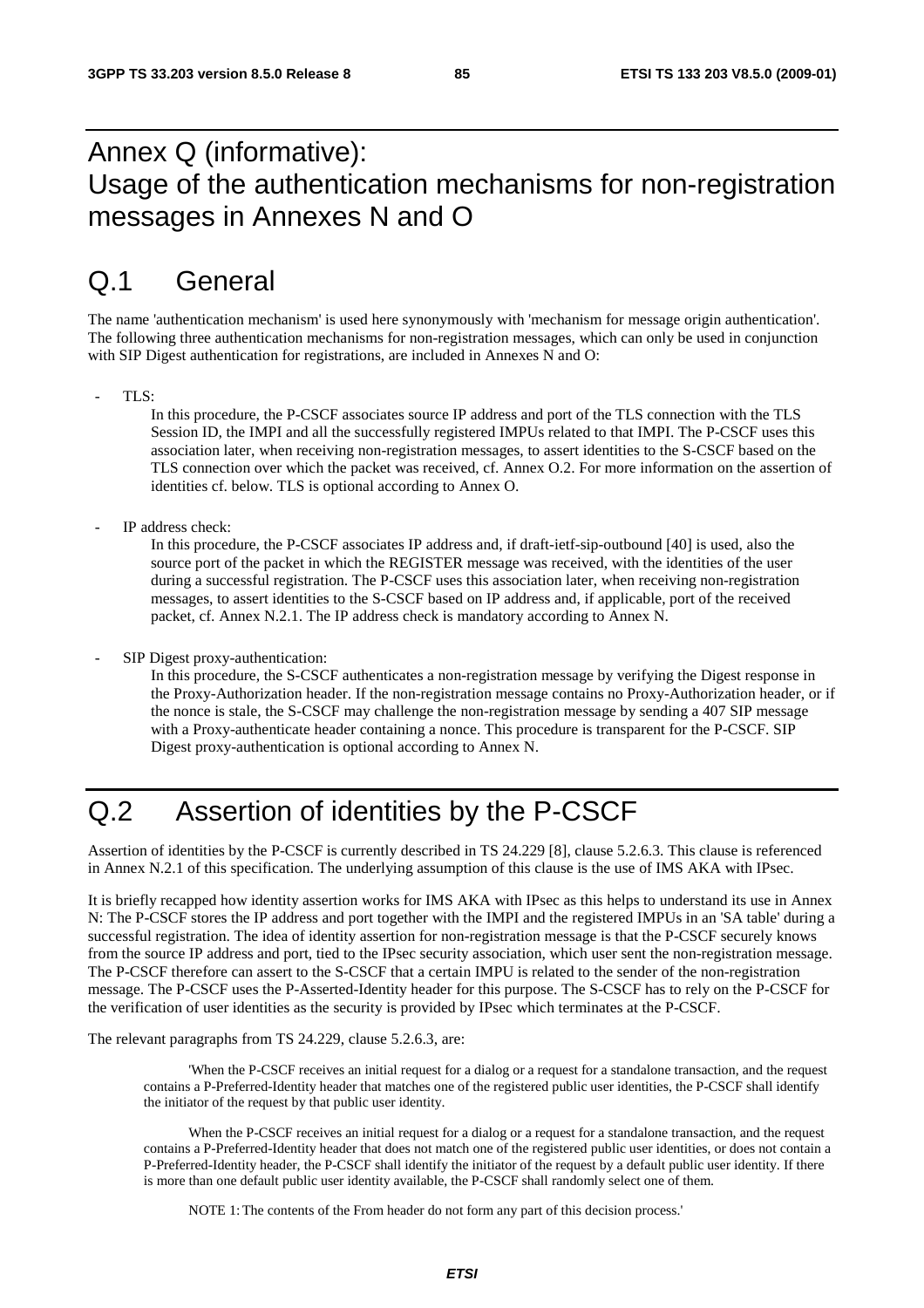It is clear that the S-CSCF needs to be certain about the user identities associated with a non-registration message, e.g. for charging purposes or for being able to convey the asserted identities to application servers (ASs). The concept of identity assertion may be applied to the three authentication mechanisms for non-registration messages, which may be used in conjunction with SIP Digest authentication for registrations, as follows:

TLS:

This case is very similar to the IPsec case as the P-CSCF knows the originator of a message from the TLS session (i.e. security association) with which the corresponding packet was protected. The procedures in TS 24.229, clause 5.2.6.3 apply without changes.

IP address check:

This case is also similar to the IPsec and TLS cases. The P-CSCF knows the originator of a message from the association of IP address and, if applicable, port with the user identities in the IP address check table which it established during registration. The procedures in TS 24.229, clause 5.2.6.3 apply in the P-CSCF without changes. A minor change of the local S-CSCF behaviour is required when the mechanism is used in conjunction with SIP Digest proxy-authentication, cf. next paragraph.

#### SIP Digest proxy-authentication:

This case is different from the previous cases in that proxy-authentication is transparent to the P-CSCF. The P-CSCF therefore cannot assert any identity to the S-CSCF. However, the S-CSCF has now secure knowledge of the user"s private identity. The P-CSCF-related procedures in TS 24.229, clause 5.2.6.3 therefore can remain the same only when they are used in conjunction with the IP address check. In order to cover a potential error condition of a mismatch in the S-CSCF between the identity asserted by the P-CSCF by means of IP address check and the identity verified by the S-CSCF by means of Digest proxyauthentication, the rule is added that the latter shall take precedence as Digest proxy-authentication is the stronger of the two mechanisms, cf. below.

# Q.3 Strengths and boundary conditions for the use of authentication mechanisms for non-registration messages

TLS:

During the set-up phase SIP Digest with TLS is somewhat weaker than IMS AKA with IPsec because the client end of the TLS tunnel is authenticated by means of the password-based Digest mechanism, and not the UICC-based AKA mechanism, and because the session keys are cryptographically tied to authentication with IMS AKA, which is not the case for SIP Digest with TLS. But once the TLS tunnel has been set up securely, the strengths of TLS and IPsec are comparable, and no attacks, except attacks on the security of endpoint platforms, seem feasible. TLS requires TCP and does not work for UDP.

SIP Digest proxy-authentication:

This mechanism is weaker than TLS or IPsec because the message origin authentication relies on a message authentication code (the Digest response in the Proxy-Authorization header), which is not cryptographically tied to the body nor to the header of the SIP message. (Note that qop = auth-int, which would at least provide a cryptographic tie with the message body, cannot be used in the IMS context.) Therefore, certain man-in-themiddle attacks are theoretically conceivable where an attacker could 'steal' a Digest response from one message and append it to another. These attacks may, however, be impractical in many deployment scenarios so that the SIP Digest proxy-authentication provides sufficient security in these scenarios. An attacker being only able to spoof source IP address and port would not be able to break SIP Digest proxy-authentication.

There would be no technical problem in using SIP Digest proxy-authentication together with TLS, but the only security advantage would be increased home control, in case the P-CSCF is in a visited network.

IP address check:

This mechanism has two main benefits: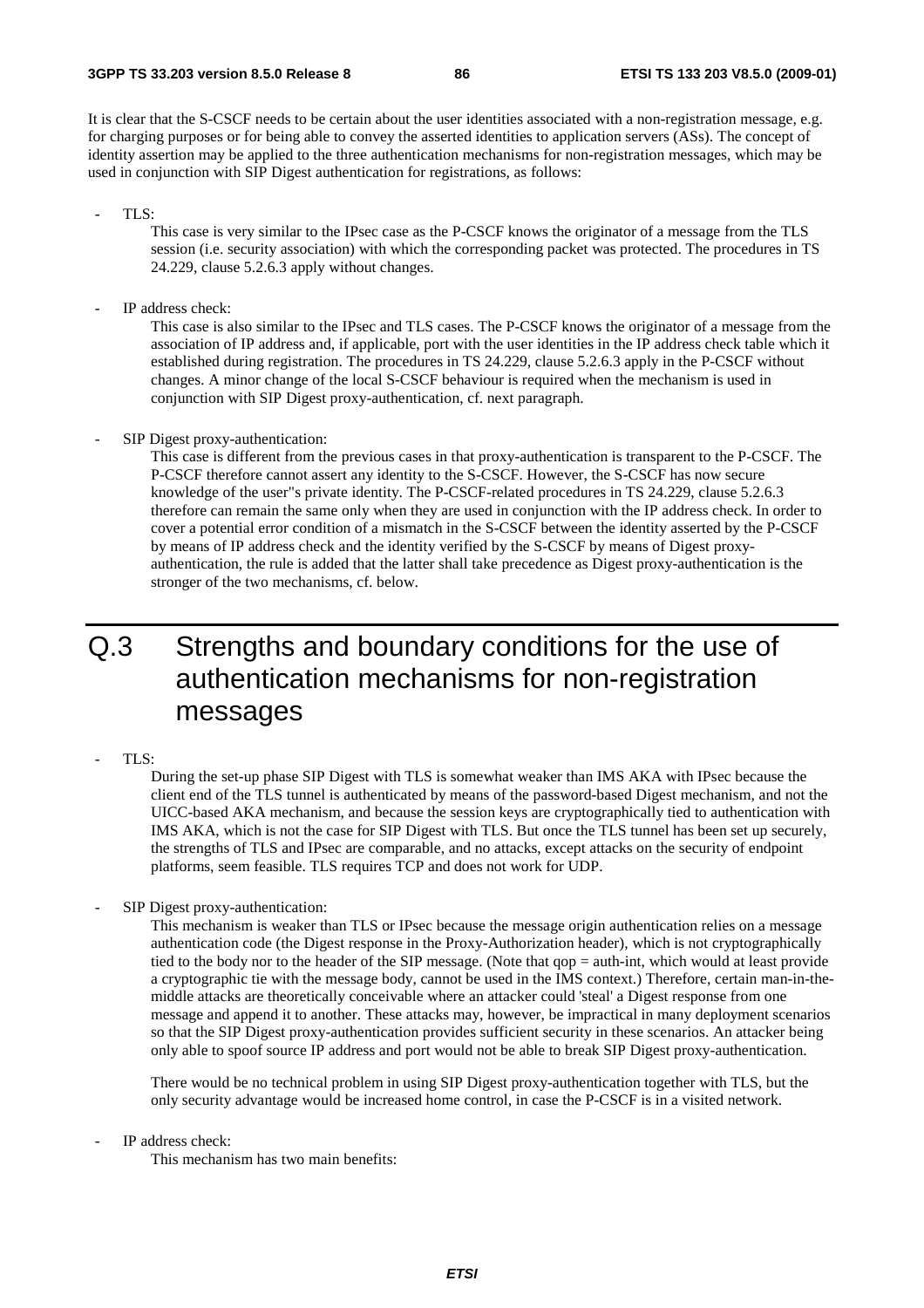- o One benefit of the IP address check mechanism is for operators who would otherwise rely entirely on link layer security. If only link layer security was provided then an attacker, although correctly authenticated at the link layer, could spoof SIP addresses and impersonate another IMS user. The IP address check provides the missing link between lower layers and SIP layer to prevent this kind of attack. Reasons why operators may not want to use TLS or SIP Digest proxy-authentication may include clients not supporting these mechanisms, need for server certificates (in the TLS case) or performance.
- o Another benefit of the IP address check mechanism is that the existing mechanism for identity assertion in the P-CSCF can be used in the same way as for IMS AKA with IPsec, cf. above.

However, the IP address check mechanism has to fulfill additional boundary conditions to work securely. If there is uncertainty about the boundary conditions of a given environment it is recommended to use TLS or SIP Digest proxy-authentication.

- o An attacker being able to spoof source IP address and port of another registered user can break this mechanism. Therefore, this mechanism can only be used in environments where IP address and port spoofing occurs neither in the public access network nor on the customer premises. In this sense, the IP address check mechanism is weaker than SIP Digest proxy-authentication.
- o When the IP address check mechanism is not used in conjunction with draft-ietf-sip-outbound [40], then only the IP address is associated with the user"s identities, cf. Annex N.2. In this case, it is additionally required to ensure that two different users cannot share the same IP address. An example of when this could happen would be when a UE not fully compliant to Annex N does not use draft-ietf-sip-outbound [40], although it sits behind a NAT, and the P-CSCF does not realise that there is a NAT. Hence the requirement in Annex N.2 that 'the P-CSCF should only accept a register request without outbound support if it can determine that no NAT is present in the signaling path between the UE and the P-CSCF'. Another example would be two users sharing the same machine with one IP address, and not using draftietf-sip-outbound [40]. It depends on the environment whether the additional requirement in this bullet can be fulfilled.
- o It may happen that a UE loses connection without being able to deregister in the IMS, and the access network consequently re-assigns the IP address to another user, or a NAT re-assigns the port to another user. To cover such cases, Annex N states that the P-CSCF shall overwrite any existing entry in the IP address check table when a new registration with a different IMPI, but the same IP address (and port, if applicable) is successfully performed. In the absence of malicious attacks the IP address check mechanism then works correctly.
- o An attacker may try to exploit IP address and port re-assignment as follows: he repeatedly attaches to the network hoping to be assigned the IP address or port of another user who dropped off without deregistering in IMS. If this indeed happens then any non-registration message sent by the attacker would be accepted by the IP address check mechanism in the P-CSCF as coming from the previous user. The attacker does not attempt to register in IMS as he would not be able to send a correct SIP Digest response. This possibility of attack seems difficult to exploit, but again, the likelihood for success depends on the environment.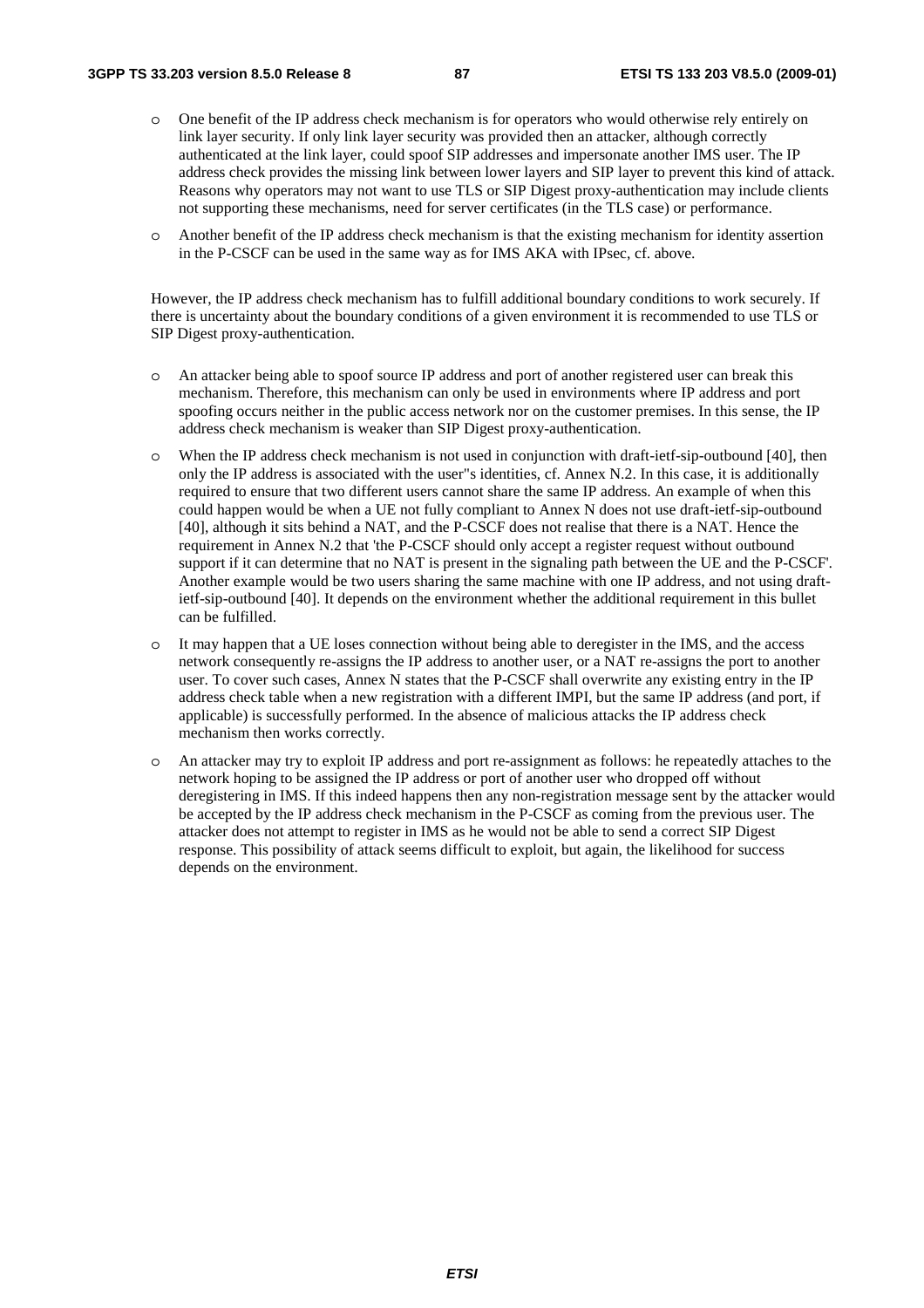# Annex R (normative): NASS-IMS-bundled authentication

### R.1 Overview

The main objectives and requirements on NASS-IMS-bundled authentication is that it shall be possible to gain access to IMS based on successful access level (NASS, cf. [36]) authentication (see requirements for Early Deployments in [37]). In practice this is achieved by associating an IMS identity with a fixed specific location from where it is authorized to access from.

When registering to the IMS subsystem, the location of where the UE is accessing from is verified by the NASS (which also handles the authentication / authorization) and if the NASS location is equal to the provisioned location, the UE is authorized to access IMS.

It is assumed that there exist a strong relationship between the access network and the IMS network, and that the NASS location of the UE can be provisioned in the user profile of the HSS.

### R.2 Use Cases and Limitations

The main use case for NASS-IMS-bundled authentication is to provide access to the IMS network for legacy equipment that cannot support the IMS access security (see Clause 6.1). This is also reflected by the requirements in [37] (see Clause 4.2, *Early Deployments*), which requires the possibility to link NASS and IMS authentication so that it is possible to reuse the authentication of the NASS to gain access to IMS. It is the responsibility of the end user to ensure the protection between the entity providing access level authentication and the entity including the IMS application.

NASS-IMS-bundled authentication has a number of deployment requirements which restricts its usage for general usage. This includes:

- The access network provides sufficient means to assure the IMS layer that a specific UE/user is connecting from a specific location.
- The access network provides sufficient means for confidentiality and integrity of the signalling communication.
- The access network is providing anti-IP spoofing mechanisms.
- Nomadicity (and roaming) is not possible as the user is fixed to a specific location and the access network and IMS network need to be tightly coupled.

### R.3 Detailed description

This clause describes how UEs authenticate to NASS and simultaneously also gain service layer authentication using the "single sign on" NASS-IMS-bundled authentication. The sequence diagram is depicted in Figure R.1.

The UE gets network attachment after the authentication at the NASS level. The CLF in the NASS (network attachment subsystem) holds a binding between the IP address and the location information (contains the Line Identifier), which the UE holds per the xDSL connectivity. The selection of the authentication (whether NBA is possible or not) is done at HSS level on IMS user basis.

- 1-2) The UE sends a new SIP REGISTER message to the P-CSCF. The P-CSCF identifies whether or not a security association is required at this point, based on the presence or absence of Security Client header and the access network / location from where the SIP REGISTER is received. During the SIP registration, the P-CSCF locates the CLF based on the UE's IP address or/and based on the information of the access network from which the P-CSCF receives the IP packet (P-CSCF may have several logical/physical interfaces toward different Access Networks). P-CSCF performs a "Location Information Query" towards the CLF over the e2 interface. The key for the query is the IP address indicated by the UE.
- 3) The CLF sends the response to the P-CSCF including the location information of the UE using the given IP address.
- 4-7) The P-CSCF appends the NASS location information to the SIP REGISTER message and forwards the REGISTER message to the I-CSCF. The I-CSCF contacts the HSS to authorize the UE. In case no explicit IMPI was included in the SIP REGISTER, the I-CSCF behaves according to Annex P.6 of this specification.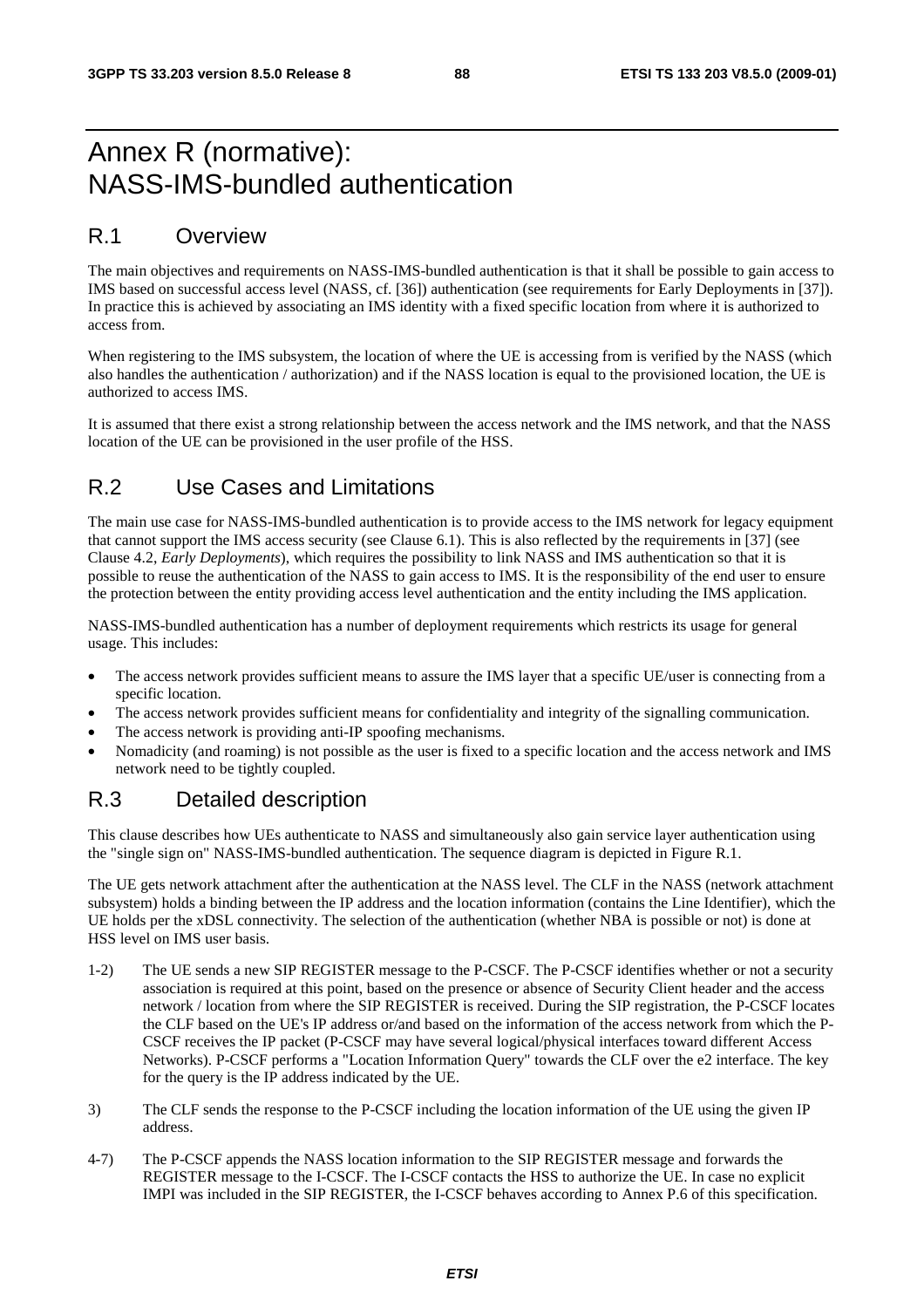The HSS responds that the UE is authorized, and the I-CSCF forwards the SIP REGISTER message to the S-CSCF chosen to serve the UE.

- 8) If the S-CSCF supports both NBA and SIP digest (according to Annex N of this specification), the S-CSCF queries the HSS over the Cx interface, indicating that the authentication method is unknown (see Annex P.4.1, step 3, and Annex P.4.2, step 3, of this specification, and TS 29.228 [39]). If the S-CSCF supports NBA but not SIP digest, it queries the HSS over the Cx interface, indicating that the authentication method is either NBA or unknown.
- 9) The HSS returns a message with the location information of the UE identified by the IMPI and IMPU (if NASS--IMS-bundled authentication is the preferred authentication scheme). The S-CSCF authenticates the UE by comparing the location info embedded in the REGISTER message with the location information received from the HSS. If they match, the UE is successfully authenticated and the processing continues.
- 10-11) The S-CSCF sends a message to the HSS, informing that this S-CSCF is going to serve the UE, and the HSS responds which a message providing information that the S-CSCF needs for serving the user.
- 12-14) The S-CSCF sends 200 OK message to the UE.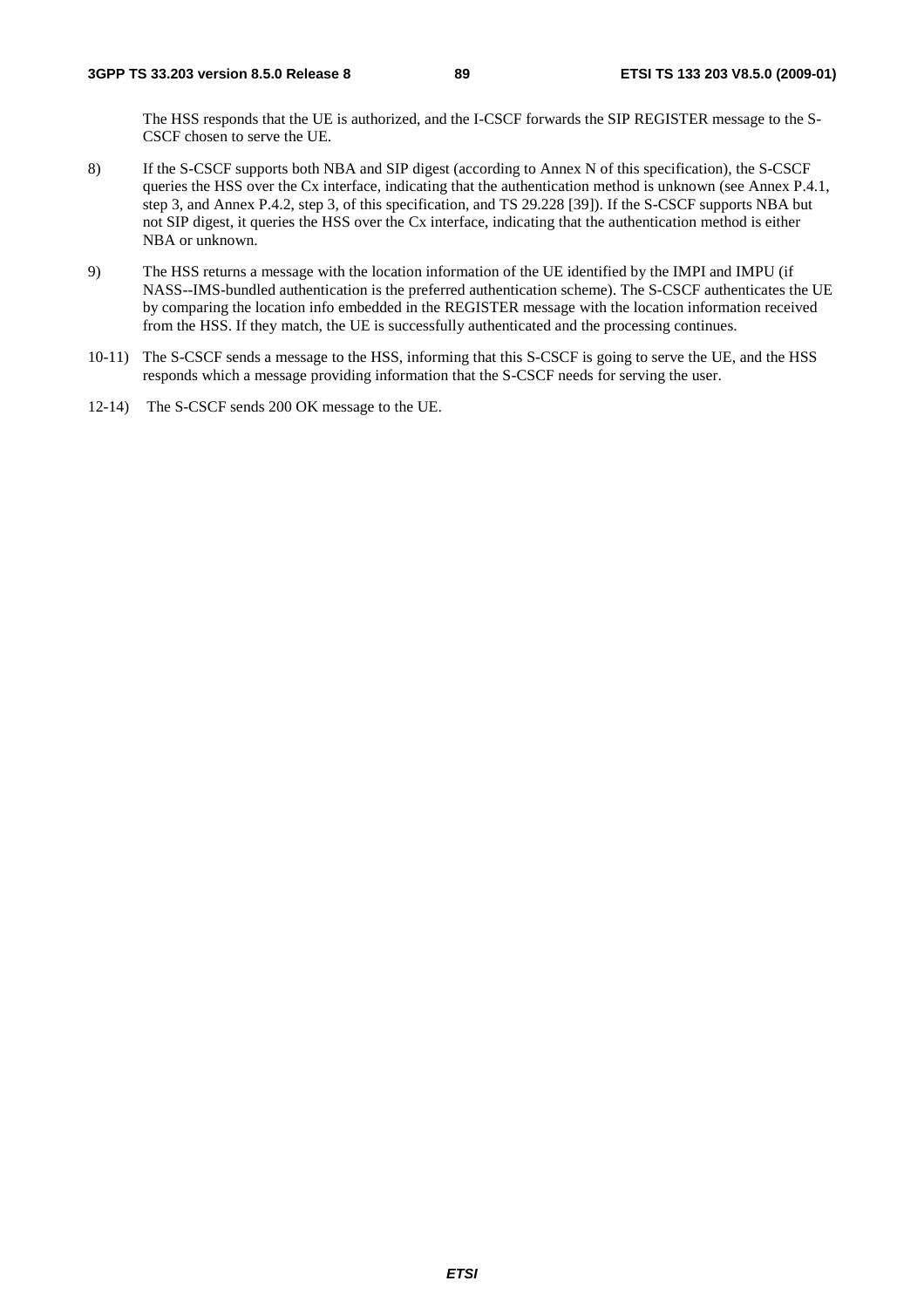

**Figure R.1: Flow Diagram for successful NASS Bundled Authentication during Registration** 

The detailed procedures of NASS-IMS-bundled authentication for the CSCF's are described in [8]. The details of the extended interface towards the HSS are covered in [39].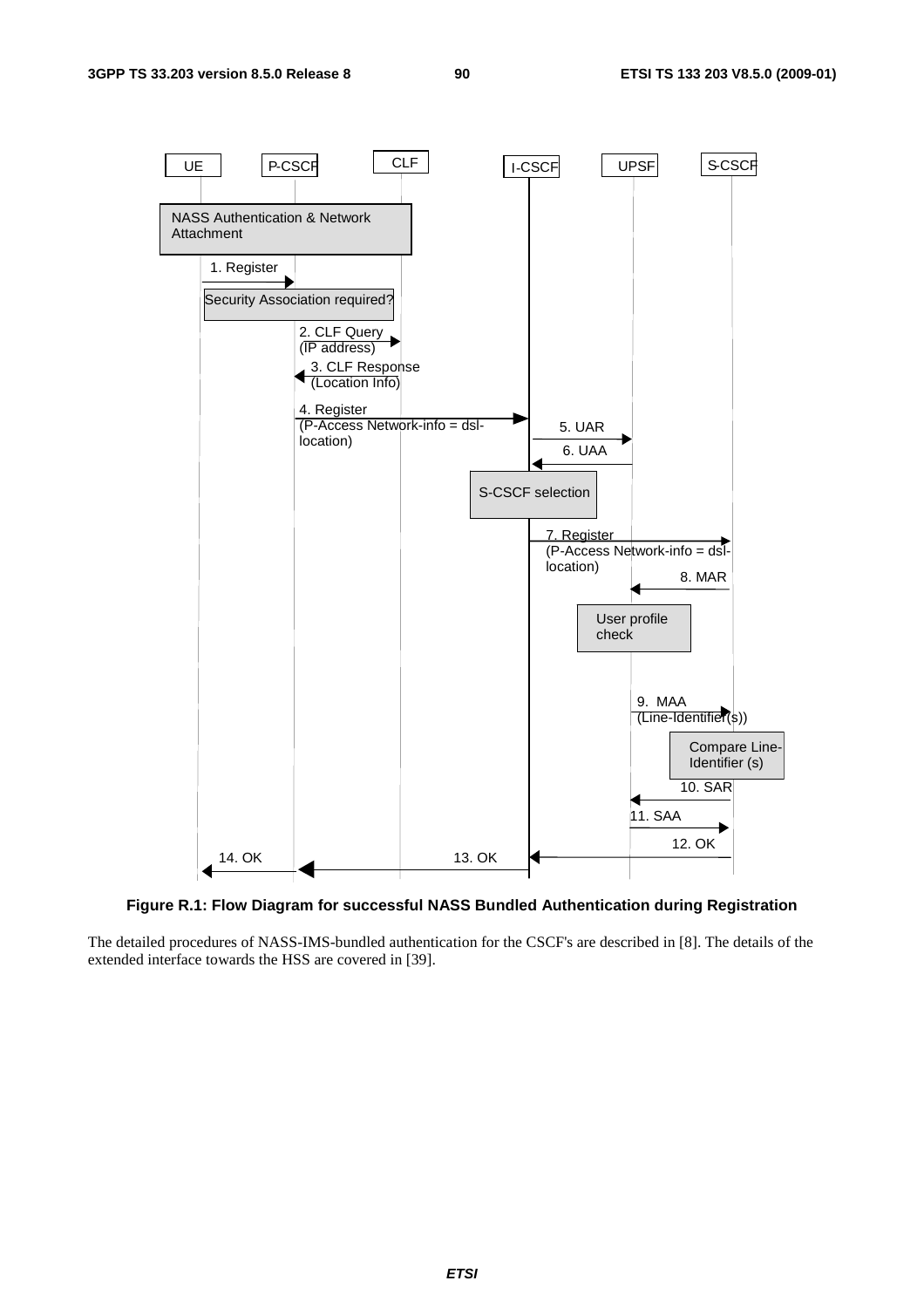# Annex S (Normative): Application to 3GPP2 Access

## S.1 Introduction

This annex specifies how the material in the main body and other normative annexes of this document apply to 3GPP Access. In case there is a conflict with another annex of this document, then the requirements in this annex shall override. The IP Connectivity Access Network (IP-CAN) for 3GPP2 networks, called Packet Data Subsystem (PDS), is defined in [40].

# S.2 Application of clause 4

In 3GPP2 networks, the IMS is essentially an overlay to the PDS and has a low dependency on the PDS. PDS can be deployed without the multimedia session capability. The IMS Security Framework is shown in Figure S.1.

For the purposes of this Annex, the UE is not mandated to contain a UICC. The security data at the UE for access using IMS AKA are stored according to the requirements in clause S.4. It shall be possible for the IMS authentication keys and functions to be logically independent to the keys and functions used for PDS authentication. However, this does not preclude common authentication keys and functions from being used for IMS and PDS authentication.

The IMS Security Framework also addresses the security of interfaces between the IMS and external network domains, for example, Multimedia IP-Networks as shown in Figure S.1. This is important since the service capability subsystem of the IMS includes application servers that reside on untrusted third-party networks, and which can access network functionality.



**Figure S.1: The IMS security architecture** 

There are seven different security associations and different needs for security protection for IMS (including SIP AS nodes) and they are numbered 1 through 7 in Figure S.1.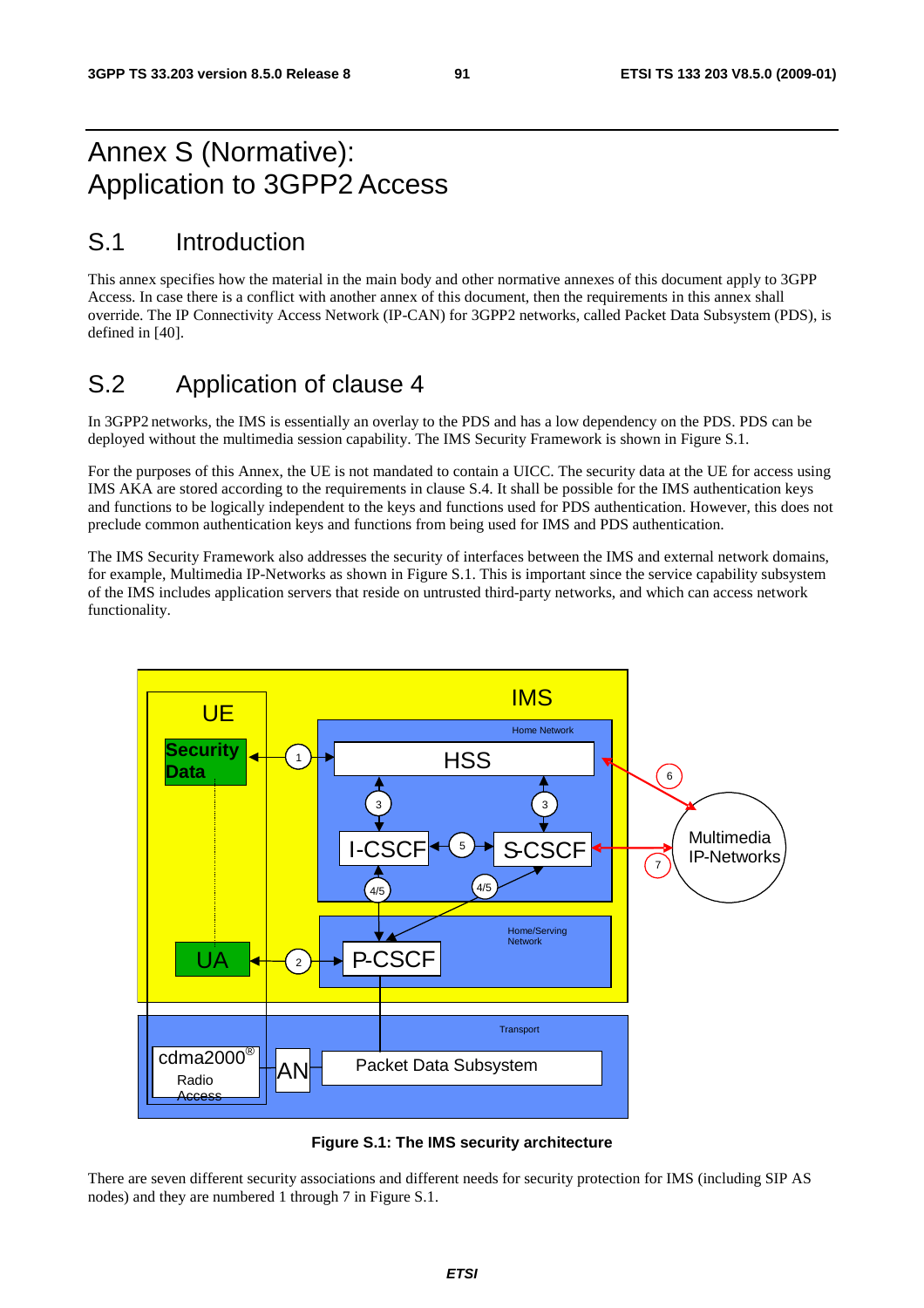1. Provides mutual authentication between the UE and the S-CSCF. The HSS delegates the performance of subscriber authentication to the S-CSCF. The long-term key in the UE and the HSS is associated with the user private identity (IMPI). The UE will have one (network internal) user private identity (IMPI) and at least one external user public identity (IMPU).

The security associations 2 through 5 are as defined in clause 4 except that requirements in clause S.5 of this specification shall apply for security protection.

- 6. Provides security between a SIP-capable node residing in an external IP network, and the HSS. This security association is covered in clause S.5 of this specification The SIP-capable node is a SIP Application Server and may also reside within the HN. However, this security assoication is only applicable when the SIP AS resides in an external IP network. If the SIP AS resides in the Home Network, then the security association 3 applies.
- 7. Provides security between SIP-capable nodes located in different networks. It differs from security association 4 in that the SIP-capable node here is the SIP Application Server. Using SIP, this type of application server may communicate with network entities to offer service control and content, access functionality provided in the operator"s network, and manage bearers. This security association is covered in clause S.5 of this specification. It is only applicable when the SIP AS resides in an external IP network. If the SIP AS resides in the Home Network, then security association 5 applies.

Not all security mechanisms in this specification provide all of the above. There may exist other interfaces and reference points in IMS, which have not been addressed above. Those interfaces and reference points reside within the IMS, either within the same security domain or between different security domains. Clause S.5 of this specification is intended to address security issues for all such interfaces. This document assumes that the IP-CAN supports secure communications via standard IETF protocols [14].

The confidentiality and integrity protection for SIP-signaling is provided in a hop-by-hop fashion. The first hop i.e. between the UE and the P-CSCF is specified in clause S.3. The other hops, inter-domain and intra-domain are specified in clause S.5 of this specification.

## S.3 Application of clauses 5 through 9

The user"s subscription is authenticated by the S-CSCF (home service provider). The security association between the UE and the first access point into the operator"s network (P-CSCF) is negotiated based on the protocol defined in RFC 3329 [21]. The options that may be negotiated using [21], which are defined in 3GPP specifications, are: tls and ipsec-3gpp. If the negotiated protocol is ipsec-3gpp and no NAT device is present between the UE and the P-CSCF then clauses 5 through 9 of the main body of this document shall apply. If the negotiated mechanism is 'ipsec-3gpp' and a NAT device is present between the UE and the P-CSCF, then Annex M of this specification shall apply. If the negotiated mechanism is tls then Annex O of this specification shall apply.

- NOTE1: RFC 3329 [21] also allows to negotiate the mechanisms digest, ipsec-ike, and ipsec-man for use between UE and P-CSCF. They are defined in SIP RFC 3261 [6].
- NOTE2: RFC 3329 only defines the security mechanisms between the SIP client and the next-hop SIP entity, i.e. the P-CSCF. In particular, if SIP Digest is negotiated by means of RFC 3329 then Digest has to be run between UE and P-CSCF, with the P-CSCF acting as the server. So, RFC 3329 cannot be used to negotiate SIP Digest authentication in IMS, which occurs between UE and S-CSCF.

When using security mechanisms or protocols specified in this document (including ipsec-3gpp), the following exceptions shall apply:

- The clause 8 on ISIM is replaced with the clause S.4 on 3GPP2 AKA Credentials.
- Any references to ISIM or USIM in clause 5 to 7 and clause M.5 to M.7 are replaced with 3GPP2 AKA Credential.
- The references to TS 33.210 are replaced with a reference to clause S.5 of this specification.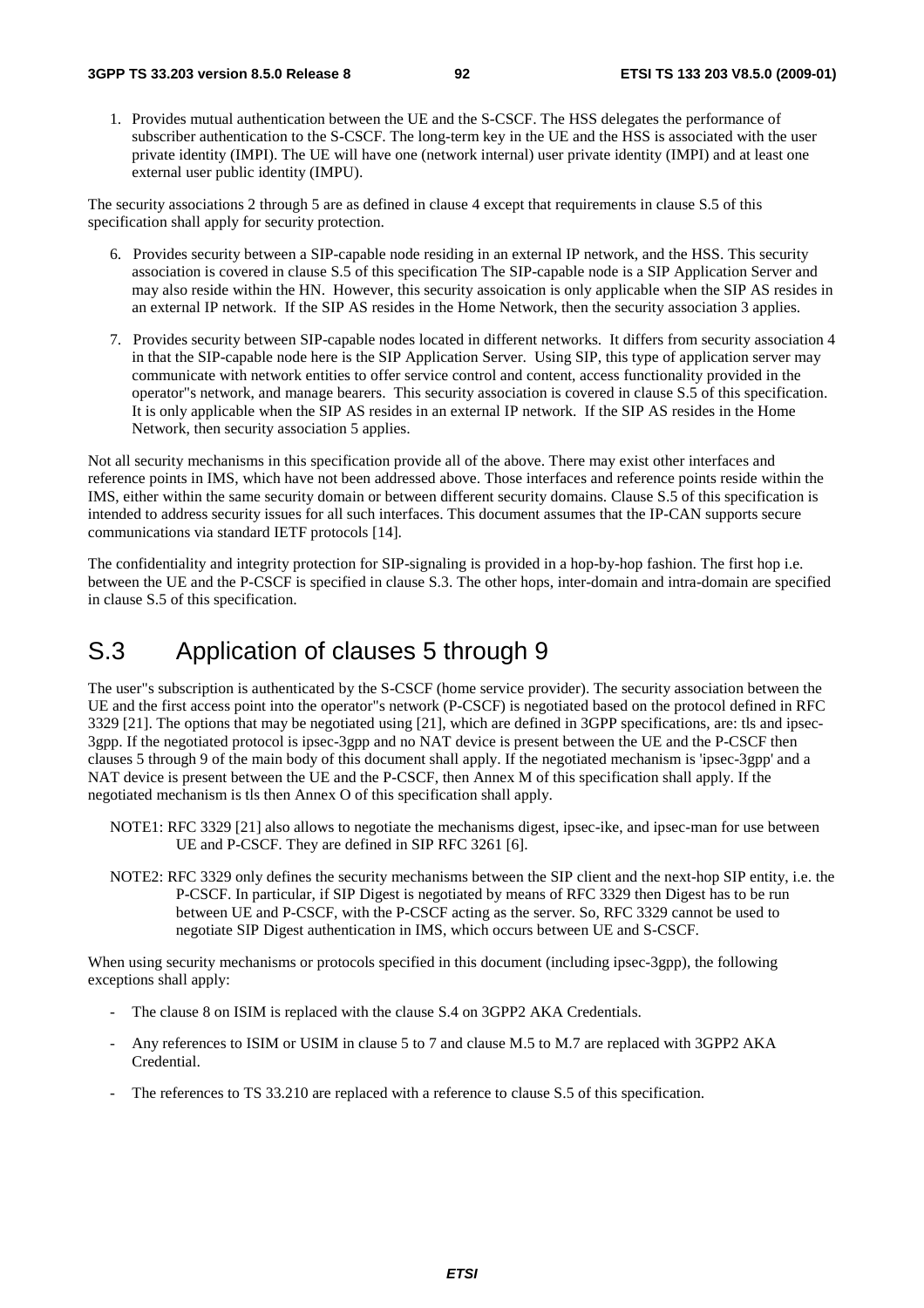## S.4 3GPP2 AKA Credentials

### S.4.1 Realisations of 3GPP2 AKA Credentials

For the purposes of this Annex, the following implementation options for 3GPP2 AKA Credentials are permitted:

- Use of a distinct ISIM application which does not share security functions with the CSIM or USIM;
- Use of a distinct ISIM application which does share security functions with the CSIM;
- Use of a distinct USIM application on a UICC;
- Use of a distinct IMC which does not share security functions with the UIM;
- Use of a distinct IMC which does share security functions with the UIM;
- Use of a CSIM application on a UICC [45];
- Use of a UIM or R-UIM [41].

There shall only be one 3GPP2 AKA credential for each IMPI.

If there is an IMC or ISIM, then the IMC or ISIM shall always be used for IMS authentication using AKA.

The IMS subscriber shall not be able to modify or enter the IMPI. The IMS subscriber shall not be able to modify or enter the Home Domain Name.

If the IMS specific identities are not present, i.e. neither an ISIM or an IMC is used as the 3GPP2 AKA credential, the IMS identities (e.g., IMPI/IMPU) shall be derived from the Mobile Station Identity (MSID) used to access cdma2000 access networks as specified in clause 13 of [46]. The MSID can be either IMSI or Mobile Indentification Number (MIN).

The AKA algorithms for 3GPP2 networks are specified in [43] and [44].

The ISIM application as defined in clause 8.1 and the rules for sharing security functions between an ISIM application and USIM given in clause 8.2 apply to the above cases.

At UE power off, the existing SAs (session keys and related information) shall be deleted.

## S.5 Network Domain Security for IMS

### S.5.1 General

This clause describes security mechanisms for all communication except interfaces 1 and 2 of Figure S.1, including the Home Network, Serving Network, and any 3<sup>rd</sup> party network nodes (such as SIP Application Servers). This clause is applicable independent of negotiated IMS access security mechanism.

When providing security between network elements, where at least one is in a 3GPP2 network (this includes both legacy 3GPP2 MMD networks and ones migrating to Common IMS), then the requirements in the rest of clause S.5 or TS 33.210 [5] may be used. Otherwise TS 33.210 [5] shall be used.

NOTE: For migration to Common IMS and scalability purposes, it is recommended that 3GPP2 systems migrate to using NDS/IP for securing inter-domain IMS signalling traffic as specified in TS 33.210 [5].

### S.5.2 Inter-domain Domain Security

Referring to Figure S.1, interfaces 4 and 7 provides transport security between different networks for SIP capable nodes. Interface 6 provides security for communications between a SIP Application Server, residing in an external network, and the HSS. There may be other interfaces to nodes outside the Home Network, which are also intended to be covered by this clause. The involved nodes shall be capable of IPsec [14]. Privacy protection shall be applied with cryptographic strength greater than DES. Integrity protection shall be applied. IPsec may be used in either transport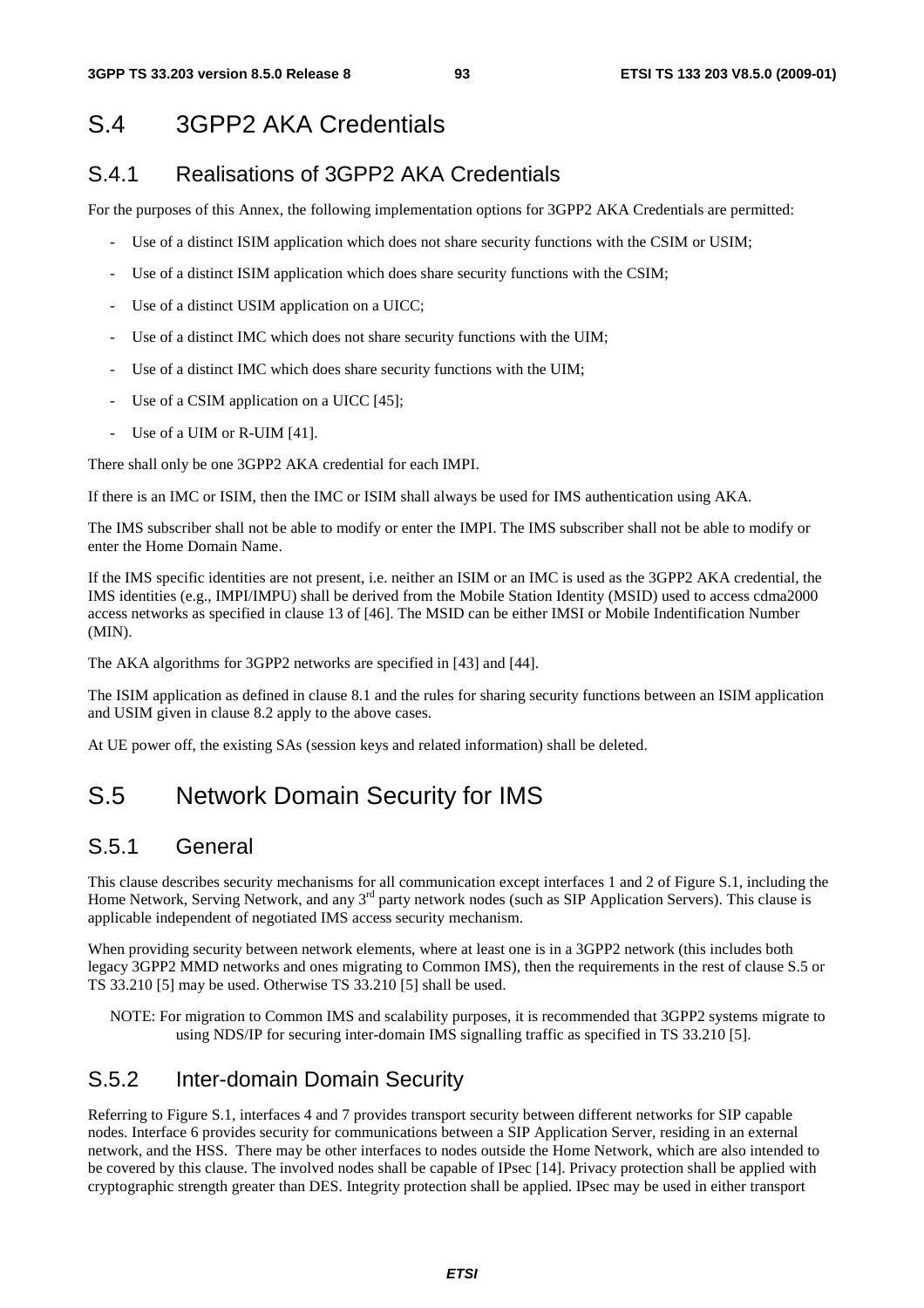mode or tunnel mode; when used in tunnel mode, one or both of the network security domains may use Security Gateways. Security associations between nodes in different networks shall be negotiated using IPsec/IKE [14].

It is necessary that nodes outside the home network should be secure and trustworthy, perhaps using mechanisms such as firewalls, packet filters, and so on. However such details are outside the scope of this clause.

### S.5.3 Intra-domain Domain Security

The interface labeled 5 in Figure S.1 is between SIP-capable nodes in the same network security domain. The interface labeled 3 in Figure S.1 is between the I-CSCF/S-CSCF and the HSS. There may be other interfaces to nodes inside the Home Network, which are also intended to be covered by this clause. As these interfaces exist entirely within one network security domain, the administrative authority may choose any mechanism to secure this interface, including physical security where appropriate. Cryptographic methods of security, if applied, shall include both privacy and integrity protection, and be at least as strong as IPsec [14] using triple-DES and HMAC-MD5.

### S.5.4 Profiles of Network Domain Security Methods

#### S.5.4.1 General

The profiles specified in this clause shall apply to clauses S.5.2 and S.5.3.

### S.5.4.2 Support of IPSec ESP

#### S.5.4.2.1 General

For the interfaces security protection between IMS network elements, this clause specifies the protection using IPsec as specified in RFC 2401 [14] with 3DES and AES (key length shall be 128 bits) for encryption and HMAC-SHA-1 for integrity protection. The key management and distribution architecture is based on the IPsec IKE (RFC 2401 [14], RFC 2407 [47], RFC 2408 [48] and RFC 2409 [49]) protocols.

The security services provided by network domain security are:

- - data integrity;
- data origin authentication;
- - anti-replay protection;
- - confidentiality (optional);
- - limited protection against traffic flow analysis when confidentiality is applied.

The IPsec security protocol shall always be ESP. Integrity protection/message authentication together with anti-replay protection shall always be used. IPSec ESP should be used with both encryption and integrity protection for all SIP signaling traversing inter-security domain boundaries.

IPsec offers a set of security services, which is determined by the negotiated IPsec security associations. That is, the IPsec SA defines which security protocol to be used, the mode, and the endpoints of the SA.

#### S.5.4.2.2 Support of ESP authentication and encryption

For IMS signaling traffic, ESP shall always be used to provide data integrity, data origin authentication, and anti-replay protection services, thus the ESP\_NULL authentication algorithm shall not be allowed for use. It shall support ESP\_HMAC\_SHA-1 algorithm.

The ESP\_DES algorithm shall not be used due to its weakness and instead it shall be mandatory to support the ESP\_3DES algorithm as default. Support for the AES CBC cipher algorithm (RFC 3602 [22]) is mandatory. The AES CBC key length shall be 128 bits.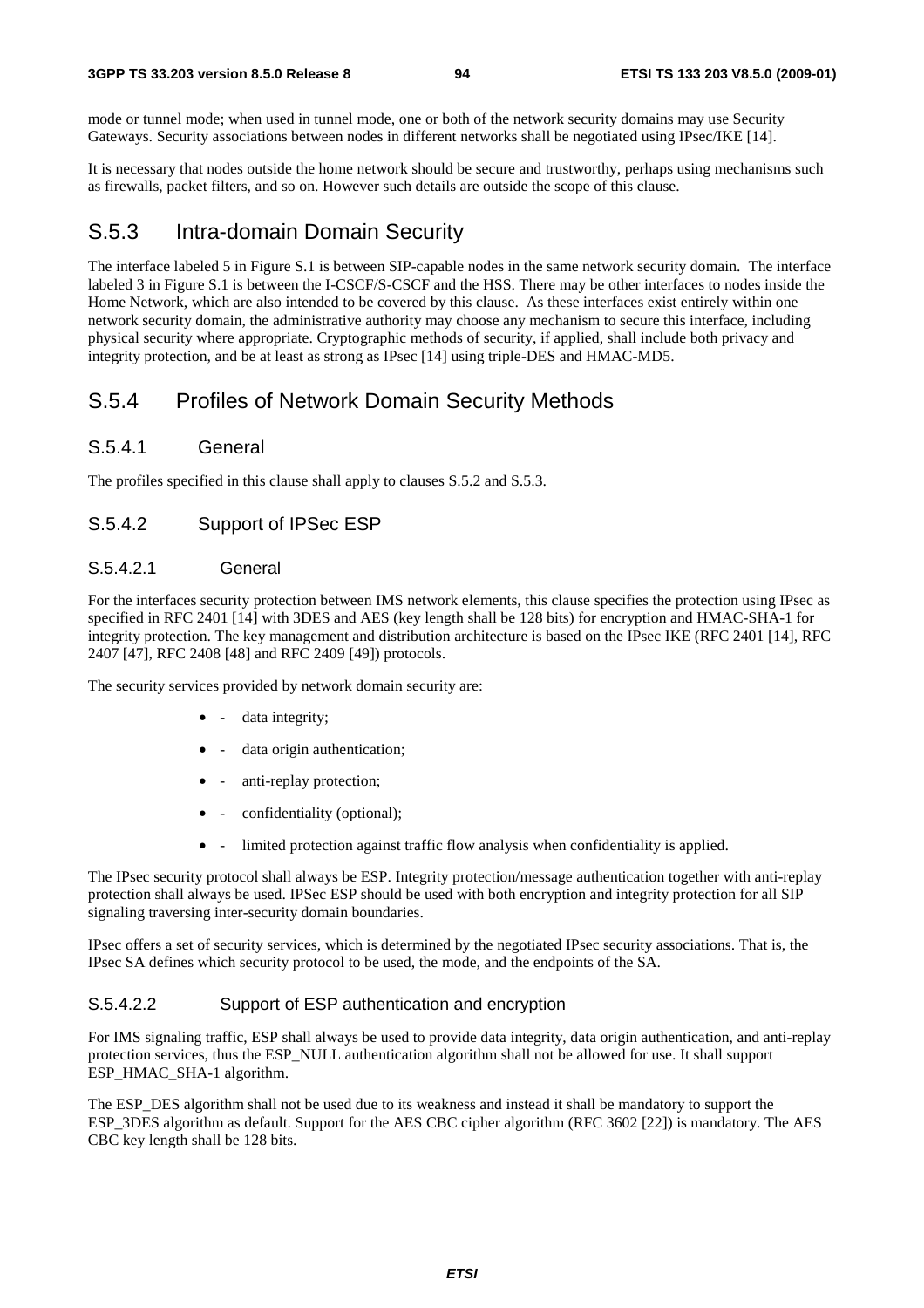### S.5.4.3 Support of TLS

This section specifies the use of TLS, for transport protection between IMS network elements. Where TLS is used for transport protection, implementations shall support TLS 1.0, as specified in RFC 2246 [34]. Implementations may support (and attempt to negotiate the use of) succeeding versions of TLS. Implementations shall support mutual, certificate-based authentication, and may support (and attempt to negotiate the use of) other authentication methods such as pre-shared secret keys (PSK). The security services provided by network domain security are:

- data integrity;
- data origin authentication;
- anti-replay protection;

TLS provides transport-layer security over connection-oriented protocols (for the purposes of this document, TCP); "tls" (signifying TLS over TCP) can be specified as the desired transport protocol within a 'Via' header field value or a SIP-URI. TLS is most suited to architectures in which hop-by-hop security is required between hosts with no preexisting trust association.

Implementations should support the AES cipher suites as specified in RFC 3268 [33], and shall at minimum support TLS\_RSA\_WITH\_AES\_128\_CBC\_SHA. Implementations shall firstly prefer AES cipher suites, and secondly prefer ephemeral Diffie-Hellman cipher suites during TLS negotiation. Mutual authentication shall be required for all TLS connections; in other words anonymous cipher suites shall not be accepted during negotiation.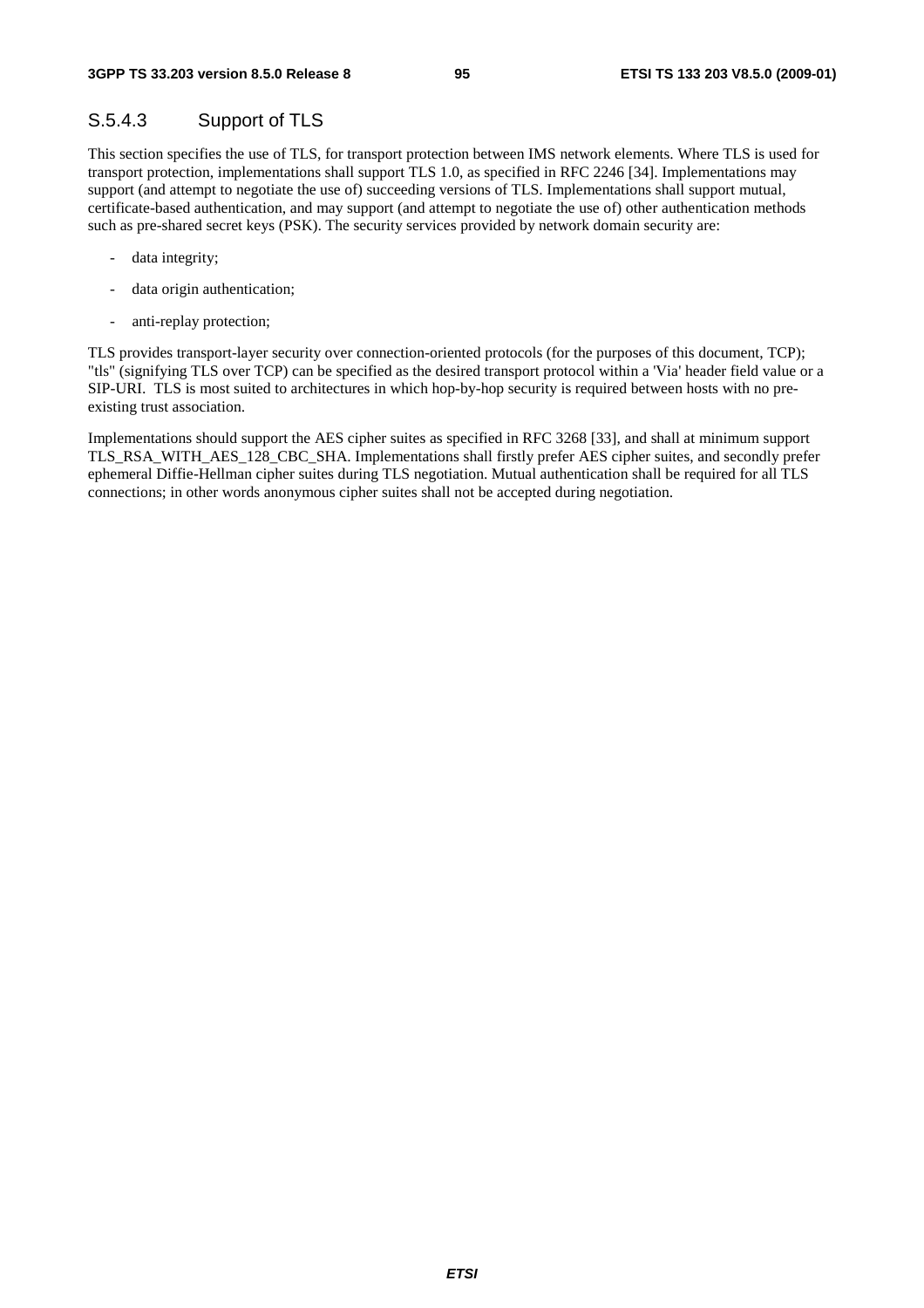# Annex T (normative): GPRS-IMS-Bundled Authentication (GIBA)

## T.1 Introduction

3GPP IMS provides an IP-based session control capability based on the SIP protocol. IMS can be used to enable services such as push-to-talk, instant messaging, presence and conferencing. It is understood that "early" implementations of these services will exist that are not fully compliant with 3GPP IMS.

It is expected that there will be a need to deploy some IMS-based services before products are available which fully support the 3GPP IMS security features defined in the main body of this specification. Non-compliance with security features specified in the main body of this specification is expected to be a problem mainly at the UE side, because of the potential lack of support of the USIM/ISIM interface (especially in 2G-only devices) and because of the potential inability to support IPsec on some UE platforms.

Although full support of security features specified in the main body of this specification is preferred from a security perspective, it is acknowledged that early IMS implementations will exist which do not support these features. Therefore, there is a need to ensure that simple, yet adequately secure, mechanisms are in place to protect against the most significant security threats that will exist in early IMS implementations.

This Annex documents an interim security solution for early IMS implementations that are not fully compliant with the IMS security architecture specified in the main body of this specification. For security reasons, the provisions in this Annex only apply to IMS procedures used over the 3GPP PS domain.

## T.2 Requirements

The following requirements apply for GPRS-IMS-Bundled Authentication (GIBA):

**Low impact on existing entities:** GIBA should be such that impacts on existing entities, especially on the UE, are minimised and would be quick to implement. It is especially important to minimise impact on the UE to maximise interoperability with early IMS UEs.

**Adequate level of security:** Although it is recognised that the GIBA solution will be simpler than the fully compliant IMS security solution as specified in the main body of this specification, it should still provide an adequate level of security to protect against the most significant security threats that will exist in early IMS implementations. As a guide, the strength of subscriber authentication should be comparable to the level of authentication provided for existing chargeable services in mobile networks.

**Smooth and cost effective migration path to fully compliant solution:** Clearly, any security mechanisms developed for early IMS systems will provide a lower level of protection compared with that offered by the fully compliant IMS security solution. The security mechanisms developed for early IMS systems should therefore be considered as an interim solution and migration to the fully compliant IMS security solution should take place as soon as suitable products become available at an acceptable cost. In particular, the GIBA solution should not be used as a long-term replacement for the fully compliant IMS security solution. It is important that the GIBA solution allows a smooth and cost-effective migration path to the fully compliant IMS security solution.

**Co-existence with fully compliant solution:** It is clear that UEs supporting the GIBA solution will need to be supported even after fully compliant IMS UEs are deployed. The GIBA solution should therefore be able to co-exist with the fully compliant IMS security solution. In particular, it shall be possible for the SIP/IP core to differentiate between a subscription using the GIBA mechanism and a subscription using the fully compliant IMS security solution.

**Protection against bidding down:** It should not be possible for an attacker to force the use of the GIBA solution when both the UE and the network support the fully compliant IMS security solution.

**No restrictions on the type of charging model:** Compared with fully compliant IMS security solution, the GIBA solution should not impose any restrictions on the type of charging model that can be adopted.

**Impact on interfaces:** Interfaces that are impacted by the GIBA solution should be adequately documented to ensure interoperability between vendors.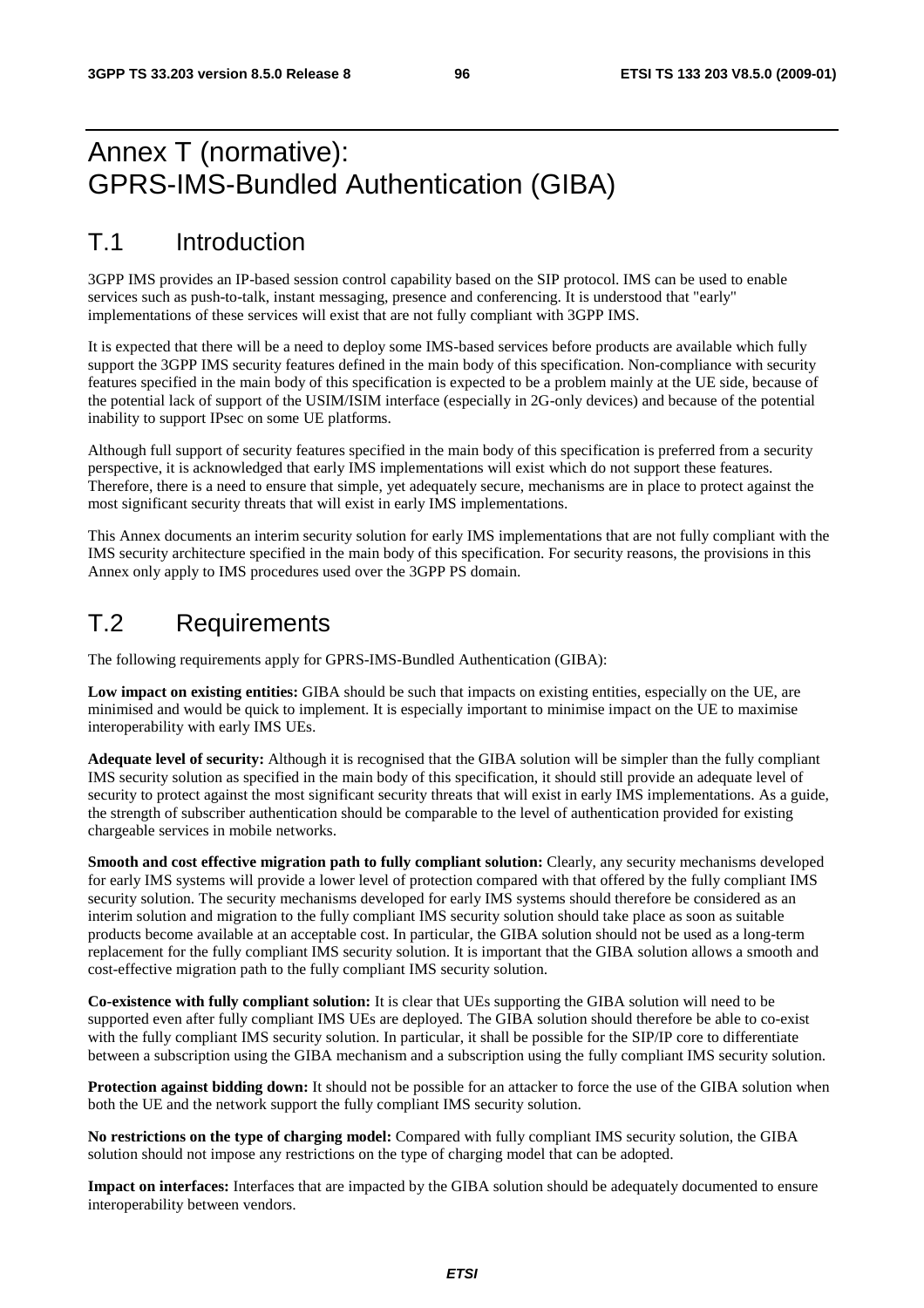**Support access over 3GPP PS domain:** It is a requirement to support secure access over the 3GPP PS domain (including GSM/GPRS and UMTS access).

**Low impact on provisioning:** The impact on provisioning should be low compared with the fully compliant IMS security solution.

## T.3 Threat Scenarios

To understand what controls are needed to address the security requirements, it is useful to describe some of the threat scenarios.

NOTE: There are many other threats, which are outside the scope of this Annex.

### T.3.1 Impersonation on IMS level using the identity of an innocent user

The scenario proceeds as follows:

- Attacker A attaches to GPRS, GGSN allocates IP address, IPA
- Attacker A registers in the IMS using his IMS identity, IDA
- Attacker A sends SIP invite using his own source IP address (IPA) but with the IMS identity of B (IDB).

If the binding between the IP address on the bearer level, and the public and private user identities is not checked then the attacker will succeed, i.e. A pays for IP connectivity but IMS service is fraudulently charged to B. The fraud situation is made worse if IP flow based charging is used to 'zero rate' the IP connectivity.

The major problem is however that without this binding multiple users within a group "of friends" could sequentially (or possibly simultaneously) share B's private/public user identities, and thus all get (say) the push-to-talk service by just one of the group paying a monthly subscription. Without protection against this attack, operators could be restricted to IP connectivity based tariffs and, in particular, would be unable to offer bundled tariffs. This is unlikely to provide sufficiently flexibility in today's market place.

## T.3.2 IP spoofing

The scenario proceeds as follows:

- User B attaches to GPRS, GGSN allocates IP address, IPB
- User B registers in the IMS using his IMS identity, IDB
- Attacker A sends SIP messages using his own IMS identity (IDA) but with the source IP address of B (IPB)

If the binding between the IP address that the GGSN allocated the UE in the PDP context activation and the source IP address in subsequent packets is not checked then the attacker will succeed, i.e. A pays for IMS service but IP connectivity is fraudulently charged to B. Note that this attack only makes sense for IMS services with outgoing traffic only because the attacker will not receive any incoming packets addressed to the IMS identity that he is impersonating.

### T.3.3 Combined threat scenario

The scenario proceeds as follows:

- User B attaches to GPRS, GGSN allocates IP address, IPB
- User B registers in the IMS using his IMS identity, IDB
- Attacker A sends SIP messages using IMS identity (IDB) and source IP address (IPB)

If the bindings mentioned in the scenarios in clause T.3.1 and T.3.2 are not checked then the attacker will succeed, i.e. A fraudulently charges both IP connectivity and the IMS service to B. Note this attack only makes sense for IMS services with outgoing traffic only because the attacker will not receive any incoming packets addressed to the IMS identity that he is impersonating.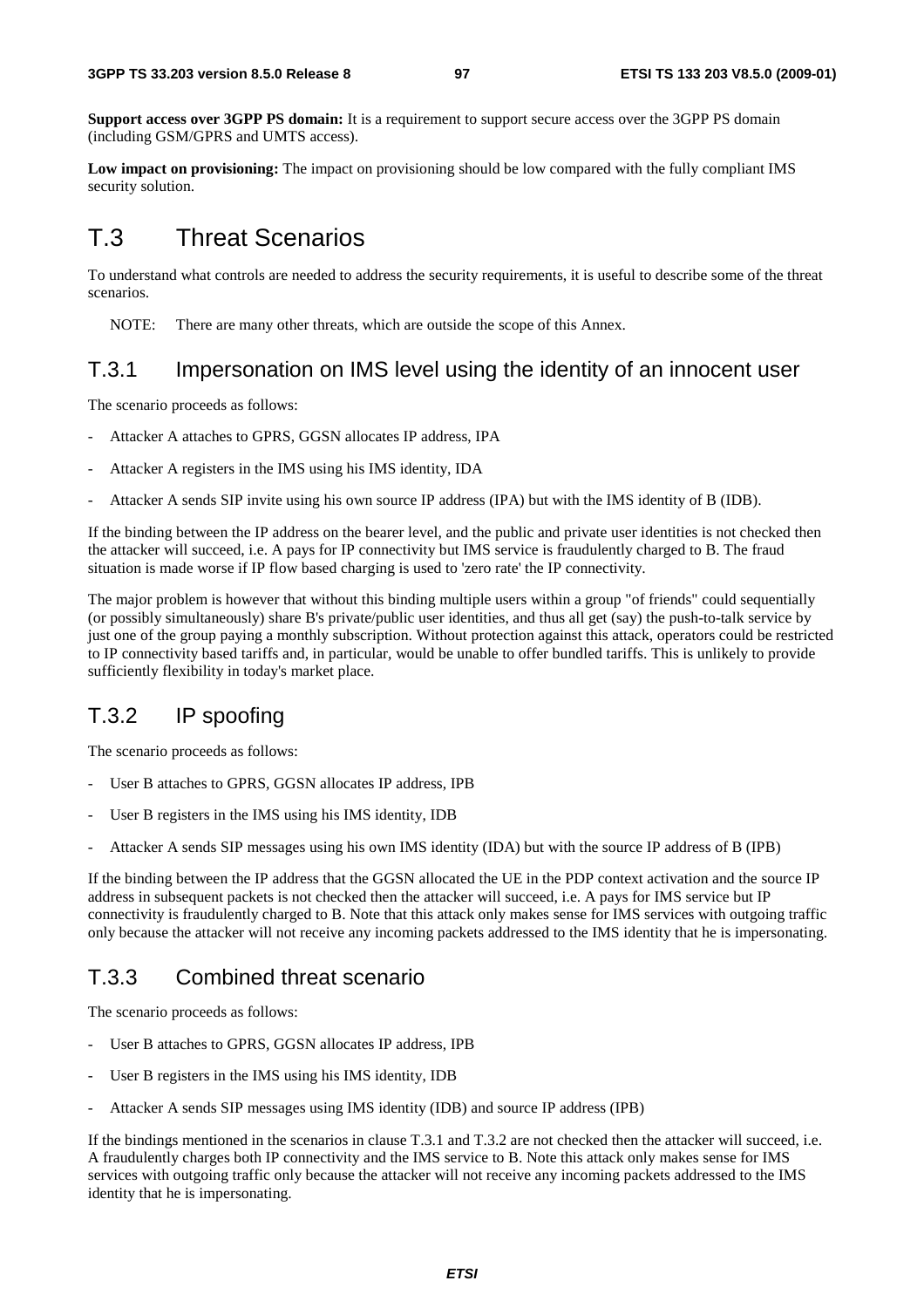# T.4 GIBA Security Mechanism

The GIBA security solution works by creating a secure binding in the HSS between the public/private user identity (SIP-level identity) and the IP address currently allocated to the user at the GPRS level (bearer/network level identity). Therefore, IMS level signaling, and especially the IMS identities claimed by a user, can be connected securely to the PS domain bearer level security context.

When using IPv6, stateless autoconfiguration is the only IP address allocation method mandatorily supported by the terminal in GPRS. With this method, a primary PDP context is bound only to the 64-bit prefix of the 128-bit IPv6 address, not the full address. This needs to be taken into account in GIBA procedures.

The GGSN terminates each user's PDP context and has assurance that the IMSI used within this PDP context is authenticated. The GGSN shall provide the user's IP address (or the prefix in the case of IPv6 stateless autoconfiguration), IMSI and MSISDN to a RADIUS server in the HSS over the Gi interface when a PDP context is activated towards the IMS system. The HSS has a binding between the IMSI and/or MSISDN and the IMPI and IMPU(s), and is therefore able to store the currently assigned IP address (or the prefix in the case of IPv6 stateless autoconfiguration) from the GGSN against the user's IMPI and/or IMPU(s). The precise way of the handling of these identities in the HSS is outside the scope of standardization. The GGSN informs the HSS when the PDP context is deactivated/modified so that the stored IP address (or the prefix in the case of IPv6 stateless autoconfiguration) can be updated in the HSS. When the S-CSCF receives a SIP registration request or any subsequent requests for a given IMPU, it checks that the IP address (or the prefix in the case of IPv6 stateless autoconfiguration) in the SIP header (verified by the network) matches the IP address (or the prefix in the case of IPv6 stateless autoconfiguration) that was stored against that subscriber's IMPU in the HSS.

The mechanism assumes that the GGSN does not allow a UE to successfully transmit an IP packet with a source IP address (or the prefix in the case of IPv6 stateless autoconfiguration) that is different to the one assigned during PDP context activation. In other words, the GGSN must prevent "source IP spoofing". The mechanism also assumes that the P-CSCF checks that the source IP address in the SIP header is the same as the source IP address in the IP header received from the UE (the assumption here, as well as for the full security solution, is that no NAT is present between the GGSN and the P-CSCF).

The mechanism prevents an attacker from using his own IP address in the IP header but spoofing someone else's IMS identity or IP address in the SIP header, so that he pays for GPRS level charges, but not for IMS level charges. The mechanism also prevents an attacker spoofing the address in the IP header so that he does not pay for GPRS charges. It therefore counters the threat scenarios given in clause T.3.

# T.5 Restrictions imposed by GIBA

The mechanism assumes that only one contact IP address is associated with one IMPI. Furthermore, the mechanism supports the case that there may be several IMPUs associated with one IMPI, but one IMPU is associated with only one IMPI.

In GIBA the IMS user authentication is performed by linking the IMS registration (based on an IMPI) to a PDP context (based on an authenticated IMSI). The mechanism here assumes that there is a one-to-one relationship between the IMSI for bearer access and the IMPI for IMS access.

For the purposes of this present document, an APN, which is used for IMS services, is called an IMS APN. An IMS APN may be also used for non-IMS services. The mechanism described in this present document further adds the requirement on the UE that it allows only one APN for accessing IMS for a PLMN and that all active PDP contexts, for a single UE, associated with that IMS APN use the same IP address at any given time.

The GIBA mechanism relies on the Via header remaining unchanged between the UE and the S-CSCF for requests and responses sent in the direction from the UE to the S-CSCF.

Due to the fact that the Authorization header is not included in REGISTER requests in GIBA, the I-CSCF is unable to use the presence or absence of the "integrity-protected" parameter to distinguish initial and non-initial REGISTER messages. Therefore the S-CSCF reselection procedure described in clause 5.3.1.3 of TS 24.229 [8] cannot be used.

GIBA requires the GGSN to be in the home network.

GIBA works with UEs that contain a SIM or a USIM, whereas full IMS security requires a USIM or ISIM. GIBA does not authenticate at the IMS level. Instead, it relies on bearer level security at the GPRS or UMTS PS level. Because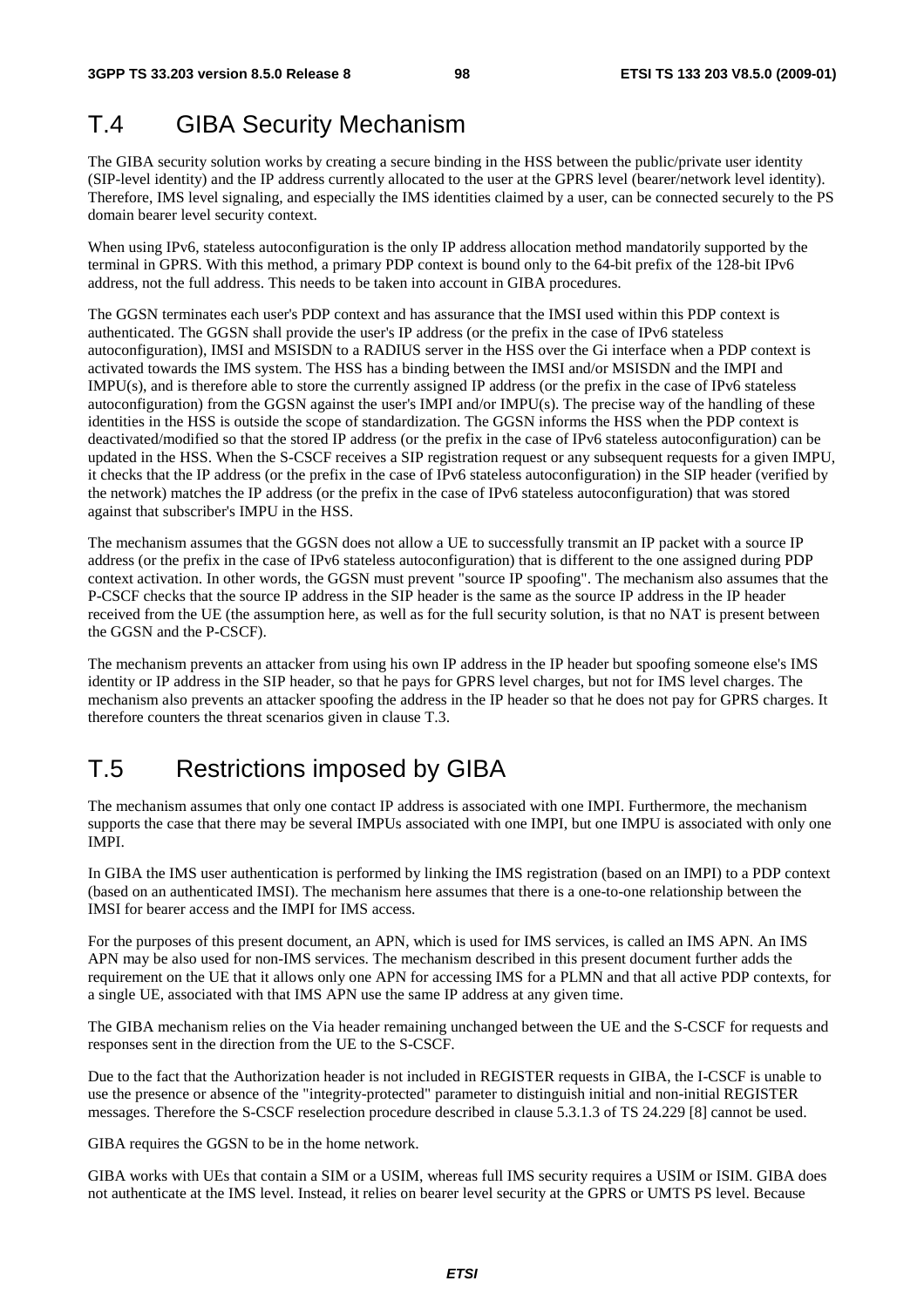there is no key agreement, IPsec security associations are not set up between UE and P-CSCF, as they are in the full IMS security solution.

The solution works by binding the IMS level transactions to the GPRS or UMTS PS domain security association established at a GPRS or UMTS PS domain level. In doing so, it creates a dependency between SIP and the PS bearer, which does not exist with the full IMS security solution. This means that the interim solution does not provide as high a degree of access network independency as the full solution. In particular, the solution does not currently support scenarios where IMS services are offered over WLAN. If support for WLAN access is required then the full solution must be used or GIBA must be extended to cover WLAN access.

GIBA derives the public user identity used in the REGISTER request from the IMSI. Consequently, the same public user identity cannot be simultaneously registered from multiple terminals, using only GIBA registration procedures. However, simultaneous registration of a public user identity from one terminal using GIBA, and from other terminals using fully compliant IMS security is not precluded.

Unlike in fully compliant IMS security, the private user identity is not included in the REGISTER requests when GIBA is used for registration, re-registration and mobile-initiated de-registration procedures. Subsequently, all REGISTER requests from the UE shall use the IMSI-derived IMPU as the public user identity even when the implicitly registered IMPUs are available at the UE. Otherwise, the I-CSCF would be unable to derive the private user identity that is needed to query the HSS in certain Cx messages.

# T.6 Protection against IP address spoofing in GGSN

All GGSNs that offer connection to IMS shall implement measures to prevent source IP address spoofing. Specifically, a UE attached to the GGSN shall not be able to successfully transmit an IP packet with a source IP address (or the prefix in the case of IPv6 stateless autoconfiguration) that is different to the one assigned by the GGSN during PDP context activation. If IP address spoofing is detected the GGSN shall drop the packet. It shall be possible for the GGSN to log the event in its security log against the subscriber information (IMSI/MSISDN), e.g. based on operator configuration.

## T.7 Interworking cases

For the purposes of the interworking considerations in this clause, it is assumed that the IMS entities P-CSCF, I-CSCF, S-CSCF and HSS reside in the home network and all support the same variants of IMS, i.e. all support either only GIBA, or only fully compliant IMS security, or both.

NOTE 1: It is compatible with the considerations in this document that the UE uses different APNs to indicate the IMS variant currently used by the UE, in case the P-CSCF functionality is split over several physical entities.

It is expected that both fully compliant UEs implementing the security mechanisms in the main body of this specification (denoted "fully compliant IMS security" in the following) and UEs implementing GIBA specified in this Annex (denoted "GIBA security" in the following) will access the same IMS. In addition, IMS networks will support only fully compliant IMS UEs, GIBA UEs, or both. Both UEs and IMS networks must therefore be able to properly handle the different possible interworking cases.

Since GIBA security does not require the security headers specified for fully compliant IMS UEs, these headers shall not be used for GIBA security. The REGISTER request sent by an early IMS UE security to the IMS network shall not contain the security headers specified by the main body of this specification (Authorization and Security-Client).

As a result, GIBA security UEs shall not add an explicit indication for the security used to the IMS signaling. An IMS network supporting both GIBA security and fully compliant IMS security UEs shall use GIBA security for authenticating the UE during registrations that do not contain the security headers specified by the main body of this specification (Authorization and Security-Client).

Without sending an Authorization Header in the initial REGISTER request, GIBA UEs only provide the IMS public identity (IMPU), but not the IMS private identity (IMPI) to the network (this is only present in the Authorization header for fully compliant IMS security UEs).

Editor"s note: The correct stage 3 reference needs to be added in the paragraph below once the stage 3 details have been specified.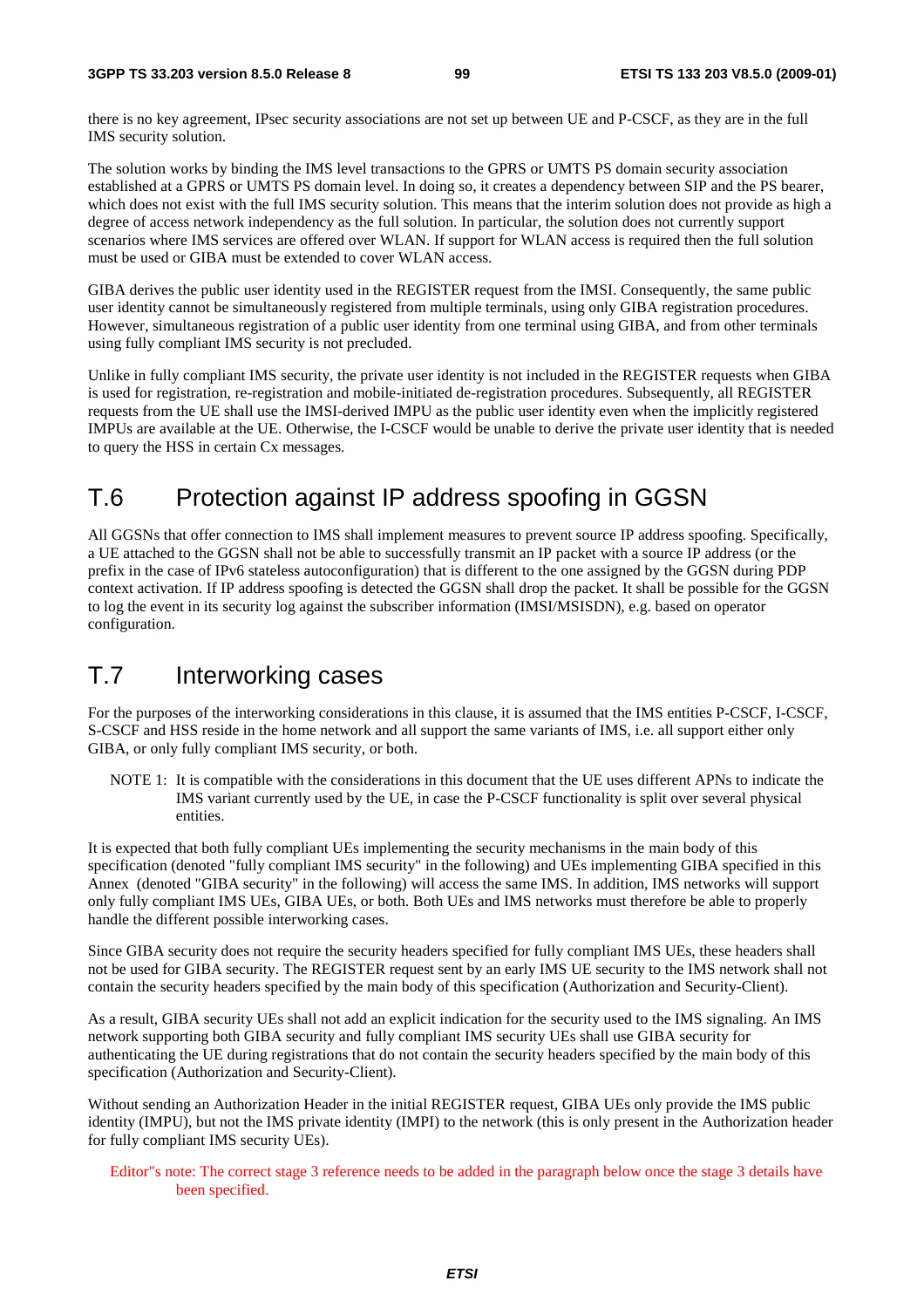During the process of user registration for GIBA security, the Cx interface carries the public user identity in Cx-UAR requests (sent by I-CSCF) and Cx-MAR as well as Cx-SAR requests (sent by S-CSCF). The private user identity within these requests shall be generated according to section x of [tba]. This avoids changes to the message format on the Cx interface.

If the S-CSCF receives an indication that the UE is an GIBA UE, then it shall be able to select the GIBA in the Cx-MAR request.

For interworking between GIBA security and fully compliant IMS security implementations during IMS registration, an ME that implements the full IMS security solution as specified in the main body of this specification (or both GIBA and full IMS security) shall not attempt to register using the full IMS security solution if neither a USIM nor a ISIM is present. The following cases shall be supported:

1. Both ME and IMS network support GIBA security only.

 IMS registration shall take place as described by the present document. This applies regardless of whether SIM or USIM/ISIM is in use.

2. ME supports GIBA security only, IMS network supports both GIBA security and fully compliant IMS security.

 IMS registration shall take place as described by the present document. This applies regardless of whether SIM or USIM/ISIM is in use.

3. ME supports both, IMS network supports GIBA security only.

The ME shall check the smartcard application in use.

If a SIM is in use, then it shall start with a GIBA security procedure, else it shall start with the fully compliant IMS Registration procedure.

In the second case, the GIBA P-CSCF shall answer with a 420 (Bad Extension) failure, since it does not recognize the method mandated by the Proxy-Require header that is sent by the UE in the initial REGISTER request.

NOTE 2: The Proxy-Require header cannot be ignored by the P-CSCF.

 The UE shall, after receiving the error response, send a GIBA registration, i.e., shall send a new REGISTER request without the fully compliant IMS security headers.

- NOTE 3: If the UE already has knowledge about the IMS network capabilities (which could for example be preconfigured in the UE), the appropriate authentication method can be chosen. The UE can use fully compliant IMS security, if the network supports this, otherwise the UE can use GIBA security.
- 4. ME and IMS network support both.

The ME shall check the smartcard application in use.

If a USIM/ISIM application is in use, then the ME shall start with the fully compliant IMS security registration procedure. The network, with receiving the initial REGISTER request, receives indication that the IMS UE is fully compliant and shall continue as specified by the main body of this specification.

If a SIM is in use, then the ME shall start with the GIBA security registration procedure. If the ME starts with the fully compliant IMS security registration procedure when a SIM is in use, this is an error case to be handled as follows: when the S-CSCF requests authentication vectors from the HSS, the HSS will discover that a SIM is in use and returns an error. The S-CSCF shall answer with a 403 (Forbidden). After receiving the 403 response, the UE shall stop the attempt to register with this network.

5. ME supports GIBA security only, IMS network supports fully compliant IMS security only.

 The UE sends a REGISTER request to the IMS network that does not contain the security headers required by fully compliant IMS security. The fully compliant IMS security P-CSCF will detect that the Security-Client header is missing and return a 4xx response, as described in clause 5.2.2 of TS 24.229 [8]. This applies regardless of whether SIM or USIM/ISIM is in use.

6. ME supports fully compliant IMS security only, IMS network supports GIBA security only.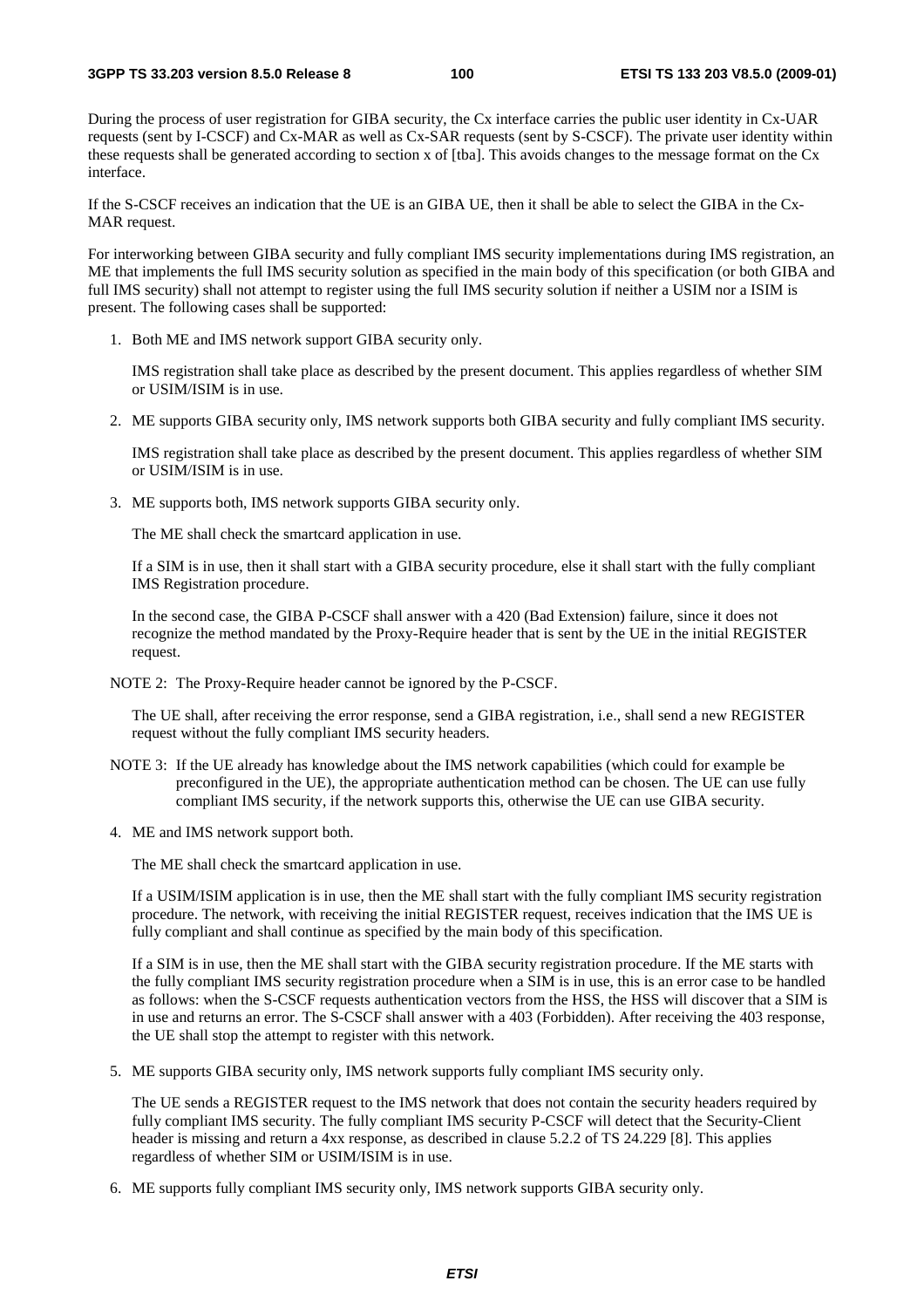A ME supporting Full IMS security only is not aware of GIBA security, so its behaviour is expected to be compliant with the procedures defined in the main body of this specification. Based on this, if a SIM is in use, the ME should not attempt to register using the full IMS security solution. Whatever attempt would fail anyway, as Full IMS security requires ISIM/USIM.

If a USIM/ISIM application is in use, then the ME shall start with the fully compliant IMS security registration procedure. The GIBA P-CSCF shall answer with a 420 (Bad Extension) failure, since it does not recognize the method mandated by the Proxy-Require header that is sent by the UE in the initial REGISTER request. After receiving the error response, the UE shall stop the attempt to register with this network, since the fully compliant IMS security is not supported.

7. ME supports fully compliant IMS access security only, IMS network supports both.

A ME supporting Full IMS security only is not aware of GIBA security, so its behaviour is expected to be compliant with the procedures in the main body of this specification. Based on this, if a SIM is in use, the ME should not attempt to register using the full IMS security solution. Whatever attempt would fail anyway, as Full IMS security requires ISIM/USIM.

If a USIM/ISIM application is in use, then the ME shall start with the fully compliant IMS registration procedure. The network, with receiving the initial REGISTER request, receives indication that the IMS UE is fully compliant and shall continue as specified by the main body of this specification.

8. ME supports both, IMS network supports fully compliant IMS access security only.

The ME shall check the smartcard application in use.

If a USIM/ISIM application is in use, then the ME shall start with the fully compliant IMS registration procedure. The network, with receiving the initial REGISTER request, receives indication that the IMS UE is fully compliant and shall continue as specified by the main body of this specification.

If a SIM is in use, then the ME shall start with the GIBA security registration procedure (in this case the IMS authentication procedure will fail). In this context, if the ME starts with the fully compliant IMS security registration procedure, this is an error case: when the S-CSCF requests authentication vectors from the HSS, the HSS will discover that the a SIM is in use and return an error. The S-CSCF shall answer with a 403 (Forbidden). After receiving the 403 response, the UE shall stop the attempt to register with this network.

9. Both ME and IMS network support fully compliant IMS access security only.

A ME supporting Full IMS security only is not aware of GIBA security, so its behaviour is expected to be compliant with the procedures specified in the main body of this specification. Based on this, if a SIM is in use, the UE should not attempt to register using the full IMS security solution. If the UE starts with the fully compliant IMS security registration procedure when a SIM is in use, this is an error case to be handled as follows: the HSS will discover that a SIM is in use and return an error to the S-CSCF. The S-CSCF shall answer with a 403 (Forbidden). After receiving the 403 response, the UE shall stop the attempt to register with this network.

If the USIM/ISIM application is in use, IMS registration shall take place as described by the main body of this specification.

## T.8 Message Flows

### T.8.1 Successful registration

Figure T.1 below describes the message flow for successful registration to the IMS that is specified by the early IMS security solution.

NOTE: The "received" parameter is only sent from P-CSCF to S-CSCF under the conditions given in RFC 3261 [6].

The procedure is as follows.

The UE starts by setting up a PDP context.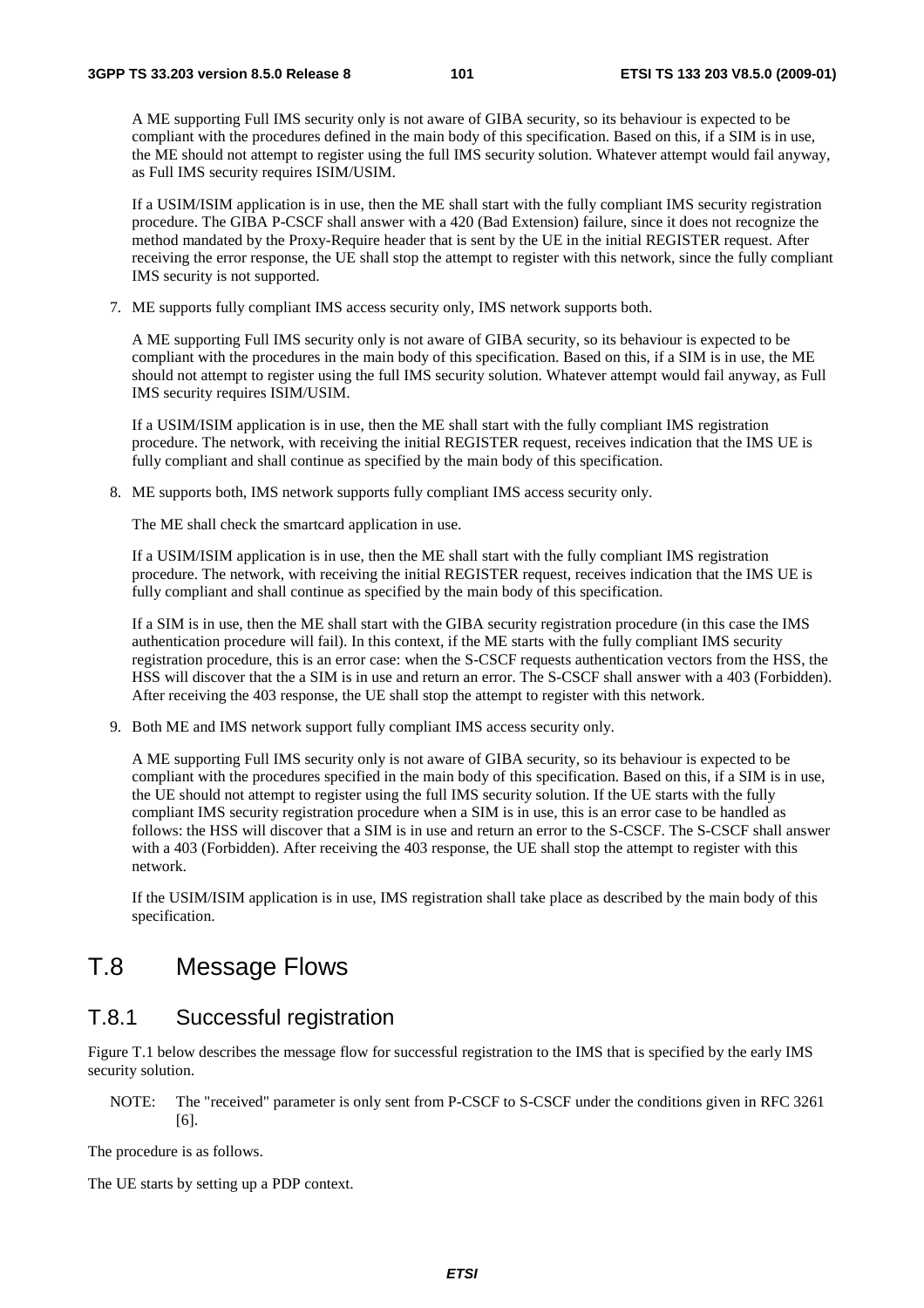When a PDP context has been set up successfully, the UE sends a SIP REGISTER. The REGISTER message contains the IP address and the IMPU of the UE.

The GGSN checks that the IP address provided in the REGISTER message matches the IP address allocated to the UE when the PDP context was set up. When the IP address has been verified, the GGSN forwards the REGISTER message to the P-CSCF.

The P-CSCF checks the source IP address against the IP address in the Via header of the REGISTER message. If the source IP address differs from the IP address in the Via header, the P-CSCF adds the source IP address to a received parameter in the Via header. The P-CSCF then forwards the REGISTER to the I-CSCF in the home network.

The I-CSCF contacts the HSS to authorize the UE. The HSS responds that the UE is authorized, and the I-CSCF forwards the SIP REGISTER message to the S-CSCF chosen to serve the UE.

The S-CSCF contacts the HSS and indicates that GIBA is used to authenticate the UE. The HSS returns the stored IP address to the S-CSCF. The S-CSCF then checks the IP address returned by the HSS against the IP address obtained in the REGISTER message ((if present, the received by parameter shall be used).

The S-CSCF sends a message to the HSS, informing that this S-CSCF is going to serve the UE, and the HSS responds which a message providing information that the S-CSCF needs for serving the UE.

The S-CSCF returns a SIP 200 OK to the UE, indicating that the registration is successfully completed.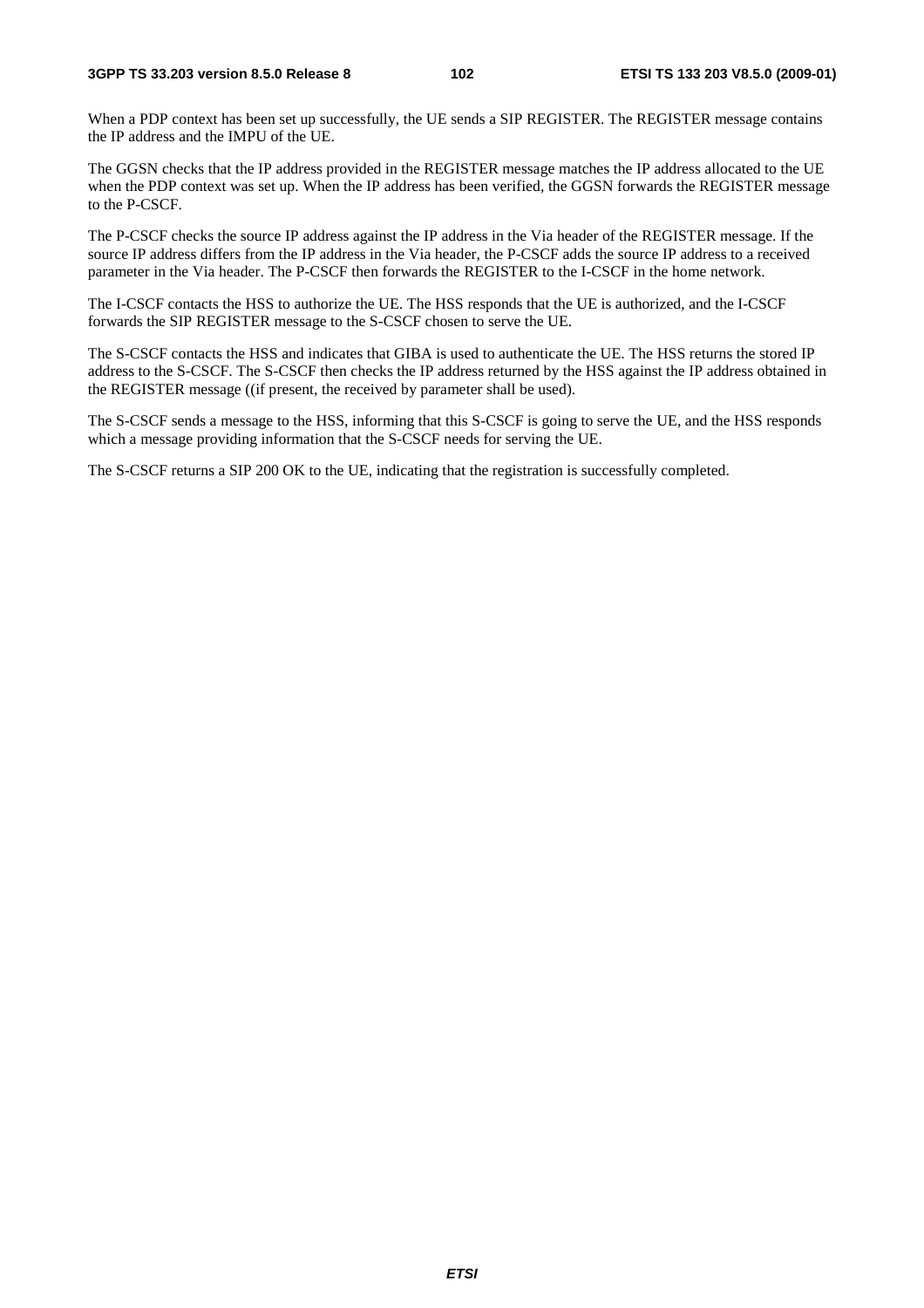

#### **Figure T.1: Message sequence for early IMS security showing a successful registration**

## T.8.2 Unsuccessful registration

Figure T.2 below gives an example message flow for the unsuccessful attempt of an attacker trying to spoof the IMS identity of a valid IMS user.

NOTE: Again, the "received" parameter is only present between P-CSCF to S-CSCF under the conditions given in RFC 3261 [6].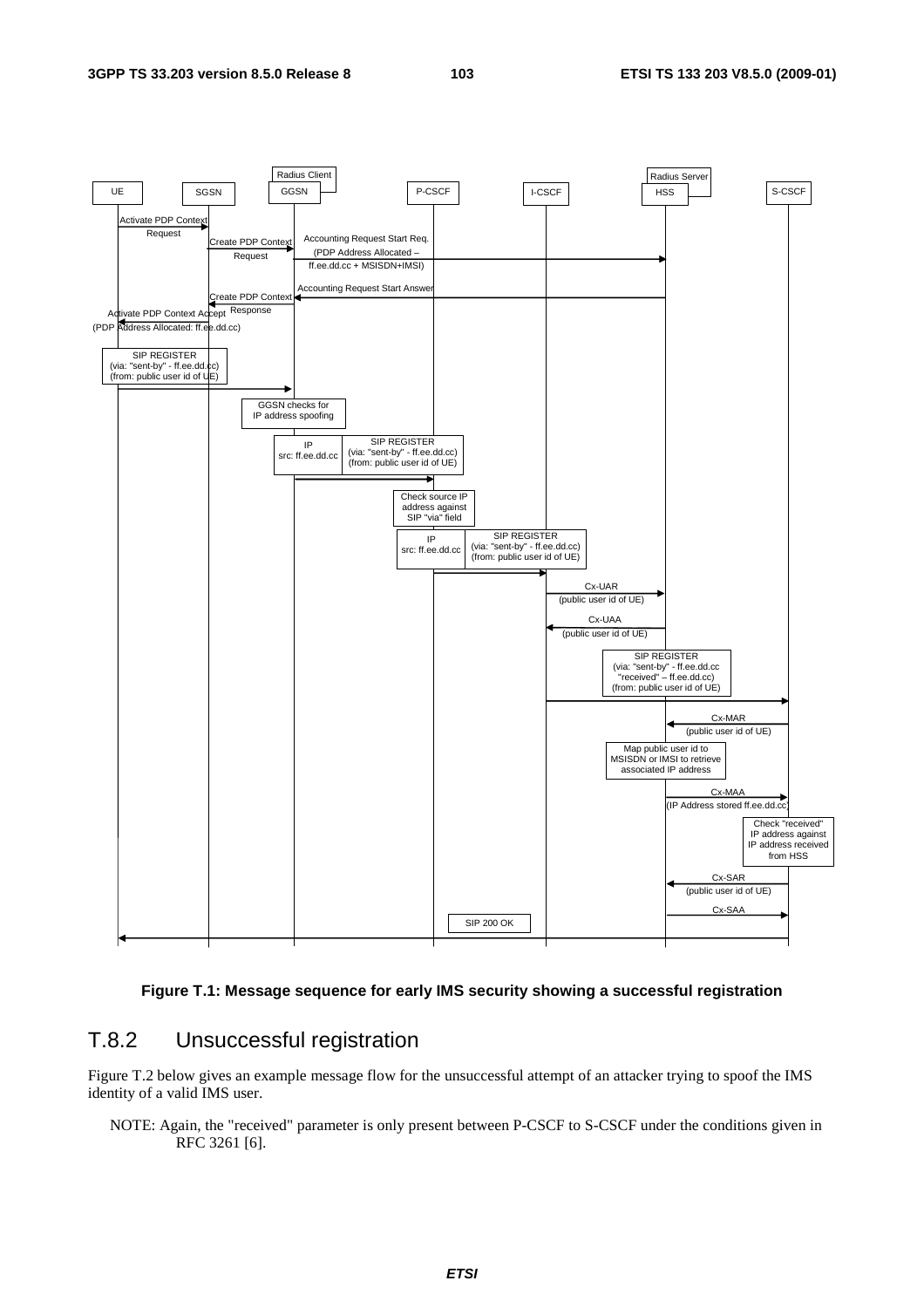#### **3GPP TS 33.203 version 8.5.0 Release 8 104 ETSI TS 133 203 V8.5.0 (2009-01)**

The procedure is as follows.

UE1 sets up a PDP context. UE2 already has an active PDP context.

After UE1 has set up the PDP context, UE2 attempts to REGISTER using the IP address allocated to UE2, but using the IMPU of UE1.

The GGSN checks that the IP address provided in the REGISTER message matches the IP address allocated to the UE2 when the PDP context was set up. When the IP address has been verified, the GGSN forwards the REGISTER message to the P-CSCF.

The P-CSCF checks the source IP address against the IP address in the Via header of the REGISTER message. If the source IP address differs from the IP address in the Via header, the P-CSCF adds the source IP address to a received parameter in the Via header. The P-CSCF then forwards the REGISTER to the I-CSCF in the home network.

The S-CSCF contacts the HSS and indicates that GIBA is used to authenticate the UE. The HSS returns the stored IP address to the S-CSCF. The S-CSCF then checks the IP address returned by the HSS against the IP address obtained in the REGISTER message (if present, the received by parameter shall be used). Since the IP address stored by the HSS (the IP address of UE1) does not match the IP address in the REGISTER (IP address of UE2), the authentication fails. The S-CSCF returns a 403 Forbidden to the UE, indicating that the registration failed.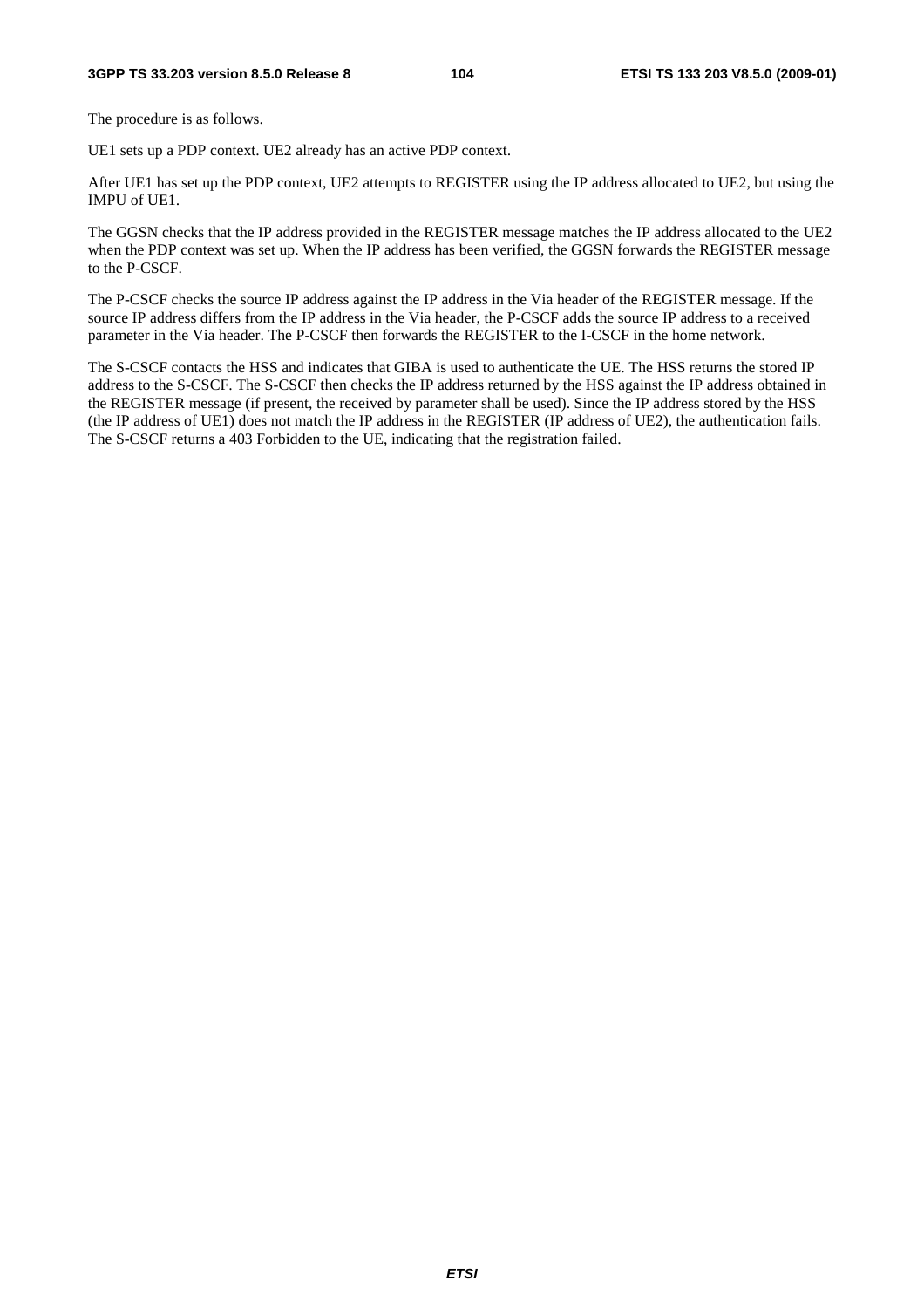



### T.8.3 Successful registration for a selected interworking case

Figure T.3 below describes the message flow for successful registration to the IMS in the case that the UE supports both fully compliant IMS and GIBA security and the network supports GIBA security only. This case is denoted as case 3 in clause 6.2.6.

NOTE: The "received" parameter is only sent from P-CSCF to S-CSCF under the conditions given in RFC 3261 [6].

The procedure is as follows.

The UE starts by setting up a PDP context.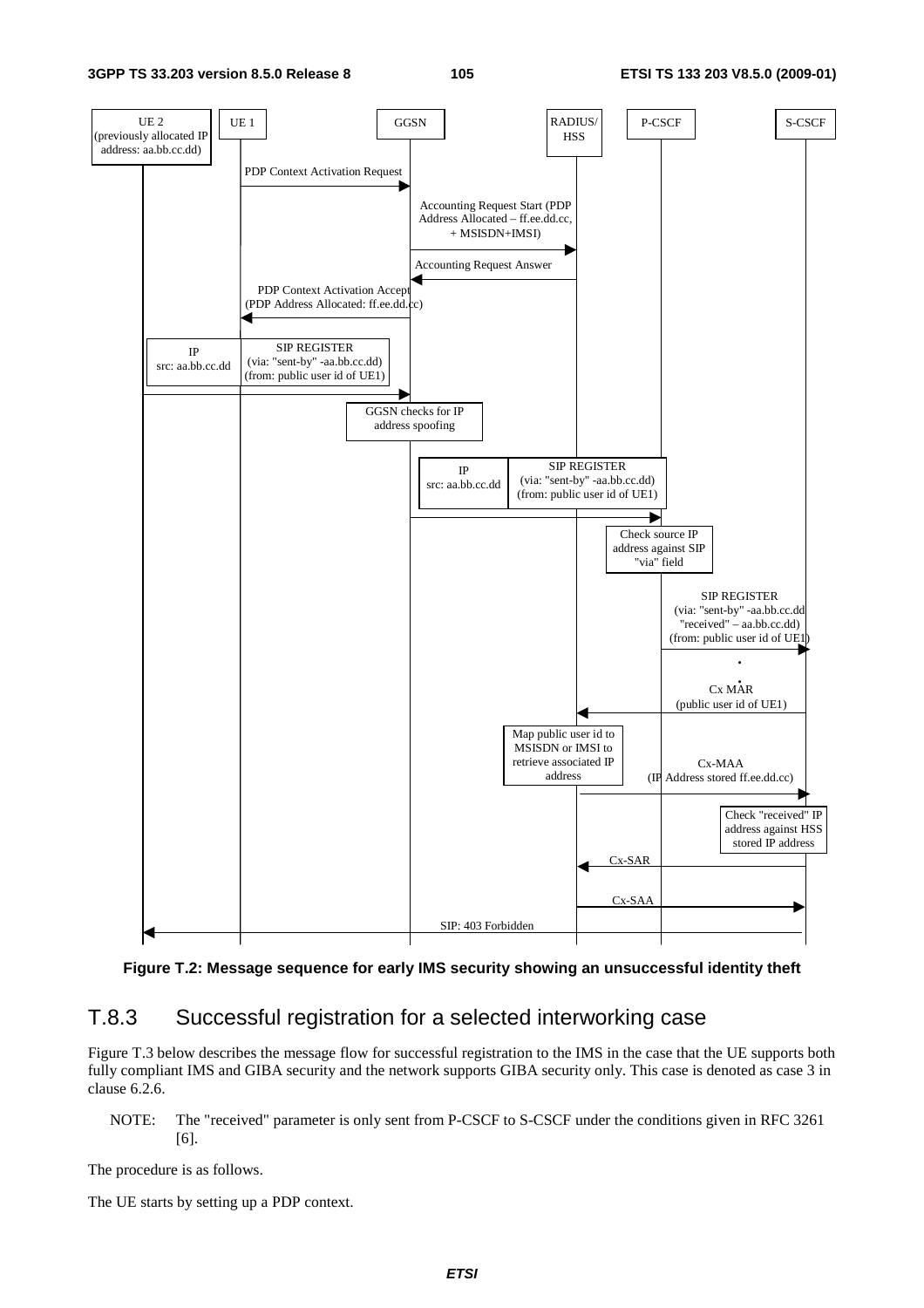#### **3GPP TS 33.203 version 8.5.0 Release 8 106 ETSI TS 133 203 V8.5.0 (2009-01)**

When a PDP context has been set up successfully, the UE sends a SIP REGISTER. As the UE supports fully compliant IMS security, the UE attempts to register using the procedures of fully compliant IMS security.

The P-CSCF does not support fully compliant IMS security, and returns an indication back to the UE that the network does not support fully compliant IMS security.

The UE sends a new REGISTER, this time according to the procedures of GIBA security. The REGISTER message contains the IP address and the IMPU of the UE.

The GGSN checks that the IP address provided in the REGISTER message matches the IP address allocated to the UE when the PDP context was set up. When the IP address has been verified, the GGSN forwards the REGISTER message to the P-CSCF.

The P-CSCF checks the source IP address against the IP address in the Via header of the REGISTER message. If the source IP address differs from the IP address in the Via header, the P-CSCF adds the source IP address to a received parameter in the Via header. The P-CSCF then forwards the REGISTER to the S-CSCF.

The S-CSCF contacts the HSS and indicates that GIBA is used to authenticate the UE. The HSS returns the stored IP address to the S-CSCF. The S-CSCF then checks the IP address returned by the HSS against the IP address obtained in the REGISTER message (if present, the received by parameter shall be used).

The S-CSCF sends a message to the HSS, informing that this S-CSCF is going to serve the UE, and the HSS responds which a message providing information that the S-CSCF needs for serving the UE.

The S-CSCF returns a SIP 200 OK to the UE, indicating that the registration is successfully completed.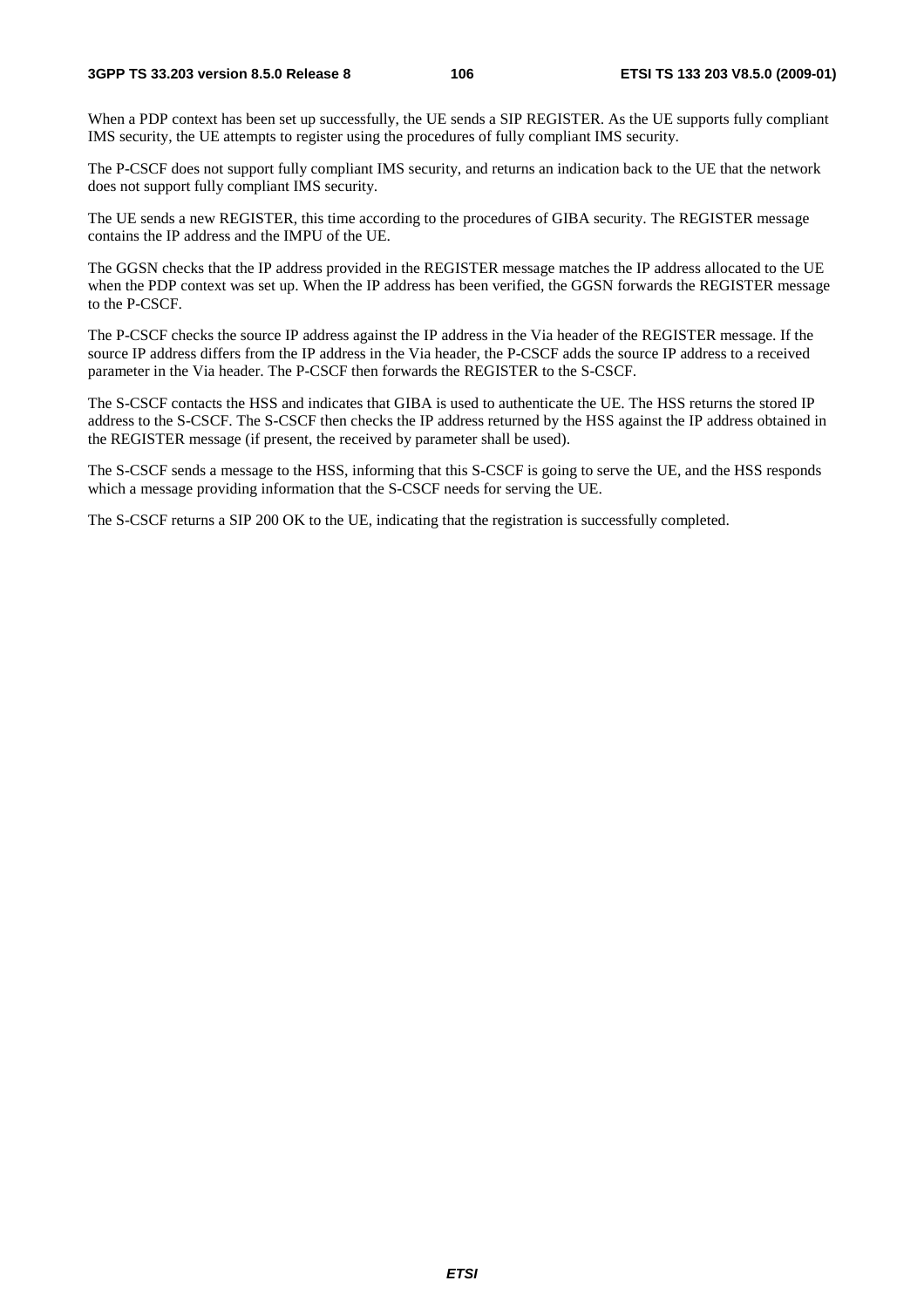

**Figure T.3: Message sequence for GIBA security showing interworking case where UE supports both fully compliant IMS security and GIBA security and network supports GIBA security only**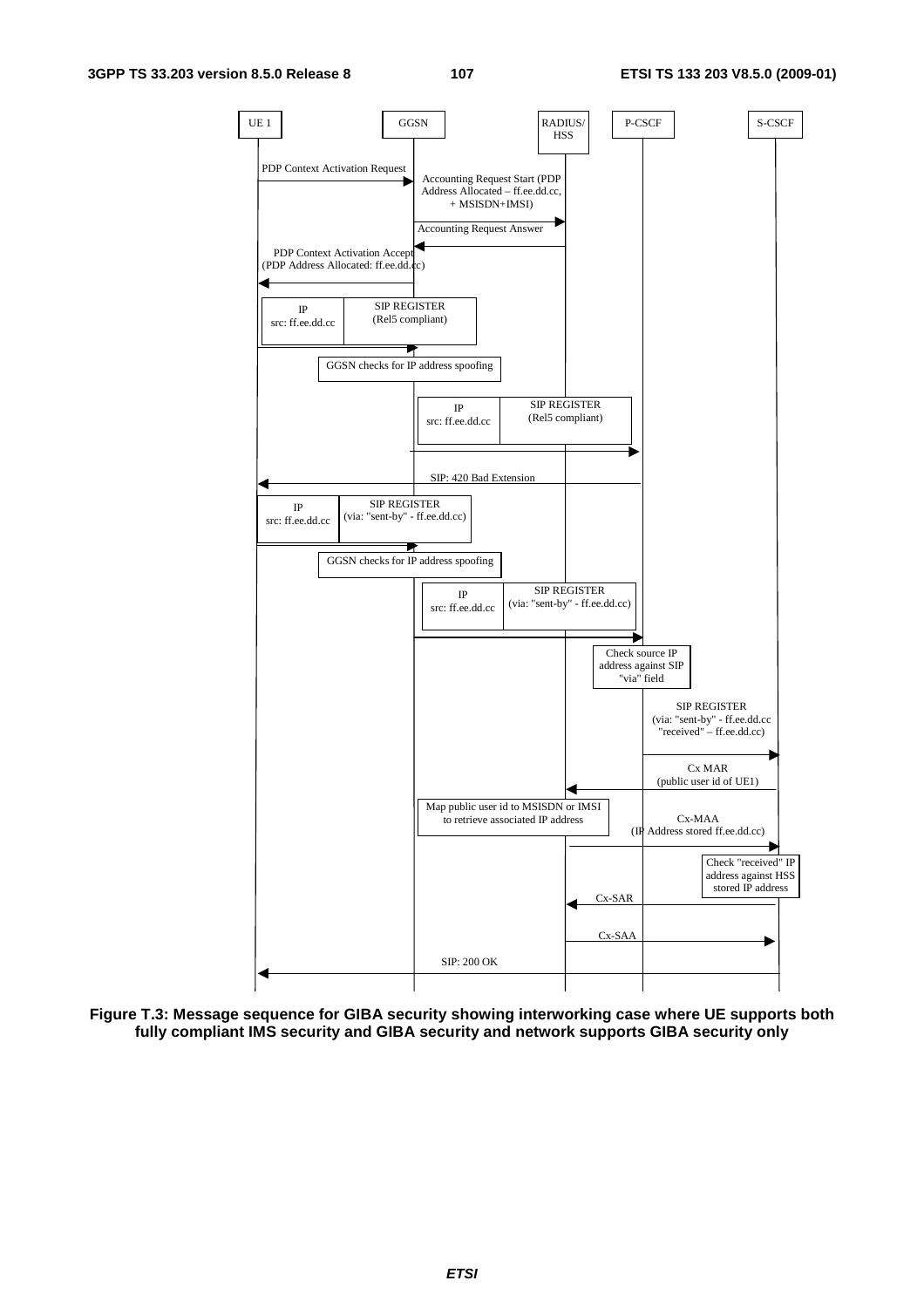# Annex U (normative): Trusted Node Authentication (TNA)

# U.1 Overview

The main objectives and requirements on Trusted Node Authentication is that it shall be possible to gain access to IMS based on successful access level authentication being provided by a trusted node in the network which provides an interworking function towards the IMS. In practice this is achieved by having this trusted node take on the role of both the UE and the P-CSCF from an IMS perspective. One example of such a scenario is the MSC Server enhanced for ICS as described in TS 23.292 [50].

When registering to the IMS subsystem, the trust of the registering node is verified by the I-CSCF based on the visited network information (see TS 29.228 [39]) and network domain security (see TS 33.210 [5]). If the node is considered trusted, then the request is forwarded to the S-CSCF. The S-CSCF looks for an indication in the "integrity-protected" flag that authentication is already performed by the trusted node.

# U.2 Use case and detailed description

The main use case for TNA is to provide access to the IMS network for legacy or IMS enabled equipment when connected via a CS access domain as defined for ICS (see TS 23.292 [50]).

TNA relies on the following assumptions:

- The trusted node can be in either the home or visited network
- The trusted node provides sufficient means for authentication in the CS access domain
- The trusted node provides interworking between the IMS domain and the CS access domain

The authentication flow is depicted below in Figure X.1.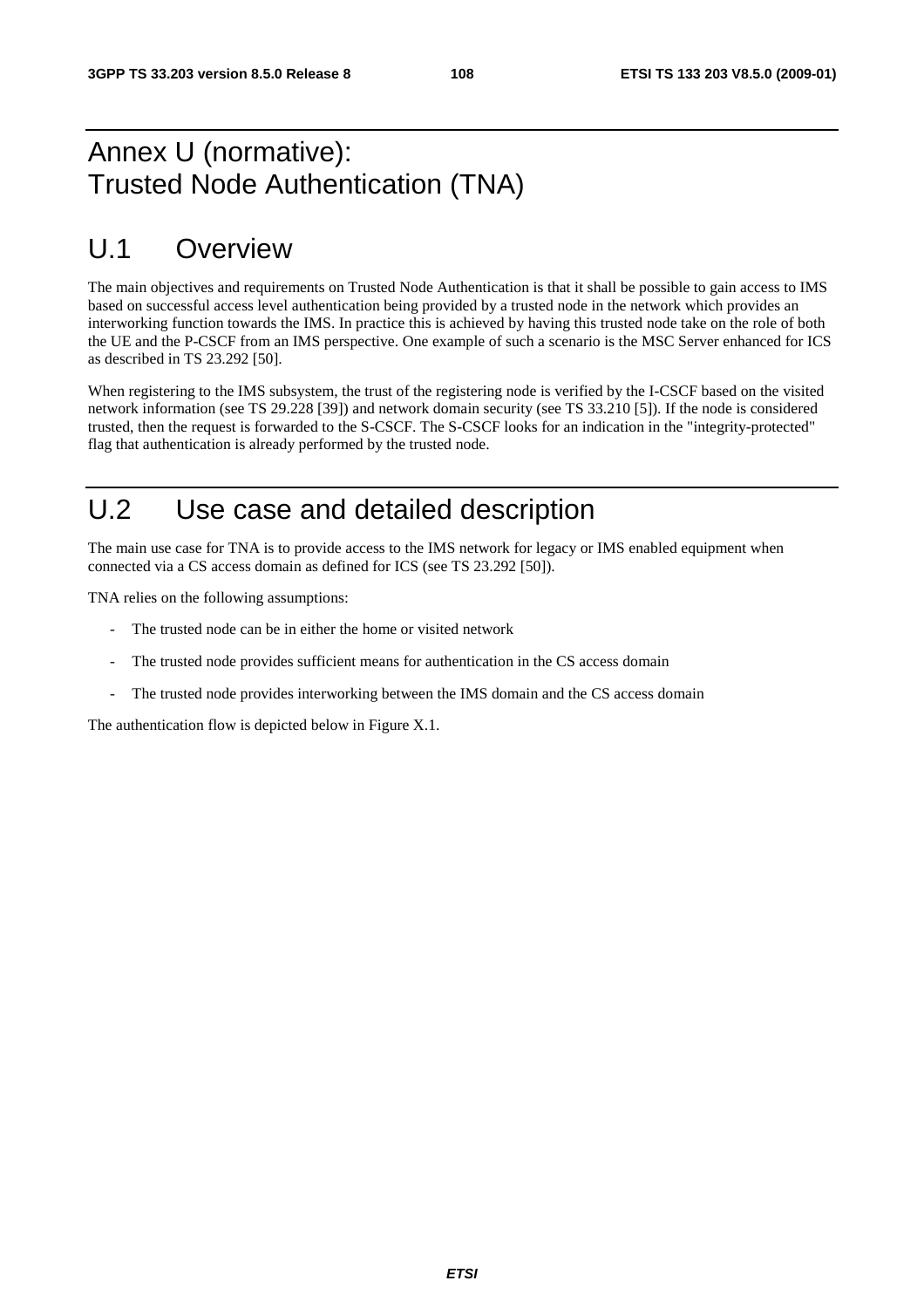

**Figure U.1 Trusted Node performs registraton on behalf of the UE** 

The details of the signalling flows are as follows:

# **1. CS attach (UE A to Trusted Node)**

As a result of some stimulus, UE A performs CS attachment toward the CS network

# **2. Authentication and Update Location (MSC/VLR to HLR/HSS)**

The CS network performs standard CS location update, authentication and obtains subscriber data.

# **3. CS attach accept (MSC to UE A)**

The CS attach request is accepted by the network, an accept message is sent to the UE.

# **4. REGISTER request (Trusted Node to I-CSCF)**

 The Trusted Node sends a SIP REGISTER to the I-CSCF with a private and temporary public user identity derived from the subscriber"s IMSI as well as an Instance ID. The REGISTER also contains information indicating the capabilities and characteristics of the Trusted Node as a SIP User Agent Client. The Trusted Node inserts an "integrity-protected" flag set to indicate that authentication has already been performed. The I-CSCF verifies that the incoming REGISTER originates from a trusted node (according to TS 33.210).

### **5. Cx: User registration status query procedure**

 The I-CSCF makes a request for information related to the Subscriber registration status by sending the private user identity, public user identity and visited domain name to the HSS as specified in see TS 29.228 [39]. The HSS returns the S-CSCF required capabilities and the I-CSCF uses this information to select a suitable S-CSCF.

### **6. REGISTER request (I-CSCF to S-CSCF)**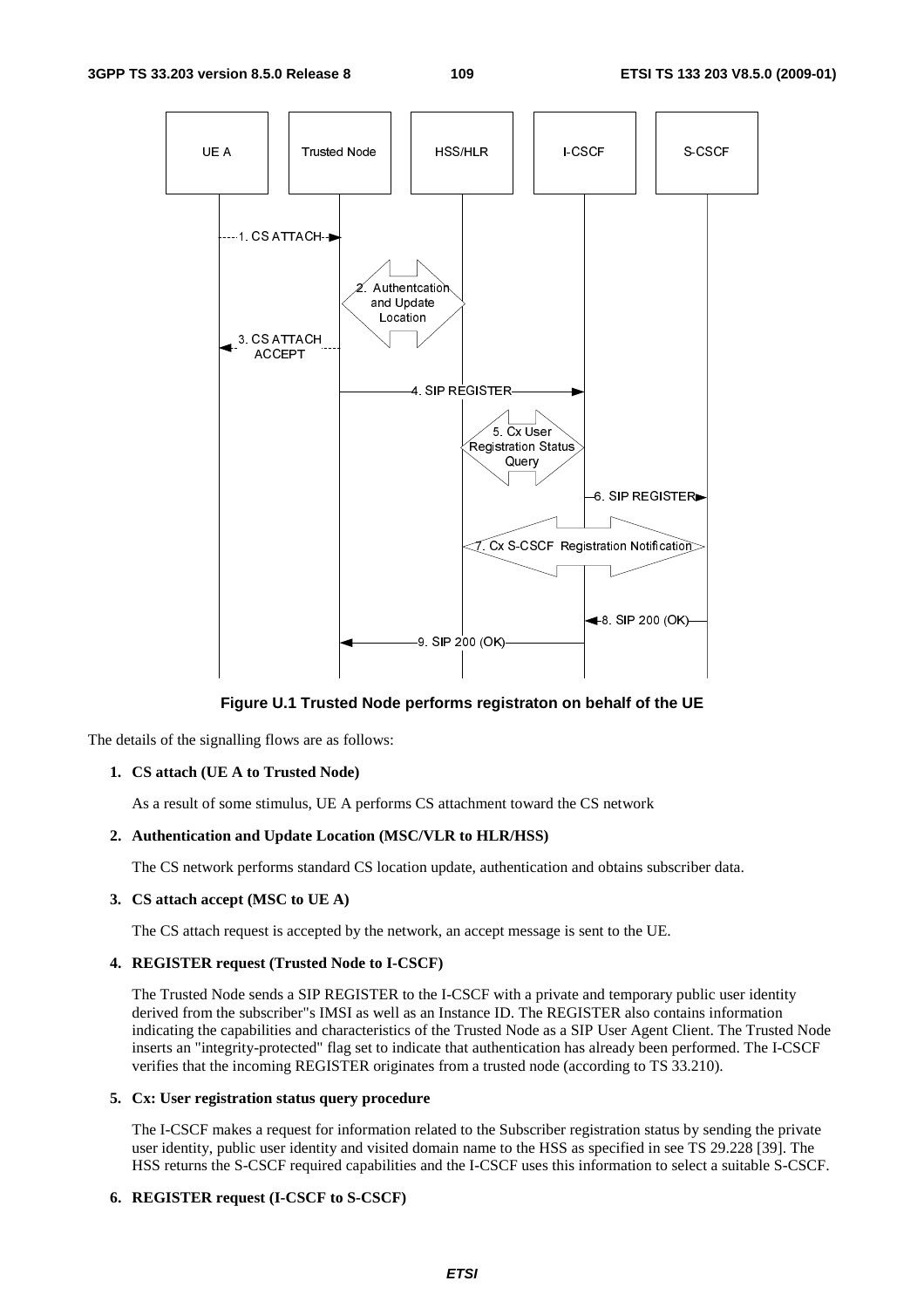I-CSCF forwards the REGISTER request to the selected S-CSCF.

### **7. Cx: S-CSCF Registration Notification**

 Based on the presence of the "integrity-protected" flag set to indicate that authentication has already been performed, the S-CSCF knows that the subscriber has already been authenticated by the Trusted Node. The S-CSCF informs the HSS that the user has been registered. Upon being requested by the S-CSCF, the HSS will also include the user profile in the response sent to the S-CSCF. For detailed message flows see TS 29.228 [39].

## **8. 200 (OK) response (S-CSCF to I-CSCF)**

The S-CSCF sends a 200 (OK) response to the I-CSCF indicating that Registration was successful.

## **9. 200 (OK) response (I-CSCF to Trusted Node)**

 The I-CSCF forwards the 200 (OK) response to the MSC Server enhanced for ICS indicating that Registration was successful.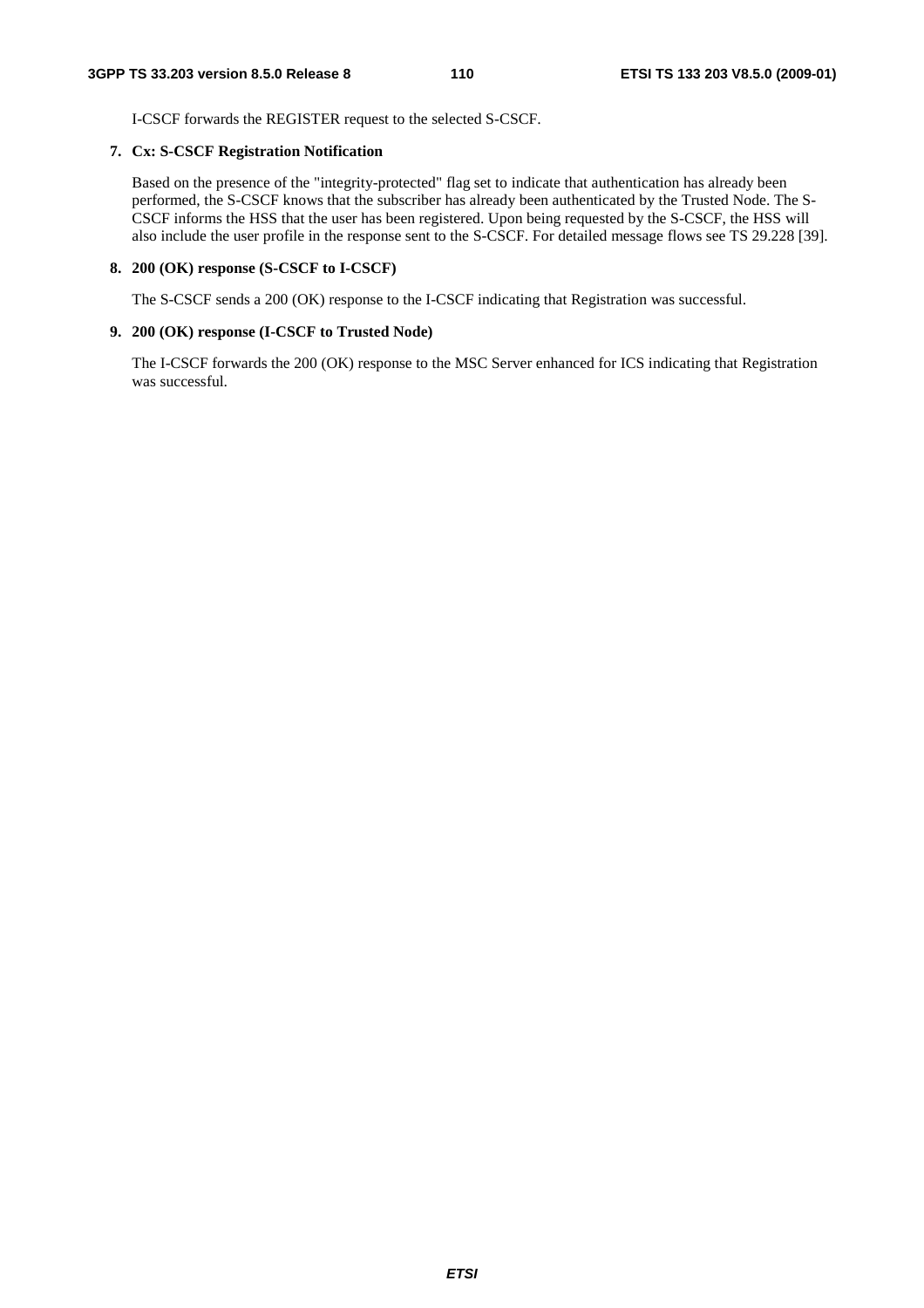# Annex V (informative): Change history

| <b>Change history</b> |              |           |                |              |             |                                                                             |                    |            |    |
|-----------------------|--------------|-----------|----------------|--------------|-------------|-----------------------------------------------------------------------------|--------------------|------------|----|
| <b>Date</b>           | TSG#         | TSG Doc.  | <b>CR</b>      | Rev          | Cat         | Subject/Comment                                                             | Old                | <b>New</b> | WI |
| 2002-03               | SP-15        | SP-020116 | $\overline{a}$ |              |             | Approved at TSG SA #15 and placed under<br>change control                   | 2.0.0              | 5.0.0      |    |
| 2002-03               | SP-15        | SP-020174 | 001            |              | F           | Correction of references to obsolete SIP RFC<br>2543bis IETF internet draft | 5.0.0              | 5.1.0      |    |
| 2002-03               | SP-15        | SP-020175 | 002            |              | F           | Removal of reference to non Operator IMS<br>provision                       | 5.0.0              | 5.1.0      |    |
| 2002-06               | SP-16        | SP-020346 | 003            |              | F           | <b>ISIM</b> related parameters                                              | 5.1.0              | 5.2.0      |    |
| 2002-06               | SP-16        | SP-020347 | 004            |              | F           | Reference of HTTP Digest AKA in TS 33.203                                   | 5.1.0              | 5.2.0      |    |
| 2002-06               | $SP-16$      | SP-020348 | 005            |              | D           | Clean-up of section 6.1.1                                                   | 5.1.0              | 5.2.0      |    |
| 2002-06               | SP-16        | SP-020349 | 006            |              | F           | Integrity protection indicator                                              | 5.1.0              | 5.2.0      |    |
| 2002-06               | SP-16        | SP-020350 | 007            |              | F           | UE and P-CSCF Behaviour on an Incomplete<br>Authentication                  | 5.1.0              | 5.2.0      |    |
| 2002-06               | SP-16        | SP-020351 | 008            |              | С           | Requested Changes for SIP integrity                                         | 5.1.0              | 5.2.0      |    |
| 2002-06               | SP-16        | SP-020352 | 009            |              | F           | Clean-up of 7.3                                                             | 5.1.0              | 5.2.0      |    |
| 2002-06               | SP-16        | SP-020386 | 010            | $\mathbf{1}$ | $\mathsf C$ | Security association handling in IMS when the<br>UE changes IP address      | 5.1.0              | 5.2.0      |    |
| 2002-06               | SP-16        | SP-020354 | 011            |              | D           | Remove Annexes that describes Extended<br><b>HTTP Digest solution</b>       | 5.1.0              | 5.2.0      |    |
| 2002-09               | SP-17        | SP-020583 | 012            |              | F           | SA handling when the UE changes IP address                                  | 5.2.0              | 5.3.0      |    |
| 2002-09               | $SP-17$      | SP-020583 | 013            |              | F           | Removal of some editor notes in TS 33.203                                   | 5.2.0              | 5.3.0      |    |
| 2002-09               | SP-17        | SP-020583 | 014            |              | F           | Correction to S-CSCF behaviour on Network<br>Authentication Failure         | 5.2.0              | 5.3.0      |    |
| 2002-09               | SP-17        | SP-020583 | 015            |              | F           | Correcting the network behaviour in response<br>to an incorrect AUT-S       | 5.2.0              | 5.3.0      |    |
| 2002-09               | $SP-17$      | SP-020583 | 016            |              | F           | Mitigating reflection attacks in IMS                                        | 5.2.0              | 5.3.0      |    |
| 2002-09               | SP-17        | SP-020583 | 017            |              | F           | Protect port number to be assigned by UE in<br>re-registration              | 5.2.0              | 5.3.0      |    |
| 2002-09               | SP-17        | SP-020583 | 018            |              | F           | One SA for both TCP and UDP sockets                                         | 5.2.0              | 5.3.0      |    |
| 2002-09               | SP-17        | SP-020583 | 019            |              | F           | Correction of authentication vector distribution<br>procedure               | 5.2.0              | 5.3.0      |    |
| 2002-09               | SP-17        | SP-020583 | 020            |              | F           | The definition of the key to be used for HMAC-<br>SHA1-96 within ESP        | 5.2.0              | 5.3.0      |    |
| 2002-09               | SP-17        | SP-020583 | 021            |              | F           | Draft-ietf-sip-sec-agree syntax for manually<br>keyed IPsec                 | 5.2.0              | 5.3.0      |    |
| 2002-09               | SP-17        | SP-020583 | 022            |              | F           | Update of User Authentication Failure                                       | 5.2.0              | 5.3.0      |    |
| 2002-09               | SP-17        | SP-020583 | 023            |              | F           | Update of SA handling procedures                                            | 5.2.0              | 5.3.0      |    |
| 2002-12               | <b>SP-18</b> | SP-020710 | 024            |              | F           | Correction of IP address acquisition in<br>P-CSCF                           | 5.3.0              | 5.4.0      |    |
| 2002-12               | SP-18        | SP-020711 | 025            |              | F           | Sending error response when P-CSCF<br>receives unacceptable proposal        | 5.3.0              | 5.4.0      |    |
| 2002-12               | <b>SP-18</b> | SP-020712 | 026            |              | F           | The use of SAs in user authentication failures                              | 5.3.0              | 5.4.0      |    |
| 2002-12               | <b>SP-18</b> | SP-020713 | 027            |              | F           | Clean up one Editor"s note in 33.203                                        | 5.3.0              | 5.4.0      |    |
| 2002-12               | <b>SP-18</b> | SP-020714 | 028            |              | F           | Re-use and re-transmission of RAND and<br>AUTN                              | 5.3.0              | 5.4.0      |    |
| 2002-12               | <b>SP-18</b> | SP-020715 | 029            |              | F           | Update of SIP Security Agreement Syntax in<br>Appendix H                    | 5.3.0              | 5.4.0      |    |
| 2002-12               | <b>SP-18</b> | SP-020716 | 030            |              | F           | <b>Registration and SA lifetimes</b>                                        | 5.3.0              | 5.4.0      |    |
| 2002-12               | SP-18        | SP-020717 | 031            |              | F           | Open issues in SA handling                                                  | 5.3.0              | 5.4.0      |    |
| 2002-12               | <b>SP-18</b> | SP-020760 | 033            |              | F           | TCP and UDP share the same SA                                               | 5.3.0              | 5.4.0      |    |
| 2002-12               | <b>SP-18</b> | SP-020761 | 034            |              | F           | Indication in the UE that the SA is no longer<br>active in P-CSCF           | 5.3.0              | 5.4.0      |    |
| 2003-03               | SP-19        | SP-030100 | 035            |              | F           | Clarification of the use of ISIM and USIM for<br>IMS access                 | 5.4.0              | 5.5.0      |    |
| 2003-03               | SP-19        | SP-030101 | 036            |              | F           | Malicious UE bypassing the P-CSCF                                           | 5.4.0              | 5.5.0      |    |
| 2003-03               | SP-19        | SP-030102 | 037            |              | F           | Ensuring the deletion of unwanted SAs                                       | 5.4.0              | 5.5.0      |    |
| 2003-03               | SP-19        | SP-030103 | 038            |              | F           | Add protected port into Via header                                          | $\overline{5.4.0}$ | 5.5.0      |    |
| 2003-03               | SP-19        | SP-030111 | 039            |              | F           | Correction of the Port 2 definition for SA<br>establishment                 | 5.4.0              | 5.5.0      |    |
| 2003-06               | SP-20        | SP-030222 | 040            |              | F           | Annex H: Alignment of Authentication<br>algorithm handling with RFC3329     | 5.5.0              | 5.6.0      |    |
| 2003-06               | SP-20        | SP-030223 | 041            |              | F           | Clarification on USIM-based access to IMS                                   | 5.5.0              | 5.6.0      |    |
| 2003-09               | SP-21        | SP-030484 | 043            |              | F           | Modification of the security association lifetime<br>management             | 5.6.0              | 5.7.0      |    |
| 2003-09               | SP-21        | SP-030485 | 044            |              | F           | Annex H in 33.203                                                           | 5.6.0              | 5.7.0      |    |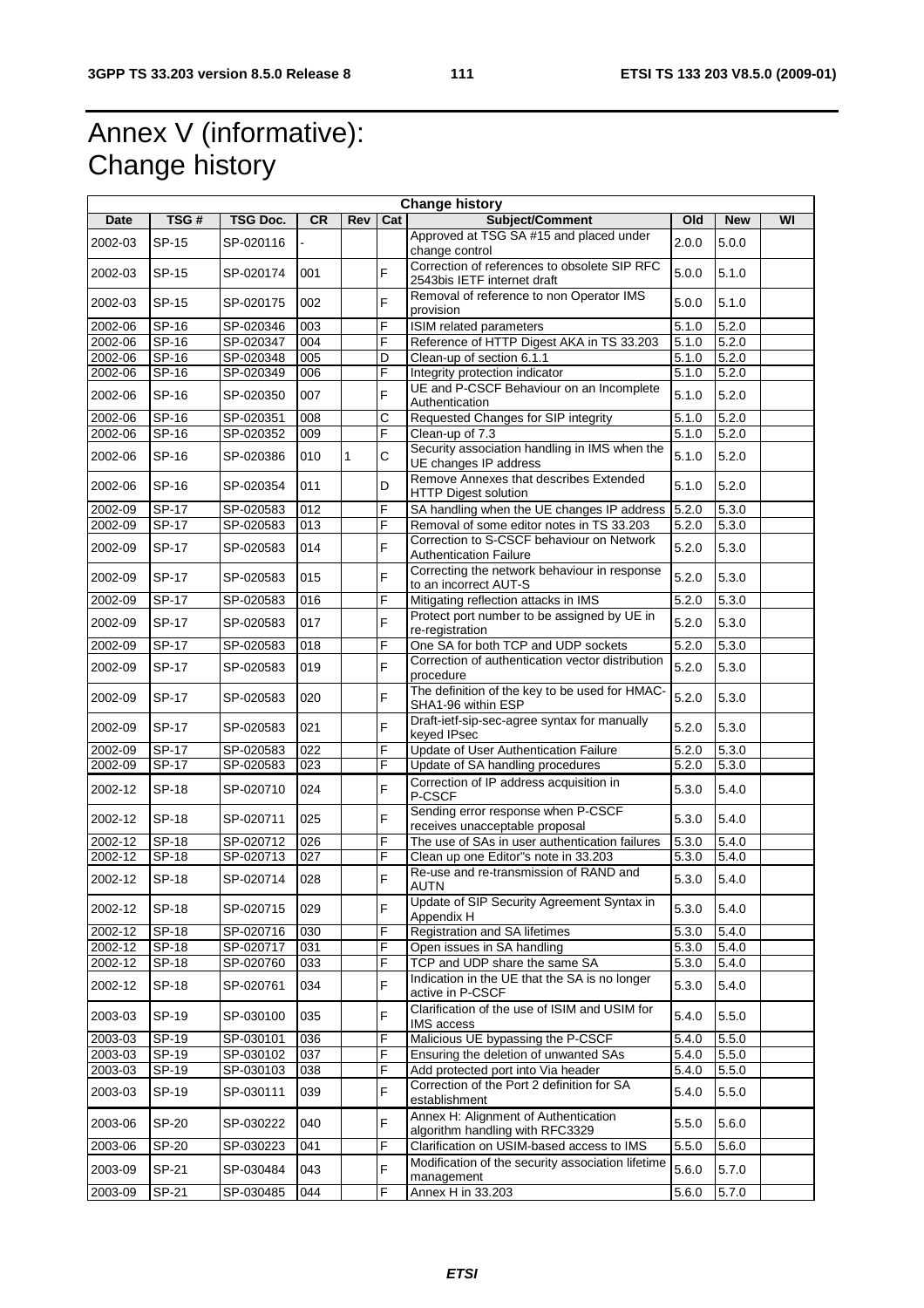| <b>Change history</b> |              |                 |           |                |             |                                                                                          |       |            |                           |
|-----------------------|--------------|-----------------|-----------|----------------|-------------|------------------------------------------------------------------------------------------|-------|------------|---------------------------|
| <b>Date</b>           | TSG#         | <b>TSG Doc.</b> | <b>CR</b> | Rev            | Cat         | Subject/Comment                                                                          | Old   | <b>New</b> | WI                        |
| 2003-09               | SP-21        | SP-030486       | 045       |                | F           | Security association handling, behaviour of<br>SIP over TCP and re-authentication        | 5.6.0 | 5.7.0      |                           |
| $2003 - 09$           | SP-21        | SP-030483       | 042       |                | В           | Introducing Cipher key Expansion for IMS                                                 | 5.6.0 | 6.0.0      |                           |
| 2003-09               | SP-21        | SP-030487       | 046       |                | B           | Introducing Confidentiality Protection for IMS                                           | 5.6.0 | 6.0.0      |                           |
| 2003-12               | <b>SP-22</b> | SP-030596       | 048       | $\mathbf{1}$   | Α           | Correcting the text on sending an<br>authentication response                             | 6.0.0 | 6.1.0      |                           |
| 2003-12               | <b>SP-22</b> | SP-030597       | 050       |                | Α           | SA procedures                                                                            | 6.0.0 | 6.1.0      |                           |
| 2003-12               | <b>SP-22</b> | SP-030598       | 052       |                | Α           | SA parameters and management                                                             | 6.0.0 | 6.1.0      |                           |
| 2003-12               | SP-22        | SP-030599       | 054       |                | Α           | Reject or discard of messages                                                            | 6.0.0 | 6.1.0      |                           |
| 2003-12               | <b>SP-22</b> | SP-030600       | 056       |                | Α<br>F      | Correcting the SA handling procedures                                                    | 6.0.0 | 6.1.0      |                           |
| 2003-12               | SP-22        | SP-030601       | 057       |                |             | Terminology alignment<br>Removing anti-replay requirement from                           | 6.0.0 | 6.1.0      |                           |
| 2003-12               | <b>SP-22</b> | SP-030603       | 059       |                | D           | Confidentiality clause<br>Ensuring the correct RAND is used in                           | 6.0.0 | 6.1.0      |                           |
| 2003-12               | SP-22        | SP-030604       | 061       |                | Α           | synchronization failures                                                                 | 6.0.0 | 6.1.0      |                           |
| 2003-12               | SP-22        | SP-030605       | 063       |                | Α           | Network behaviour when a new REGISTER is<br>challenged during an on going authentication | 6.0.0 | 6.1.0      |                           |
| 2004-03               | SP-23        | SP-040153       | 064       |                | B           | Addition of AES transform                                                                | 6.1.0 | 6.2.0      |                           |
| 2004-03               | SP-23        | SP-040154       | 065       |                | B           | Deploying TLS (sips:) for interoperation<br>between IMS and non-IMS network              | 6.1.0 | 6.2.0      |                           |
| 2004-06               | <b>SP-24</b> | SP-040372       | 066       |                | F           | Correction on IMS confidentiality protection                                             | 6.2.0 | 6.3.0      |                           |
| 2004-06               | <b>SP-24</b> | SP-040373       | 067       |                | F           | SIP Privacy mechanism when IMS<br>interworking with non-IMS (foreign) network            | 6.2.0 | 6.3.0      |                           |
| 2004-09               | <b>SP-25</b> | SP-040618       | 069       |                | Α           | Deletion of old authentication vectors in S-<br>CSCF after re-synchronization            | 6.3.0 | 6.4.0      |                           |
| 2004-09               | SP-25        | SP-040618       | 071       |                | F           | SIP Privacy mechanism when IMS<br>interworking with non-IMS (foreign) network            | 6.3.0 | 6.4.0      |                           |
| 2004-09               | SP-25        | SP-040618       | 072       |                | F           | IMS Service Profile is independent from<br>Implicit Registration Set                     | 6.3.0 | 6.4.0      |                           |
| 2004-12               | SP-26        | SP-040854       | 075       | $\mathbf{1}$   | D           | <b>Editorial corrections</b>                                                             | 6.4.0 | 6.5.0      |                           |
| 2005-03               | SP-27        | SP-050137       | 077       | 3              | F           | Addition of reference to early IMS security TR                                           | 6.5.0 | 6.6.0      |                           |
| 2005-06               | <b>SP-28</b> | SP-050261       | 080       | $\mathbf{1}$   | F           | Description of 2xx Auth_Ok message                                                       | 6.6.0 | 6.7.0      | IMS-<br><b>ASEC</b>       |
| 2005-09               | SP-29        | SP-050543       | 0082      |                | Α           | Corrections on Network hiding                                                            | 6.7.0 | 6.8.0      | IMS-<br><b>SEC</b>        |
| 2005-09               | SP-29        | SP-050544       | 0084      |                | Α           | Clarification of the authentication failure<br>procedures                                | 6.7.0 | 6.8.0      | IMS-<br><b>SEC</b>        |
| 2005-09               | SP-29        | SP-050545       | 0086      | $\mathbf{1}$   | Α           | Correction of handling of IMPUs by the P-<br><b>CSCF</b>                                 | 6.7.0 | 6.8.0      | IMS-<br><b>SEC</b>        |
| 2005-09               | SP-29        | SP-050562       | 0087      |                | F           | Correction of an Inconsistency Between Annex<br>H and RFC3329                            | 6.7.0 | 6.8.0      | TEI6                      |
| 2005-12               | SP-30        | SP-050764       | 0088      |                | F           | Correction of text on negotiation of<br>confidentiality algorithms                       | 6.8.0 | 6.9.0      | IMS <sub>2</sub>          |
| 2005-12               | SP-30        | SP-050844       | 0089      | 3              | B           | Extension of scope to encompass TISPAN<br>NGN by addition of normative annex             | 6.8.0 | 7.0.0      | FBI                       |
| 2006-03               | SP-31        | SP-060060       | 0090      |                | F           | Change of terminology to use UE instead of<br>mobile                                     | 7.0.0 | 7.1.0      | <b>FBI</b>                |
| 2006-03               | SP-31        | SP-060060       | 0091      |                | в           | Enabling NAT traversal for signaling<br>messages in the IMS access security<br>framework | 7.0.0 | 7.1.0      | <b>FBI-ISE</b>            |
| 2006-06               | SP-32        | SP-060383       | 0092      |                | F           | Correction to the description of network hiding                                          | 7.1.0 | 7.1.0      | <b>FBI</b>                |
| 2006-09               | SP-33        | SP-060495       | 0094      |                | Α           | Correction of SIP Privacy reference errors                                               | 7.2.0 | 7.3.0      | TEI6                      |
| 2006-09               | SP-33        | SP-060503       | 0095      |                | D           | Removal of editor"s note                                                                 | 7.2.0 | 7.3.0      | IMS-SE                    |
| 2006-09               | SP-33        | SP-060489       | 0098      |                | Α           | Check for duplicate (IP address, port) pairs<br>also in re-registrations                 | 7.2.0 | 7.3.0      | IMS-SE                    |
| 2006-09               | SP-33        | SP-060503       | 0099      |                | F           | Removing Confidentiality indication from SM8                                             | 7.2.0 | 7.3.0      | <b>IMS</b>                |
| 2006-12               | SP-34        | SP-060805       | 0100      | $\overline{c}$ | $\mathsf C$ | Clarification to pseudo randomisation of port<br>numbers                                 | 7.3.0 | 7.4.0      | FBI-<br><b>PCBL</b>       |
| 2006-12               | SP-34        | SP-060809       | 0101      | $\mathbf{1}$   | F           | Clarification on the usage of NDS/AF                                                     | 7.3.0 | 7.4.0      | <b>NDSAF</b><br>TLS       |
| 2007-03               | SP-35        | SP-070152       | 0104      | $\overline{c}$ | C           | Handling of unprotected messages in IMS<br>emergency case                                | 7.4.0 | 7.5.0      | FBI-ISE<br>(IMS-<br>SE)   |
| 2007-06               | SP-36        | SP-070329       | 0106      | 1              | D           | Correction of several description mistakes                                               | 7.5.0 | 7.6.0      | <b>IMS</b>                |
| 2007-09               | SP-37        | SP-070595       | 0107      | $\overline{2}$ | Α           | Authentication failure handling in IMS                                                   | 7.6.0 | 7.7.0      | IMS-SE                    |
| 2007-09               | SP-37        | SP-070595       | 0105      | 5              | В           | Update to procedures to allow SIP Digest and<br>TLS in IMS                               | 7.7.0 | 8.0.0      | FBI-<br>PCBL-<br>Security |
| 2007-10               |              |                 |           |                |             | Correction of implementation of CR0105 rev 5                                             | 8.0.0 | 8.0.1      |                           |
| 2007-12               | SP-38        | SP-070786       | 0114      | $\mathbf{1}$   | Α           | Correction of Handling unprotected error                                                 | 8.0.1 | 8.1.0      | TEI8                      |
|                       |              |                 |           |                |             | messages                                                                                 |       |            |                           |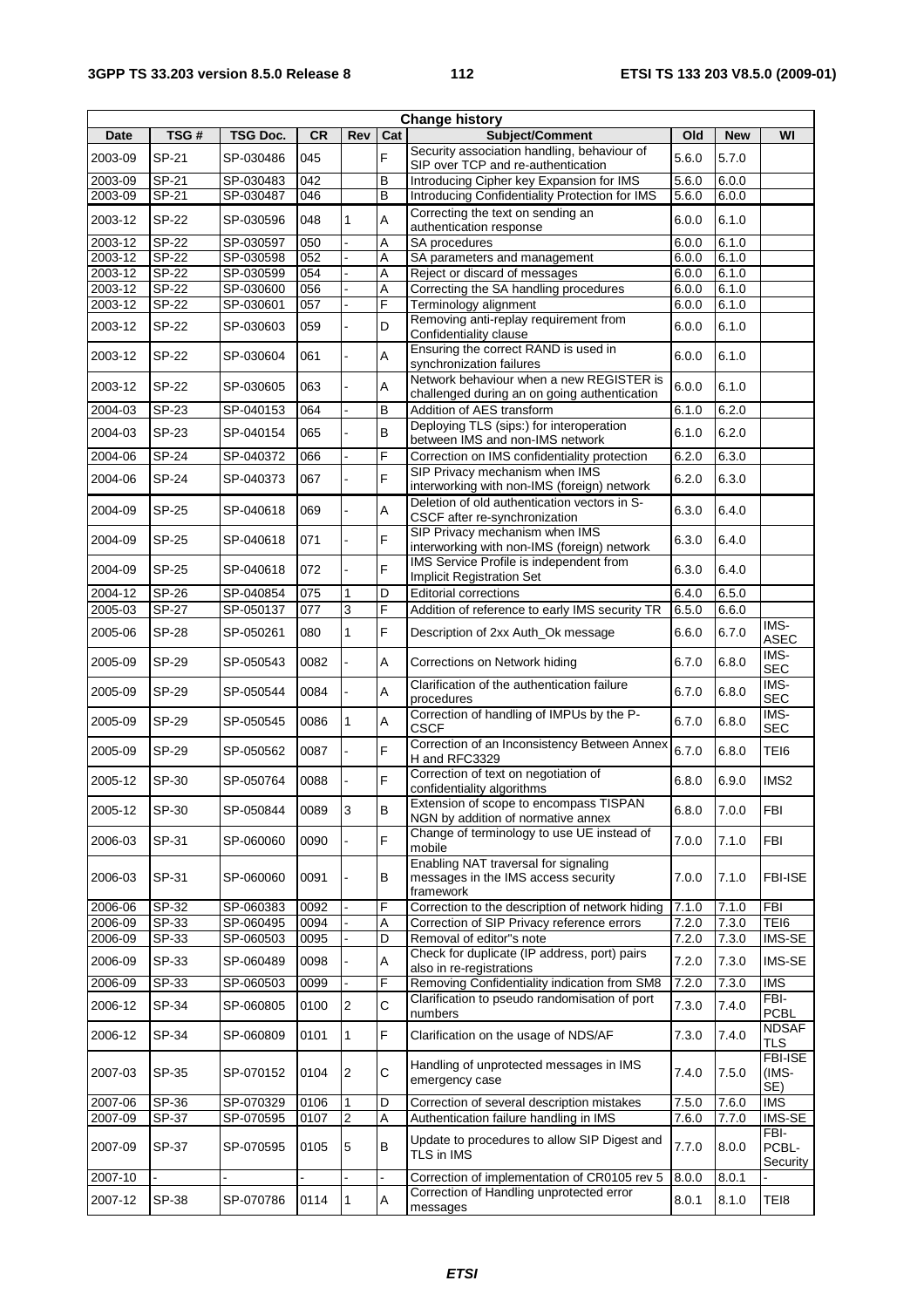| <b>Change history</b> |              |           |           |                         |              |                                                                                                                              |       |            |                           |
|-----------------------|--------------|-----------|-----------|-------------------------|--------------|------------------------------------------------------------------------------------------------------------------------------|-------|------------|---------------------------|
| Date                  | TSG#         | TSG Doc.  | <b>CR</b> | Rev                     | Cat          | <b>Subject/Comment</b>                                                                                                       | Old   | <b>New</b> | WI                        |
| 2007-12               | SP-38        | SP-070786 | 0115      | $\mathbf{1}$            | $\mathsf{C}$ | Addition to use of TLS for Authentication of<br>Non-REGISTERs                                                                | 8.0.1 | 8.1.0      | PktCbl-<br>Sec            |
| 2007-12               | SP-38        | SP-070786 | 0110      | 2                       | C            | Enhancements to Digest Procedures for<br>Authentication of Non-REGISTERs                                                     | 8.0.1 | 8.1.0      | FBI-<br>PCBL-<br>Security |
| 2007-12               | SP-38        | SP-070927 | 0117      | $\overline{2}$          | C            | Informative Annex on use of authentication<br>methods for non-registration messages                                          | 8.0.1 | 8.1.0      | PktCbl-<br>Sec            |
| 2008-03               | SP-39        | SP-080138 | 0123      | $\mathbf{1}$            | C            | Stage 2 text on place for nonce generation                                                                                   | 8.1.0 | 8.2.0      | PktCbl-<br>Sec            |
| 2008-03               | SP-39        | SP-080138 | 0124      | $\overline{2}$          | B            | Support for dynamic SIP Digest password<br>change                                                                            | 8.1.0 | 8.2.0      | PktCbl-<br>Sec            |
| 2008-03               | SP-39        | SP-080139 | 0122      | $\mathbf{1}$            | A            | Correction of integrity protection indicator                                                                                 | 8.1.0 | 8.2.0      | TEI8                      |
| 2008-03               | SP-39        | SP-080170 | 0125      | $\overline{2}$          | B            | Inclusion of NASS-IMS-bundled authentication<br>scheme in Common IMS                                                         | 8.1.0 | 8.2.0      | IMS-Sec                   |
| 2008-03               | SP-39        | SP-080170 | 0127      | 1                       | В            | Co-existence of authentication schemes: how<br>can IMS network entities enforce that Digest is<br>not used over 3GPP access? | 8.1.0 | 8.2.0      | IMS-Sec                   |
| 2008-03               | SP-39        | SP-080211 | 0129      | 3                       | B            | Co-existence of authentication schemes -<br>Resolution of editor"s notes                                                     | 8.1.0 | 8.2.0      | IMS-Sec                   |
| 2008-06               | <b>SP-40</b> | SP-080264 | 0128      | 1                       | C            | Authentication of non-registration messages in<br>IMS: relation of SIP Digest proxy<br>authentication and IP address check   | 8.2.0 | 8.3.0      | PktCbl-<br>Sec            |
| 2008-06               | SP-40        | SP-080264 | 0138      | $\mathbf{1}$            | C            | Storage of old passwords in the S-CSCF to<br>avoid password change synchronisation<br>problems                               | 8.2.0 | 8.3.0      | PktCbl-<br>Sec            |
| 2008-06               | SP-40        | SP-080268 | 0126      | 3                       | В            | Introduction of support for 3GPP2 IMS Access<br>Security                                                                     | 8.2.0 | 8.3.0      | IMS-Sec                   |
| 2008-06               | SP-40        | SP-080265 | 0137      |                         | F            | Clarification of usage of NULL encryption and<br>TLS                                                                         | 8.2.0 | 8.3.0      | PktCbl-<br>Sec            |
| 2008-09               | SP-41        | SP-080544 | 0145      | $\mathbf{1}$            | C            | Resolution of Editor's note on 3GPP2 NDS<br>requirement                                                                      | 8.3.0 | 8.4.0      | IMS-Sec                   |
| 2008-09               | SP-41        | SP-080544 | 0144      |                         | F            | Removal of Editor's note in Annex P.4.2                                                                                      | 8.3.0 | 8.4.0      | IMS-Sec                   |
| 2008-09               | SP-41        | SP-080544 | 0141      | 1                       | F            | Updates to stage 2 description of NASS-IMS<br>bundled authentication                                                         | 8.3.0 | 8.4.0      | IMS-Sec                   |
| 2008-09               | SP-41        | SP-080544 | 0140      | $\mathbf{1}$            | F            | Correction of description of HSS tasks                                                                                       | 8.3.0 | 8.4.0      | IMS-Sec                   |
| 2008-09               | SP-41        | SP-080485 | 0143      |                         | B            | New normative Annex on GPRS-IMS-Bundled<br>Authentication (GIBA)                                                             | 8.3.0 | 8.4.0      | IMS-Sec                   |
| 2008-09               | SP-41        | SP-080485 | 0142      |                         | F            | Changes to TS 33.203 due to a new normative<br>Annex on GIBA                                                                 | 8.3.0 | 8.4.0      | <b>IMS-Sec</b>            |
| 2008-12               | SP-42        | SP-080742 | 148       | 1                       | F            | Usage of SIP digest and NBA values between<br>the S-CSCF and the HSS                                                         | 8.4.0 | 8.5.0      | IMS-Sec                   |
| 2008-12               | SP-42        | SP-080742 | 149       | $\overline{\mathbf{c}}$ | F            | Consistent handling of the integrity-protected<br>flag and Inclusion of authentication procedures 8.4.0<br>related to ICS    |       | 8.5.0      | IMS-Sec                   |
| 2008-12               | SP-42        | SP-080888 | 151       | 4                       | F            | Correcting the IMC text                                                                                                      | 8.4.0 | 8.5.0      | IMS-Sec                   |
| 2008-12               | SP-42        | SP-080742 | 152       | $\bar{\phantom{a}}$     | F            | Editorial corrections in Annex P3 and P.4.2                                                                                  | 8.4.0 | 8.5.0      | <b>IMS-Sec</b>            |
| 2008-12               | SP-42        | SP-080742 | 153       |                         | F            | Removal of SIP Digest Authentication Vector<br><b>Editor</b> "s Note                                                         | 8.4.0 | 8.5.0      | IMS-Sec                   |
| 2008-12               | SP-42        | SP-080742 | 154       |                         | F            | Usage of AVs for authentication of Register<br>and Non-Register messages                                                     | 8.4.0 | 8.5.0      | IMS-Sec                   |
| 2008-12               | SP-42        | SP-080742 | 155       |                         | F            | ISIM terminology                                                                                                             | 8.4.0 | 8.5.0      | IMS-Sec                   |